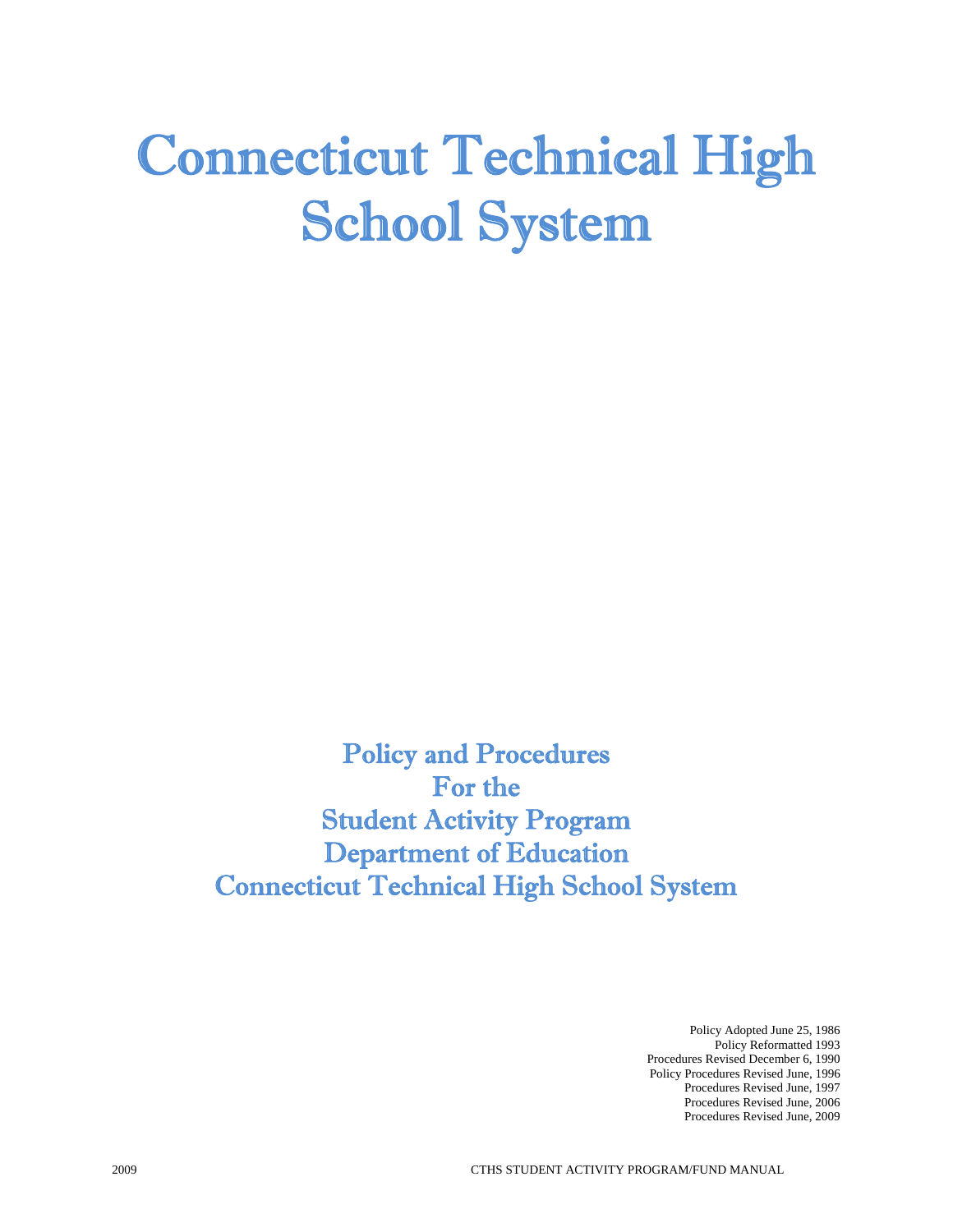# *Special thanks and acknowledgement to the following members of the Student Activity Association Manual Review Team:*

*Chairperson: Ada Kercadó-Student Activity Association Coordinator; Business Managers- David Mikan – E.T. Grasso/Southeastern THS; Martha Mauro-Platt THS, June Redmond-Smith - Emmett O' Brien and Annette Segarra-Negron - Bullard-Havens THS; Fiscal Administrative Assistant - Lorrie Green- Vinal THS; Student Council Advisors-Nadine Mills-A. I. Prince THS; Vincent Palladino, H. H. Ellis THS; Melanie Perry, E. C. Goodwin THS; Central Office Personnel – James Chasse- Fiscal Education Consultant* 

*Also ex officio members: Patricia A. Ciccone, Interim Superintendent, Robert Lombardi, Assistant Superintendent, Ceferino Lugo, Assistant Superintendent, Beatrice Tinty – Central Office Legal Liaison*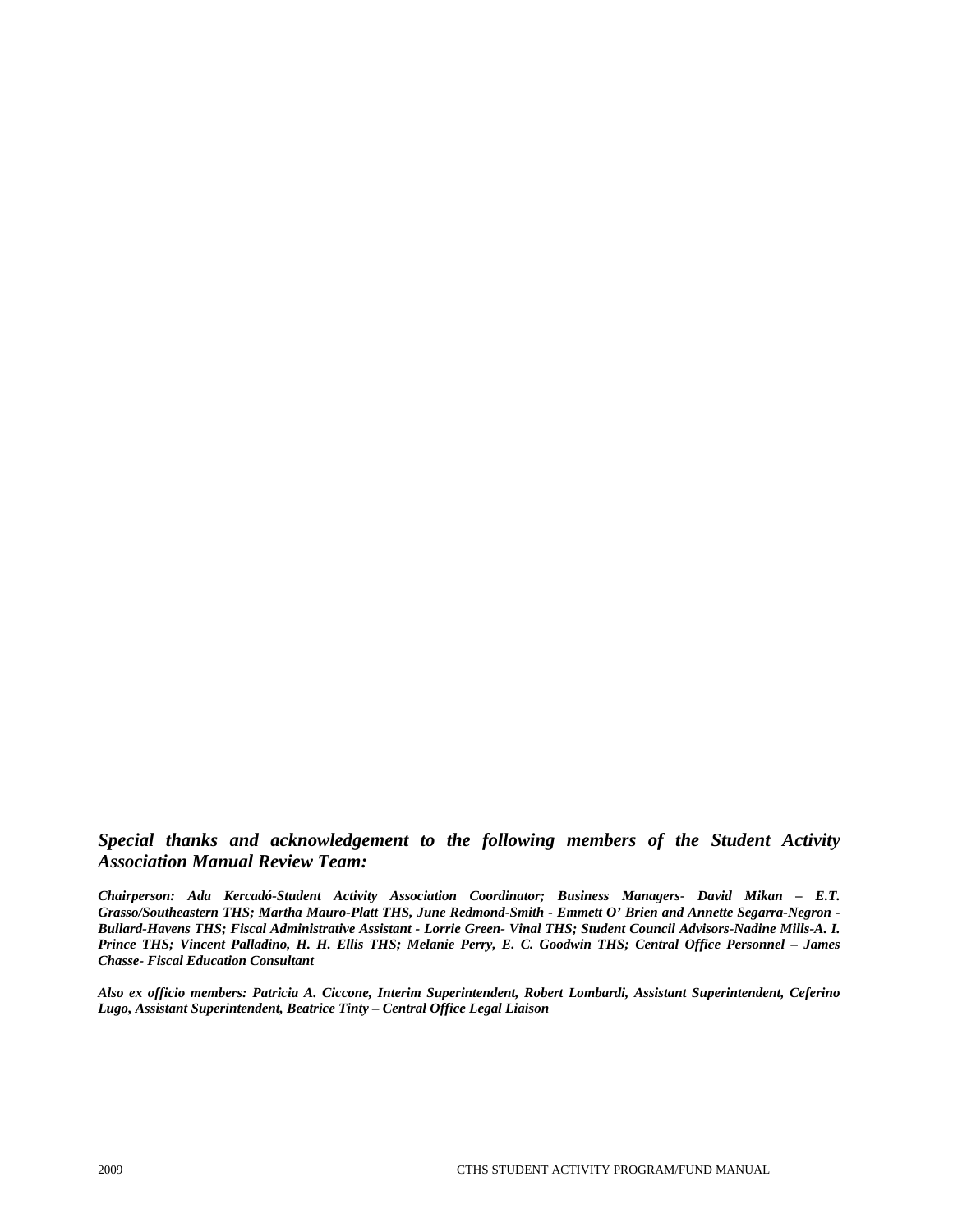# **2009 Revisions to Student Activity Fund Manual Policy and Procedures for the Student Activity Program Department of Education- Connecticut Technical High School System**

- Added under Superintendent Responsibilities "donation forms must be submitted to appropriate Assistant Superintended first".
- Changed under Principal responsibilities: "Annually appointing" to "appointing Student Council Advisor(s) and other activity advisor(s) to available vacancies." Deleted "selecting and" … to "approving various team members within student activities." Changed "deciding on" to "approving mode of transportation acceptable for SAF activities."
- Changed under Business Manager responsibilities: "Training and approving collection team members selection"
- Replaced general advisors responsibilities: ‐ outlined into three categories the faculty advisor responsibilities to match the updated Advisor's Handbook as follows:
	- 1. Student Council Advisor
	- 2. Other Faculty Advisors
	- 3. Volunteer Faculty Advisor
- Changed under Advisor's responsibilities, category, "planning activities and fund-raisers "to" "raising funds to cover all organization/club expenditures."
- Deleted section of other clubs and organizations, which responsibilities are now included on the revised advisor categories.
- Under Student Activities Association, changed to "This constitution shall be distributed and revised each year, at the first meeting of the entire student council."
- Replaced Student Congress delegate's selection to match updated constitution to "… Student Council membership of each school in accordance to the Student Congress by-laws."
- Changed under minutes of meetings "provide the original copy for the business manager."
- Updated Student Activity Account Matrix and added language footnote regarding Budget submissions.
- Budgets "each advisor of annual account must submit a proposed budget to the Student Council by April each year who shall be responsible for compiling the total budget."
- The total budget for the upcoming year must be submitted to the business office/principal in May each year."
- Fee/Dues "The class dues paid by students will help defray senior class activities."
- Yearbook "Yearbook Agreement must be assigned with the state contracted vendor". The agreement will be effect during the production of the yearbook.
- Deleted yearbook specific dates under the payment outlines.
- Added requirements needed to establish a physical School Store.
- Added requirement, "Football revenues and donations must be posted to the Football Account/Sub‐Accounts."
- Revised and provided clarification for donations and gifts section made to the Student Activity Association.
- Added bidding requirement exemption outlined on Administrative Letter CT‐7, Series 2008‐2009, "Three bids are no longer required for procuring outside facilities for proms, dance, graduation, class trips etc. ...tickets purchased to attend outside events (theater, amusement parks, ski trips, etc.) do not require bidding. All other purchase of \$2500 or more and not available on state contract will still require evidence of three bids."
- Updated Purchasing Process Flow Chart for annual accounts to match revision included on Advisor's Handbook.
- Added a Purchasing Process Flow Chart for permanent accounts.
- Added to collections:
	- field trips fees collected by business office.
	- Cash must be safeguarded in school safe.
- Consolidated Financial reports for Activities/Fund‐Raisers, SAF #9 & SAF#10 into one form for completion within ten (10) days following the event.
- SAF 4 Purchase Order/Receiving report requires signature by the receiver
- Journal Vouchers require supporting documentation
- Class Accounts/Disposition of Graduating Class Balance:
	- Added clause/examples regarding expected graduating class surplus prior to the end of the school year to help defray senior class obligations.
- Clarified "Scholarships Accounts must be established and awarded funds used solely according to donor's desire.
- Added specification for awarding scholarships for continuing education and student awards, "Established scholarships should be used for continuing education. However, if a student award is included in the awarding criteria, the procedures for student awards outlined herein must be followed. On instances where both scholarship and awards are given, the fund account name must be revised to read, i. e. John Doe Scholarship/Award Fund or John Doe Fund, etc. to cover both issuances."
- Added to student awards, "No cash should be awarded to students at any time."
- Added section for Donations for Scholarships/Student Awards
- Fund‐Raising added/revised: ‐All student organizations/clubs must raise funds to cover expenditures.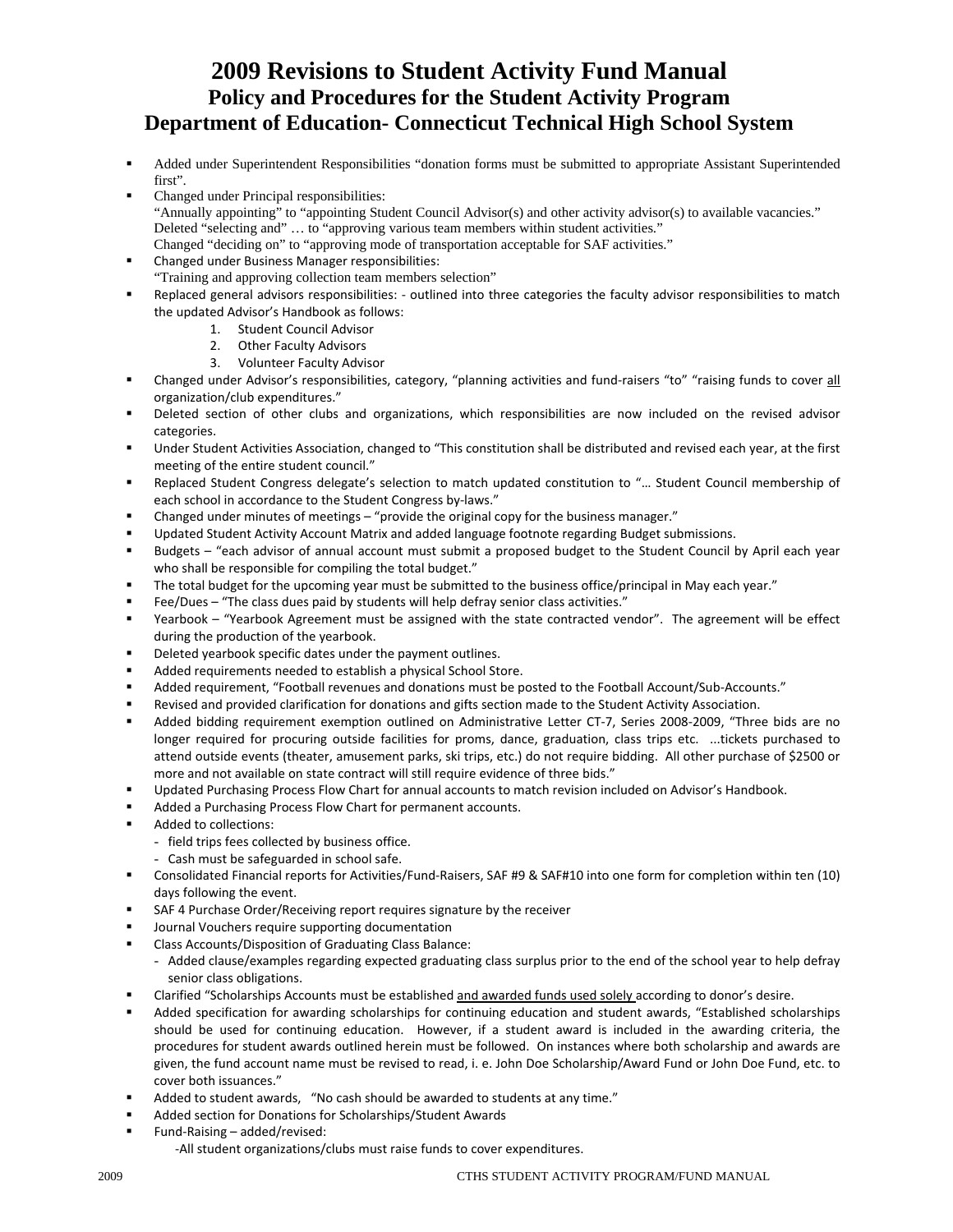‐Fund‐Raising shall be conducted and managed only by student organizations recognized by the Student Council or for special purposes approved by the Principal.

- Updated Fund‐Raising Process and flowchart in accordance with advisor's Handbook and Administrative Letter CT‐8, Series 2006‐2007 to provide further clarification.
- Added under Fund‐Raising section "Parent Faculty Organizations (PFO's) in the CTHSS" to include Superintendent's directive outlined on Administrative Letter CT‐10, Series 2008‐2009
- Added "In the absence of the Principal a second Administrator can be authorized at the bank to sign on behalf of the Principal."
- Increased returned check fee to \$25.00.
- Revised budget submission requirement, "… each advisor of annual and permanent accounts must submit a proposed budget to the Student Council by April each year. Permanent accounts budgets submitted to the Student Council Advisor are only for inclusion on the school Student Activity total budget and do not require approval through the Student Council minutes.
- Updated Student Activity Accounts matrix to reflect above mentioned budget change.
- Investment Account & Interest added chase to allow checking account maximum balance to exceed \$10, 000 during the months of September and April through June to cover periods of high revenues collections, large disbursements for obligations such as down payments for rentals for graduation/prom facilities, yearbooks, and other scheduled payments.
- Corrected "accrued interest pending transfer" to be credited monthly to all permanent accounts.
- Miscellaneous & General Fund Surplus Operation added bullet to reference transfers into fund for unused class balances and revised instructions in transfer out funds.
- Connecticut Sales & Use Taxes added applicable DRS Links for reference.
- Inventories updated inventory recording system for SAF purchases.
- Transportation Per the Superintendent's changes added.
	- State Owned Vehicles may be used for all approved Student Activities in or **out of state…**
	- Private Vehicles Use of personal vehicles must receive prior approval from the Connecticut Technical High School System **Superintendent.**
- Records Maintenance added bank reconciliations, cancelled checks and outstanding checks to the list of records maintained separate and distinct from regular school business records.
	- Added Record Retention Policy reference to maintain SAF records, "three years, or until audited, whichever comes later."
- Appendix I
	- SAF Forms added to forms list and to each forms/instructions on who must completed each form.
		- Total Budget for Student Activity Fund is now a required form (SAF #1a) requires completion and submission by the Student Council Advisor for all SAF Accounts.
	- Combined and simplified SAF 9 and 10 into one Form "Financial Reports on Fund-Raiser or Activity"
- Appendix II
- Sample forms
	- Sample Total Budget Now requires completion and submission by the Student Council Advisor for all SAF Accounts.
	- Budgeting for Yearbook corrected "Requesting pre‐approval from Student Class Council to Senior Class for additional allocation of funds for cover a deficit."
	- Yearbook agreement is now a required form  $-$  SAF #10  $-$  added note "all signatures required on agreement must be obtained PRIOR to or during yearbooks.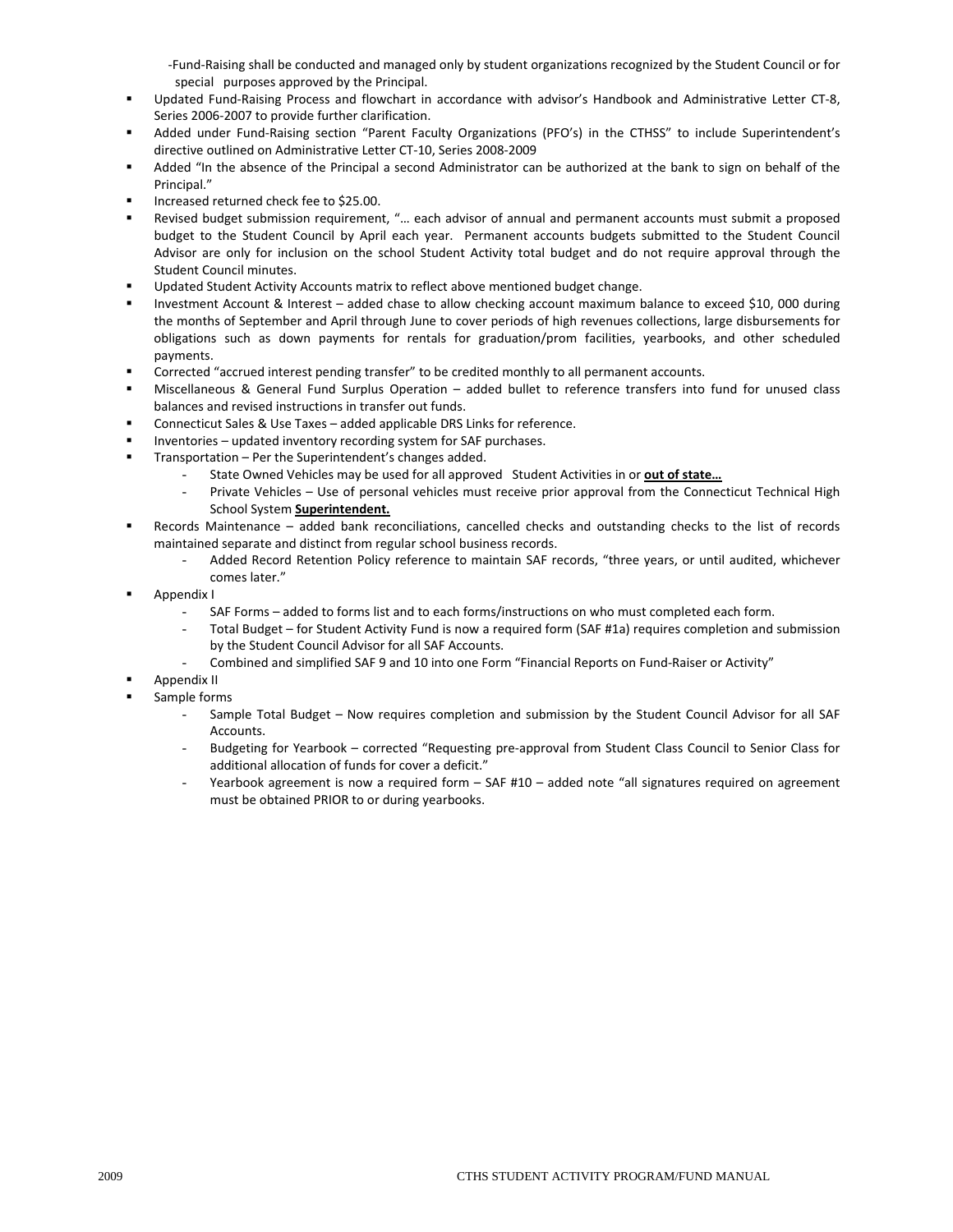# STUDENT ACTIVITY PROGRAM TABLE OF CONTENTS

# **POLICY** Page

| Mission and Purpose             |  |
|---------------------------------|--|
| Pertinent Law and Information   |  |
| Criteria for Student Activities |  |
| Revenue                         |  |
| Designation of Authority        |  |

# **PROCEDURES**

# **FUND**

| Names of Fund                                       |  |
|-----------------------------------------------------|--|
| Responsibility for the Fund                         |  |
| Superintendent                                      |  |
| Principal                                           |  |
| <b>Business Manager or Business Office Designee</b> |  |
| <b>Faculty Advisors</b>                             |  |
| Other Clubs and Organizations                       |  |
| <b>State Bond</b>                                   |  |
| Planning and Control of Activities                  |  |
|                                                     |  |

# **STUDENT ACTIVITIES ASSOCIATION**

| <b>Constitution Format</b>         |  |
|------------------------------------|--|
| <b>Constitution Considerations</b> |  |
| <b>Student Congress Delegates</b>  |  |

# **STUDENT ORGANIZATIONS**

| <b>Student Council</b>                    |  |
|-------------------------------------------|--|
| <b>Additional Clubs and Organizations</b> |  |
| <b>Officers</b>                           |  |
| <b>Advisors</b>                           |  |
| Minutes of Meetings                       |  |
|                                           |  |

# **FINANCIAL**

| <b>Chart of Accounts Summary</b>        | 10 |
|-----------------------------------------|----|
| <b>Student Activity Accounts Matrix</b> | 11 |
| <b>Budgets</b>                          | 12 |
| <b>REVENUE</b>                          | 13 |
| Fees/Dues                               | 13 |
| Yearbook                                | 13 |
| <b>School Store</b>                     | 13 |
| <b>Activity or Fund-Raising</b>         | 13 |
| <b>Vending Machines</b>                 | 13 |
| Athletic Games or Sporting Activities   | 13 |
| Donations and Gifts                     | 13 |
| Securities                              | 14 |
| <b>Personal Property</b>                | 14 |
|                                         |    |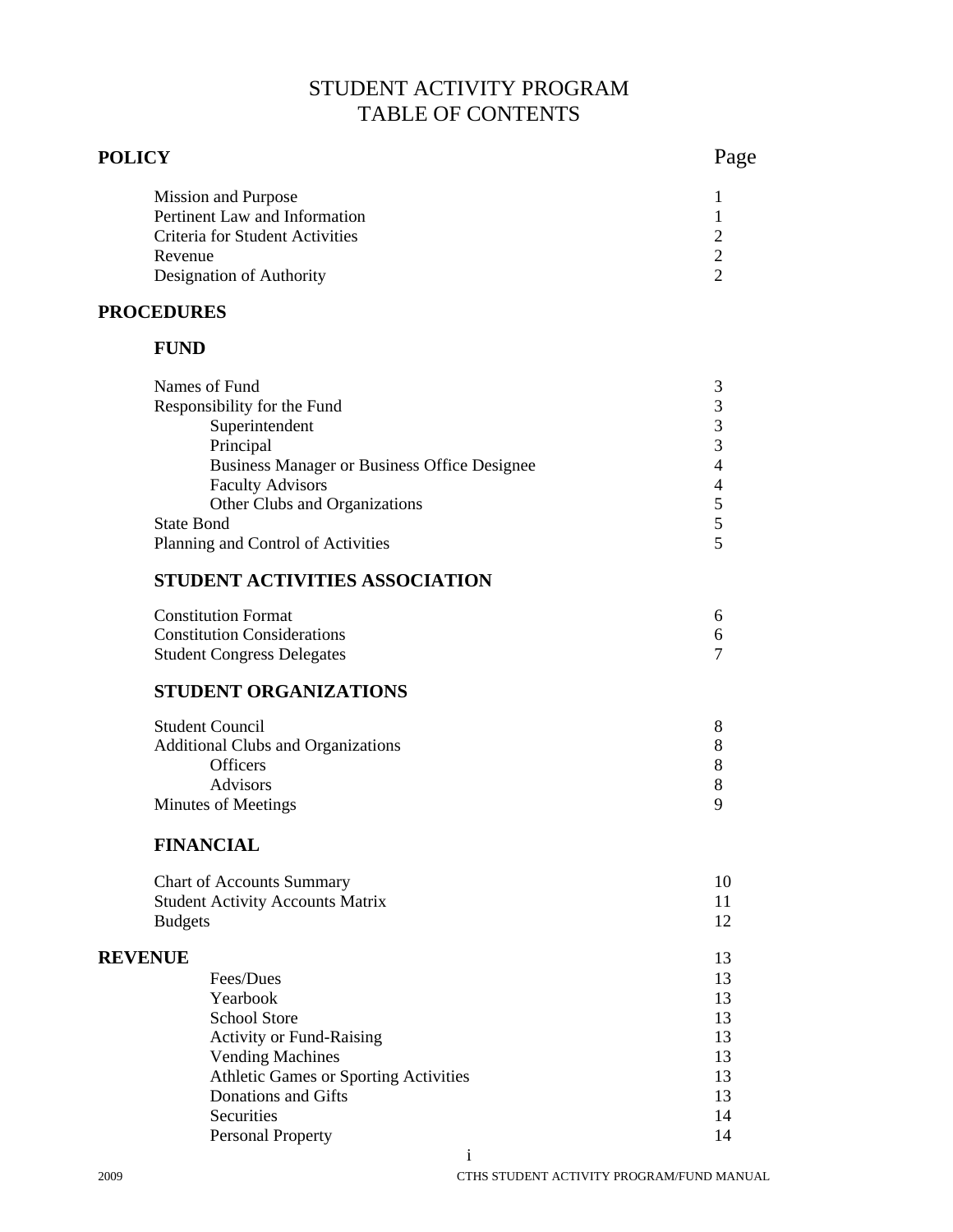#### **STATE STUDENT ACTIVITY FUNDS** 15

| <b>PURCHASING PROCEDURES</b>         | 15 |
|--------------------------------------|----|
| Fair Practices in Purchasing         | 15 |
| <b>Unauthorized Purchasing</b>       | 16 |
| Unauthorized Expenditures            | 16 |
| Federal Income Tax Reporting         | 17 |
| <b>Purchasing Process Flow Chart</b> | 18 |
| <b>PAYMENTS</b>                      | 19 |

# Payments Flow Chart 19

# **SAF ACCOUNTING PROCEDURES**

| 20 |
|----|
| 20 |
|    |
|    |
| 22 |
| 22 |
| 22 |
| 22 |
| 23 |
|    |

# **FUND-RAISING**

| Policy and Procedures                    | 24 |
|------------------------------------------|----|
| <b>Competitive Foods Regulations</b>     | 25 |
| Parent/Faculty Organizations             | 25 |
| <b>Fair Practices with Vendors</b>       | 25 |
| Fund-Raising Forms (School Internal Use) | 27 |
| <b>Fund-Raiser Flow Chart</b>            | 28 |

# **BANK ACCOUNTS**

| 29 |
|----|
| 29 |
| 29 |
| 29 |
| 30 |
|    |

# **OPERATION OF MISCELLANEOUS & GENERAL FUND SURPLUS** 31

# **ESTABLISHMENT AND OPERATION OF A PETTY CASH FUND**

| <b>Cash Advances</b>            |  |
|---------------------------------|--|
| <b>Cash for Change Purposes</b> |  |

# **ESTABLISHMENT OF A STUDENT ASSISTANCE FUND**

| Guidelines for Student Assistance Fund          | 32 |
|-------------------------------------------------|----|
| Funding for the Program Student Assistance Fund | 32 |
| <b>Process to Request Student Assistance</b>    | 33 |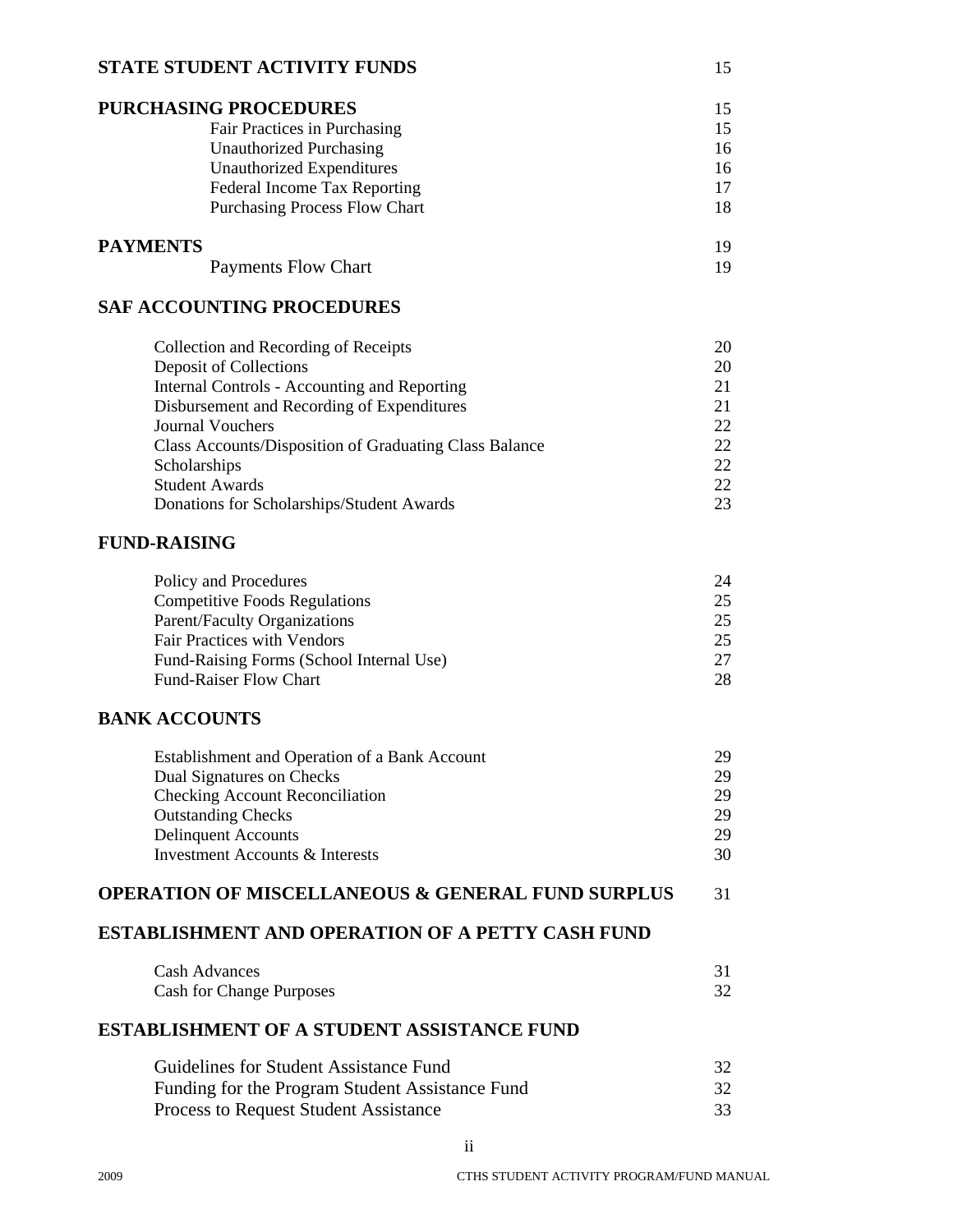# **TAXES**

| Sales and Use Tax                              | 33 |
|------------------------------------------------|----|
| When Student Activity Fund is Purchaser        | 33 |
| Due Tax                                        | 34 |
| Sales and Use Tax                              | 34 |
| When Student Activity Funds is Seller          | 34 |
| Exemptions                                     | 34 |
| Procedure in Filing, Sales and Use Tax Returns | 34 |
| <b>Additional Information</b>                  | 35 |

# **INVENTORIES**

| Description |  |
|-------------|--|
|             |  |

# **TRANSPORTATION**

| <b>State Owned Vehicles</b><br><b>Commercial Vehicles</b> | 36<br>36 |
|-----------------------------------------------------------|----------|
| Private Vehicles                                          | 36       |
| RECORDS MANTENANCE                                        | 37       |

# **ACCOUNTING REPORTS** 37

# **APPENDICES**

APPENDIX I – SAF Forms

APPENDIX II – SAF Samples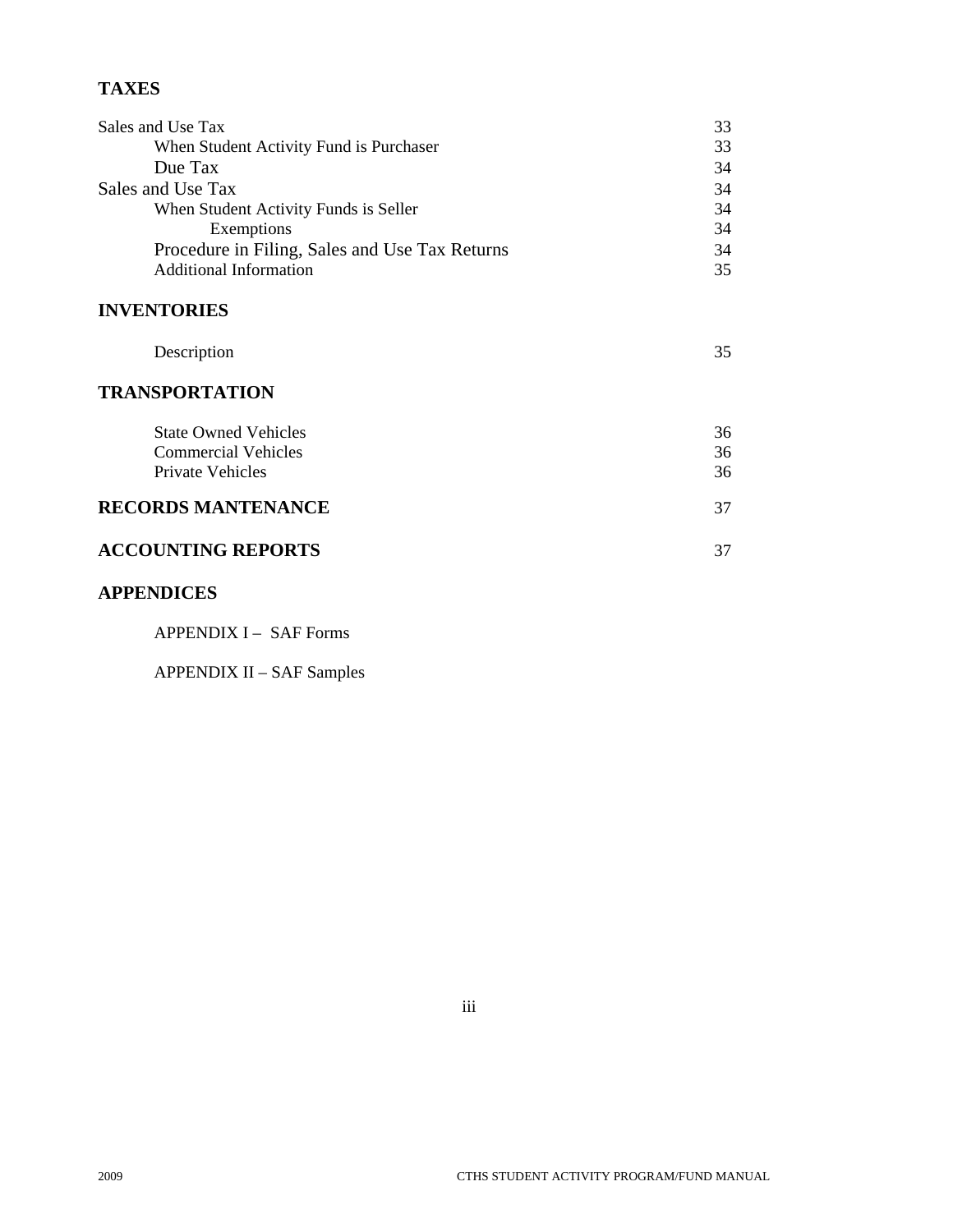# **POLICY**

# MISSION/PURPOSE

The Mission of Connecticut's Technical High School System is to provide a unique and rigorous high school learning environment that:

- ensures both student academic success, and trade/technology mastery and instills a zest for lifelong learning;
- prepares students for post-secondary education, including apprenticeships, and immediate productive employment; and
- responds to employers' and industries' current and emerging and changing global workforce needs and expectations through business/school partnerships.

Superintendent

# **PERTINENT LAW AND INFORMATION**

The importance of co-curricular and interscholastic programs in the development of Connecticut's Technical High School System (CTHSS) students, was recognized by the Connecticut General Assembly in 1974, when it provided that, "The State Board of Education shall establish a student activity program consisting of athletic and non-athletic activities at each of its Connecticut Technical High School". (CGS sec.10-95a).

A Student Activity Fund is operated in accordance with the provisions of Section 4-52 to 4-55 inclusive of the General Statutes for the purpose of conducting all financial transactions of the Student Activity Program.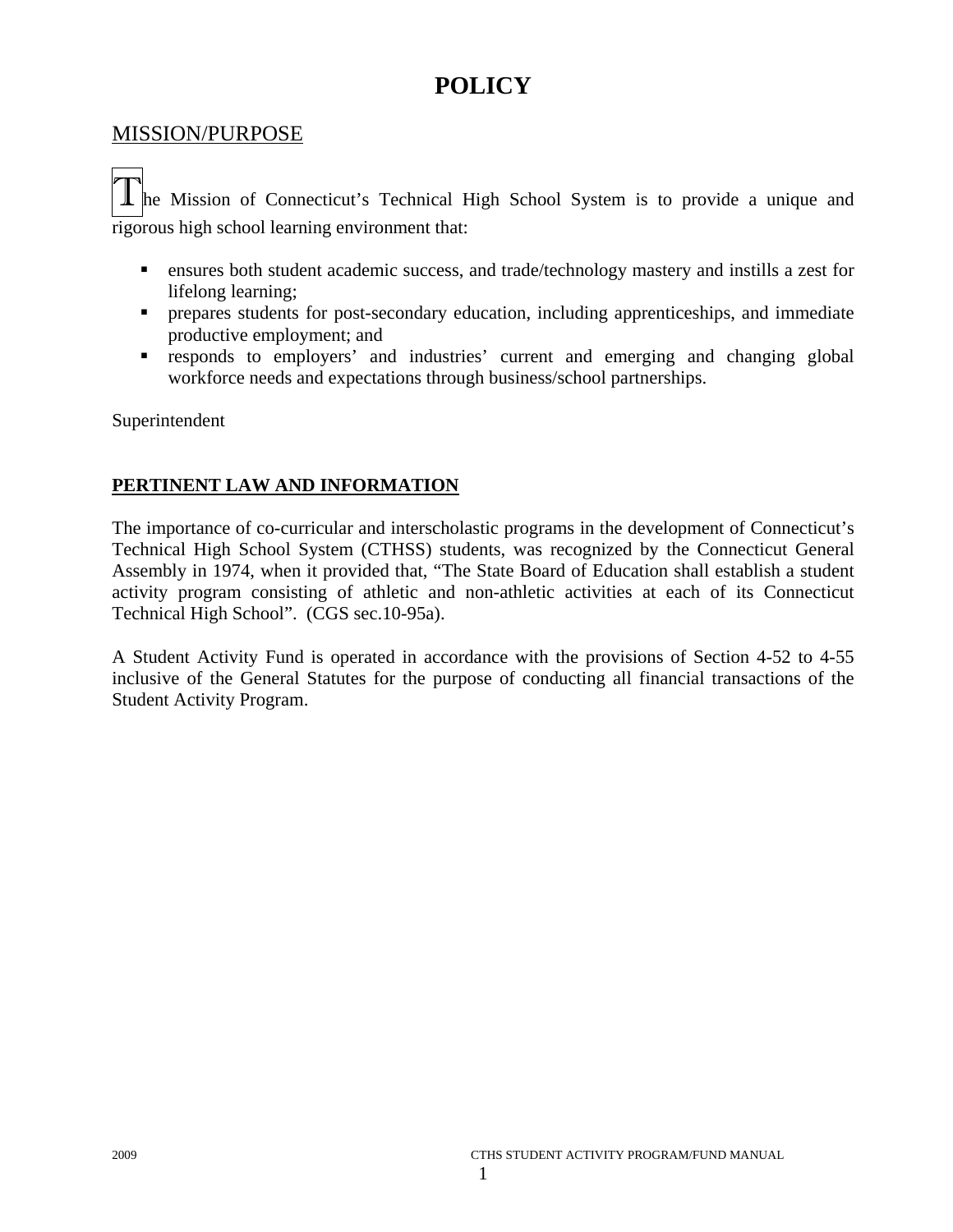# **CRITERIA FOR STUDENT ACTIVITIES**

In order to fully prepare its students for their future role as members of the community, the Connecticut Technical High School System offers its students opportunities to experience democratic processes, to participate in social organizations and to develop interests that will lead to enjoyable leisure time activities.

Therefore, the CTHSS provides a Student Activity Program to supplement the core educational program.

Student activities are educational enrichment experiences which are complementary to the CTHSS curriculum. Student activities enable students to explore interests and develop leadership capabilities, social competencies, civic understanding, appreciations, and various mental and physical skills. These educational enrichment experiences, which take numerous forms such at athletics, assemblies, creative arts, honor societies, clubs, lectures, trips, dances and student councils, are available to the entire student population, regardless of race, creed, color, gender, handicap, religion, sexual orientation, or socio-economic background. The essential element in these activities is that they are characterized by student participation and they exist for the benefit of the students.

# **REVENUE**

Approved revenue sources other than State funds include: Fees, Dues, School Store, Fund Raising, Vending Machines, Donations and Gifts, and Athletic Revenues from games or other sporting events.

# **DESIGNATION OF AUTHORITY**

The Superintendent of the CTHSS is authorized to develop administrative procedures to operate the program of Student Activities, and to provide exceptions to existing procedures upon receipt of valid documentation of need.

The School Principal is responsible for ensuring that the Program of Student Activities is operated in accordance with State Board of Education Policy, State Procedures and procedures promulgated by the Superintendent, and is accountable for all funds.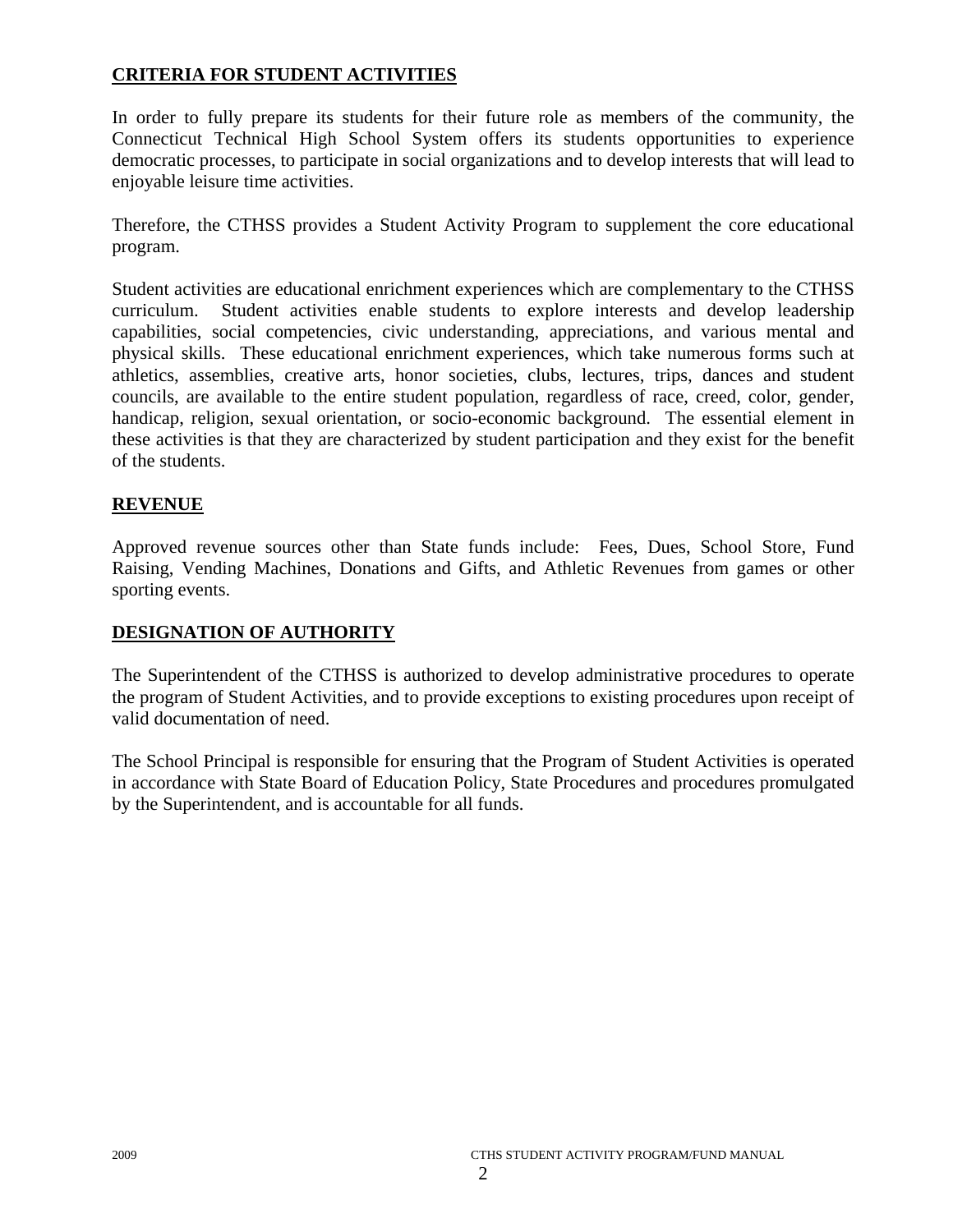# **PROCEDURES**

# FUND

# **NAME OF THE FUND**

 $\mathbf 1$  he Student Activity Fund (SAF) which is established in each school shall be named as follows:

"(Name of School) – Student Activity Fund". This name must appear on all the records of the fund and separate bank accounts must be carried in that name.

# **RESPONSIBILITY FOR THE FUND**

# SUPERINTENDENT

In addition to developing administrative procedures to operate the program of Student Activities, responsibilities include:

- appointing a member of Central Office to serve as coordinator for the Student Activity Fund.
- appointing a member of Central Office to serve as an advisor at Student Congress Meetings
- granting prior approval for each fund-raising activity
- approving SAF donations (donations forms must be submitted to appropriate Assistant Superintendent first).

#### PRINCIPAL

The CTHS Principal is responsible for the overall supervision of the Student Activity Fund and shall have the power to veto any activity, including those involving Student Activity Fund monies.

Responsibilities include:

- appointing a school administrator to oversee Student Activities
- appointing Student Council Advisor(s) and all other activity advisors to available vacancies
- calling a meeting of Student Council if necessary
- approving statement of purpose/by-laws for each club/organization
- having authorization to sign checks
- **approving the budget**
- **approving items sold in the school store**
- **a** approving social activities and fund-raisers
- **•** approving purchase orders and expenditures
- **approving account requests**
- **•** approving petty cash vouchers and journal vouchers
- **•** approving various team members within Student Activities
- **•** approving mode of transportation acceptable for SAF activities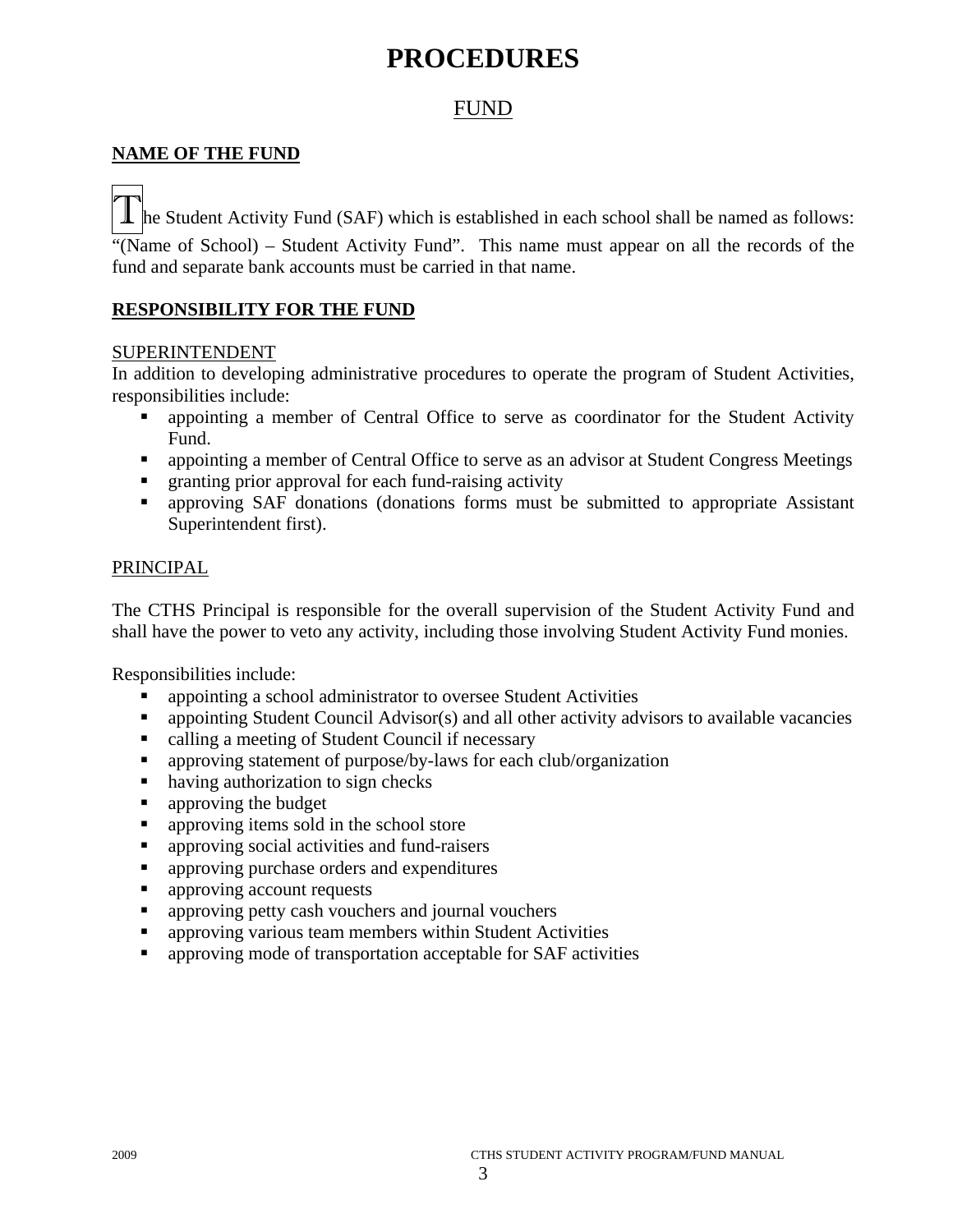# **BUSINESS MANAGER OR BUSINESS OFFICE DESIGNEE**

The Business Manager or Business Office Designee in each school, shall be responsible for recording any and all fiscal transactions involving Student Activity Funds and shall do so in accordance with written policies and procedures. The Business Manager shall also be available to act as a resource person to assist in the decision-making process.

Responsibilities include:

- providing SAF financial training to advisors during orientation
- keeping copies of SAF meetings on file in the Business Office
- **•** approving the budget
- having authorization to sign checks
- **assisting in purchasing**
- **approving expenditures**
- assigning appropriate clerical or fiscal members to collect  $\&$  issue receipts, prepare deposits, verify deposits, posting to SAF and reconciling following Internal Accounting Controls/Separation Duties
- **Exercise 1** ensuring that bank deposits are made
- **•** reviewing requests for planned activities
- **training and approving collection team members**
- **approving account requests**
- **EXECUTE:** ensuring reconciliation of bank statements
- acting as Petty Cash custodian
- reviewing financial reports and maintaining copies of all requests and reports
- generating and distributing a monthly individual account status report for each SAF account to the Advisor.
- **Performance in the preparing annual reports**
- ensuring submission of State Sales & Use Tax Reports and Federal tax reports

# **FACULTY ADVISORS**

The Faculty Advisors for the individual student organizations shall be directly responsible for their group. They shall oversee all activities of group and assure that written policies and procedures are correctly followed. They shall be responsible for preparing financial reports prior to the close of the year or more frequently, as requested or required by the Business Manager.

Responsibilities include:

**1. Student Council Advisors** (Participation in meetings or activities after the normal school day can be required for advisors.**)** 

- providing orientation/training in conjunction with the Business office during August P.D. date and two follow-up meetings during the school year to other advisors. (SAA Administrator in attendance)
- scheduling meetings
- establishing bylaws and officers/members eligibility requirements
- reviewing activities and fund raisers for scheduling purposes on the school master calendar
- $\blacksquare$  initiating and approving reports
- overseeing and approving account expenses
- $\blacksquare$  initiating and reviewing purchases and payments for student government and volunteer
- raising funds to cover all organization/club expenditures.
- planning collections and ensuring that all monies are collected according to cash collections guidelines, i.e., appropriate trained teams
- maintain records of minutes, activity/fund raise data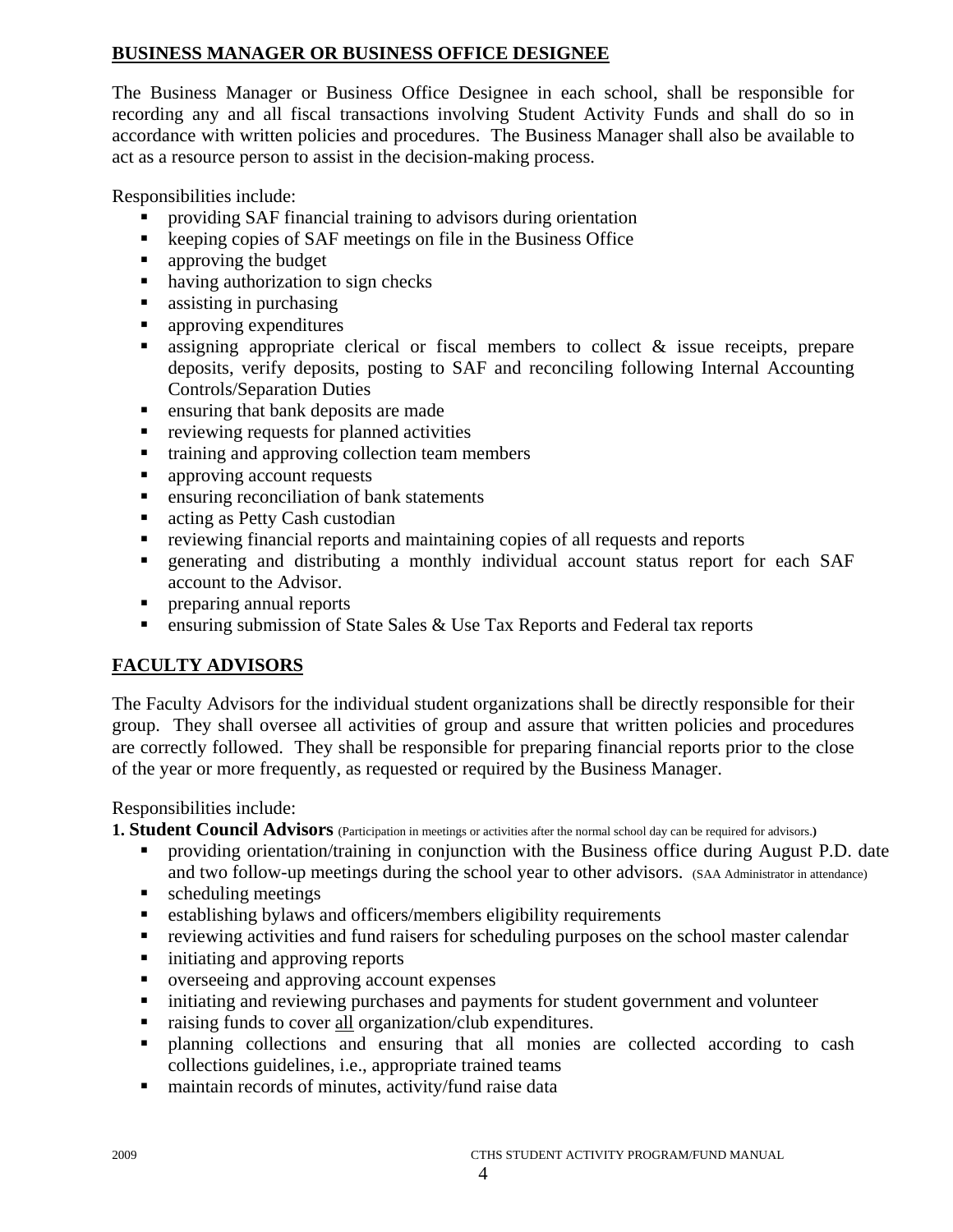# 2. Other Faculty Advisors (Participation in meetings or activities after the normal school day can be required for advisors.)

- attending advisor's orientation provided by Student Council Advisor and the school Business Office during August P.D. dates and two follow-up meetings during the school year. (SAA Administration in attendance)
- scheduling meetings
- establishing bylaws and officers/members eligibility requirements
- $\blacksquare$  initiating and approving reports
- $\blacksquare$  initiating and reviewing purchases and payments
- raising funds to cover all organization/club expenditures.
- verseeing and approving account expenses
- creating, maintaining and submitting at least twice a year a spread sheet to the business office with the student account status.
- notifying students of status of their individual accounts
- planning activities and fundraiser for student organization/club.
- planning collections and ensuring that all monies are collected according to cash collections guidelines, i.e., appropriates trained teams
- maintain records of minutes, activity/fund raise data
- **3. Volunteer Faculty Advisors** (Participation in meetings or activities after the normal school day can be required for advisors.)
	- attending advisor's orientation provided by Student Council Advisor and the Business Office during August P.D. dates and two follow-up meetings during the school year. (SAA Administration in attendance)
	- **scheduling meetings**
	- establishing bylaws and officers/members eligibility requirements
	- raising funds to cover all organization/club expenditures.
	- $\blacksquare$  initiating and approving reports
	- Overseeing and proving account expenses
	- initiating and reviewing purchases and payments for submission to Student Council Advisor for payment
	- notifying students of status of their individual accounts
	- planning activities and fundraiser for student organization/club.
	- planning cash collections and ensuring that all monies are collected according to cash collections guidelines, i.e., appropriate trained teams.
	- maintain records of minutes, activity/fund raise data

# **STATE BOND**

All state employees handling or having possession of student activity funds or property are covered under a state bond. The policy carries a rider in which the word "employee" is deemed to include any student enrolled in a school under the jurisdiction of the insured.

# **PLANNING AND CONTROL OF ACTIVITIES**

All activities that occur within each account shall be planned and controlled by the student body and approved as designated on the Student Activity Accounts Matrix. All activities shall also have the approval of the Faculty Advisor and the School Principal and shall be in accordance with the policies and procedures as detailed in this document. Each individual account will be clearly identified in the Chart of Accounts. (Refer to Financial Section – pg 11.)

The complete list of the Chart of Accounts is maintained by the Central Office Student Activity Fund Coordinator. Activities must be approved prior to activity date to insurance compliance with established procedures and availability of funds to cover the expense. An activity shall not conflict with a pre-scheduled activity in the school's master calendar.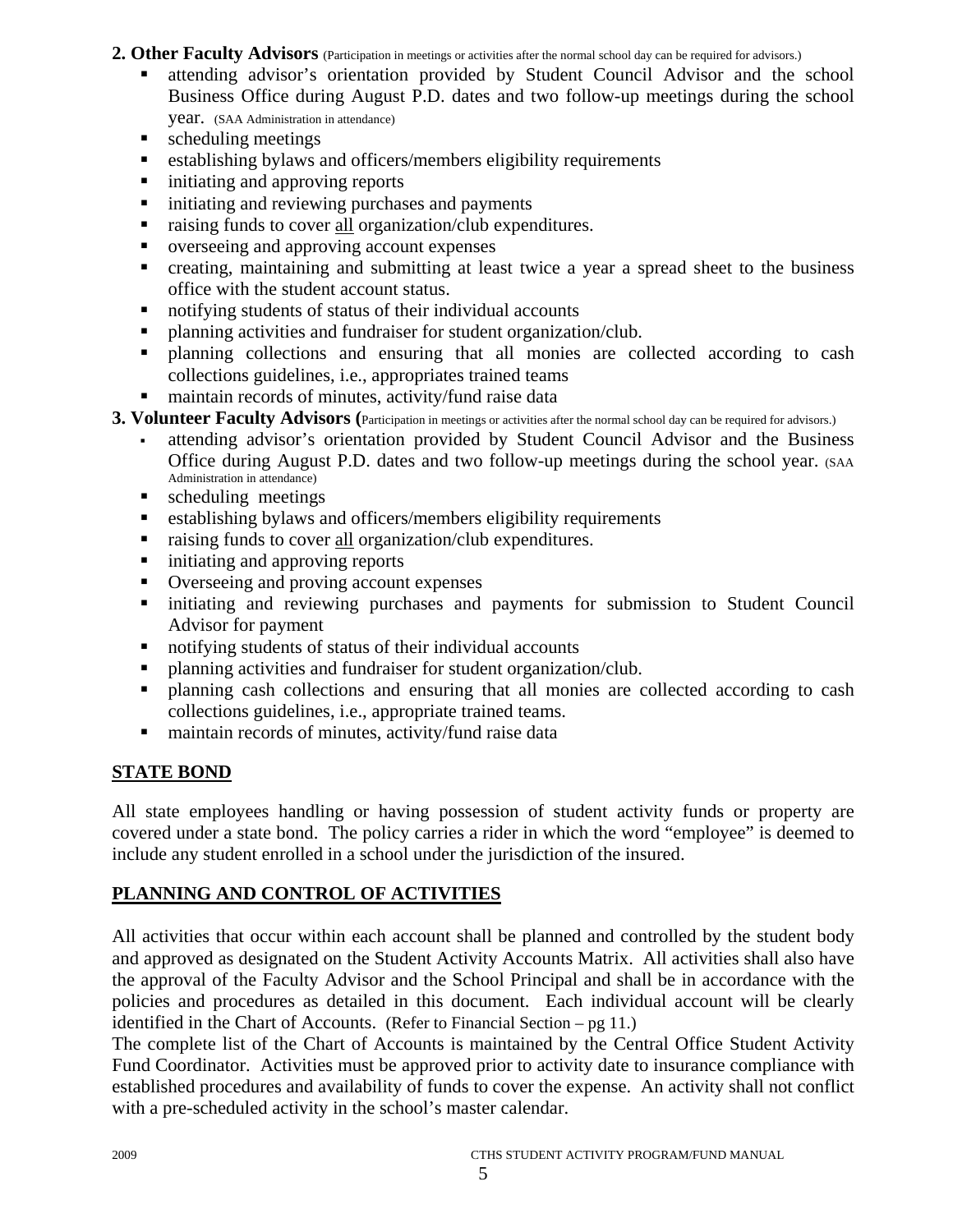# **STUDENT ACTIVITIES ASSOCIATION**

 $\perp$   $\parallel$  he entire student body of a school shall be known as the Student Activities Association. Each Student Activities Association will be guided by a Constitution which will establish as its governing body, a "Student Council". The Student Council shall be comprised of representatives from each class. There shall also be at least one faculty Advisor, appointed by the school Principal, assigned to oversee the Student Council. The Constitution shall include the format and the procedures to be followed. The Constitution should be clear, simple and easily understood by the average student. This constitution shall be distributed and reviewed each year, at the first meeting of the entire Student Council.

# **CONSTITUTION FORMAT**

The Constitution of the Student Activities Association shall have the following minimum essentials:

- 1. Name of Organization S. A. A.
- 2. Purpose and Powers (including Principal power to veto)
- 3. Membership (the entire Student Body)
- 4. Governing Body (Student Council)
	- a) Officers and Student Congress Delegates
	- b) Qualifications for holding and retaining office and procedures for removal
	- c) Duties of individual officers (including procedures and responsibility for budget and expenditures of student activity funds)
	- d) Method of nominating and election of officers
	- e) Schedule of regular meetings of Governing Body (Student Council) (not less than four (4) per year)
	- f) Authorizing clubs and organizations (responsibility, procedures and sponsor)
	- g) Quorum
	- h) Parliamentary Authority (Robert's Rules)
	- i) Amendments (procedures for)
	- j) By-laws (as needed)

# **CONSTITUTION CONSIDERATIONS**

The following outline presents only minimum recommendations for a constitution. The structure of the individual council may necessitate considerable expansion of this outline. However, in whichever way stated, the constitution should clearly define the following:

- 1. Power and responsibilities of council
	- a) To speak for student body
	- b) Jurisdiction of council for certain areas of student activity determined by school policy
	- c) Maximum control of its funds, guided by school policy and subject to Principal's veto
	- d) Delegation of authority
- 2. Identification of organizational procedures
	- a) Regular, planned time of meeting
	- b) Communication procedures
	- c) Standing committees, if any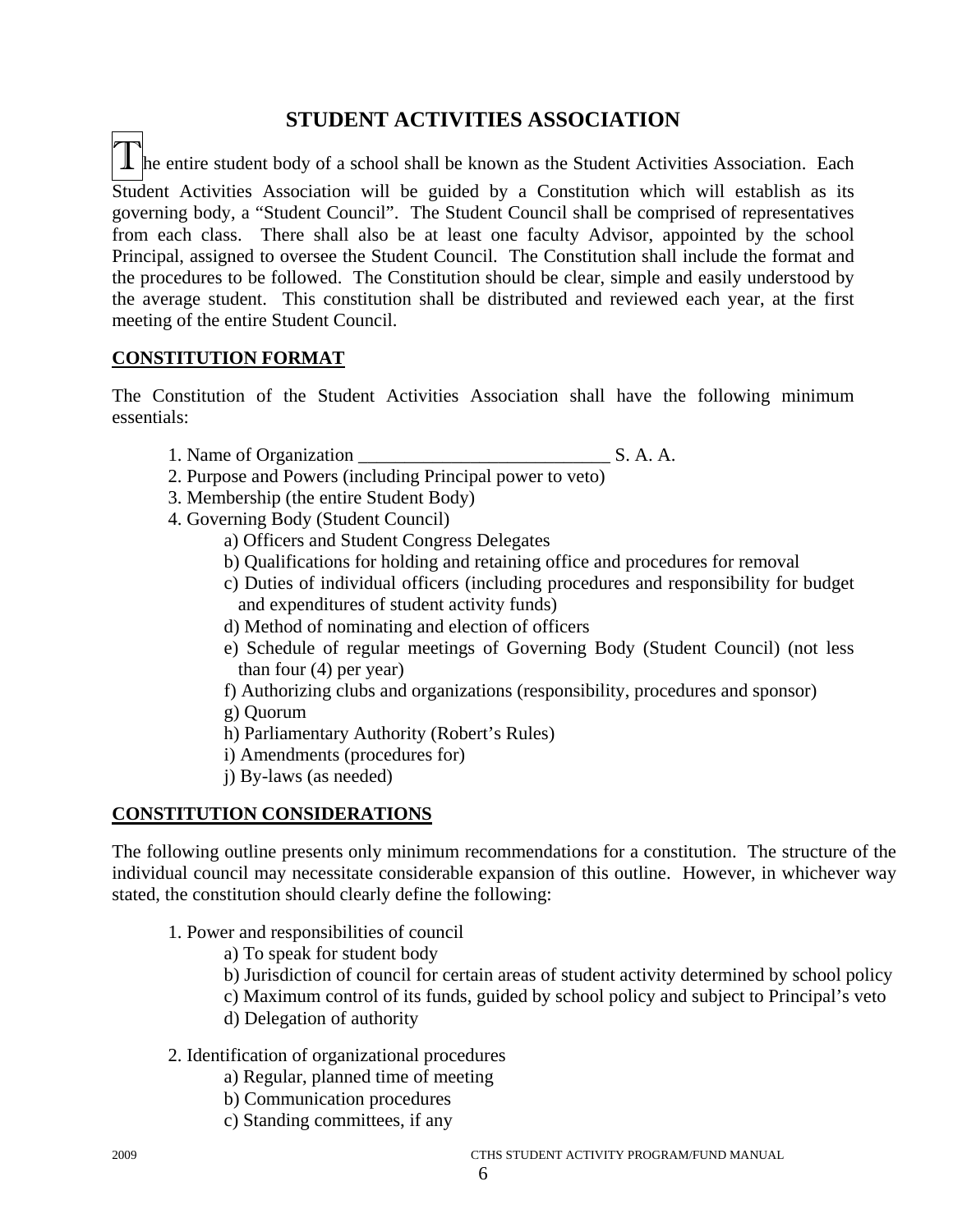# **STUDENT CONGRESS DELEGATES**

Student Congress Delegates are selected from the Student Council membership of each school in accordance to the Student Congress by-laws. The delegates represent the interests of the Student Council. The delegates share information and concerns from each school.

The Superintendent of the CTHSS appoints a professional member of the central office staff to serve as Student Congress Statewide Advisor. The Advisor works with the delegates, organizes the agenda, distributes information, selects a meeting place and time, and is responsible for ensuring that the democratic process is fully utilized by the delegates without violating laws, regulations, and policy.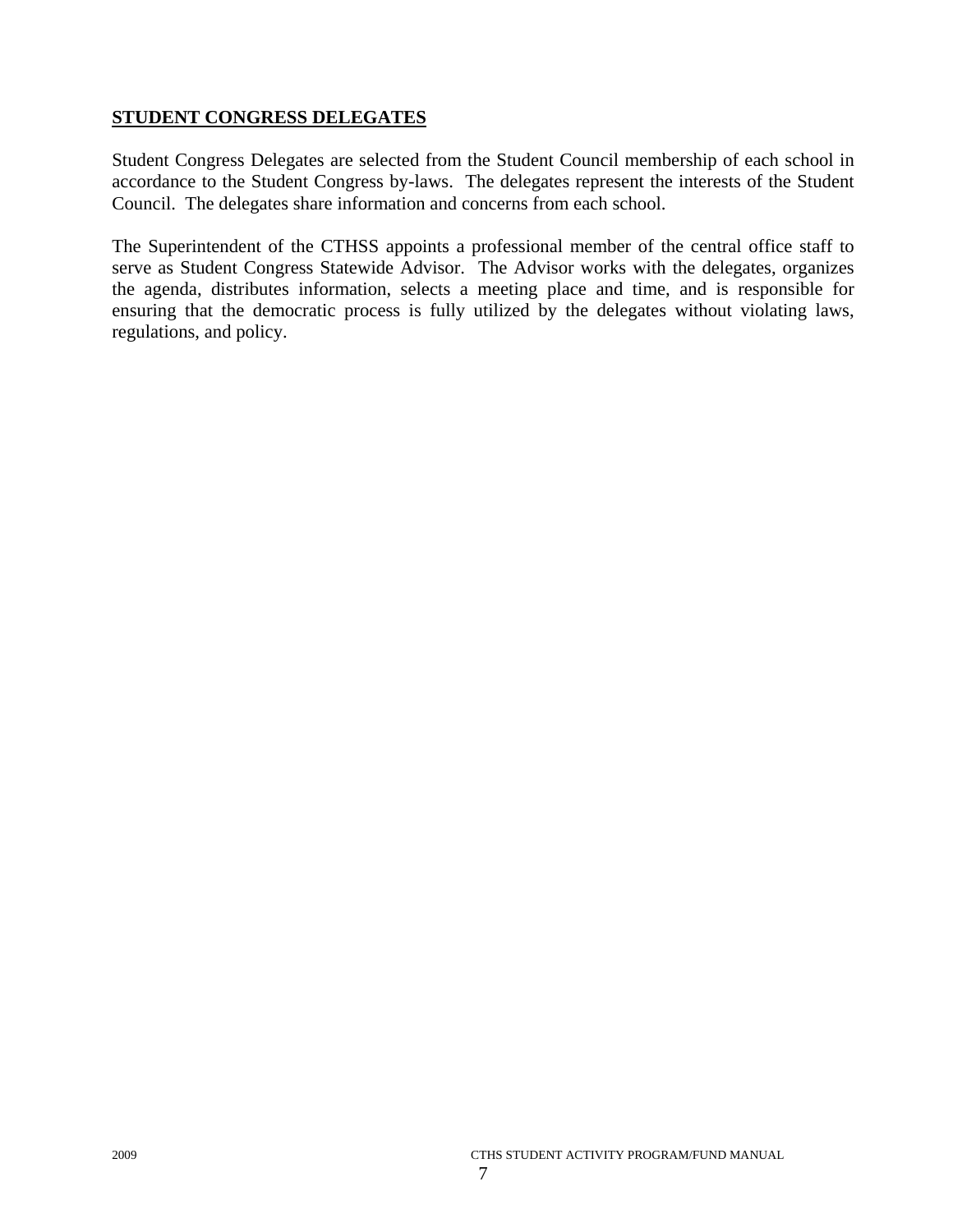# **STUDENT ORGANIZATIONS**

# **STUDENT COUNCIL**

 $\mathbf{I}$  is recommended that the full Student Council meet at least once every month for the purpose of conducting its regular business and such other matters which may be brought before it for consideration. Additional meetings may be called if, in the opinion of the Principal, the Advisor and/or the Executive Board, such meeting(s) is/are considered necessary. The Executive Board may meet in Executive Session whenever it is necessary. Business transacted in Executive Session shall be reported to the full Student Council at the next regular meeting.

The Student Council shall have a minimum of four officers; a President, a Vice-President, a Secretary and a Treasurer and a least one faculty Advisor who has been approved by the Principal.

The four Student Council Officers and such additional members as may be appointed will be known as the "Executive Board" of the Student Council.

# **ADDITIONAL CLUBS AND ORGANIZATIONS**

In order to be allowed to be a part of the Student Activities Program, each student club/organization will have By-laws including a basic statement of purpose that is recognized by the Student Council and the CTHS Principal. Each club/organization will abide by the guidelines and fiscal requirements set forth by the Student Council and the corresponding Student Activity Fund policies and procedures.

Student club/organizations, other than Student Council, will meet a minimum of twice during the year. They may schedule additional or regular meetings if necessary.

# **OFFICERS**

All student clubs/organizations shall have a slate of student officers elected from the membership through the democratic process. There shall be a minimum of three elected officers: a President, a Secretary and a Treasurer.

# **ADVISORS**

There shall be at least one faculty Advisor for each club/organization with the approval of the Principal. That person will be responsible for overseeing all activities of the group.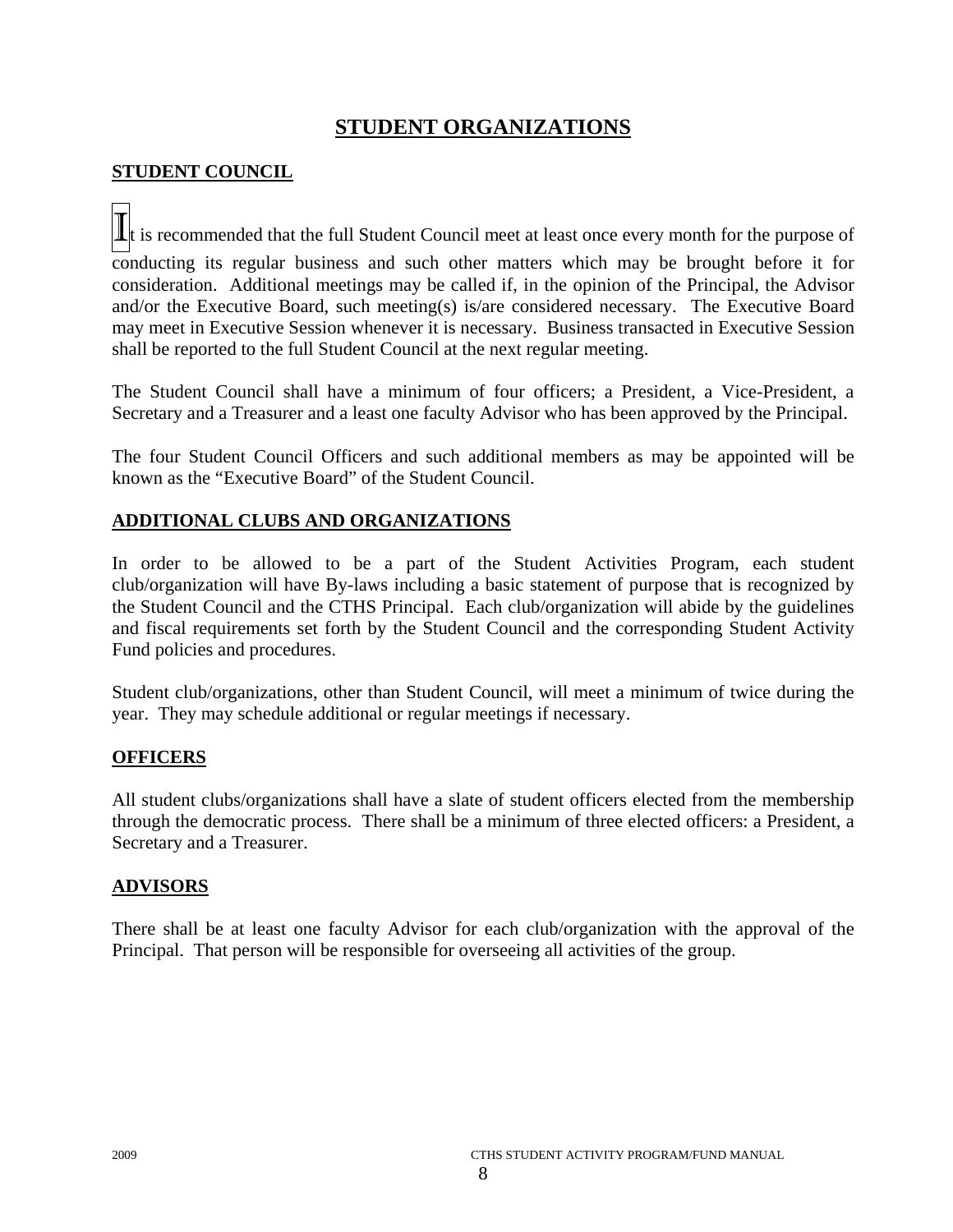# **MINUTES OF MEETINGS**

SAF Form 12 has been provided for recording the minutes of meetings. There are four parts to this form. The first is the agenda and summary sheet and the additional parts are the detail sheets. The detail sheets may be used as needed. Signatures are required on each page. Instructions for completing the minutes are included with the form as a guideline to recording all minutes. An example of the minutes, sign-in sheet, and pre-printed attendance list is included in Appendix II.

The minutes of all meetings held by all clubs and organizations of the Student Activity Program shall be on file in the school business office, and shall be available for audit in accordance with the Retention of Records Policy. These minutes must clearly indicate all action taken by the group, particularly that concerning financial matters. Student Activity funds may not be expended without prior approval as reflected in official minutes of the Student Activities Organization. The minutes must be legible and written in ink, typewritten, or computer generated. A sufficient number of copies shall be made. Provide the original copy for the business manager and subsequent copies for the Faculty Advisor and others as needed. The pages shall be numbered consecutively.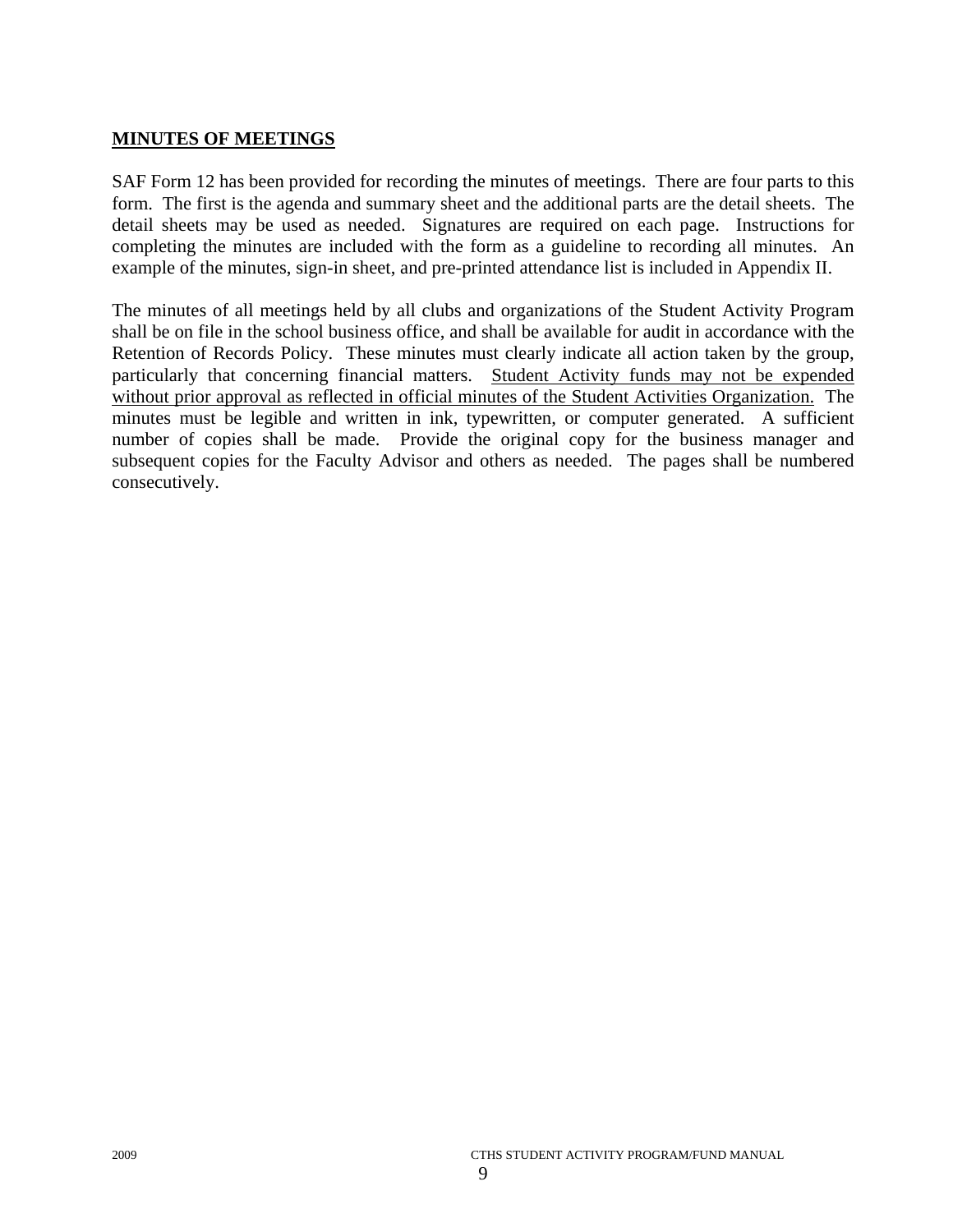# **FINANCIAL**

 $\mathbf 1$  he Student Activity Accounts are used to record the transactions of the fund. Standard account numbers are used for the system.

#### **CHART OF ACCOUNTS SUMMARY**

#### ACCT # ACCOUNT NAME ACCT # ACCOUNT NAME

#### 0\*\*\*\* ASSET ACCOUNTS 22\*\* 01<sup>\*\*</sup> CASH & INVESTMENT ACCOUNT 2207 0101 CASH \* CHECKING 2208 0102 CASH\* SAVINGS 2209 0103 **PETTY CASH** 2210 0104 INVESTMNET 2301 02<sup>\*\*</sup> SPECIAL CASH ACCOUNTS 3000 024 STIF STIF 3001 RESERVES\* EQUIPMENT 04<sup>\*\*</sup> INVENTORIES 3002 0410 RESALE INVENTORY 3003 1\*\*\* STD ANNUAL BUDGET ACCOUNTS 2\*\*\* STD PERMANENT ACCOUNTS<br>21\*\* CLASS ACCOUNTS CLASS ACCOUNTS 2108 CLASS OF 2008 2109 CLASS OF 2009 2110 CLASS OF 2010 2111 CLASS OF 2011 2112 CLASS OF 2012 2113 CLASS OF 2013

| YEARBOOK ACCOUNTS             |
|-------------------------------|
| YEARBOOK 2007                 |
| YEARBOOK 2008                 |
| YEARBOOK 2009                 |
| YEARBOOK 2010                 |
| <b>STUDENT GOVERNMENT</b>     |
| MISC. & GENERAL SURPLUS       |
| <b>RESERVES* EQUIPMENT</b>    |
| <b>RESEVERS* INVENTORY</b>    |
| <b>INTEREST PENDING TRNFR</b> |
|                               |

Changes are made to the Chart of Accounts by submitting SAF Form 2, Account Request Form, to the Central Office Student Activity Fund Coordinator.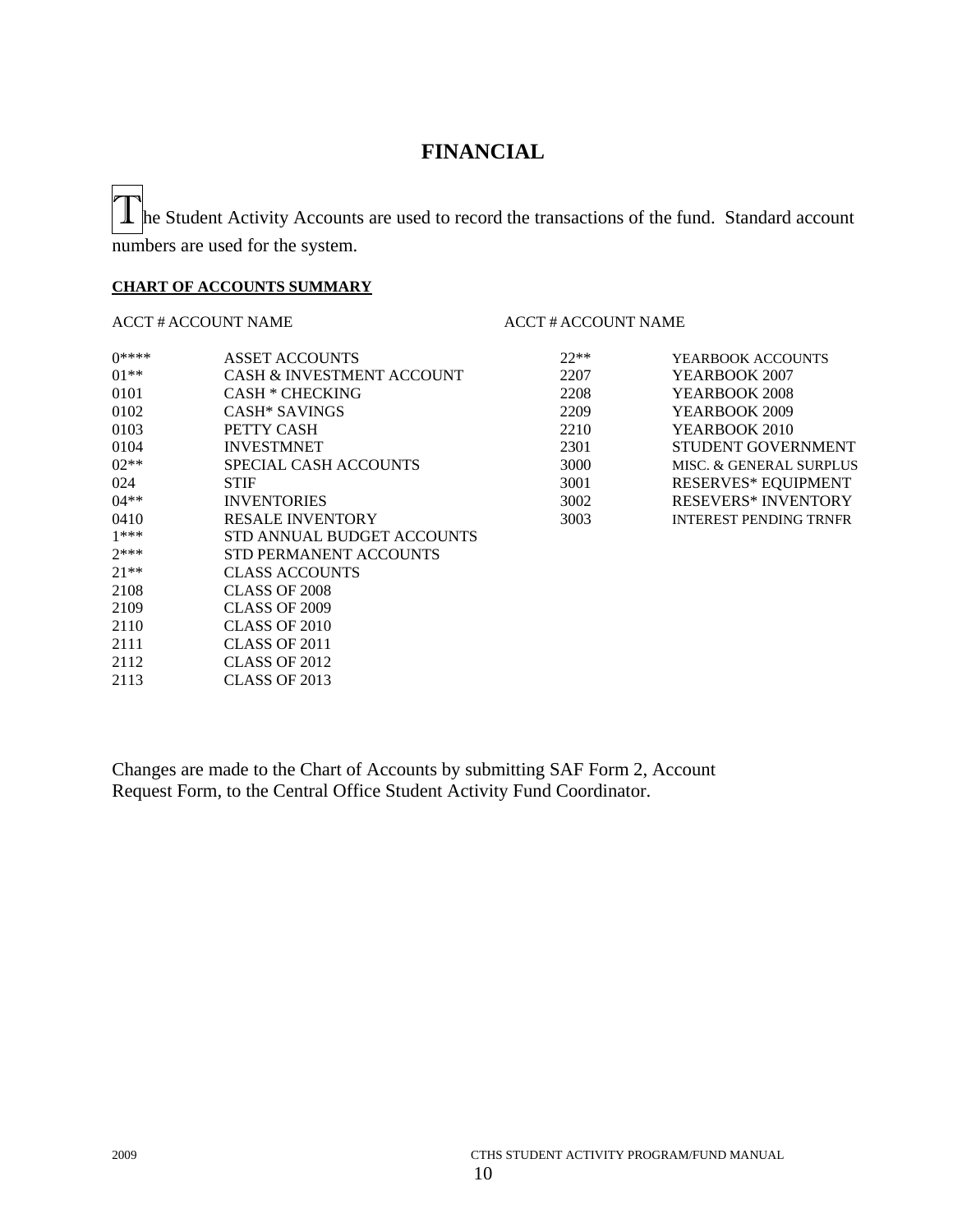# **STUDENT ACTIVITY ACCOUNTS MATRIX**

Within the Student Activity Fund, all accounts must be designated for a specific use. A separate account shall be set up for each activity. All financial transactions which apply to each particular activity will be entered on the account established for that particular activity. See the following chart.

|                                                                     |                                                                                                             |                                                                    |                                                                              | PROCEDURE FOR DISBURSEMENT                                                                                                              |                                                                     |                                                                |
|---------------------------------------------------------------------|-------------------------------------------------------------------------------------------------------------|--------------------------------------------------------------------|------------------------------------------------------------------------------|-----------------------------------------------------------------------------------------------------------------------------------------|---------------------------------------------------------------------|----------------------------------------------------------------|
| <b>NAME OF</b><br><b>ACCOUNT</b>                                    | <b>TYPE OF</b><br><b>ACCOUNT</b>                                                                            | <b>SOURCE OF</b><br><b>REVENUE</b>                                 | <b>STUDENT</b><br><b>APPROVAL BY</b>                                         | <b>VOUCHER</b><br><b>SIGNED BY</b>                                                                                                      | <b>CHECK</b><br><b>SIGNED BY</b>                                    | YEAR END<br><b>ACTION</b>                                      |
| $CLUBS*$                                                            | <b>ANNUAL</b><br><b>MUST SUBMIT</b><br><b>BUDGET</b><br>TO SCTUDENT<br><b>COUNCIL</b>                       | <b>APPROVED</b><br><b>REVENUE</b><br><b>SOURCES</b><br>SEE PAGE 12 | **STUDENT<br><b>COUNCIL</b><br><b>VOTE</b>                                   | <b>ACTIVITY</b><br><b>STUDENT</b><br><b>OFFICER &amp;</b><br><b>ACTIVITY</b><br>ADVISOR &<br>PRINCIPAL OR<br><b>BUS. MGR</b>            | <b>PRINCIPAL</b><br><b>AND</b><br><b>BUSINESS</b><br><b>MANAGER</b> | <b>CLOSE OUT TO</b><br>MISC.GENERAL<br><b>ACCOUNT</b>          |
| <b>ATHLETIC</b><br><b>ACCOUNT</b>                                   | <b>ANNUAL</b><br><b>MUST SUBMIT</b><br><b>BUDGET</b><br>TO STUDENT<br>COUNCIL*                              | <b>APPROVED</b><br><b>REVENUE</b><br><b>SOURCES</b><br>SEE PAGE 13 | <b>STUDENT COUNCIL</b><br><b>VOTE</b>                                        | <b>ACTIVITY</b><br><b>STUDENT OFFICER</b><br>& ATHLETIC &<br>PRINCIPAL OR BUS.<br>MGR.                                                  | <b>PRINCIPAL</b><br><b>AND</b><br><b>BUSINESS</b><br><b>MANAGER</b> | <b>CLOSE OUT TO</b><br>MISC.GENERAL<br><b>ACCOUNT</b>          |
| <b>INTEREST INCOME</b><br><b>ACCOUNT</b>                            | <b>ANNUAL</b>                                                                                               | <b>APPROVED</b><br><b>REVENUE</b><br><b>SOURCES</b><br>SEE PAGE 13 | N/A                                                                          | N/A                                                                                                                                     | PRINCIPAL<br><b>AND</b><br><b>BUSINESS</b><br><b>MANAGER</b>        | CLOSE OUT TO<br><b>PERMANENT</b><br><b>ACCOUNTS</b>            |
| <b>CLASS ACCOUNT</b>                                                | <b>PERMANENT</b><br><b>MUST SUBMIT</b><br><b>BUDGET TO</b><br><b>STUDENT</b><br><b>COUNCIL</b>              | <b>APPROVED</b><br><b>REVENUE</b><br><b>SOURCES</b><br>SEE PAGE 13 | <b>INDIVIDUAL CLASS</b><br><b>VOTE</b>                                       | <b>CLASS OFFICER &amp;</b><br><b>ACTIVITY ADVISOR</b><br>& PRINCIPAL OR<br>BUS. MGR.                                                    | <b>PRINCIPAL</b><br><b>AND</b><br><b>BUSINESS</b><br><b>MANAGER</b> | <b>COMP. BALANCE SHEET</b><br>& STATEMENT OF REC.<br>& EXP.*** |
| <b>YEARBOOK</b>                                                     | <b>PERMANENT</b><br><b>MUST SUBMIT</b><br><b>BUDGET TO</b><br><b>STUDENT</b><br><b>COUNCIL</b>              | <b>APPROVED</b><br><b>REVENUE</b><br><b>SOURCES</b><br>SEE PAGE 13 | <b>CLASS VOTE</b>                                                            | <b>CLASS OFFICER &amp;</b><br><b>ACTIVITY ADVISOR</b><br>& PRINCIPAL OR<br><b>BUS. MGR</b>                                              | <b>PRINCIPAL</b><br><b>AND</b><br><b>BUSINESS</b><br><b>MANAGER</b> | COMP. BALANCE SHEET<br>& STATEMENT OF REC.<br>& EXP            |
| STUDENT GOVERNMENT<br><b>ACCOUNT</b>                                | <b>PERMANENT</b><br><b>MUST SUBMIT</b><br><b>BUDGET TO</b><br><b>STUDENT</b><br><b>COUNCIL</b>              | <b>APPROVED</b><br><b>REVENUE</b><br><b>SOURCES</b><br>SEE PAGE 13 | <b>STUDENT COUNCIL</b><br><b>VOTE</b>                                        | <b>ACTIVITY</b><br><b>STUDENT</b><br><b>OFFICER &amp;</b><br><b>ACTIVITY</b><br><b>ADVISOR &amp;</b><br>PRINCIPAL OR<br><b>BUS. MGR</b> | <b>PRINCIPAL</b><br><b>AND</b><br><b>BUSINESS</b><br><b>MANAGER</b> | <b>COMP. BALANCE SHEET</b><br>& STATEMENT OF REC.<br>& EXP     |
| <b>NATIONAL HONOR</b><br>SOCIETY ACCOUNT                            | <b>PERMANENT</b><br><b>MUST SUBMIT</b><br><b>BUDGET TO</b><br><b>STUDENT</b><br><b>COUNCIL</b>              | <b>APPROVED</b><br><b>REVENUE</b><br><b>SOURCES</b><br>SEE PAGE 13 | <b>NATIONAL HONOR</b><br><b>SOCIETY VOTE</b>                                 | N.H.S OFFICER &<br><b>ACTIVITY ADVISOR</b><br>& PRINCIPAL OR<br>BUS. MGR.                                                               | <b>PRINCIPAL</b><br><b>AND</b><br><b>BUSINESS</b><br><b>MANAGER</b> | <b>COMP. BALANCE SHEET</b><br>& STATEMENT OF REC.<br>& EXP     |
| <b>SKILLS USA ACCOUNT</b>                                           | <b>PERMANENT</b><br><b>MUST SUBMIT</b><br><b>BUDGET TO</b><br><b>SSTUDENT</b><br><b>COUNCIL</b>             | <b>APPROVED</b><br><b>REVENUE</b><br><b>SOURCES</b><br>SEE PAGE 13 | <b>SKILLS USA VOTE</b>                                                       | <b>VICA OFFICER &amp;</b><br><b>ACTIVITY ADVISOR</b><br>& PRINCIPAL OR<br>BUS. MGR.                                                     | <b>PRINCIPAL</b><br><b>AND</b><br><b>BUSINESS</b><br><b>MANAGER</b> | <b>COMP. BALANCE SHEET</b><br>& STATEMENT OF REC.<br>& EXP     |
| <b>MISCELLANEOUS</b><br><b>ACCOUNT OR GENERAL</b><br><b>ACCOUNT</b> | <b>PERMANENT</b><br><b>MUST SUBMIT</b><br><b>BUDGET TO</b><br><b>BUSINESS</b><br><b>OFFICE</b><br>PRINCIPAL | <b>APPROVED</b><br><b>REVENUE</b><br><b>SOURCES</b><br>SEE PAGE 13 | ****STUDENT COUNCIL<br>VOTE (JV TRANSFER TO<br><b>ACCOUNT</b><br>DESIGNATED) | <b>ACTIVITY</b><br><b>STUDENT</b><br><b>OFFICER &amp;</b><br><b>ACTIVITY</b><br>ADVISOR &<br>PRINCIPAL OR<br><b>BUS. MGR</b>            | <b>PRINCIPAL</b><br><b>AND</b><br><b>BUSINESS</b><br><b>MANAGER</b> | <b>COMP. BALANCE SHEET</b><br>& STATEMENT OF REC.<br>& EXP     |

\* Yearly blanket power may be granted for recurring trips where the total funds collected for the trip cover the total funds dispersed for the trip. I.E., Ski trip.

\*\* Class or Club minutes must reflect vote.

\*\*\* Minutes must indicate disposition of balance for graduating class. Funds must be completely liquidated within 6 months of graduation. Any unexpended funds will revert to school's SAF general funds. School personnel will not maintain funds for reunion expenses.

\*\*\*\* Blanket power may be granted to Business Manager for paying recurring expenditures I.E., Taxes, writing off bad debts, etc.

#### **TYPE OF ACCOUNT**

An annual account is established on a yearly basis, closed out at the end of the fiscal year and except the interest income account, is responsible for submitting a yearly budget. Budget submission for annual accounts is due in April each year. The total budget for student, Government and annual accounts is due to the business office principal for approval in May each year.

A permanent account is established for ongoing activities which retain asset balances until they are formally closed out. A budget for the upcoming year is due to the Student Council Advisor for the business office/principal for approval in April each year.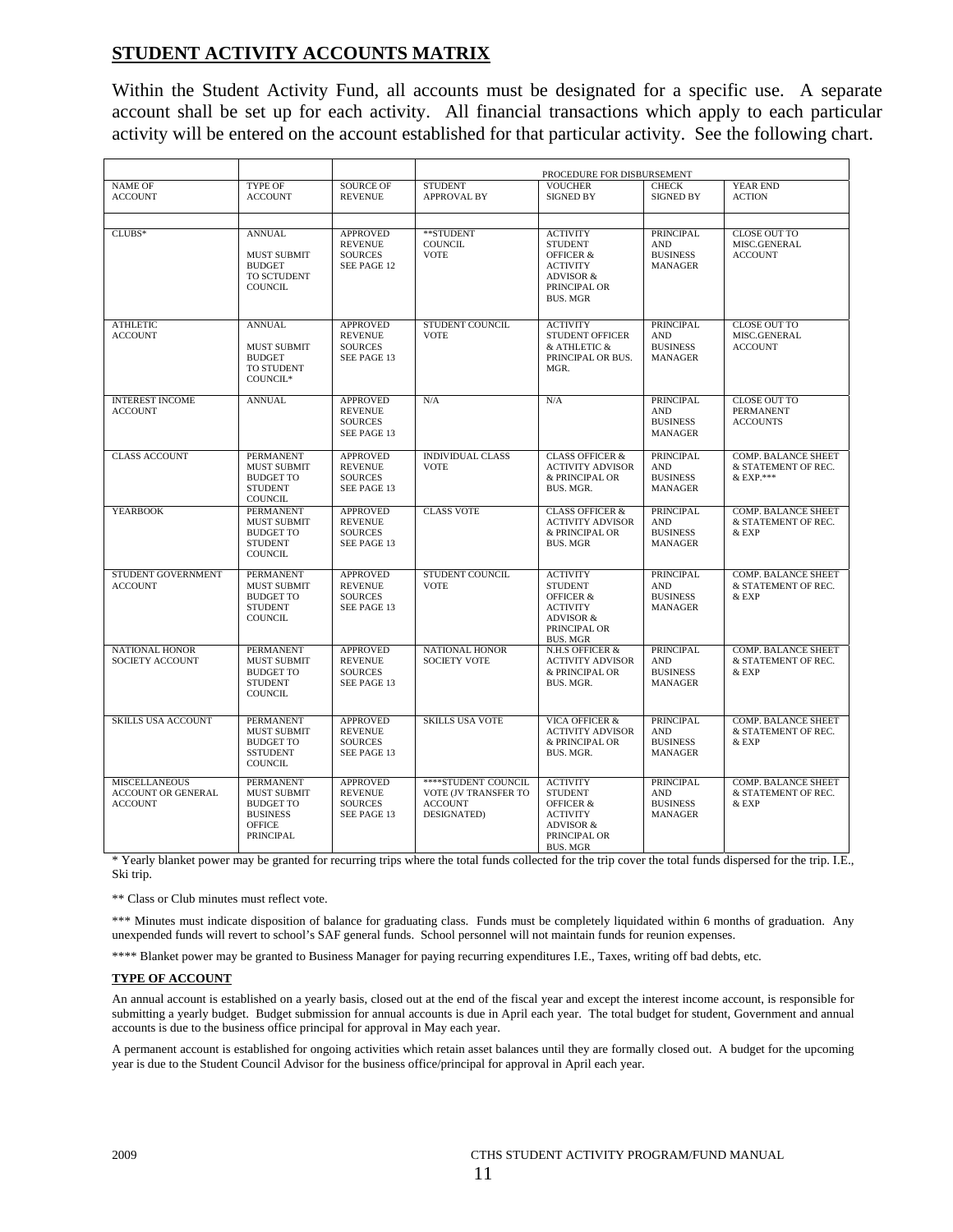# **BUDGETS**

In facilitate proper financial practices and to ensure solvency, each advisor of annual and permanent accounts must submit a proposed budget to the Student Council by April each year who shall be responsible for compiling the total Student Activity budget including Student Government budget. Permanent accounts budgets submitted to the Student Council Advisor are only for inclusion on the school student activity total budget and do not require approval through the Student Council minutes. Annual accounts budgets will be approved through the student council minutes as outlined on the flow chart below. The total Student Activity budget for the upcoming year must be submitted by the student council, the business office/Principal in May of each year.

An Example of a total budget form has been included in the appendix section of this manual. The budget, SAF form 1, must have the approval of the Business Manager and the Principal. If it is necessary to revise a budget, the budget revision request must be submitted to the Student Council for approval and to the Business Manager and Principal for final approval.

# **BUDGET APPROVAL PROCESS**

#### **Annual Account Only**

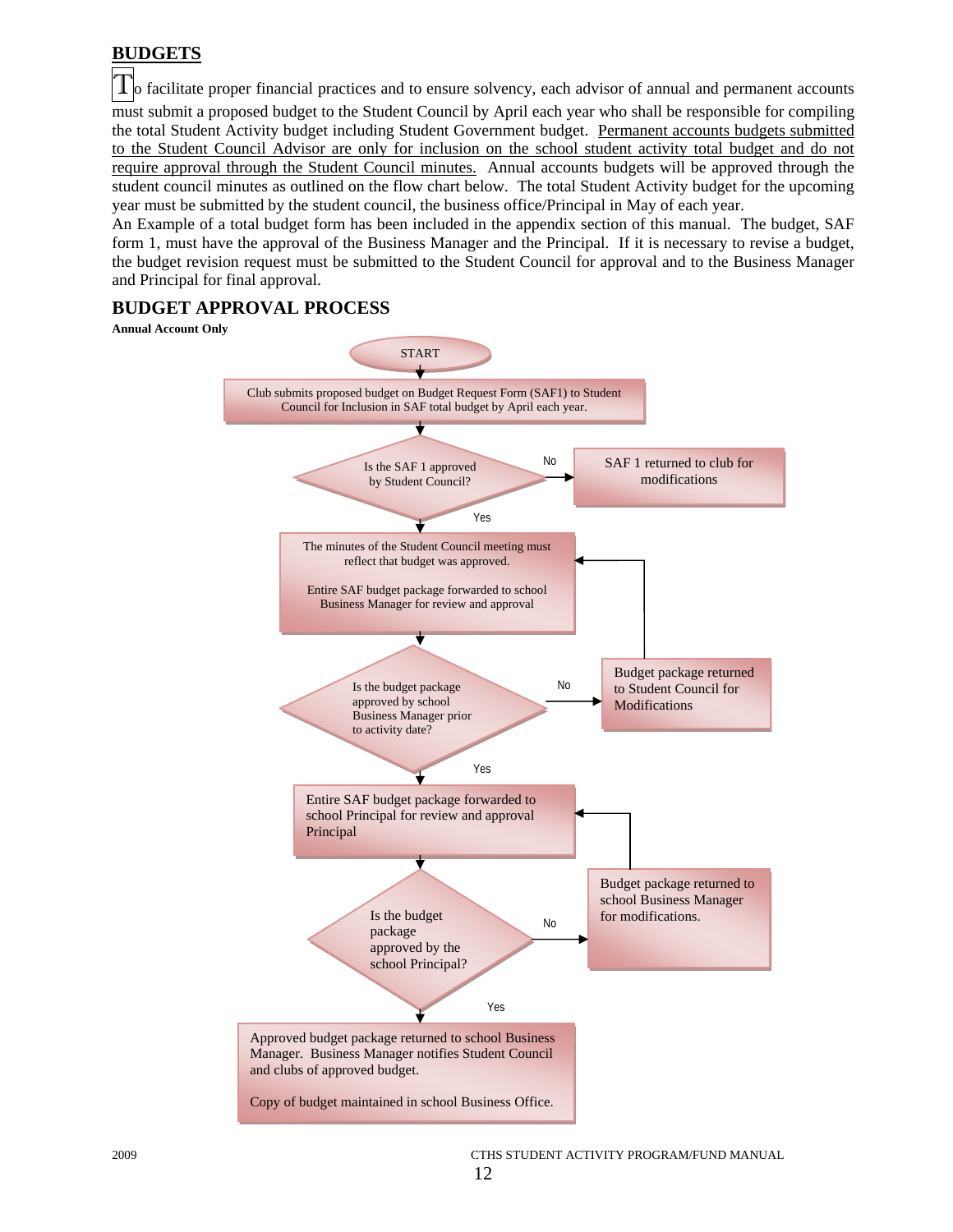# **REVENUE**

Approved revenue sources other than State funds may include:

Fees/Dues: Each class shall set acceptable fees/dues. *The class dues paid by students will help defray senior class activities.* The Yearbook, Prom/dances, Student Activity Program events, and individual student dues paid by members of approved organizations shall be collected separately from the class dues.

Yearbook: An Annual budget should be developed to assist schools in the yearbook decision making process. A Yearbook Budget form example is included in Appendix I. The form must be submitted to the Student Council Advisor and Student Activity Fund Coordinator for approval prior to ordering the yearbook. The yearbook Advisor, School Business Manager, and School Principal must ensure the liquidity of the SAF yearbook account. (See Appendix I – Budgeting for Yearbooks, Yearbook Budget form and Budget Worksheet). After budget approval, a yearbook agreement must be signed with the state contracted vendor. The agreement will be in effect during the production of the yearbook (See Appendix 1 for Yearbook Agreement). The timelines for yearbook payments outlined in the contract award and agreement must be adhered to. The contract award yearbook agreement outlines the timelines for payments as follows.

| Term of payment      |     | 20% on December                 |
|----------------------|-----|---------------------------------|
|                      |     | 50% on March                    |
| <b>Final Payment</b> | 30% | Due after receipt of yearbooks. |

School Store: A school may operate a school store for the sale of items such as book covers, pencils, pens, aprons, safety glasses and locks. The sale of other items must receive prior approval from the Principal. The establishment of a school store must receive prior approval in writing from Principal, Student Council and Business Manager.

Activity or Fund-Raising: Income from activities or fund raising is permitted if its purpose is identified. All Student Organizations/Clubs must raise funds to cover expenditures. The amount and time limits are specified and the fund-raising activity is approved by student council, business manager, the school Principal, and the Superintendent (see page 24).

Student Awards: Established scholarships should be used for continuing education. However, if a student awards is included in the awarding criteria, the procedures for student awards outlined herein must be followed. On instances where both scholarships and awards are given, the fund account name must be revised to read, i. e. John Doe Scholarships/Award Fund or John Doe Fund, etc. to cover both issuances.

Vending Machines: Income derived from the operation of vending machines is permissible as an acceptable SAF revenue source. Items available in the vending machines shall not be in violation of the competitive food regulations for commissions. Revenues from vending machines will be sent to Central Office by the vendor for accountability and distributed back to the schools as cited in the Accounting Procedures Manual, State Comptrollers. All revenues derived from the operation of a Canteen or Vending Machine which are not attributable to any other State fund and pertaining to the activities of the students will be credited to these funds.

Athletics Games or Sporting Activities - Income derived from games or other sporting activities is considered a Student Activity Revenue. Thus, all athletics' revenue must be deposited into the SAF account under the athletics account. Football revenues and donations must be posted to the football account or sub-accounts accordingly.

Donations and Gifts: A school may accept donations and gifts as revenue in accordance with the Policy for Acceptance of Gift in Connecticut Technical High Schools. Thus, Student Activity Association donations and gifts do not require completion of the Gifts Acceptance Form for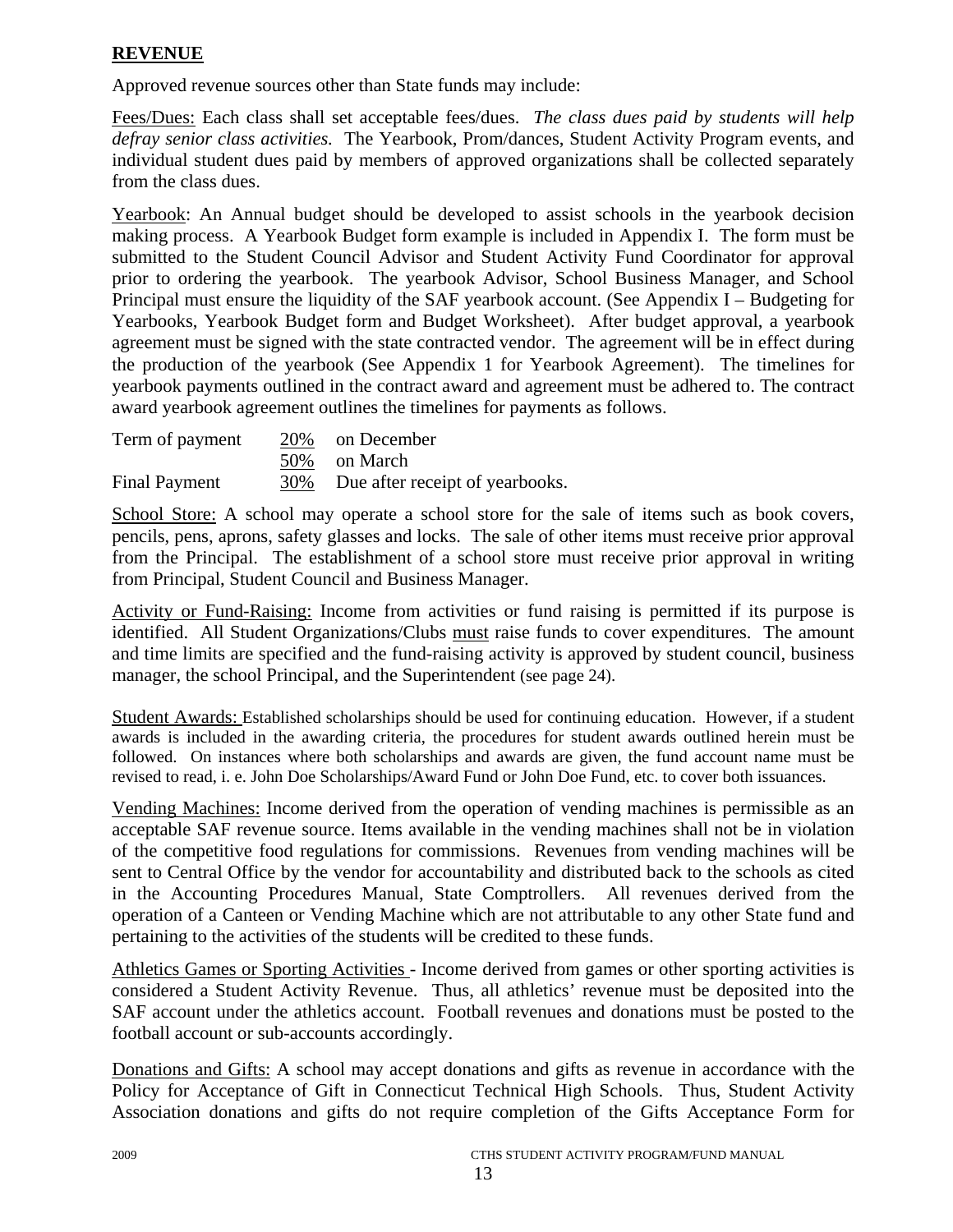receiving monetary donations or gifts for the Student Activity Fund. The Student Government or student organization must acknowledge receipt of donations/gifts through the minutes.

Per past practice, issuance of the Student Activity Fund state receipt (CO-99) or equivalent to the donor is needed and submission of a SAF #2 Account Request Form to the Student Activity Coordinator in order to establish a fund account to manage and distribute the funds in accordance with the donor's desire /criteria.

However, if Student Activity Fund accepts equipment or supplies and wants it to go to the school, then the Student Activity Association should donate it to the school using a Gift Form. The Student Government will need to vote to donate the existing and future equipment, supplies or uniforms to the school and minutes to indicate the vote.

# A. Donated Cash

- 1. When Principal May Be Expended, the funds will be deposited in the Student Activity Fund account and entered on the Cash Receipts Record, the credit being made to an account set up in the name of the donor and/or the purpose of the gift. Disbursements from this account will be made in accordance with the provisions specific by the donor.
- 2. When Principal Must Be Held in Trust, the funds will be deposited in an interest bearing account, preferably the Treasurer's Short Term Investment Fund (STIF). The Treasury recommends that all agency investments or cash in excess of operating expenses be deposited in a STIF account.

 An offsetting liability account will also be established. Example: "John Doe Trust Fund". A journal voucher will be used to allocate appropriate balances into the STIF account and the liability account as specified in the donation, and to add accrued interest.

Funds may be expended as provided for in the terms of the gift. All expenditures will be made through an asset account upon submission of approved vouchers and appropriate minutes. If payment is made through the checking account a corresponding journal voucher will be made to transfer funds from the asset investment account to the checking account to cover the checks drawn for this purpose.

# B. Securities

- 1. If the securities are to be converted into cash as authorized in the donation specifications, these funds will be handled as specified in the previous sections "Donated Cash- When Principal Must be Held in Trust".
- 2. If the securities are to be retained, an asset account and an offsetting liability account will be established to identify the security. Example: "American Telephone and Telegraph Stock Fund".

 Market value will be determined utilizing current security value as quoted in the Wall Street Journal. A journal voucher will be used to allocate this market value of the security as a balance into the security asset account and the liability account. This balance will be updated annually on June 30.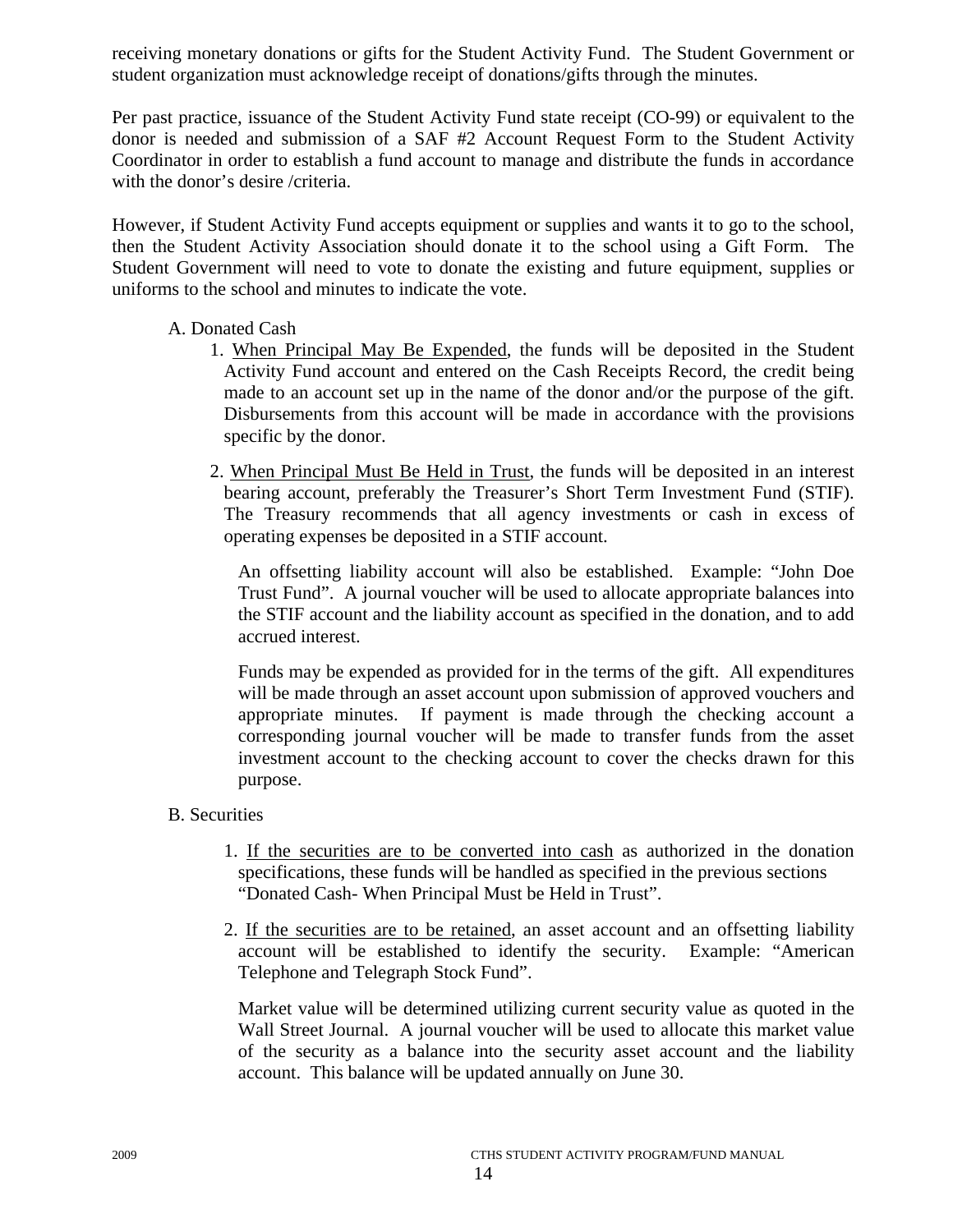# C. Personal Property

- 1. If the property is to be converted into cash, such property should be disposed of in accordance with good practices, i.e., competitive bid, advertising, etc., in order to obtain the best possible price. The funds derived from the sale of property will be handled in the manner stated or under whichever conditions are applicable under the terms of the gift.
- 2. If the property is to be retained as such, the items donated, if equipment should be set up on the inventory system at fair market value; if commodities are on hand at the end of the year they should be included in the inventory of commodities at fair market value at the time of acquisition.

Note: A monthly individual account status report for each Student Assistant Fund account must be generated and distributed to each advisor. The reports must be printed after closing each month. **STATE STUDENT ACTIVITY FUNDS** 

Each year the Principal may allocate 10020 funds to the Student Activity Association. Example of what these funds may be used for are:

> Athletic Fees Athletic Uniforms Athletic Supplies School Trips National Honors Society Skills USA

# **PURCHASING PROCEDURES**

All goods services including computer hardware and other equipment and services must be procured by the issuance of a purchase order/expenditure voucher (SAF Form 4) which is submitted to the Business Manager for perusal and forwarded to the principal for approval.

Per Purchasing Regulations outlined in the Comptroller's Accounting Procedures Manual for Activity and Welfare funds, "Purchases must be made at the best prices obtainable. Before making a purchase, the officer must contact the business office or the Director of Student Activities and obtain information about special rates available on State contracts. **Competitive bids must be obtained for major purchases".** Expenditures and purchases over \$2500 must provide evidence of bids or quotes. Except for expenditures outlined on Administrative letter CT-7, Series 2008- 2009. The letter states,

*Three bids are no longer required for purchasing outside facilities for proms, dance, graduation, class trips etc. In addition, tickets purchased to attend outside events (theater, amusements parks, ski trips, etc.) do not require bidding. These types of activities are considered "non-competitive purchase" as defined by purchasing authority 71D. All other purchases of \$2,500 or more and not available on state contract will still require evidence of three bids.*

# 1. FAIR PRACTICES IN PURCHASING

 a) The CTHSS recognizes its obligation to promote the best public interest of its professional staff, students and vendors by dealing fairly in its purchasing of all supplies, equipment, goods of services relating to student activities, and will not knowingly extend favoritism to any vendor. Each and every purchase shall be made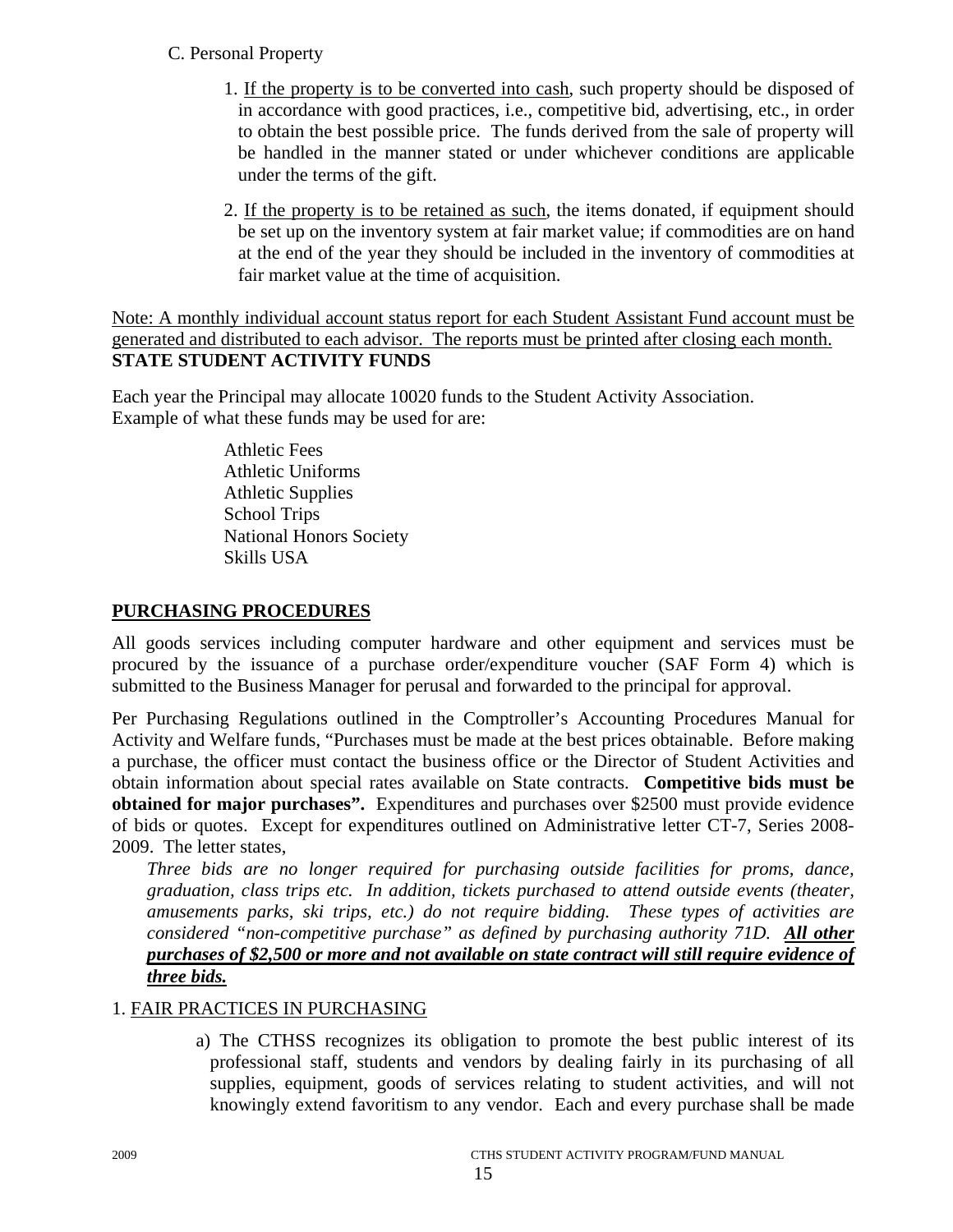on the basis of quality, price, and delivery and past service of a favorable nature shall be a factor only when other considerations are equal.

- b) All employees of the CTHSS and its students are prohibited from accepting gifts according to State policy, either directly or indirectly, from any person(s), firm, or corporation doing or desiring to do business with the CTHSS.
- c) All contracts for supplies, equipment, goods, or services not available on State Contract and over \$2500 or current State minimum, should be awarded on the basis of competitive bidding by a minimum of three (3) vendors.
- d) Specifications for supplies, equipment, goods or services shall be clearly and fully drawn to encourage all potential vendors to participate in the bidding process.
- e) Specifications for such student activities as graduation site rentals, yearbooks, photographs, class rings, and similar items shall be drawn to meet the needs and interest of the students rather than those of a specific vendor.

# 2. UNAUTHORIZED PURCHASING Per Administrative Letter: CT -42 (Series 2005-06 issued by the Superintendent

No employee is … authorized to order, purchase, and/or procure supplies and services on behalf of the State of Connecticut without an approved state issued purchase order. This requirement applies to all funding sources – Federal, State, Private, and Student Activity Funds.

In instances where staff has not complied with these requirements, the expectation should be that they are donating the item(s) to the State and you may provide them a donation form.

The intent of Administrative Letter CT-42 regarding Unauthorized Purchasing is to ensure a state issued purchase order or SAF #4 is issued directly to the vendor thereby eliminating these types of employee reimbursements. A state employee is not an authorized vendor of the State of Connecticut.

# 3. UNAUTHORIZED EXPENDITURES

As cited in the State Comptroller's Accounting Procedures Manual for Activity and Welfare Funds, expenditures for the following items will not be made from activity or welfare funds:

- a. Routine expenditures such as equipment, supplies, forms and postage for State use.
- b. Repair or maintenance of State equipment (except certain jointly used equipment).
- c. Professional books, magazines and memberships in professional organizations not related to specific activity/welfare fund functions or for which the greater benefit does not accrue to the students.
- d. Salaries for services that are the responsibility of the institution or agency.
- e. Gifts, services, or donations to State employees, private citizens, or organizations\*. Specific fund-raising for charitable organizations are not excluded and must be accounted for in a restricted account.

2009 CTHS STUDENT ACTIVITY PROGRAM/FUND MANUAL Only the net profits of the proceeds may be donated to the charitable organization. If the fund-raiser event does not meet the expenditures for the event, proceeds may not be donated to the charity organization. The fund must cover all expenditures of the event.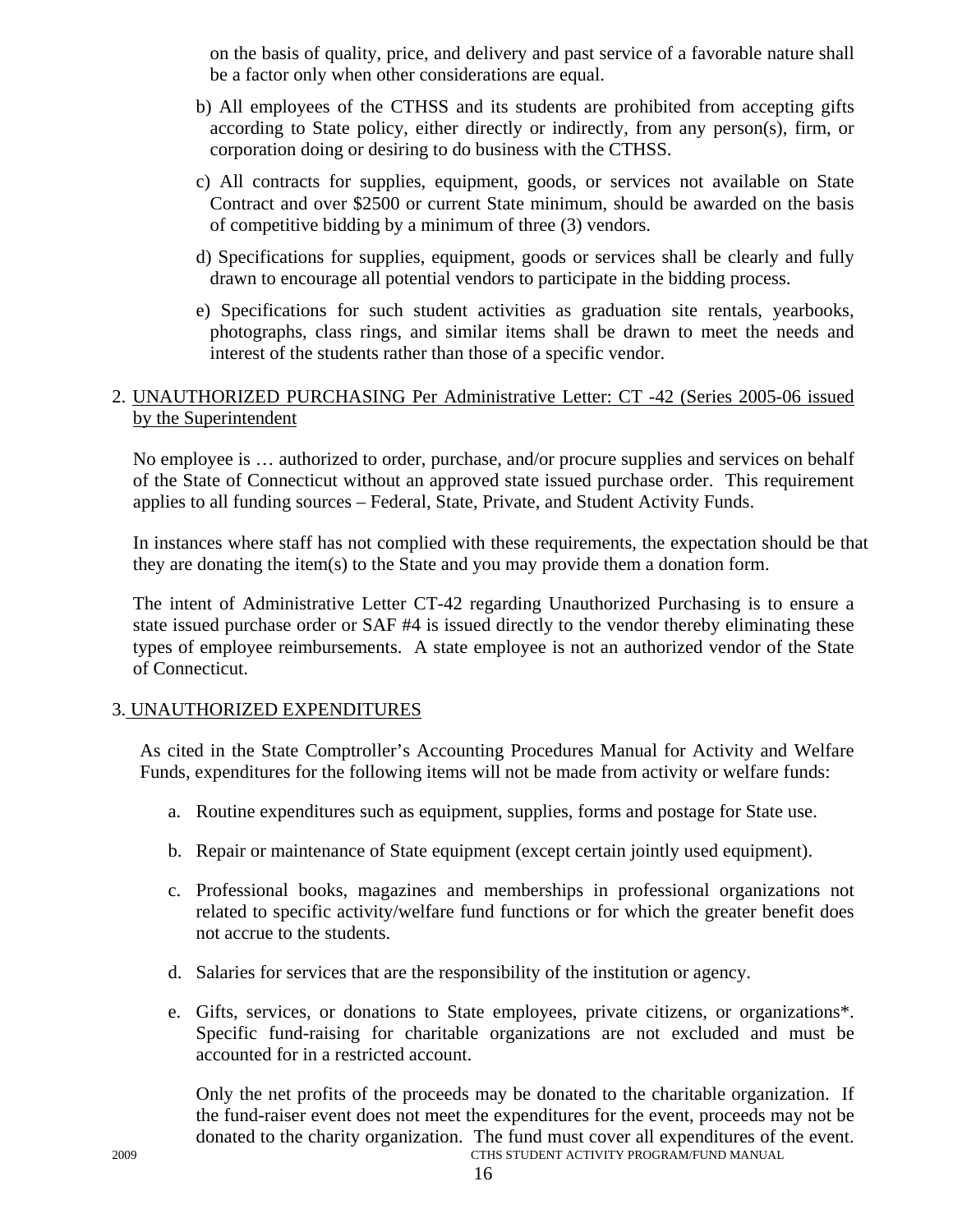However, if the fund policy provides guidance on this issue, the policy statement prevails.

- f. Loans to State employees and persons other than students of the institution or agency.
- g. Other expenditures that directly benefit the employees, except expenditures from restricted accounts that are established in accordance with Section IV-B.4 (REVENUES-Restricted Accounts). However, expenditures for State Agency sponsored joint ventures participated by employees in conjunction with students may be made from the activity funds.

\*This section of policy & procedures is different from the State Comptroller's Policy & Procedure Manual.

# 3. FEDERAL INCOME TAX REPORTING

Total payments of \$600.00 or more made in one calendar year for services to an individual or partnership must be reported to the Internal Revenue Service by using Form 1099- Misc.

The copy of the form for the individual must be postmarked by January 31 of the following year. The copy for the IRS must be postmarked by March 1 of the following year. Each school must use their own FEIN number when communicating with the IRS.

Form 1096 is used as a cover sheet when sending paper forms 1099 to the IRS. These forms may be requested by calling 1-800-829-3676.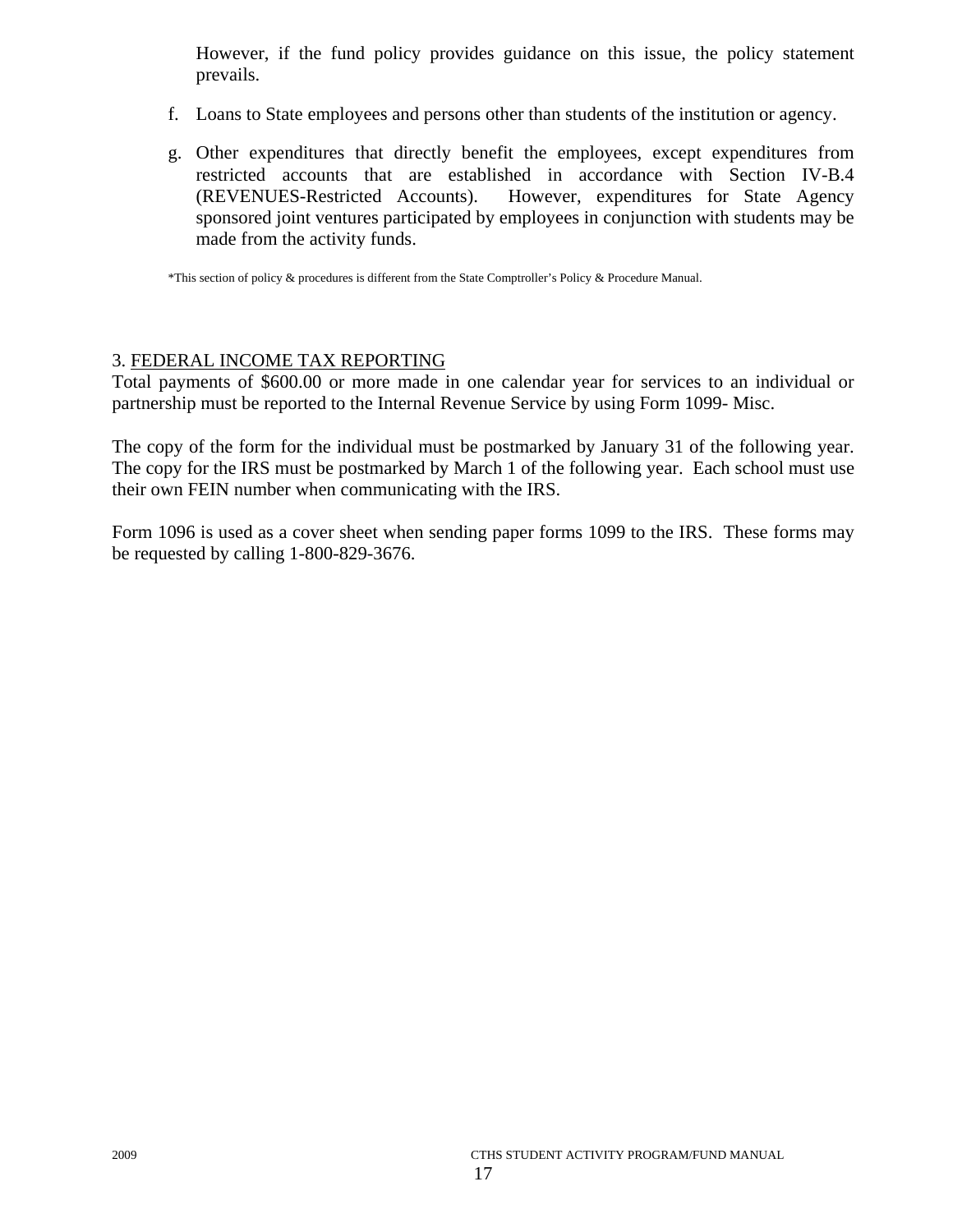# PURCHASING PROCESS

# Annual Accounts

#### **ORGANIZATION MAY NOT OBTAIN GOODS OR ENTER INTO ANY AGREEMENTS FOR GOODS OR SERVICES WITHOUT AN APPROVED PURCHASE ORDER (SAF 4)**

Club requests to expend budget



2009 CTHS STUDENT ACTIVITY PROGRAM/FUND MANUAL 18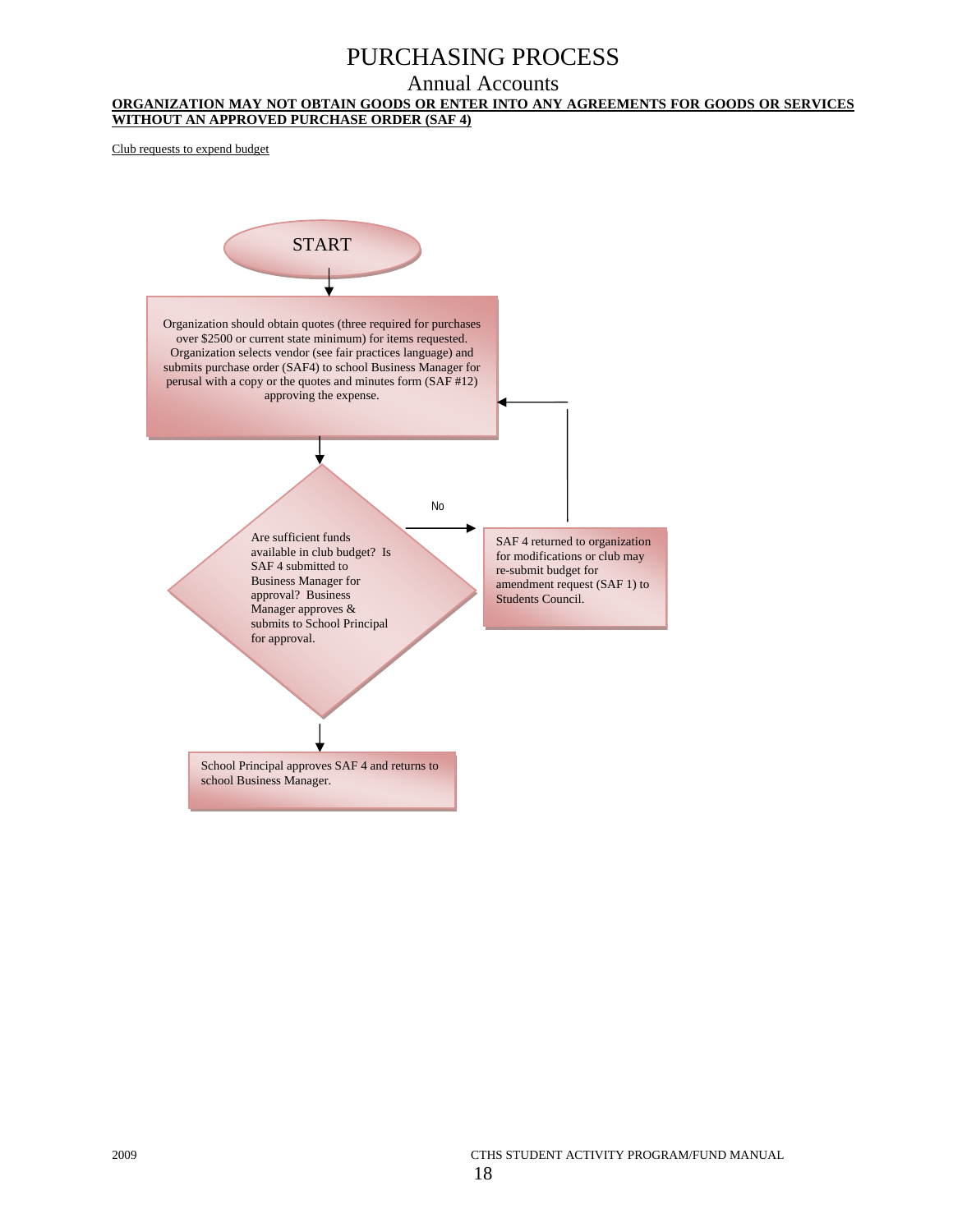# PURCHASING PROCESS

#### Permanent Accounts

#### **ORGANIZATION MAY NOT OBTAIN GOODS OR ENTER INTO ANY AGREEMENTS FOR GOODS OR SERVICES WITHOUT AN APPROVED PURCHASE ORDER (SAF 4)**

Club requests to expend budget

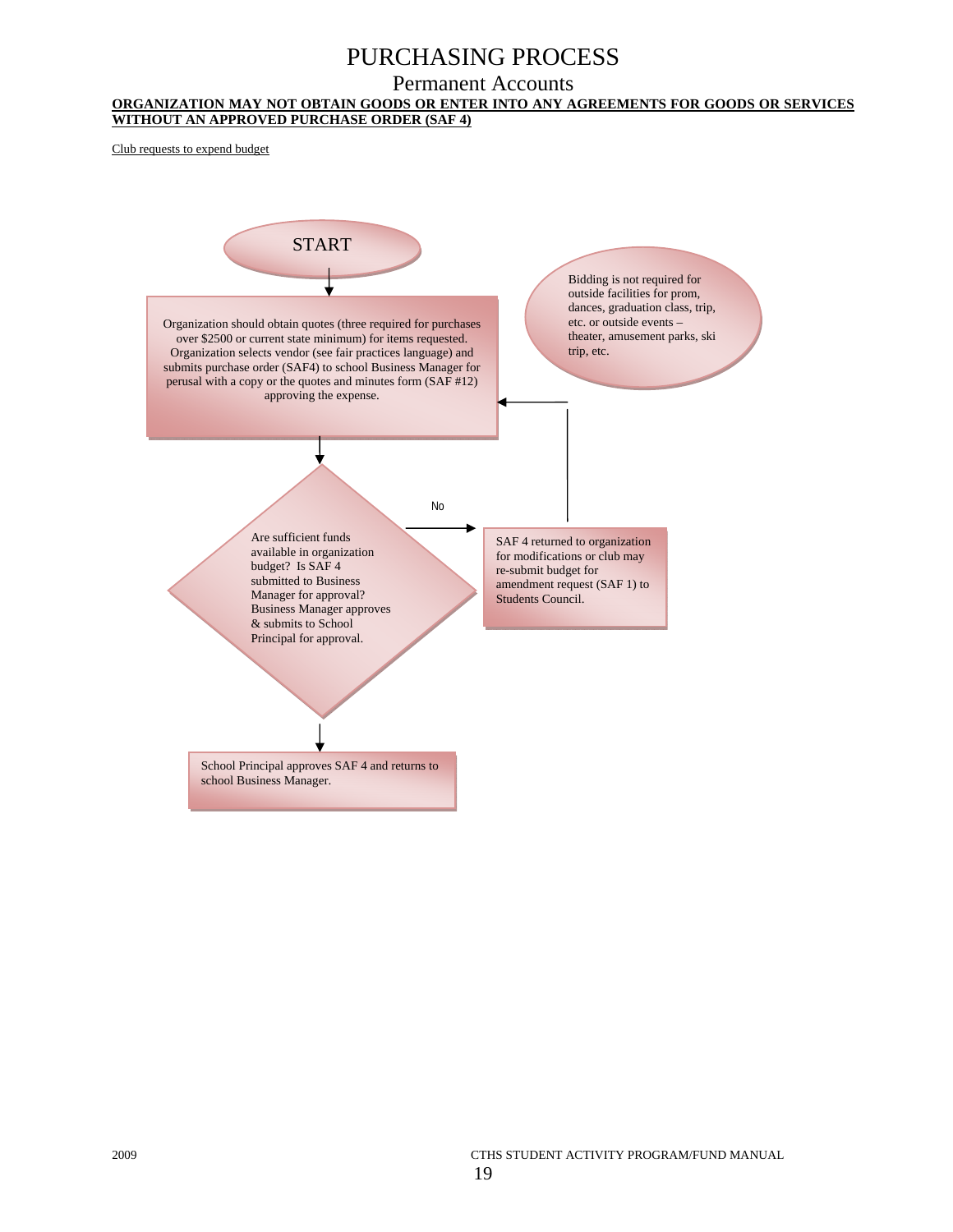# **PAYMENTS**

Payments for goods or services are to be initiated by preparing the expenditure voucher portion of form (SAF Form 4) which has been approved by the Principal/Business Manager.

An appropriate expenditure voucher must be supported by documentation such as an approved purchase order, and must be substantiated by a vendor's invoice and/or receipts. In cases where invoices are not available, a written statement containing pertinent data should be prepared by the officer of the organization requesting payment. All payments must be accompanied by approved minutes from the appropriate association or clubs.

Payments by check will be initiated from authorized expenditure vouchers. The expenditure vouchers will be signed by the appropriate officer in charge of the association or club acknowledging receipt of the goods and/or services.

The Principal and School Business Manager in each school shall be authorized to sign checks and both signatures must appear on the check. The signatures of these authorized persons shall be listed with the bank on the bank authorization card and a copy shall be on file in the school business office. The persons named shall be bonded by the state. Additional staff signatures may be on file if necessary. In the case of an extended leave of one of the two parties (Principal, Business Manager) another party may be authorized by the Superintendent or the Principal to perform this duty.

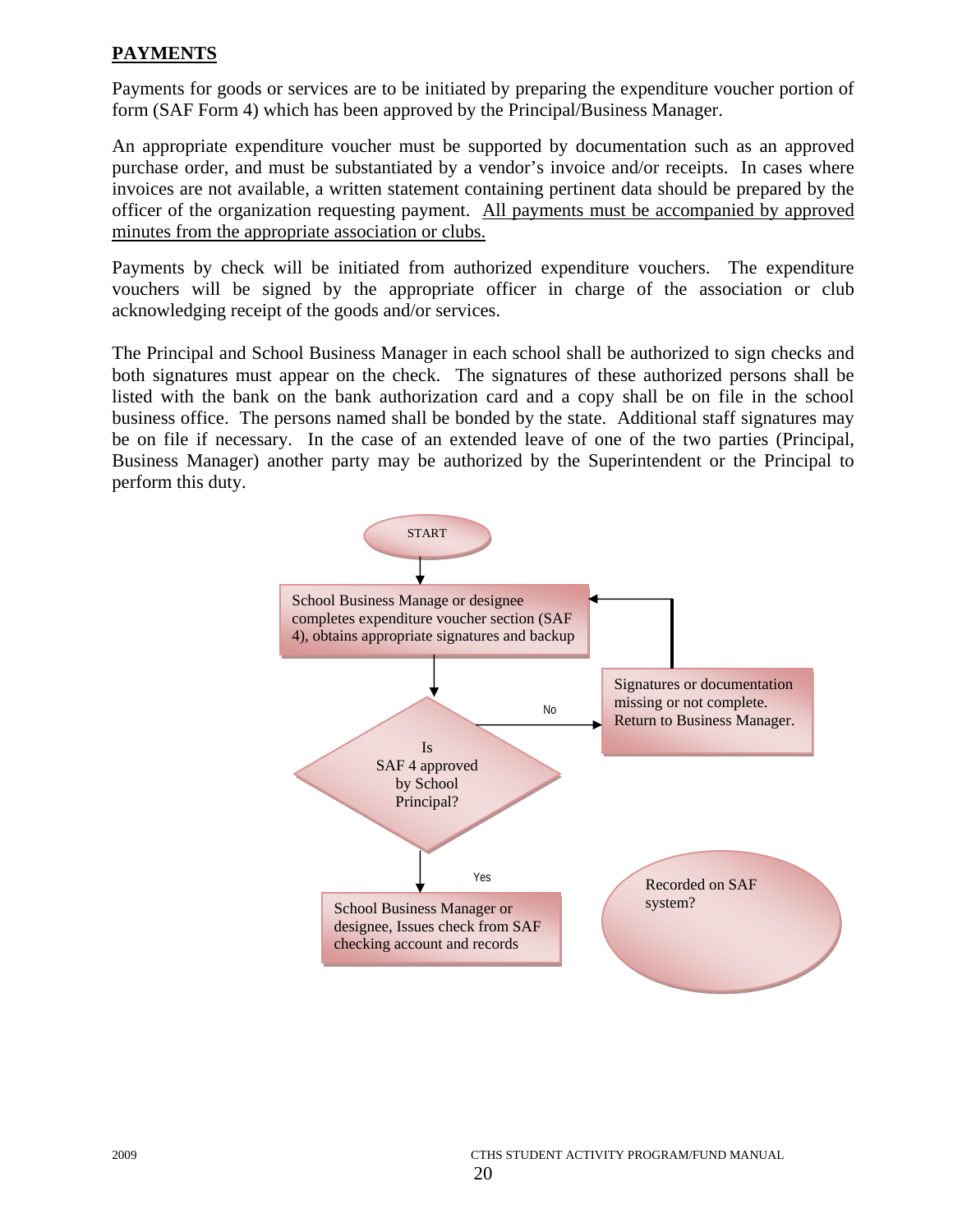# **SAF ACCOUNTING PROCEDURES**

# **COLLECTION AND RECORDING OF RECEIPTS**

The school Principal will identify a person from the Business Office to collect receipts at a specified time and location. **In the event this person is not available**, an approved, trained team, consisting of a student and a faculty member, (SAF Form 7), may collect for the school store, the concession at social events or other Principal approved social event where a state issued receipt (CO-99) or equivalent is not required for individual revenue collected. The time and place for all team collections must be pre-approved by the Principal/Business Manager (SAF Form 8). A state receipt will be issued to the team by Business Office personnel for the entire amount of the collection.

The main purpose of the team is to provide fiscal experience while assisting in a collection process. The team shall not replace the position of a ticket-taker for athletic events. **The team may not collect for student dues, yearbook advertisements, yearbook sales or prom tickets and field trips fees**. A State issued receipt (CO-99) or equivalent is needed for the activities mentioned, therefore, a person from the Business Office will issue the receipt. When the team collects for an item on a prepay basis, a ticket system should be used and the names of the people who have paid should be recorded for future reference. Should there be any discrepancies between recorded receipts and deposits, an explanation of said discrepancies must be prepared and submitted to the Principal by the next business day.

A second person, also from the Business Office, will independently verify the amounts received and deposited. Should there be any discrepancies between recorded receipts and deposits, an explanation of said discrepancies must be prepared and submitted to the Principal by the next business day.

All student funds received by the Business Office must be deposited on a daily basis according to State procedures. No expenditures of student funds can be made except through the established payment procedures. No funds may be withheld for change or petty cash.

# **Deposit of Collections**

Consistent with C. G. S. Section 4-32, deposits should be made generally within 24 hours after receipts. Cash must be kept safeguarded in school safe.

All receipts must be accounted for by depositing into bank and recording into SAF accounting program. At no time, should cash received be taken to pay directly for services and/or donations to be made by the Student Activity Fund.

Cash receipts received by the Business Office shall be supported by a receipt form. For this purpose a pre-numbered duplicate receipt form shall be used, the last copy of which is permanently bound. The receipt form should indicate the date, the amount, and the type of payment, the name of the remitter, the purpose of remittance and the name of the person issuing the receipt form. The name of the fund as specified should be imprinted on the receipt forms, however, state receipt form CO-99, may be used as an official receipt.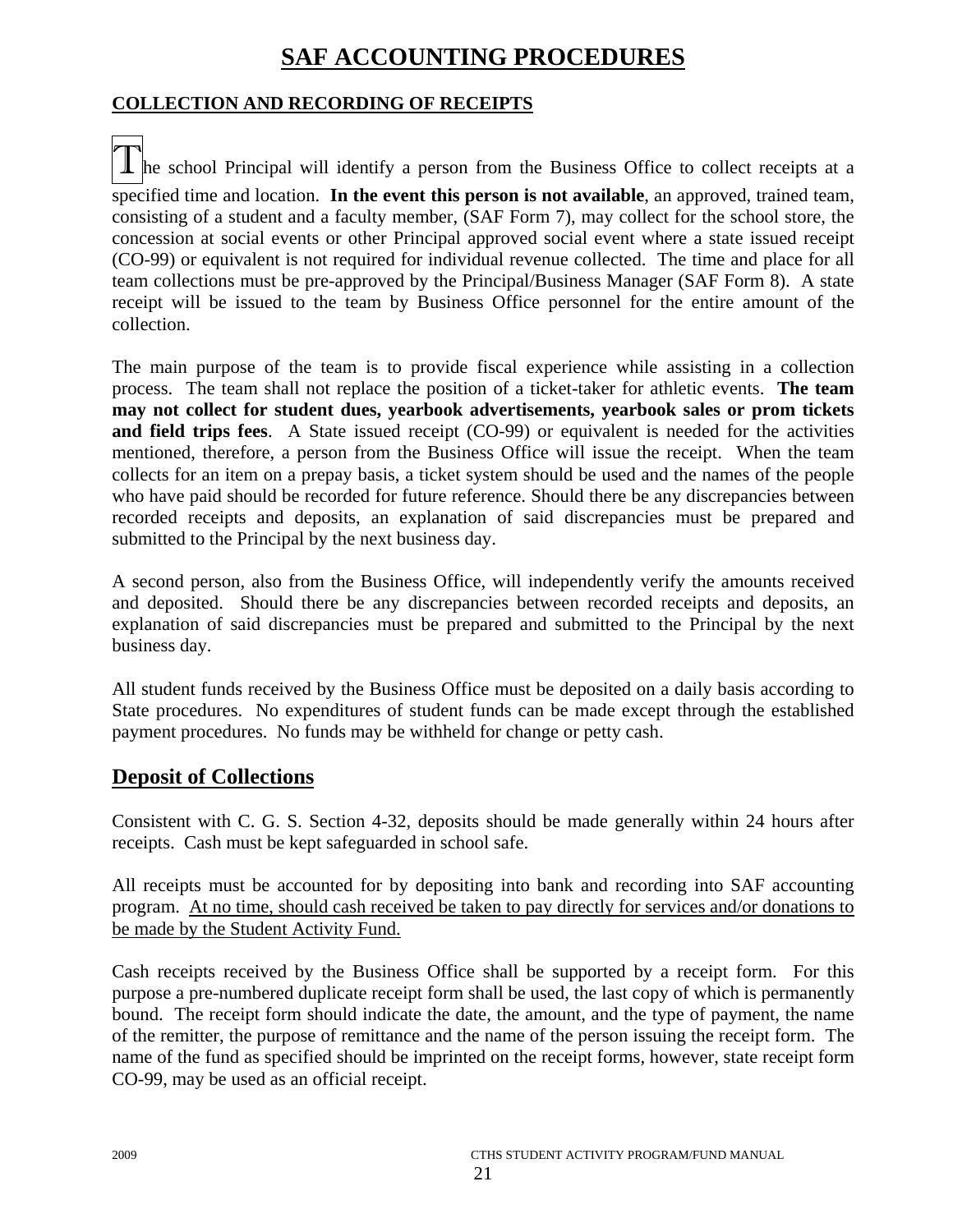Any activity/Fund-Raiser, sponsored by the Student Activity Fund must be pre-approved by the Principal and Business Manager on SAF Form 3, Activity or Fund-Raiser Request Form. The activity/Fund-raiser must be listed in the CTHSS Student Activity/Fund Raiser approval form for the Superintendent/Assistant Superintendent approval. The results must be reported on SAF Form 9, "Financial Report of Activity/Fund-Raiser". The financial report must be completed within ten (10) working days following the event. One copy of SAF Form 3 and SAF Form 9 must be on file in the school office and be available for audit.

# **Internal Controls – Accounting and Reporting**

Internal control practices will be performed by each school. The school Principal and Business Manager will identify the staff member from the business office responsible for each transaction to provide management with reasonable assurance that assets are safeguarded and transactions are authorized, valid, complete and accurate.

Separating duties for physical security and assets from related record keeping is a critical control. No person should have control over a transaction from beginning to end. Separation of duties should follow the following pattern:

- $\triangleright$  a business office staff member to collect and issue receipts
- $\triangleright$  a business office staff member to prepare deposits
- $\triangleright$  a business office staff member to verify deposits
- $\triangleright$  a business office staff member to reconcile and post entries in the general ledger

# **DISBURSEMENTS AND RECORDING OF EXPENDITURES**

Every disbursement must utilize SAF Form 4 and this must be signed by the Principal/Business Manager or designee. The vendor's invoice, or a copy issued by the vendor marked "duplicate", shall be attached along with minutes and other pertinent information. These expenditures shall be by check or Petty Cash Fund. The expenditures voucher section shall indicate when merchandise or services are received and who receives them, therefore, this form shall also serve as a receiving report and must be signed by the receiver.

# **JOURNAL VOUCHERS**

A journal voucher (SAF Form 5) shall be used to record transactions which occur in the general journal, such as adjustments and transfers of funds.

The journal voucher should provide a complete explanation of the transaction and be authorized by the Principal/Business or designee prior to entry into the accounting records. Each journal voucher must show a debit and a credit entry. Journal vouchers should be numbered sequentially and maintained in the business office. Supporting documentation must be attached to the journal voucher.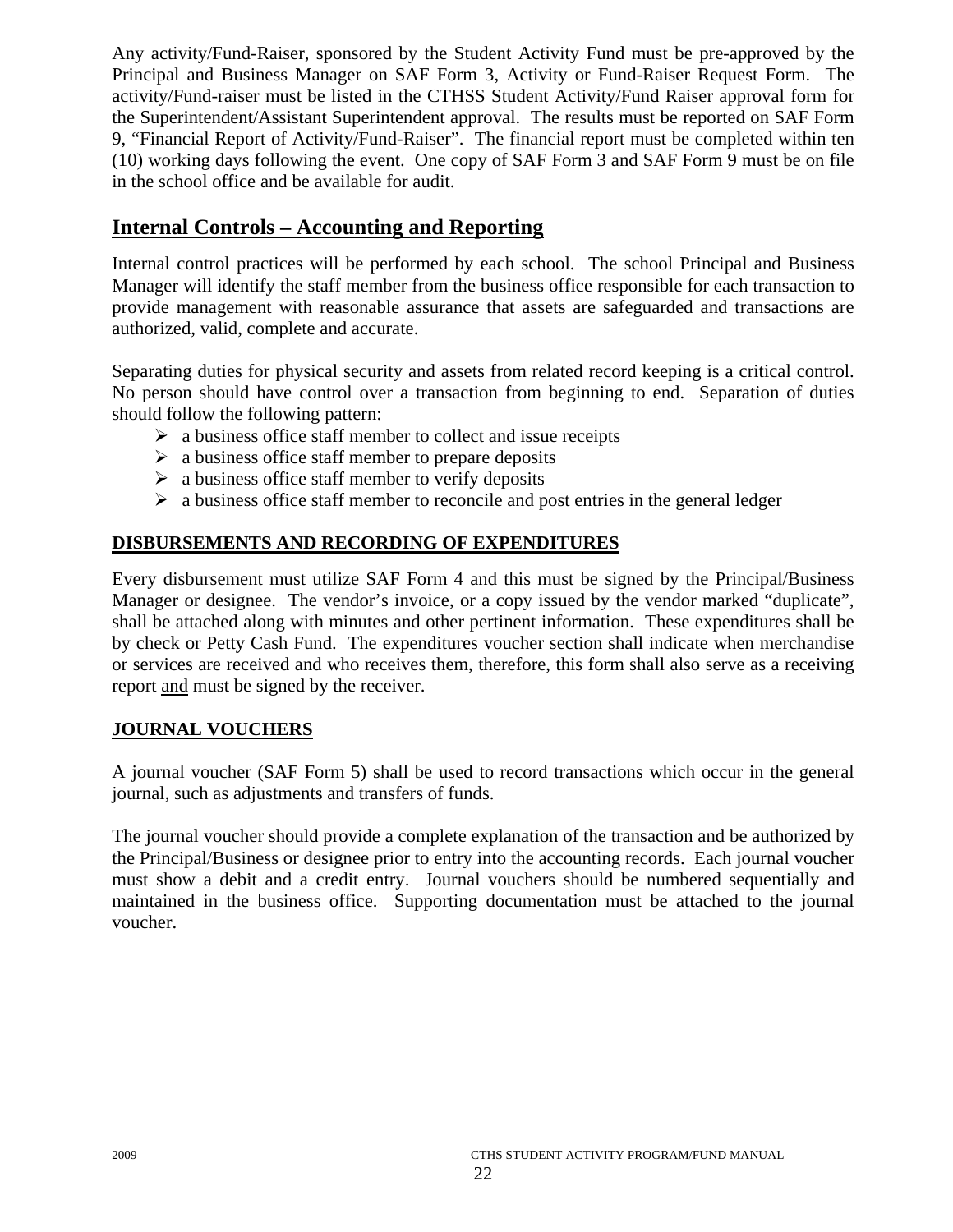# **CLASS ACCOUNTS/DISPOSITION OF GRADUATING CLASS BALANCE**

If the class is expecting to have a surplus prior to the end of the year due to the success of student fund-raisers and before graduation events, funds may be invested to help defray/lower student cost obligations such as dues, senior prom, senior class trip or picnic, or any other senior initiatives.

Beginning with the Class of 1997, no balances will be carried forward for class accounts after the time of graduation except to fulfill year end commitments. The money must be completely liquidated within six (6) months following graduation. Minutes must indicate the disposition of the balance for graduating classes, i.e., school gift, donation to student assistance fund or other student organizations, scholarships, etc. within the Student Activity Fund that would benefit the student population. If there are no specific instructions left in the class minutes regarding use of the funds and a class account has had no activity for six months and it is certain that all encumbrances have been paid, then the funds will revert to the student activity association's miscellaneous and general fund and the account is closed. School personnel will not maintain funds for reunion expenses. Graduation class monies balances must be kept and managed by the Student Activity Association Fund for accountability and to ensure benefit of the student population.

# **DONATIONS FOR SCHOLARSHIPS/STUDENT AWARDS**

A school may accept donations and gifts as revenue for scholarships and/or student awards in accordance with the Policy for Acceptance of Gift in Connecticut Technical High Schools. Thus, Association donations and Gifts do not require completion of the Gifts Acceptance Form for receiving monetary donations or gifts for the Student Activity Fund. The Student Government or student organization must acknowledge receipt of donations/gifts through the minutes.

Per past practice, issuance of the Student Activity Fund state receipt (CO-99) or equivalent to the donor is needed and submission of a SAF #2 Account Request Form to the Student Activity Coordinator to establish a fund account to manage and distribute the funds in accordance with the donor's desire /criteria.

# **SCHOLARSHIPS**

Scholarships accounts must be established and awarded funds used **solely** according to donor's desire. Written criteria must be on file and a copy forwarded to the Student Activity Fund Coordinator when requesting the scholarship account. Scholarships will be issued from Student Activity Funds to the institution on behalf of the student. Established scholarships should be used for continuing education. However, if a student award is included in the awarding criteria, the procedures for student awards must be followed. On instances where both scholarships and awards are given, the fund account name must be revised to read, i.e., John Doe Scholarship/Award Fund or John Doe Fund, etc. to cover both issuances.

# **STUDENT AWARDS**

Student awards will be given according to donor's desire. Written criteria must be on file and a copy forwarded to the Student Activity Fund Coordinator when requesting the award account. Student awards will be paid from the Student Activity Account in the form of a certificate, plaque or other ceremonial awards, or through a SAF check issued to the student for the amount specified in the award criteria. No cash should be awarded to students at any time.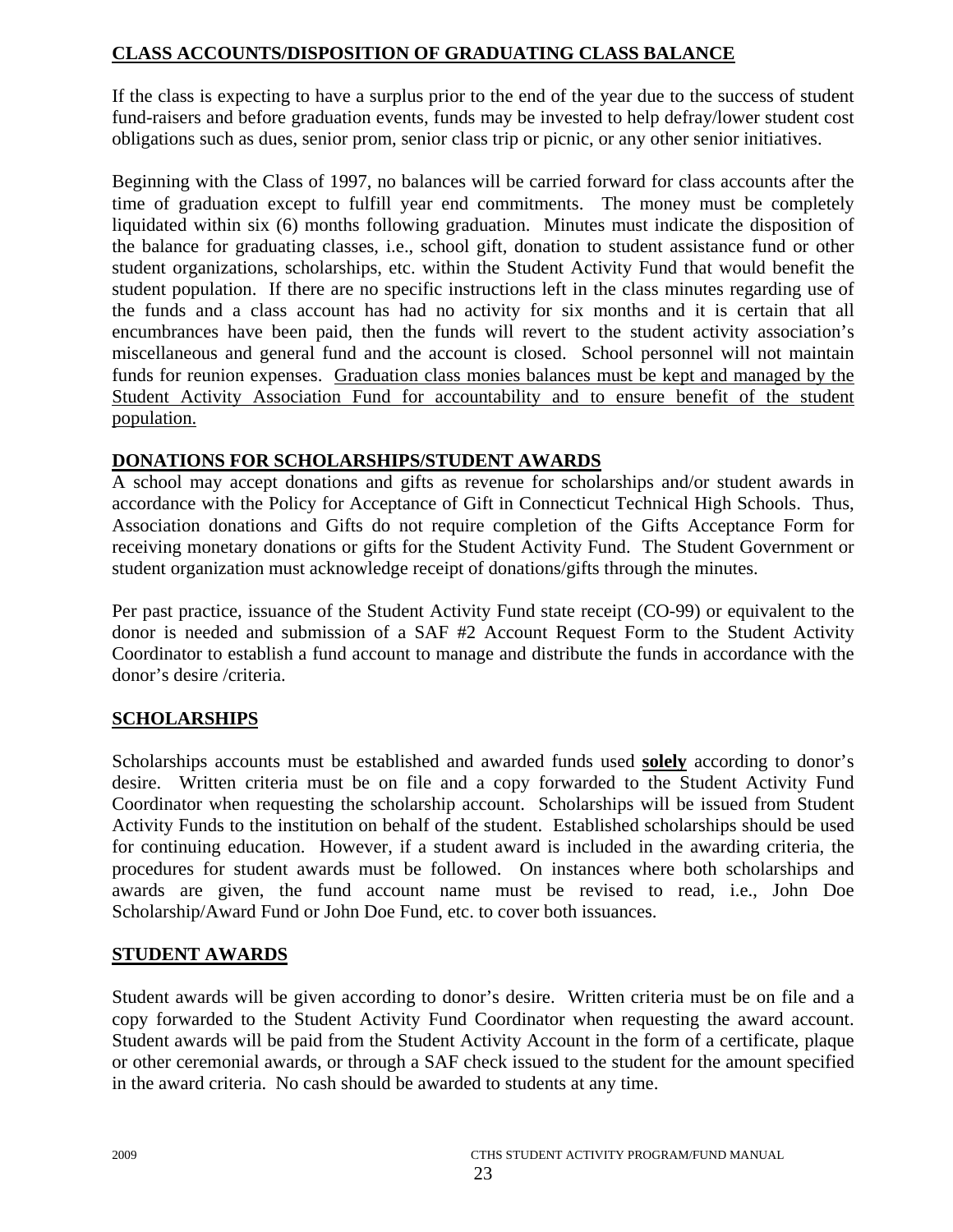# **FUND-RAISING**

# **POLICY & PROCEDURES**

**In**come from activities or fund-raising is permitted if its purpose is identified, the amount and time limits are specified and the fund-raising activity is approved by the school Principal, Student Council, and Business Manager and receives prior approval of the Superintendent of the Connecticut Technical High School System or designee. A fund-raising event shall follow all guidelines listed below.

Fund-raising may be conducted in accordance with the following:

Fund-raising activities may be held to supplement the level of state funds, fees dues and/or gifts.

Fund raisers shall not interrupt the educational program.

All student organizations/club must raise fund to cover expenditures.

Fund-raising shall be conducted and managed only by student organizations recognized by the Student Council or for special purposes approved by the Principal.

Fundraising activities involving foods and beverages must meet nutrition guidelines established by the CTHSS School Wellness Policy. Administrative Letter CT-08, Series 2006-2007 states that the CTHSS will "eliminate fundraisers of foods of low-nutrional value (e.g. such as soda, candy bars, fried foods, donuts, candy coated popcorn, etc) and focus on increasing the sales of flowers, plants, seeds, calendars, candles, etc."

The above Administrative Letter also references Public Act 06-63 which limits the sale of beverages offered by a fundraising activity and lists the beverages allowed for sale. Thus, the Administrative Letter provides guidance and allows the sale of low nutritional foods and beverages by Student Activity as follows.

Low nutritional foods and beverages other than those described above may be offered for sale at events such as athletic games, dances, and performances outside of the school day as long as the sale is at the location of the event; and the beverages are not sold from a vending machine or school store.

Requests to conduct fund-raisers shall follow the procedures indicated on the following flowchart. SAF Form 3 should be submitted to Student Council for review and approval for the upcoming year for submission to Central Office by October  $1<sup>st</sup>$ . Other requests may be added during the year at least 30 days prior to the anticipated starting date. When timelines have expired, the fundraising activity will cease.

The School Business Manager will supervise the financial management of all students fundraising, per the Student Activity Fund Procedures Handbook and guidelines of the State.

Records of inventory, collections, and deposits shall be maintained in accordance with auditing standards, and the Policy and Procedures for the Student Activity Program. Specifically, all cash must be deposited as per State accounting procedures. All necessary Student Activity Fund Financial reports (SAF #9) will be prepared within ten (10) working days of the cessation of the activity.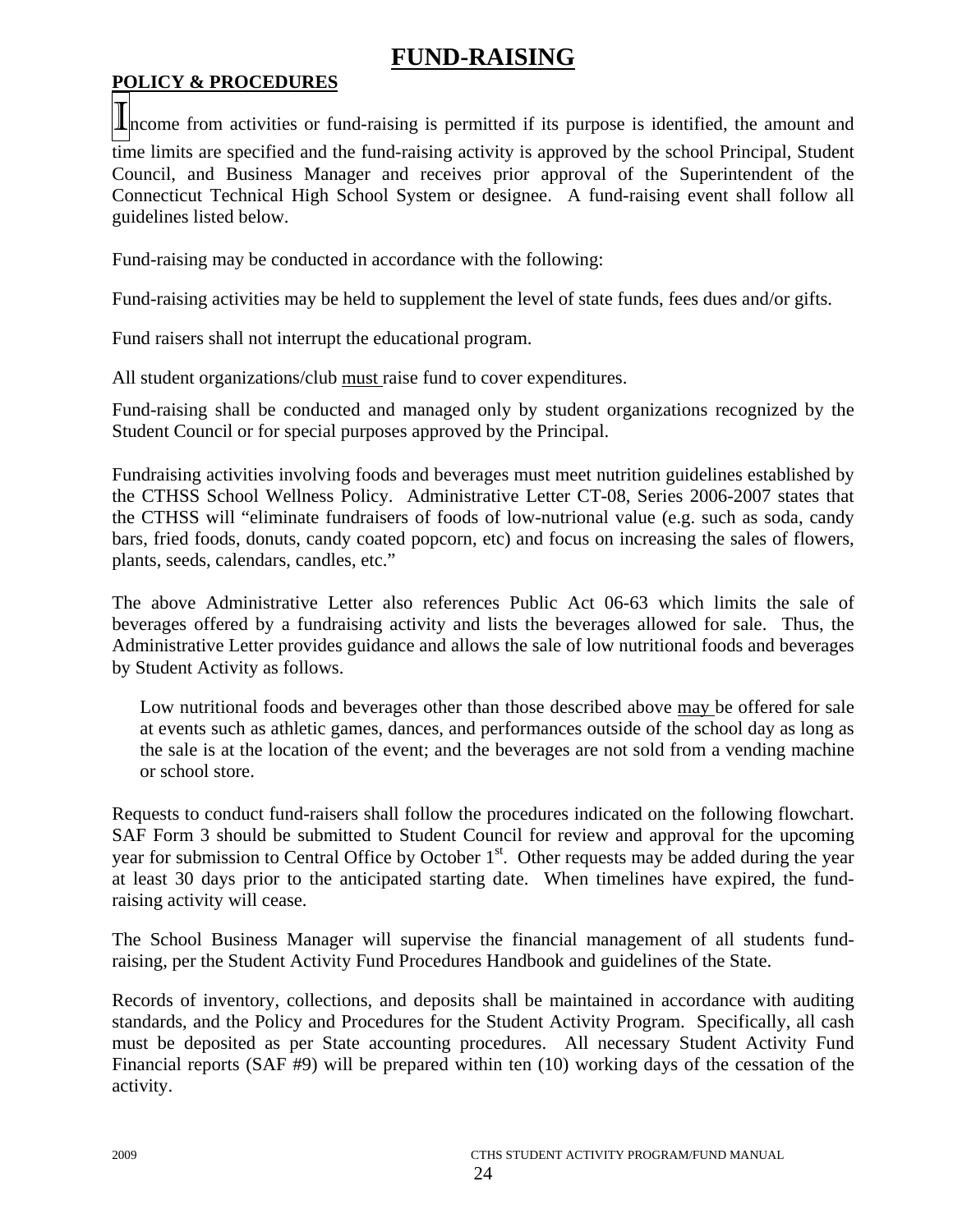# **Competitive Foods Regulations**

National School Lunch and School Breakfast Programs have Federal and State regulations regarding the sale of competitive foods. The regulations prohibit the sale or dispensing to students of extra food items anywhere on the school premises from thirty minutes prior to the start of breakfast (break) until thirty minutes after the last lunch period.

# **Parent/Faculty Organizations (PFOs)**

PFO fund-raising activities do not come under the auspices of the Connecticut Technical High School System.

- Students may not participate in PFO fund-raisers during school hours.
- Student Activities fund-raisers take precedence and PFO fund-raisers must not conflict with a scheduled SAF event/activity.
- If a PFO desires to donate proceeds to a Student Activity Association, they must follow procedures for donations and gifts.

Administrative Letter CT-10, Series 2008-2009 provides clarification regarding PFOs as follows:

# **Purpose**

Parent Faculty Organizations (PFOs) are formed to improve the connection between the school faculty and parents for the benefit of the students. PFOs also solicit donations and conduct fund-raising activities for the purpose of providing additional resources to students and schools.

As separate and distinct organizations, PFOs are not subject to the accounting controls and oversight procedures as are funds administered by the state including student activity funds.

# **Fund-Raising Recommendations**

For purpose of fund-raising, CTHSS PFOs should be advised to:

- Maintain their own accounting controls including the establishment of a checking account for purposes of depositing and disbursing of revenues;
- Comply with the Connecticut Solicitation of Charitable Funds Act or file a Claim of Exemption from Registration (CPC-54) with the Department of Consumer Protection (DCP);
- Ensure all fund-raising advertising clearly identifies the PFO as the solicitor;
- Comply with the Connecticut Department of Revenue Services (DRS) regulations for the collection of sales and use tax during fund-raising events. (It should be noted that PFOs qualify for five one-day fundraising exemption per year under C.G.S. 12-412 (94));
- Apply with the Internal Revenue Service (IRS) for a determination letter stating that it qualifies for exemption from federal income tax under Internal Revenue Code 501 (c) (3);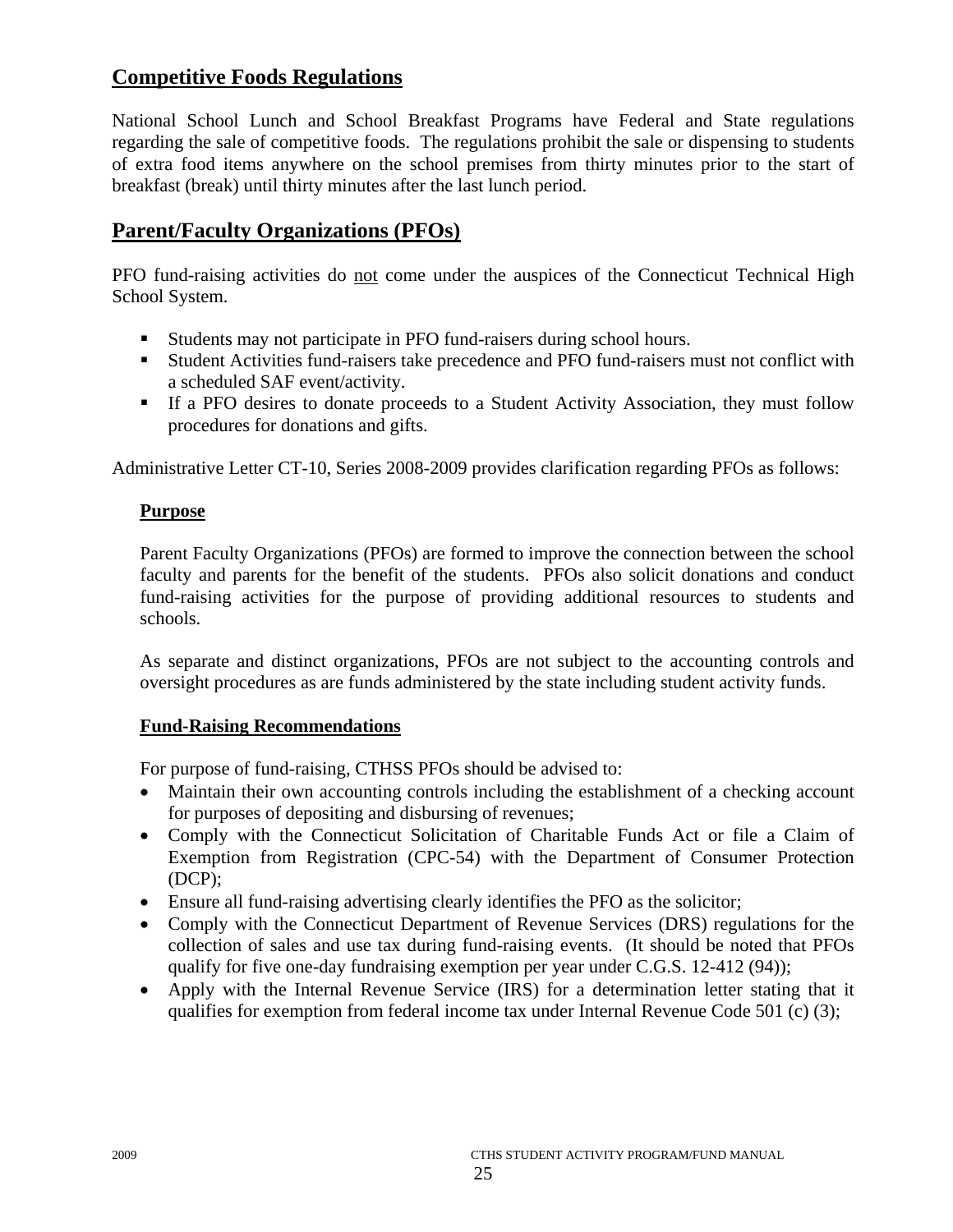# **Limitations**

- CTHSS employees that participate in the PFO may not serve as key officers including President and Treasurer;
- CTHSS employees may not utilize normally scheduled work hours (except during personal lunch periods) to conduct PFO business;
- CTHSS students may not participate in PFO fund-raising during school hours.
- When PFOs are conducting fund-raising events on school grounds whereby members of the public (exclusive of students, parents, school staff) will be in attendance, they must complete and Application for Use of School Facilities form (CT-86) and provide proof of insurance. If maintenance staffing ins not normally scheduled to work during the fundraising event, PFOs are expected to reimburse the State of Connecticut for payroll expenses incurred based on the State Board of Education approved rate structure;
- Funds administrated by the state including federal, state, and private funds and SAF funds cannot be transferred/donated to the Parent Faculty Organization.
- All PFO fund-raising conducted for the Skills USA State and National Contests should be donated **from the PFO to the respective school's Student Activity Funds (SAF)** and all Skills USA disbursements made from the SAF account.

# **Role of the CTHSS Principals**

- Ensure school staff is not conducting PFO business during their normally scheduled workday;
- Ensure all PFO fund-raising complies with the School Wellness Policy;
- Ensure PFO fund-raising does not conflict with SAF fund-raising;
- Ensure PFOs complete applicable Use of Facilities documentation and provide proof of insurance;
- Ensure all PFO donations are acknowledged by completion of Gift Acceptance form approved by the Superintendent;
- If PFOs are operating the school store, the principal should ensure a Superintendent approved Request for Approval of Volunteer form is on file for all applicable PFO members prior to working in the store;

# **Role of the CTHSS Business Managers**

- Ensure that PFOs do not utilize the SAF tax exemption identification number to avoid the paying of sales tax on applicable purchases;
- Ensure that PFO financial activities are not accounted for using SAF bank accounts, SAF records, and SAF financial systems;
- Ensure that applicable Use of Facility charges are collected and deposited;
- Ensure all disbursements for the State and National Skills USA contests are made from the Student Activity Fund account.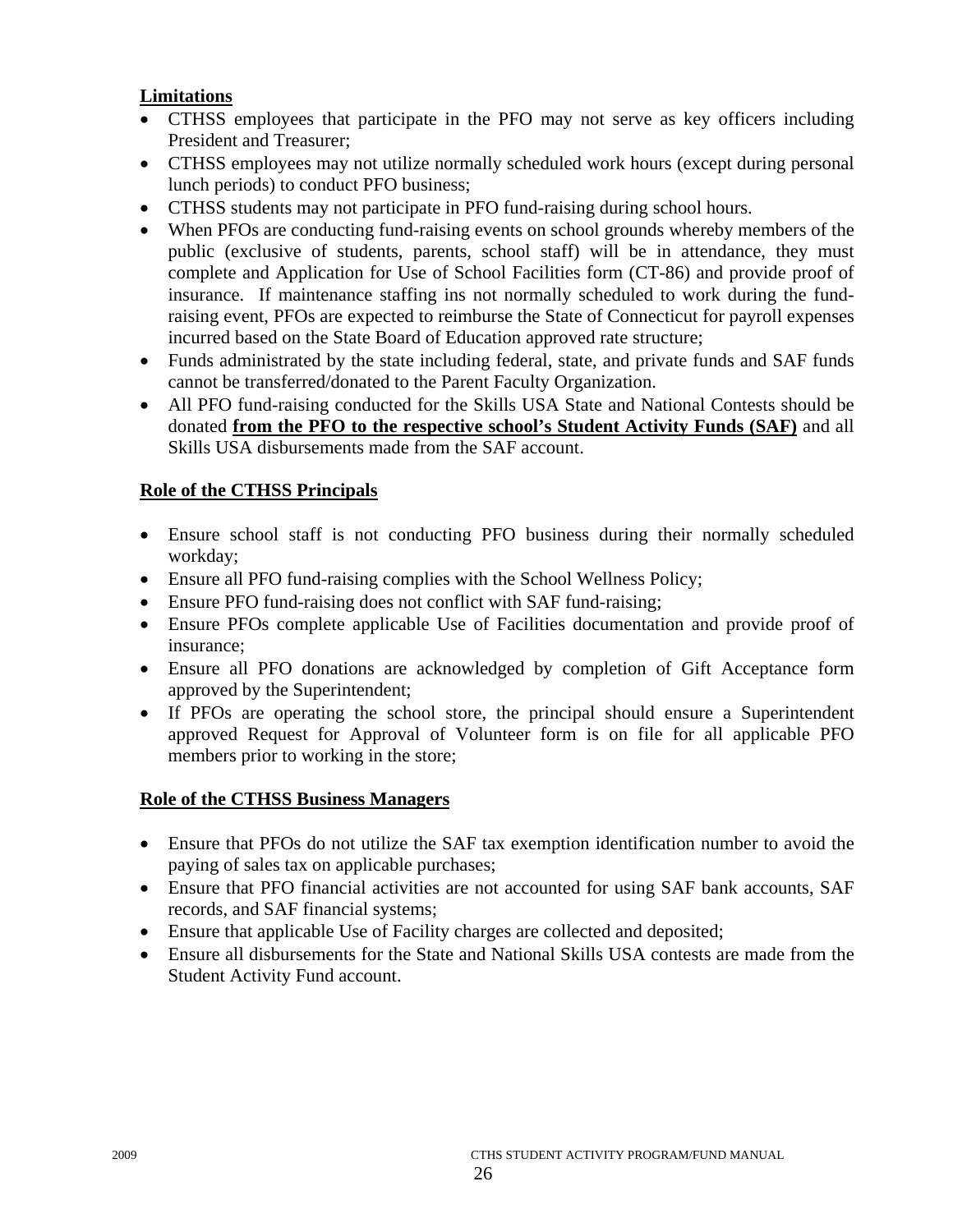# **FAIR PRACTICES WITH VENDORS (Fund-Raisers)**

All potential "fund-raisers" shall be allowed equal time to present their proposals to the appropriate student advisor who will then evaluate the presentations and make a recommendation to the Student Council. Vendors who request to bid on a proposal will be afforded the opportunity to do so.

A list of potential vendors will be maintained by the Student Activity Coordinator. The Student Council will provide the coordinator with the names of new vendors used. School recommendations for successful fund-raisers can be downloaded from the Intranet under the Student Activities Association at: http://sde-cthsi/saa/index.htm

# **FUND-RAISING FORMS**

Forms that are used for fund-raisers are:

| SAF <sub>3</sub> | <b>Activity or Fund-Raising Request Form</b> |
|------------------|----------------------------------------------|
| SAF <sub>4</sub> | Purchase Order/Expenditure Voucher           |
| SAF <sub>9</sub> | Financial Report on Activity or Fund-Raising |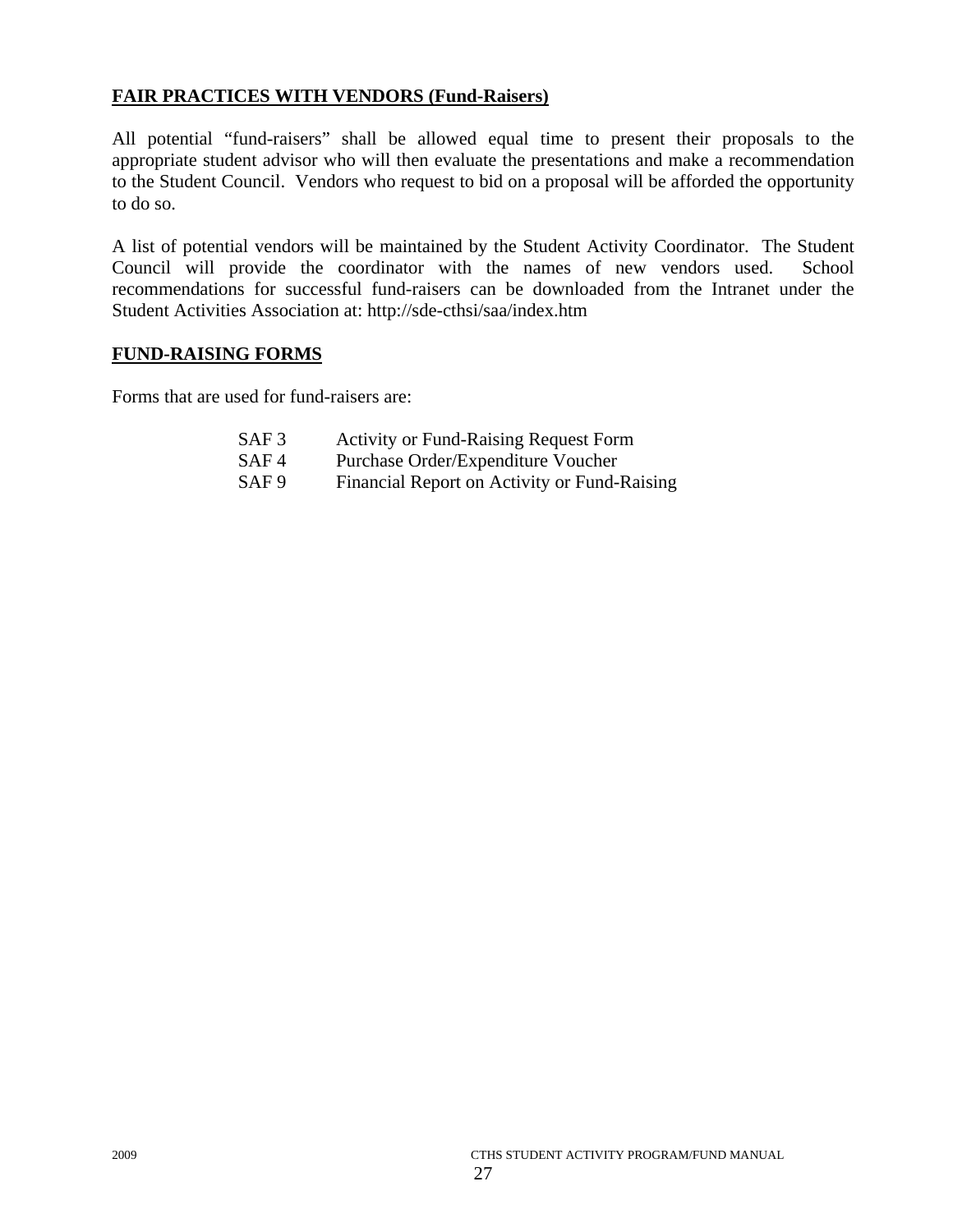# FUND-RAISING PROCESS



Organization submits Financial Report on Activity or Fund Raising \*\* SAF 9 to Organization Advisor for approval. SAF 9 and SAF 12 are matched up and maintained on file in the school business office.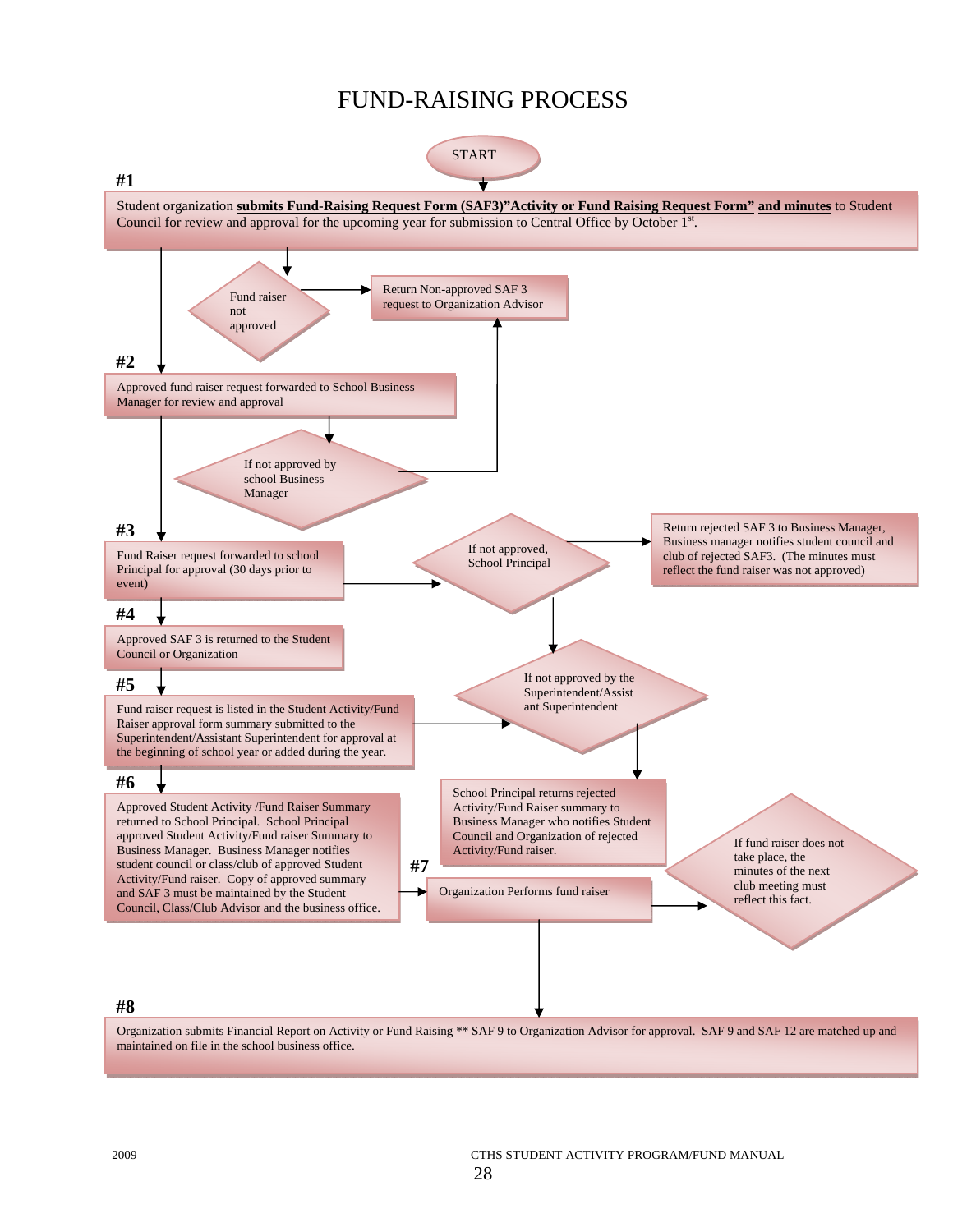# **BANK ACCOUNTS**

# **ESTABLISHMENT AND OPERATION OF A BANK ACCOUNT**

 $\Delta$ |Il student Activity Fund accounts must be maintained in banks approved by the State Treasurer and State Comptroller.

In order to establish a bank account a CO-929 (Bank Account Establishment Request Form) or current comptroller's form must be submitted to the Division of Finance and Administrative Services, Revenue Reporting Section. A written authorization must be obtained from the State Comptroller and State Treasurer.

After an account is approved, a bank account number must be submitted to the Division of Finance and Administrative Services, Revenue Reporting Section.

# **DUAL SIGNATURES ON CHECKS**

Two signatures for checks issued out of the SAF checking account are required. Checks should be printed with two signature lines. The authorized staff to sign the checks on behalf of the Student Activity Association are the school Principal and the Business Manager. In the absence of the Principal a second Administrator can be an authorized at the bank to sign on behalf of the Principal.

# **CHECKING ACCOUNT RECONCILIATION**

Each month the Business Manager or designee must reconcile all bank checking account statements to general ledger within **five (5) days** of the receipt of the statement. The checkbook balance must be in agreement with the general ledger. A trial balance of the general ledger accounts should be taken monthly to verify postings.

Bank service charges need not be paid on Student Activity Fund bank accounts carried in banks in which the State Treasury maintains deposit accounts if the Treasury has indicated a willingness to absorb these charges based upon the size of the account.

# **OUTSTANDING CHECKS**

If a check has not been redeemed within six months of issuance, the check should be voided with the bank, and a journal voucher will be processed that will debit the checking account and credit the unrestricted liability account. An attempt to reach the receipt of the check should be made prior to voiding the check. Sec. 3-64a state that miscellaneous uncashed are considered abandoned after three (3) years.

# **DELINQUENT ACCOUNTS**

When a school receives notice that a check was not accepted for deposit, the school Business Manager or designee must make a determination that the balance is really due to the Student Activity Fund. When it has been determined that it is, then a \$25.00 or bank returned check penalty fee is added to the original check amount. Written notification must be sent by the business office to the individual or organization that wrote the check. The letter does not have to be sent via certified mail. No references to possible actions to be taken are included in the letter.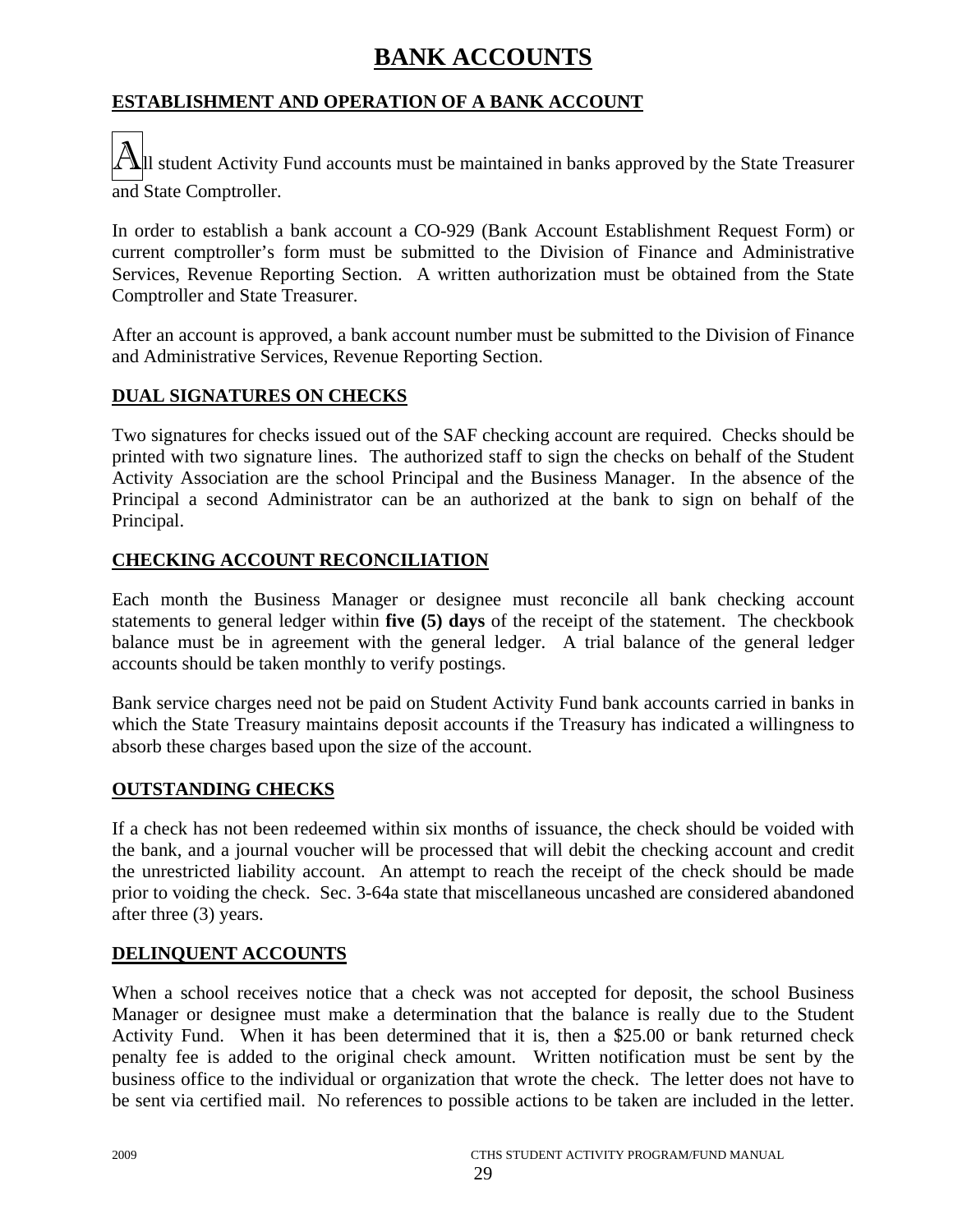The letter should allow twenty (20) working days for repayment, and should name applicable CTHSS Student Activity Fund as the payee.

After the twenty (20) working days have passed and repayment has not yet occurred a copy of the letter prepared by the CTHSS should be forwarded to the Revenue Reporting Unit. The Revenue Reporting Unit will pursue the collection of the debt.

When and if they secure the owed amount it will be returned to the appropriate CTHSS Student Activity Fund. If the amount is deemed uncollectable, after following this procedure, State accounting guidelines will prevail.

### **INVESTMENT ACCOUNTS & INTEREST**

If the balance in the checking account is greater than is needed for current operations, an amount of money should be placed in a Short Term Investment Fund (STIF) in order to earn a return on the asset. The maximum reasonable amount of cash to be maintained in a Student Activity Fund checking account is **\$10,000\***. Transfers for balance over the maximum limit in checking to the STIF Account will be completed by the authorized staff as needed without prior authorization.

*\*An exception to allow a greater amount in checking is acceptable during periods of high revenue collections, large disbursements for obligations such as down payments for rentals for graduation/prom facilities, yearbook and other scheduled payments. The months during school the* 

*year that checking account overage will be allowed are September and April through June.*

STIF accounts and other asset accounts must be reconciled monthly by the Business Manager or designee.

The Treasurer's office recommends consolidation of all money market accounts into the Short-Term Investment Fund (STIF). Funds in the scholarship and award accounts should be transferred to the STIF account. An offsetting liability account will be maintained under the general ledger showing balances. The donor stipulations/criteria will need to be looked at to ensure that the consolidation is in agreement with the donor's desire.

When interest is added to the STIF account by the Treasurer's Office, a journal voucher should be prepared and posted to the General Ledger Account as follows:

Credit: STIF Account

Credit: Interest Pending transfer

When interest is added by the bank, a journal voucher should be prepared and posted to the General Ledger accounts as follows:

Credit: Cash in Checking Account

Credit: Interest Pending Transfer

Accrued interest in Interest Pending Transfer account will be credited **monthly** on a pro-rated basis to all permanent accounts based on the balances in the individual accounts (see Appendix 1 for a sample distribution formula). This will be done by a journal voucher.

Debit: Interest Pending Transfer

Credit: Individual Permanent Account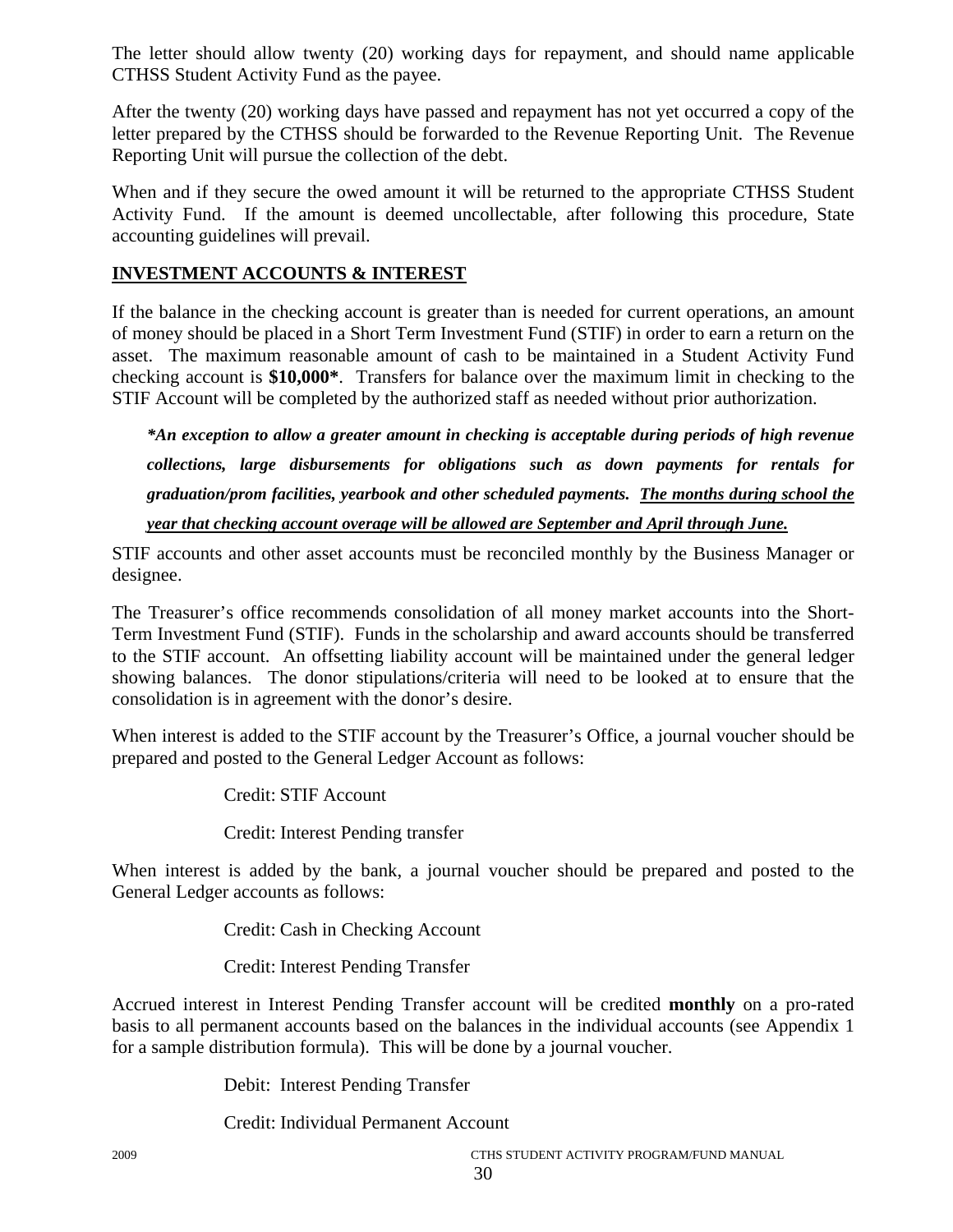# **OPERATION MISCELLANEOUS & GENERAL FUND SURPLUS**

This fund exists for the following purposes:

- Transfer into the account unused balances from annual accounts. Revenue balances on annual accounts will be transferred at the end of the school year into the Miscellaneous & General Fund Surplus by the Business Office and the annual account is closed. If the club or annual account is in existence the following year, the money is transferred back into the annual account via a journal voucher (SAF #5).
- Transfer into the account unused balances from annual accounts. Unused balances left by a graduating class with no instructions for spending will be transferred into the miscellaneous general surplus after all class obligations have been paid.
- All Transfer out funds needed to cover for the other clubs expenses or student activities, deficits **must be voted on and approved through Student Council minutes.** After approval, the transfer is made via a journal voucher (SAF #5).

# **ESTABLISHMENT AND OPERATION OF A PETTY CASH FUND**

petty cash fund within the Student Activity Fund may be established on the following basis:

### **CASH ADVANCES**

A check should be drawn payable to the "Business Manager (Name) – SAF Petty Cash Custodian" and converted to cash to provide the funds with which to start the Petty Cash Fund. This would be entered on the Cash Expenditures Record, and charged to be account "Petty Cash Fund".

The funds shall be limited to miscellaneous payments for which it would be impractical to issue individual checks. The amount of funds maintained for this purpose shall be as small as possible but adequate for the requirements of the funds.

As expenditures are made, petty cash vouchers shall be prepared. A copy of each voucher should be retained in the petty cash box until the reimbursement is made. At all times, therefore, there should be in the petty cash box, cash and vouchers totaling the amount of the Petty Cash Fund. No entries are to be made on the records at this time.

When reimbursement is to be made, an expenditure voucher will be prepared to cover all petty cash vouchers in the box. The expenditure voucher will show the total to be charged to each activity in accordance with the petty cash vouchers which must be attached to the expenditure voucher. A check will be drawn to "petty cash" for the total amount shown on the expenditure voucher. The check will be converted to cash to replenish the available cash on hand. In recording the payment on the Cash Expenditures record the total amount of the reimbursement shall be distributed in the appropriate columns for the activities on which petty cash payments were made.

If the amount of the Petty Cash Fund is not sufficient to cover this advance in addition the current operations of the funds, an additional amount of petty cash should be drawn from the checking account in the same manner as the original transaction which started the petty cash account. This amount is then placed in the petty cash box.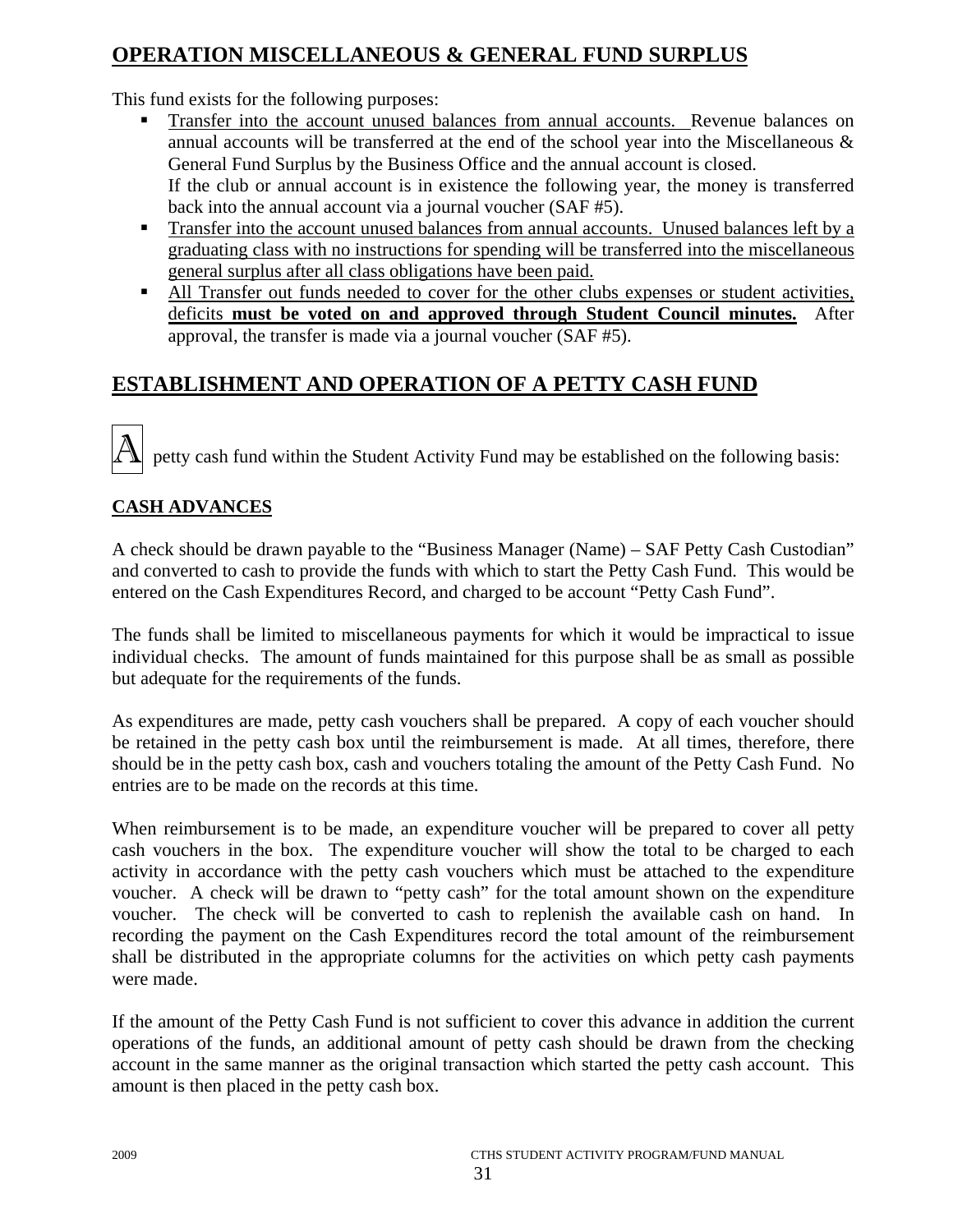### **CASH FOR CHANGE PURPOSE**

If money is needed for making change at some location other than that at which the petty cash account is carried, this sum of money may be taken from the petty cash on hand. A petty cash voucher is then placed in the petty cash box, signed by the person to whom the money is given, showing the date, the amount, and the purpose for which the funds are to be used. This slip will stay in the box until the money is returned, at which time the clerk will receipt the form to show that the money has been returned and give the form to the individual. The return of the cash to the petty cash box shall be done promptly when its need for change purpose has been met.

### **ESTABLISHMENT OF A STUDENT ASSISTANCE FUND**

Each school will establish a Student Assistance Fund to assist student experiencing financial hardship.

### **Guidelines for Student Assistance Fund**

While enrolled in CTHSS, students are expected to pay class dues and participate in the senior class trips as part of the graduation activities\*. In the event that a student is unable to pay any of these fees due to a financial hardship, a reserve will be established in the Student Activity Association Fund to provide financial assistance.

*\*The yearbook and Prom fees are not covered under the Student Assistance Fund. Student assistance for these fees would be considered only in extenuating circumstances.* 

- A student in need may be identified and referred by any of the following individuals: student, class/activities advisor, teacher, parent, school counselor, administrator, psychologist or social worker.
- Verification of the student's financial need will be the responsibility of the school counseling department. The school counseling department will evaluate the need for continued financial support on an annual basis.
- To ensure student confidentiality, approval through the minutes is not required.
- Assistance funds paid for the students to pay class dues and participate in the senior class trips as part of the graduation activities are neither non-refundable nor transferable.

### **Funding for the Program Student Assistance Fund**

- Up to 10% of the annual balance in the Miscellaneous and General Fund Surplus under the Student Activity Fund (SAF). The funds will be automatically transferred to the Student Assistance Fund account at the beginning of the school year (July) for the upcoming year.
- *Other sources may be made available through donations, grants, school sponsored activities or fund-raisers.*
- The school Business Manager or SAF designee will complete the annual transfer without further approvals.
- The amount granted each year must not exceed the limit set by the school depending on available funds. Under extenuating circumstances, applications can be reviewed and funds awarded beyond the limit established by the school.
- The Student Assistance Fund will be considered an annual account. Any unused balance left in the Student Assistance Fund at the end of the fiscal year (June) will be transferred back to the SAF Miscellaneous & General Surplus Account.
- When the CTHSS Foundation has sufficient resources, funding for the Student Assistance Fund may be requested.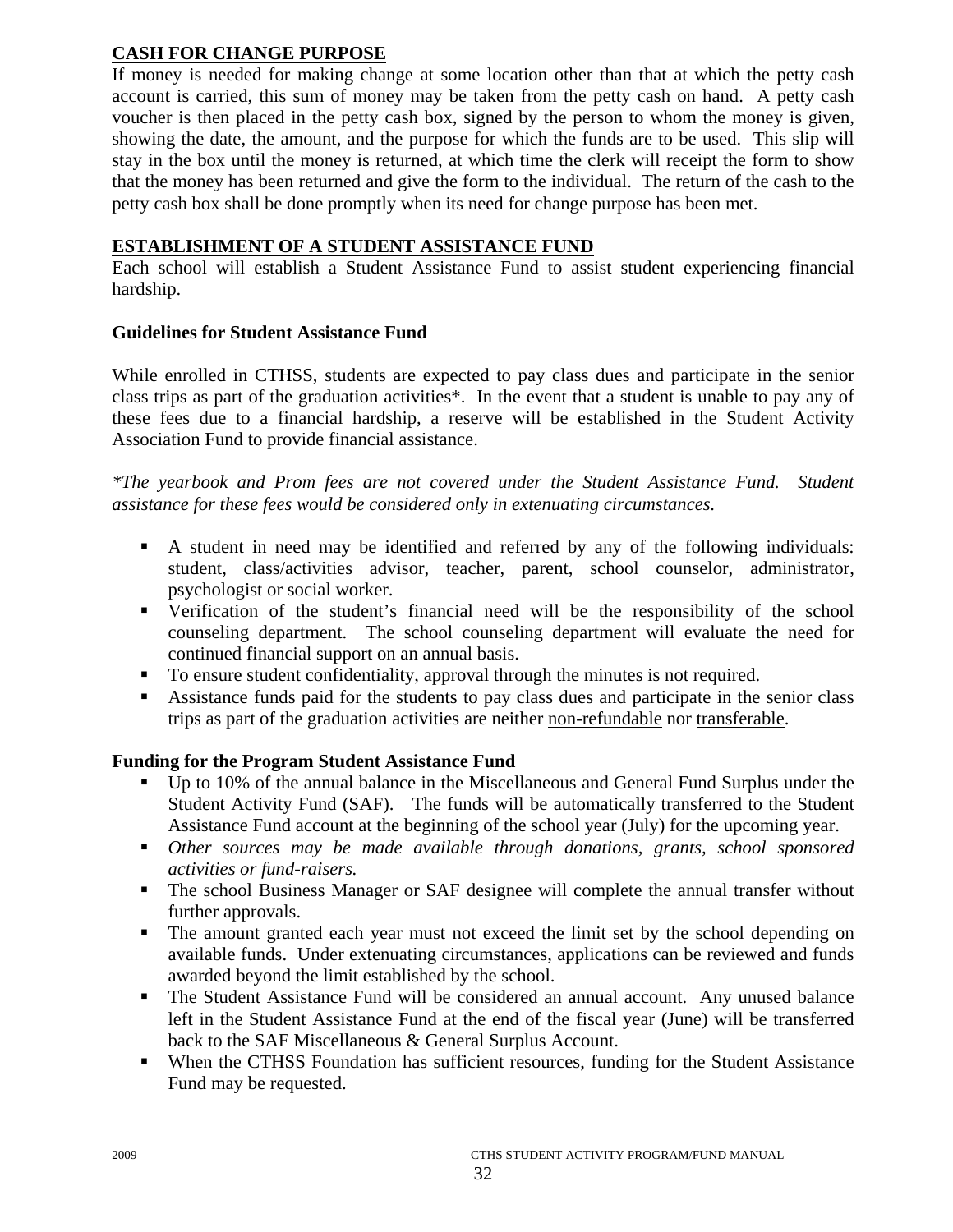### **Process to Request Student Assistance**

- The student requests funds from the assistance fund through the guidance office by completing the attached confidential SAF #16 "Student Assistance Request Form." (SAF #16 is also posted in the intranet under Student Activities Association/Forms.)
- As financial needs may change from year to year, the student must apply for financial assistance on an annual basis to cover the assigned fee for graduation expenses for the year.
- The Guidance Department forwards approved request to the School Principal.
- The School Principal forwards approved request to the School Business Manager.
- The Business Manager forwards the approved request to the SAF designee.
- The Business Manager or SAF designee ensures that no funds have been paid in the past on behalf of the student through direct remittance or fund-raising discounts.
- The SAF designee will prepare a journal voucher and transfer the approved amount from the Student Assistance Fund to the specified account.
- The Guidance Department will be notified of the transfer.
- The class or activity advisor will be notified that funds for the student have been received and added to the account without further mention as to how the funds were received.

# **TAXES**

### **SALES AND USE TAXES – WHEN STUDENT ACTIVITY FUND IS PURCHASER**

**Purchases by the Student Activity Fund are exempted from Sale and Use Tax when they are** made exclusively for the purposes for which the organization was established and payment is made on a school voucher with a check drawn on the organization's account. Cash purchases of \$10.00 or less are permitted providing organization funds are used and purchaser complies with exemption requirements.

Purchases eligible for exemption must be made by giving the vendor a State of Connecticut exemption certificate indicating Sec. 12-412(1a) as statutory authority. The vendor should be requested to mark the purchaser's invoice "State of Connecticut". http://www.ct.gov/drs/lib/drs/fillable\_certificates/cert-134fillable.pdf

Purchases of yearbooks, locks or safety glasses are considered to be purchased for the students and not for the school and are subject to Connecticut sale tax. http://www.ct.gov/drs/cwp/view.asp?A=1511&Q=267406&pp=12&n=1

An exemption from Sales and Use Tax for meals and lodging is possible if certain conditions specified by the Department of Revenue Services are met. http://www.ct.gov/drs/lib/drs/fillable\_certificates/cert-112fillable.pdf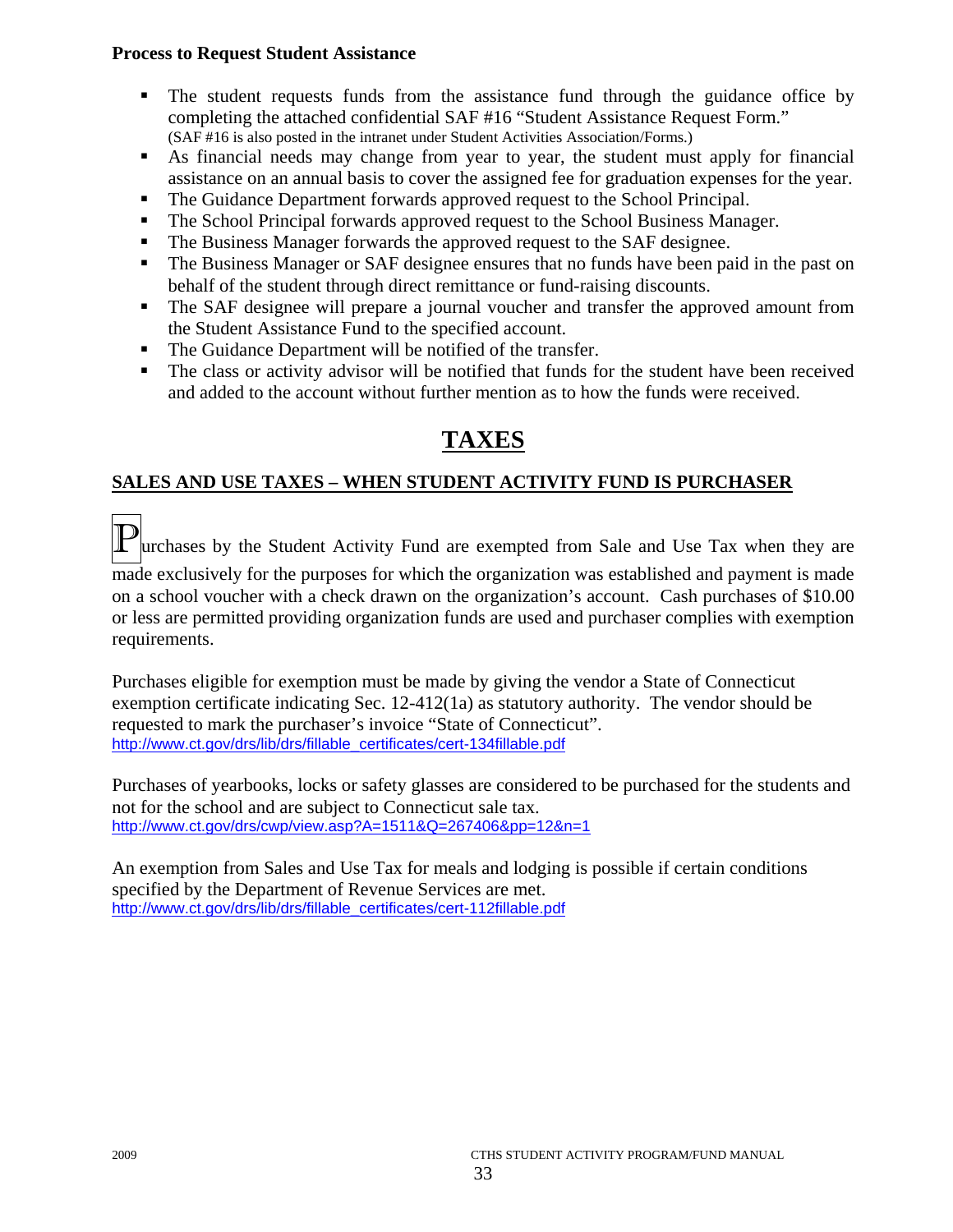### **DUE TAX**

Dues assessed by clubs or organizations sponsored and controlled by a school are exempted from due tax.

### **SALES AND USE TAXES –WHEN STUDENT ACTIVITY FUND IS SELLER**

A sales tax must be collected on all sales by the Student Activity Fund except where the sales are exempted from the tax by law.

Each school handling sales through the Student Activity Fund must obtain a seller's permit. Such a permit can be obtained by filling an Application for Tax Registration Number. The business office can provide the assigned Connecticut Sales and Use tax number. At the end of each quarter or previously agreed upon period time, the Department of Revenue Services will mail a sales tax return which must be completed by the school and forwarded with payment to the Commissioner of Revenue Services.

The following sales are not taxable and should not be included in the amount of gross sales for the tax purposes.

### Exemptions:

The following sales through the Student Activity Fund are exempted from tax and must be included in the amount of gross receipts and then deducted as provided for on the tax return:

- Sales of items for not more than twenty dollars each.

- Sales of ice cream from bulk container (report under "Food Product for Human Consumption") NOTE: SODA, CANDY OR GUM IS NOT EXEMPTED FROM TAX.

- Sales at bazaars, fairs, picnics, tag sales or similar events to the extent of five such events of a single day duration held during any calendar year. (DRS:SN98(11) http://www.ct.gov/drs/cwp/view.asp?A=1514&Q=268742
- Sale of clothing under \$50.00.

### **FILING SALES AND USE TAX RETURNS: (Per Dept of Revenue Services, Taxpayer's Division)**

Once the state agency registers for a seller's permit, the Connecticut Department of Revenue Services will automatically send Form OS-114, *Sales and Use Tax Return* at regular intervals. The reporting period for most sellers is the calendar quarter. However, if the state agency's sales and use taxes total more than \$4,000 a year, it may be required to report on a monthly basis. If, on the other hand, the state agency expects their annual tax liability to be \$1, 000 or less, it may request permission to file an annual return. The request for annual filing should be sent to:

> Department of Revenue Services Registration Unit 25 Sigourney Street Hartford, CT 06106

The state agency must file a return even if it made no sale during the reporting period and no taxes are due.

See Appendix I for an Example in filing Sales and use Tax Return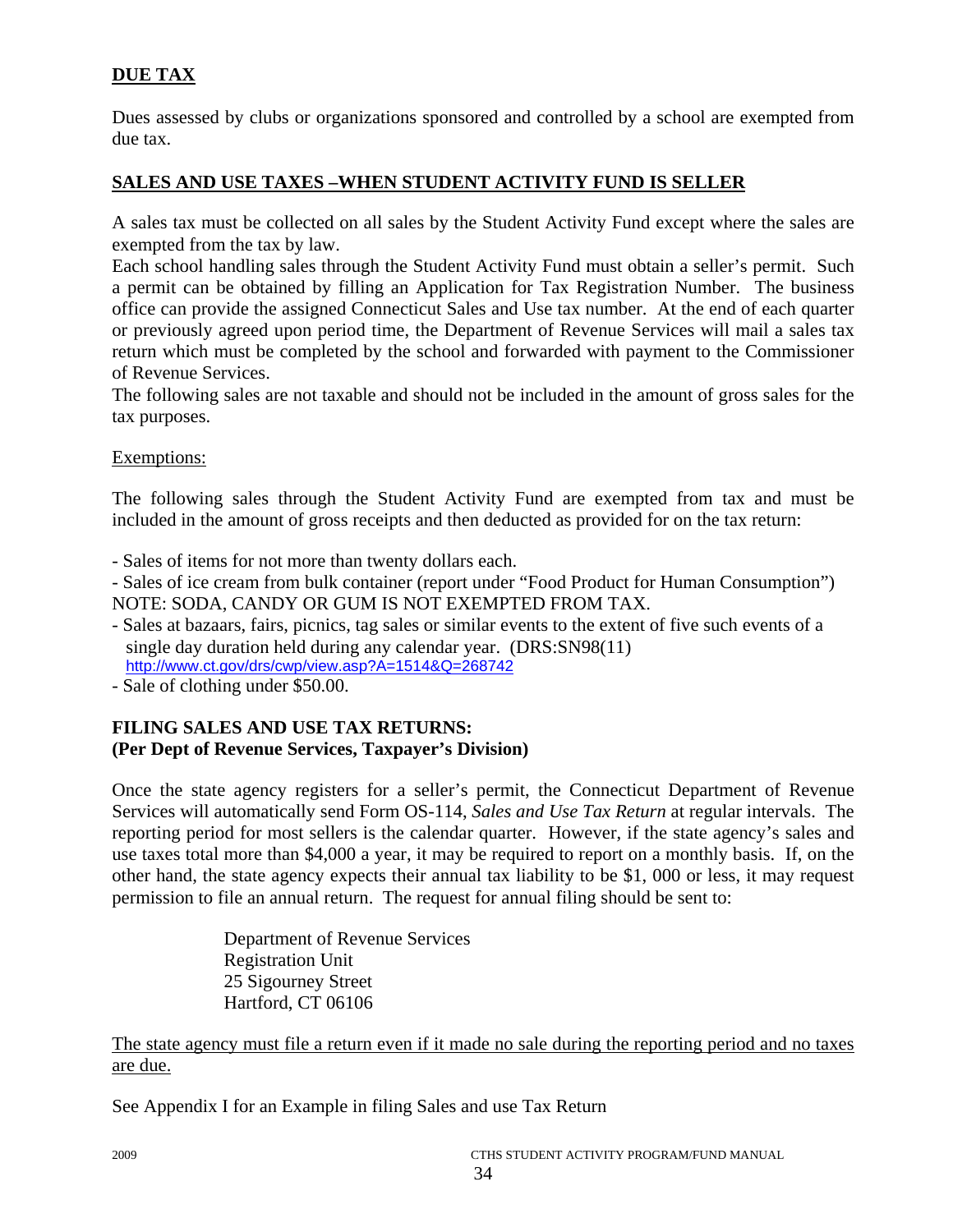### **ADDITIONAL INFORMATION**

Records must be kept in the school office to support the information shown on the sales tax return. Current tax law will supersede information presented here. Specific questions may be referred to the Department of Revenue Services (1-800-382-9463) and/or Chapter 219 of the General Statutes.

# **INVENTORIES**

### **DESCRIPTION**

The coding used for this transfer will reflect the fact that the items were paid for with SAF funds **(Dept., Sid 1100-10020)**. As purchases are made, the items will be accounted for under the state inventory system and will continue to be identified with coding that reflects the Student Activity Association as the purchaser. The inventory will be kept on file in the school office and will be available to the Auditors of Public Accounts for audit purposes.

Faculty and students are to be made aware that Student Activities equipment and state equipment and supplies are the property of the State of Connecticut and the items are placed in the care of faculty and students and must be returned to the school upon conclusion of the activity. Items, such as sport uniforms etc., are issued on a loan basis and must be returned to the school and/or appropriate faculty member upon demand or no later than the end of the school year.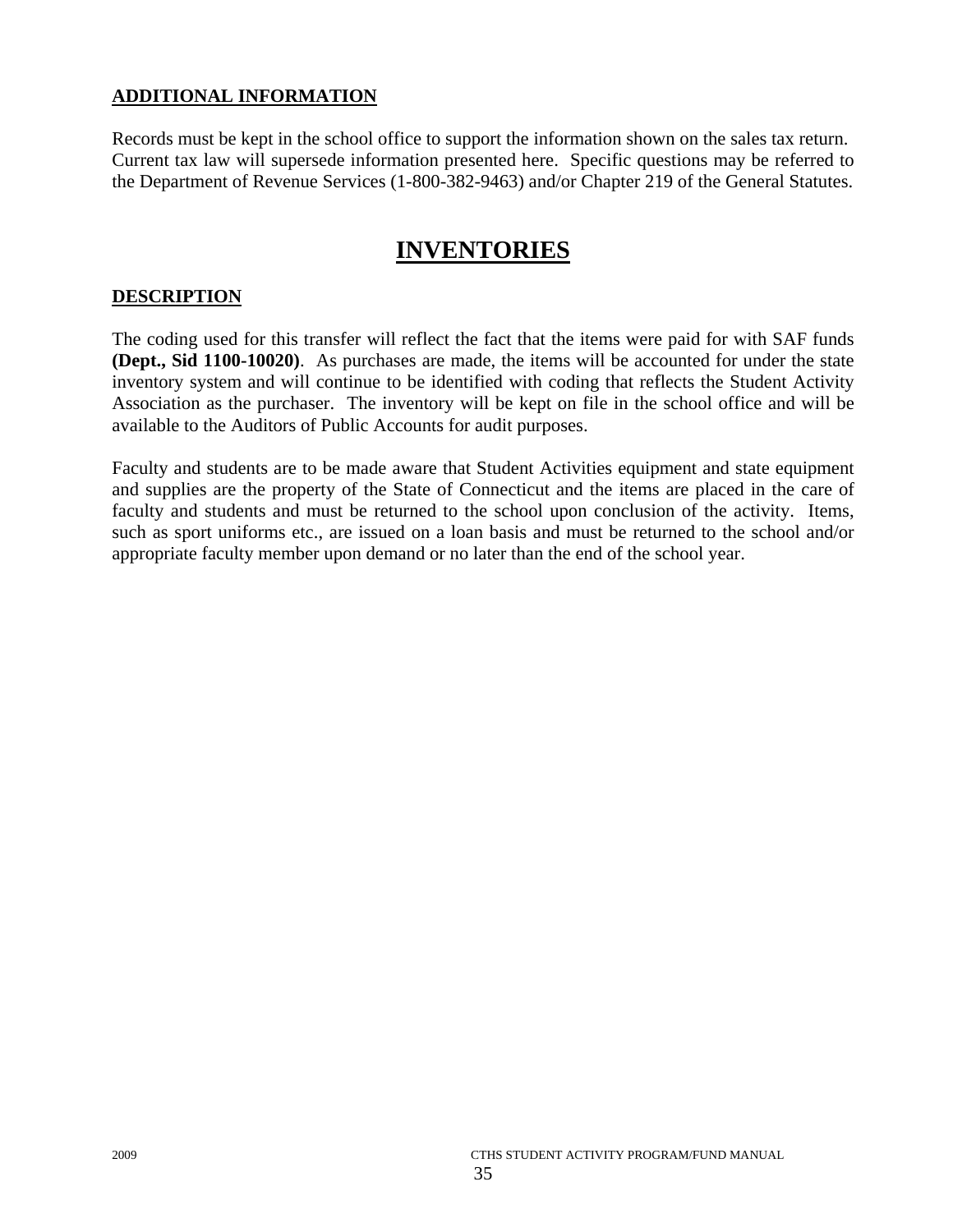# **TRANSPORTATION**

**T** here are three types of vehicles which are utilized in transporting students to and from Student Activities. The Connecticut Technical High School Principal, in keeping with current policies, shall decide which mode of travel will be acceptable. The choice will be state owned vehicles, commercial vehicles or private vehicles.

### **STATE OWNED VEHICLES**

School buses or other school vehicles may be used for all approved Student Activities in or out of state, but usage shall not conflict with production work which has first priority.

Only persons holding an appropriate Connecticut license to drive state owned vehicles shall be permitted to drive same.

State and Federal procedures must be followed in regards to purchasing gas and oil, stopping at railroad crossings and transporting passengers.

### **COMMERCIAL VEHICLES**

Commercial vehicles may be used for all out-of-state or in-state travel.

Commercial vehicles are to be used when the State vehicles are not available because of size, lack of licensed driver, or prior commitments.

Evidence of liability insurance should be obtained from the transportation company when buses are used for field trips or transportation for any school activities.

### **PRIVATE VEHICLES**

Proof of minimum state insurance requirements for use of personal vehicles for state approved activities shall be on file in the school office. Proof shall be for vehicle and driver.

Use of personal vehicles must receive prior approval from the Connecticut Technical High School Superintendent.

Note: Additional information on travel may be found in the administrative letter: "Policy and Procedures for School Trips in Connecticut Technical High Schools including International Travel Procedures".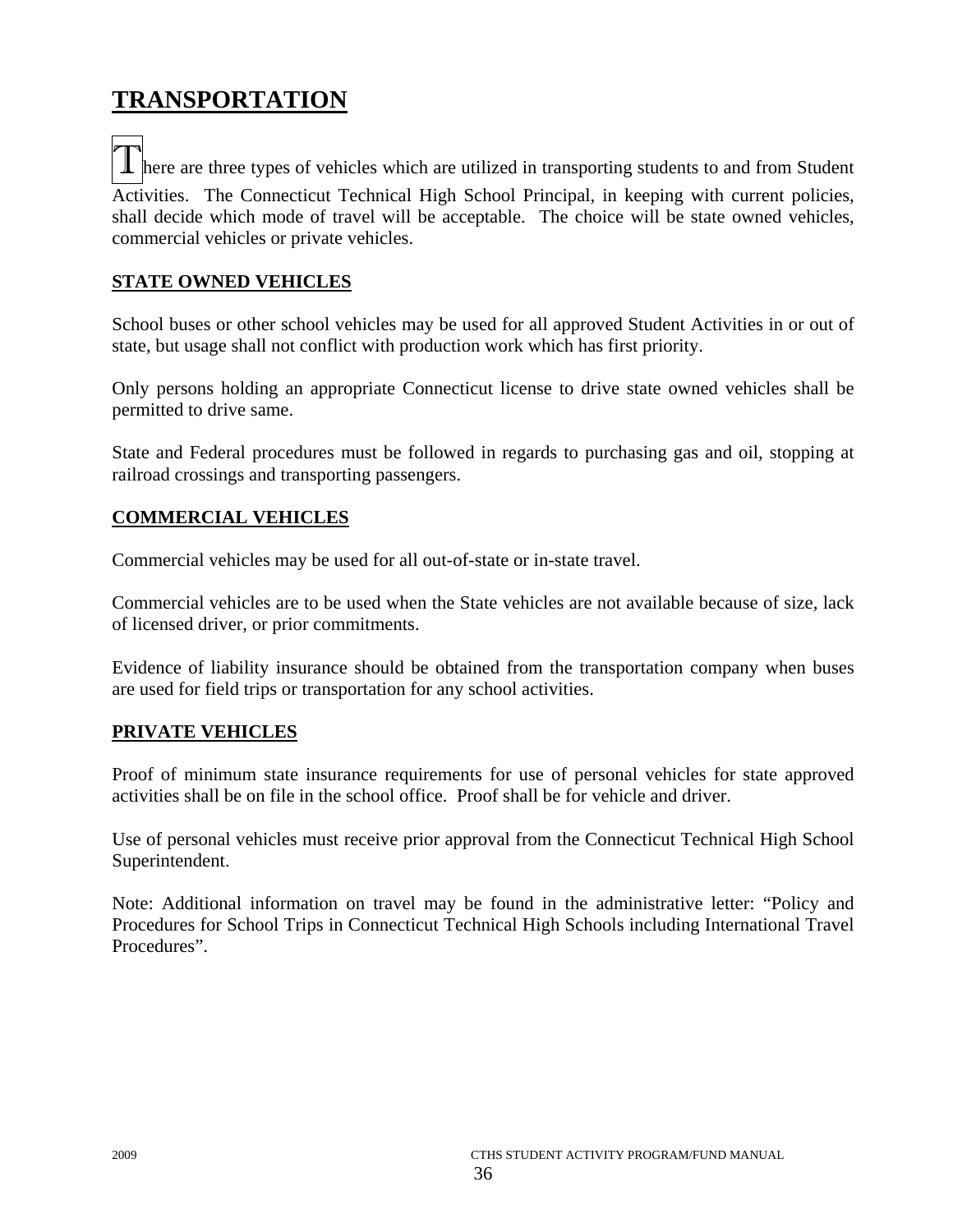# **RECORDS MAINTENANCE**

Records of the Student Activity Fund shall be maintained in the business office of the school and shall be kept completely separate and distinct from regular school business records. These records are to include the budget plans, monthly financial reports, all receipts, disbursement, transfers and adjustments, annual reports, inventory, minutes, bank reconciliations, cancelled checks, and outstanding checks. They are subject to audit by the state auditors and must be retained in accordance with department regulations regarding record retention (three years, or until audited, which ever comes later).

# **ACCOUNTING REPORTS**

rior to closing the **month**, trial balance and general ledger reports must be generated and maintained as a permanent accounting record.

At the end of each fiscal **year**, computerized end-of –the-year reports must be generated and printed prior to performing the closing process. The statement of receipts and expenditures for the end of the year are computerized. Other reports needed at the end of the year are:

 Comparative Balance Sheet SAF Form 14 – Cash Reconciliation for June 30 \_\_\_\_. SAF Form 11 – Annual Report of Student Store Budget for Next Year

 If applicable: Accounts Receivable Accounts Payable Supplies Inventory Equipment Inventory

The reports are to be maintained in the Business Office and submitted to the Central Office SAF Coordinator upon request.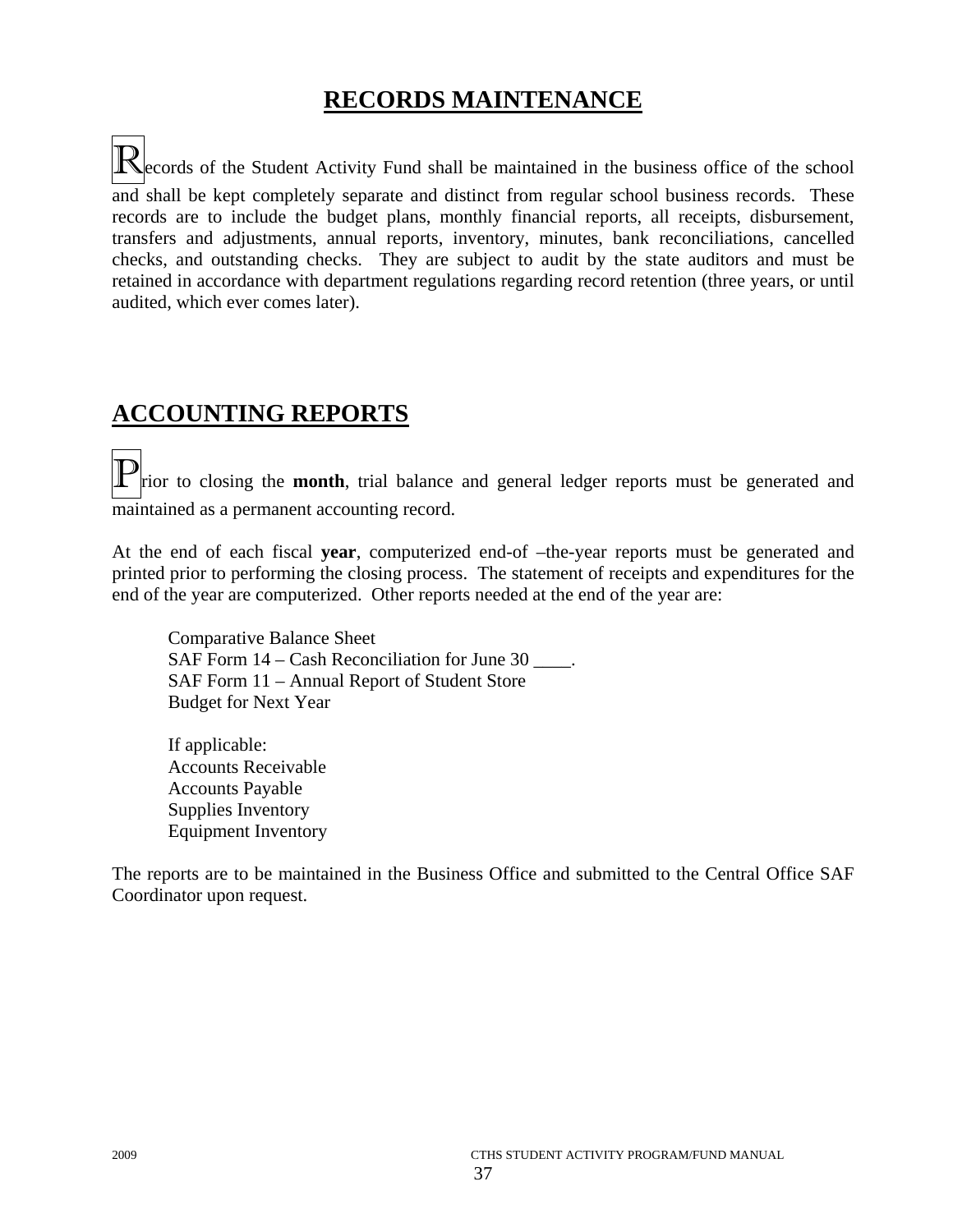# **Appendix I Student Activity Fund Forms**

- SAF #1 Budget Request Form **(Completed by advisors and must be submitted to the Student Council Advisor in APRIL each year.)**
- SAF # 1a Total Budget for Student Activity Fund **(Completed by Student Council Advisor & submitted to Business office during MAY each year.)**
- SAF #2 Account Request Form **(Completed by Student Council Advisor and submitted to Business Manager.)**
- SAF #3 Activity or Fund Raising Request Form **(Completed by Student Organization/Club and submitted to Student Council.)**
- SAF #4 Purchase Order/Expenditure Voucher **(Completed by Student Organization/Club and submitted to the Business office.)**
- SAF #5 Journal Voucher **(Completed by Business office for all approved transfer/adjustments.)**
- SAF #6 Petty Cash Voucher **(Completed by Business office/Borrower.)**
- SAF #7 Team Training for Collections **(Completed by Business office.)**
- SAF #8 Staff and Student Collection Sheet **(Completed by the Collection team.)**
- SAF #9 Financial Reports on Activity or Fund-Raising **(Completed by Advisor/Student and submitted to Business office within 10 days of completion of activity or fund-raiser).**
- SAF #10 Yearbook Agreement **(Completed by the Yearbook Advisor and submitted to the Business office with appropriate signatures.)**
- SAF #11 Annual Report of Student Store **(Completed by the Business office only.)**
- SAF #12 Minutes Form (includes completing instructions) **(Completed by Student Organization/Club Secretary.)**
- SAF #13 Comparative Balance Sheets **(Completed by the Business office.)**
- SAF #14 Cash Reconciliation **(Completed by the Business office.)**
- SAF #15 Statements of Receipts and Expenditures **(Completed by the Business office.)**
- SAF #16 Confidential Student Assistance Request Form **(Completed by the Student at the Guidance office.)**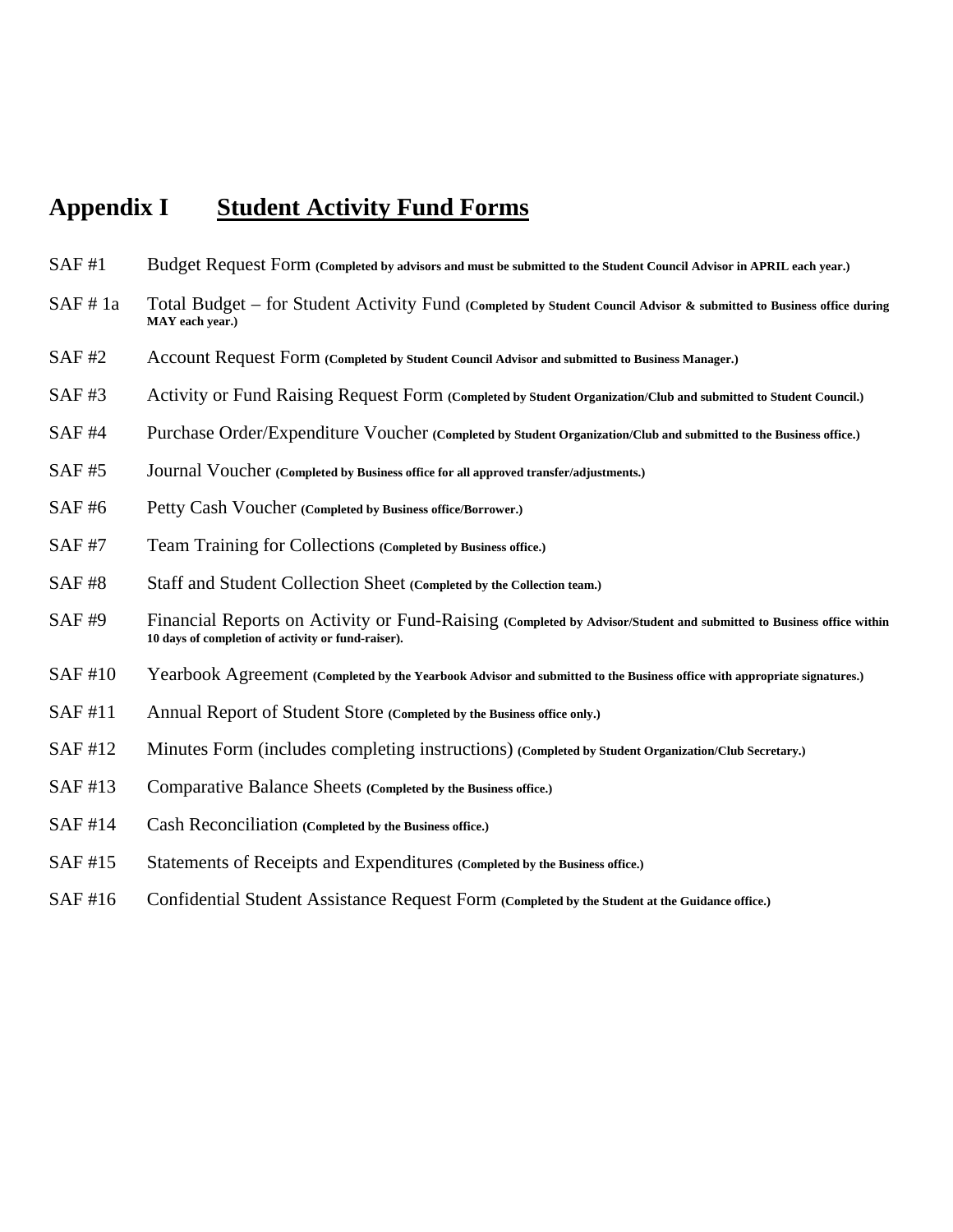### **STUDENT ACTIVITY FUND**

**\_\_\_\_\_\_\_\_\_\_\_\_\_\_\_\_\_\_\_\_\_\_\_\_\_\_\_ (Name of School)** 

# **BUDGET REQUEST**

**(Completion by all individual student organization advisors and submitted to Student Council Advisor during APRIL)** 

Submitted by: \_\_\_\_\_\_\_\_\_\_\_\_\_\_\_\_\_\_\_\_\_\_\_\_\_\_\_\_\_ for the Year: \_\_\_\_\_\_\_\_\_\_\_\_\_\_\_\_\_\_\_\_\_\_\_\_\_\_\_

Class/Club Advisor

S. A. F. Account No. \_\_\_\_\_\_\_\_ Activity \_\_\_\_\_\_\_\_\_\_\_\_\_\_\_\_\_ # of Members \_\_\_\_\_\_\_\_\_\_\_\_\_\_\_\_\_

Estimated Receipts:

Total Submitted: \_\_\_\_\_\_\_\_\_\_\_\_\_\_\_\_\_\_\_\_\_\_\_\_\_\_\_\_\_\_\_\_\_

|  |  | Total: |
|--|--|--------|

Estimated Expenditure:

|  |  | $\sim$<br>Total: |
|--|--|------------------|

**\*\*\* Approval Section \*\*\*** 

This Budget Request is approval for the total amount of: \$

| Approved:                               | Approved:                      |      |
|-----------------------------------------|--------------------------------|------|
| <b>Activity Student Officer</b><br>Date | <b>Activity Advisor</b>        | Date |
|                                         | <b>Student Council Advisor</b> | Date |

\_\_\_\_\_\_\_\_\_\_\_\_\_\_\_\_\_\_\_\_\_ \_\_\_\_\_\_\_\_\_ \_\_\_\_\_\_\_\_\_\_\_\_\_\_\_\_\_\_\_\_\_\_\_\_\_\_ \_\_\_\_\_\_\_\_\_\_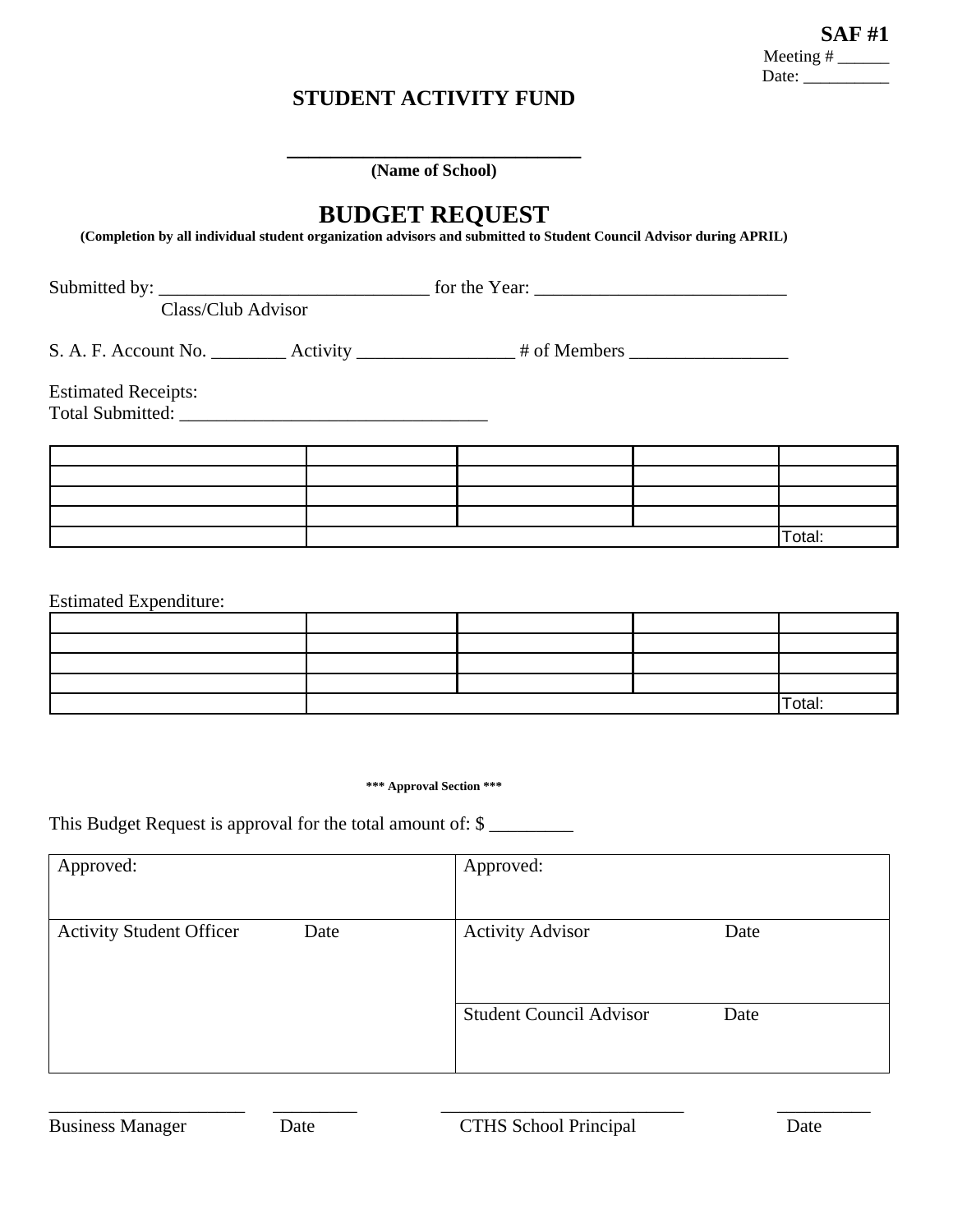# TOTAL BUDGET **SAF# 1a**

### STUDENT ACTIVITY FUND

(Completed by Student Council Advisor & Submission to Business office during May each year)

(Name of School)

For the year \_\_\_\_\_\_\_ - \_\_\_\_\_\_\_

| Column1<br>▼                                                                                 | SUBMITTED<br>$\mathbf{v}$ | <b>APPROVED</b><br>IV.           |
|----------------------------------------------------------------------------------------------|---------------------------|----------------------------------|
| Estimated Balance at Beginning of the Year                                                   | $\overline{\mathcal{S}}$  | $\overline{\mathcal{S}}$         |
| Estimated Receipts: (other accounts maybe added in accordance with school chart of accounts) |                           |                                  |
| <b>Student Government</b>                                                                    | \$                        | \$                               |
| <b>Class 2010</b>                                                                            | $\overline{\$}$           | $\overline{\$}$                  |
| <b>Class 2011</b>                                                                            | $\overline{\$}$           | $\overline{\$}$                  |
| <b>Class 2012</b>                                                                            | $\overline{\$}$           | $\overline{\boldsymbol{\theta}}$ |
| <b>Class 2013</b>                                                                            | $\overline{\mathfrak{s}}$ | $\overline{\$}$                  |
| Yearbook                                                                                     | \$                        | $\overline{\$}$                  |
| <b>Skills USA</b>                                                                            | $\overline{\$}$           | \$                               |
| <b>National Honor Society</b>                                                                | $\overline{\$}$           | $\overline{\$}$                  |
| <b>Athletics</b>                                                                             | $\overline{\$}$           | $\overline{\$}$                  |
| Ski Club                                                                                     | $\overline{\mathfrak{s}}$ | $\overline{\$}$                  |
| Drama Program                                                                                | $\overline{\$}$           | $\overline{\$}$                  |
| Dance                                                                                        | $\overline{\$}$           | $\overline{\$}$                  |
| *Student Fees                                                                                | \$                        | $\overline{\$}$                  |
| <b>Total Estimated Receipts</b>                                                              | \$                        | $\overline{\mathfrak{s}}$        |
| <b>Estimated Total Funds Available</b>                                                       | \$                        | $\overline{\$}$                  |
|                                                                                              |                           |                                  |
| <b>Estimated Expenditures</b>                                                                |                           |                                  |
| <b>Student Government</b>                                                                    | $\overline{\$}$           | $\overline{\$}$                  |
| <b>Class 2010</b>                                                                            | $\overline{\$}$           | $\overline{\$}$                  |
| <b>Class 2011</b>                                                                            | \$                        | $\overline{\boldsymbol{\theta}}$ |
| <b>Class 2012</b>                                                                            | $\overline{\$}$           | $\overline{\$}$                  |
| <b>Class 2013</b>                                                                            | $\overline{\$}$           | $\overline{\$}$                  |
| Yearbook                                                                                     | $\overline{\$}$           | $\overline{\$}$                  |
| <b>Skills USA</b>                                                                            | $\overline{\$}$           | $\overline{\$}$                  |
| <b>National Honor Society</b>                                                                | $\overline{\$}$           | \$                               |
| <b>Athletics</b>                                                                             | $\overline{\$}$           | $\overline{\$}$                  |
| Ski Club                                                                                     | \$                        | $\overline{\$}$                  |
| Drama Program                                                                                | \$                        | $\overline{\$}$                  |
| Dance                                                                                        | $\overline{\$}$           | $\overline{\$}$                  |
|                                                                                              |                           |                                  |
| <b>Total Estimated Expenditures</b>                                                          | $\overline{\mathbf{3}}$   | $\overline{\boldsymbol{\theta}}$ |
|                                                                                              |                           |                                  |

\* In the schools where the income-producing activities will finance the expenditure program, the levying of a Student Fee may be estimated.

 Submitted by:  $\overline{\phantom{a}}$  , and the contract of the contract of the contract of the contract of the contract of the contract of the contract of the contract of the contract of the contract of the contract of the contract of the contrac

Title Date

Approved:

Student Council Advisor Date School CTHS Principal Date

\_\_\_\_\_\_\_\_\_\_\_\_\_\_\_\_\_\_\_\_\_\_\_\_\_\_\_\_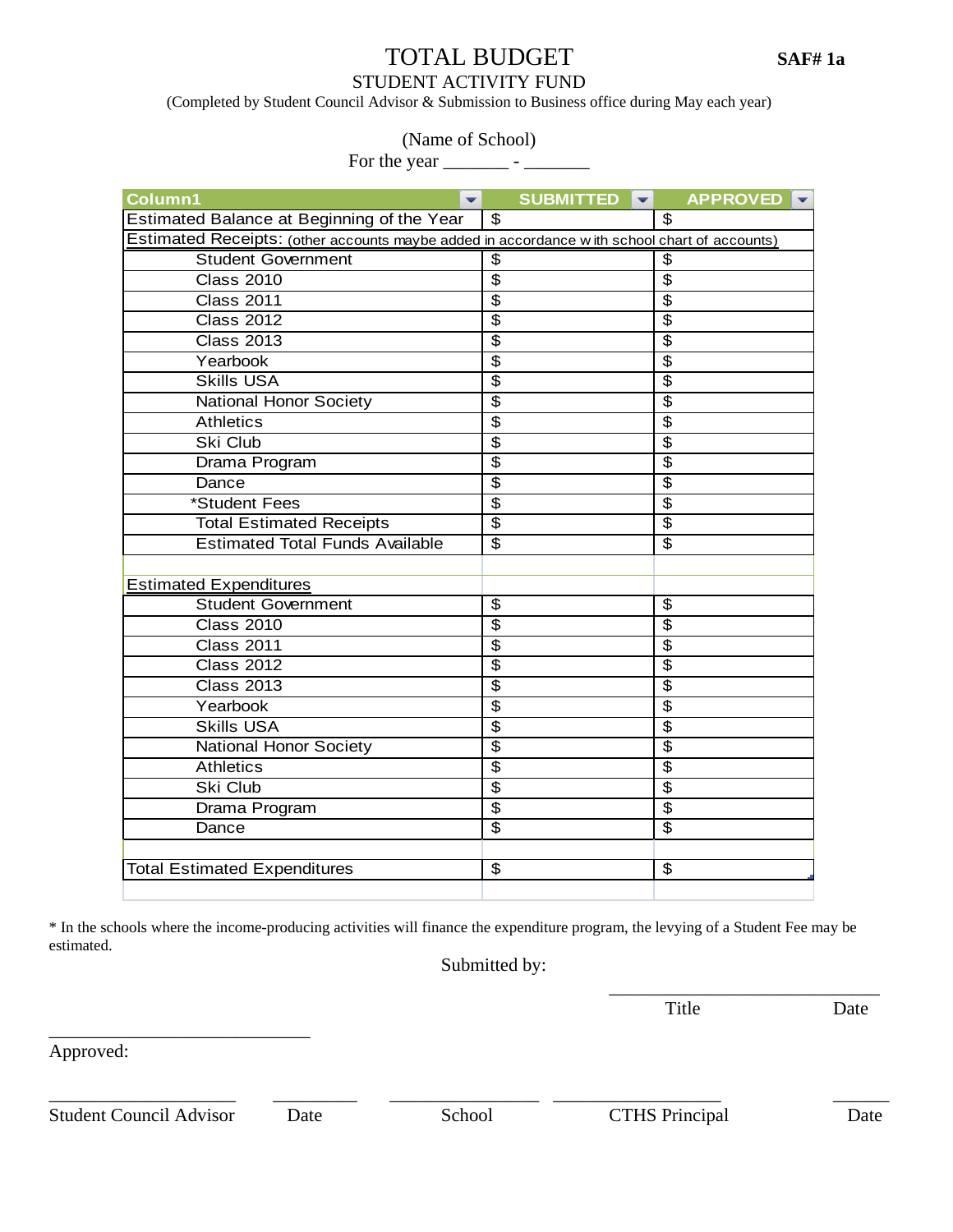# **STUDENT ACTIVITY FUND**

# **ACCOUNT REQUEST FORM**

(Completed by Student Council Advisor and submitted to Business Manager)

**SCHOOL** 

| TYPE OF ACCOUNT                 |                         | LIABILITY _____________ |  |
|---------------------------------|-------------------------|-------------------------|--|
|                                 | PERMANENT _____________ |                         |  |
| (Circle one)<br><b>ADDITION</b> |                         | <b>DELETION</b>         |  |
|                                 |                         |                         |  |
|                                 |                         |                         |  |
|                                 |                         |                         |  |
|                                 | STUDENT COUNCIL ADVISOR |                         |  |
|                                 | Signature               | Date                    |  |
| <b>BUSINESS MANAGER</b>         |                         |                         |  |
|                                 | Signature               | Date                    |  |
|                                 |                         |                         |  |
|                                 | Signature               | Date                    |  |

Send all requests to the Central Office Student Activity Fund Coordinator. Scholarships/Awards account requests must include a copy of awarding criteria and donors letter. Club account requests must include a copy of by-laws or purpose of the student organization.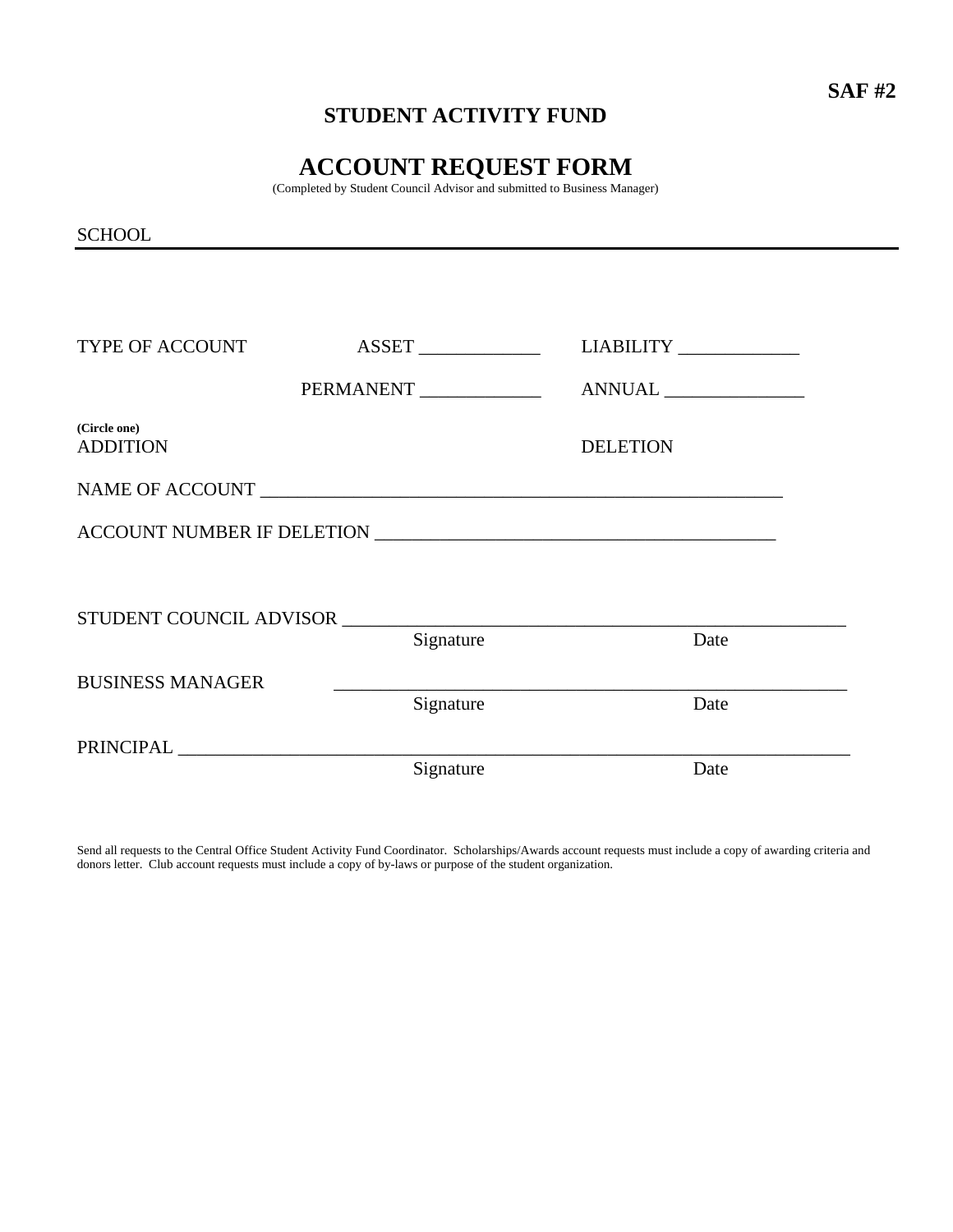# \*\*\***For Internal School Approval Only\*\*\***

# STUDENT ACTIVITY FUND ACTIVITY OR FUND-RAISING REQUEST FORM

(Completed by Student Organizations/Clubs and Submitted to Student Council)

|                                                                                    | Date of Request                      |
|------------------------------------------------------------------------------------|--------------------------------------|
| (Please check type of request) $\Box$ Activity                                     | $\Box$ Fundraiser                    |
|                                                                                    |                                      |
| 2. Organization or Activity making the request _________________________________   |                                      |
|                                                                                    | Ending Date                          |
| 4. Staff member who will have total responsibility ______________________________  |                                      |
| 5. Final SAF Financial Report Due to CTH School Principal _______________________  | (Maximum 10 days after end of event) |
| 6. Purpose of the Activity or Fund-Raiser 7. Dollar Amount Expected to Earn ______ |                                      |
| (Describe Briefly Who Will Benefit and Why Needed)                                 |                                      |

8. Means of Raising Funds (Describe any sales, who collects and where, purchases and expenditures, anticipated distribution, etc.)

| Note: At no time, should cash received be taken to pay directly for services and/or donations. |      |                                        |      |  |  |
|------------------------------------------------------------------------------------------------|------|----------------------------------------|------|--|--|
| 9. Reviewed:                                                                                   |      | 10. Approved Non-Approved (circle one) |      |  |  |
| <b>Student Council Advisor</b>                                                                 | Date | <b>CTH</b> School Principal            | Date |  |  |
| <b>Business Manager</b>                                                                        | Date |                                        |      |  |  |

IMPORTANT! After approval, the form is returned to the Student Council or Activity Advisor The Student Council or Activity Advisor maintains approved form in the school SAA file and ensures that the activity is listed in the CTHSS Student Activity/Fundraiser Summary Approval Form available in the Intranet under forms center.

\_\_\_\_\_\_\_\_\_\_\_\_\_\_\_\_\_\_\_\_\_\_\_\_\_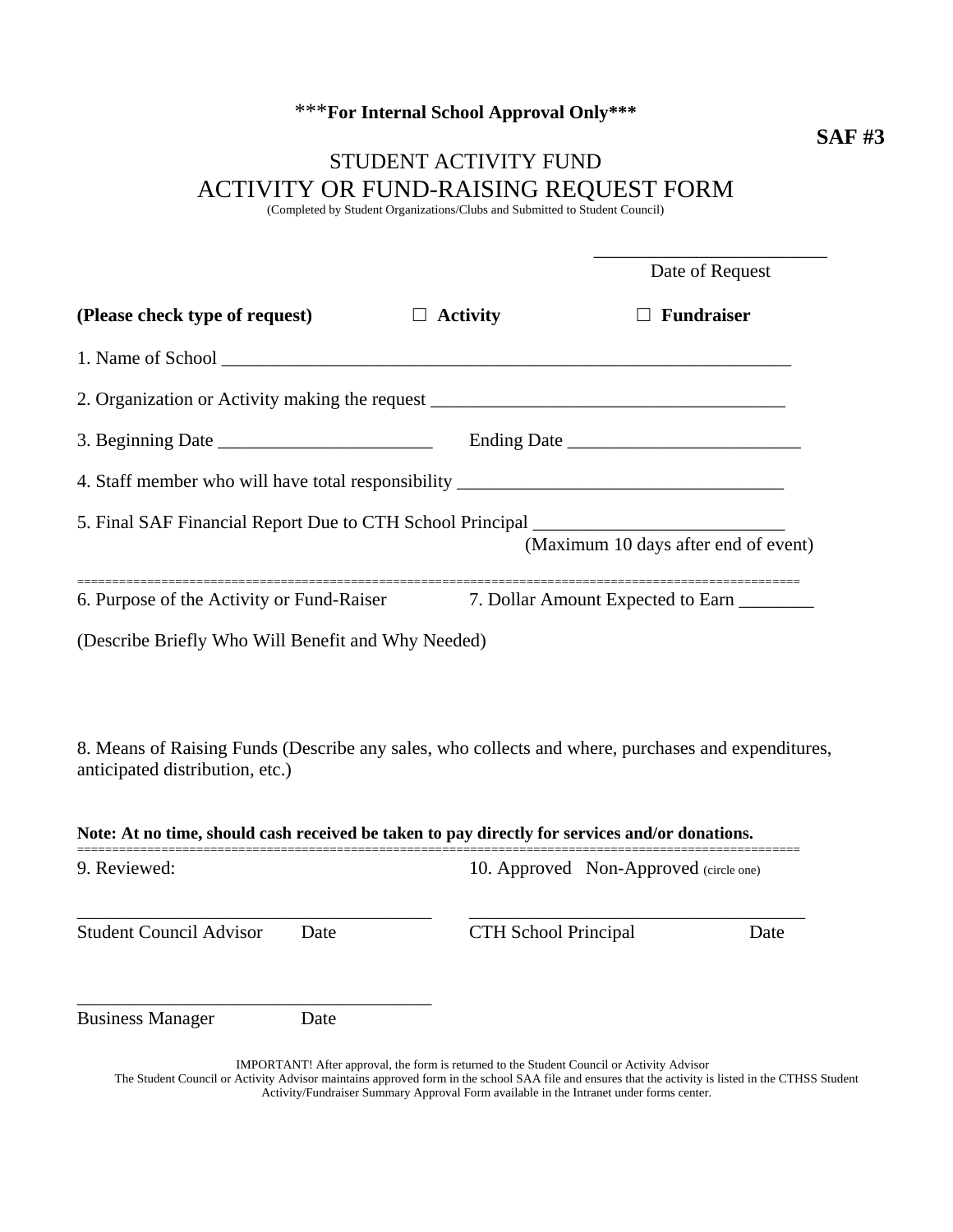# DUPLICATE COPY REQUIRED FOR OFFICE **SAF #4**

(Completed by Student Organization/Club and submitted to the Business office)

|                                 | PURCHASE ORDER/EXPENDITURE VOUCHER                                                                                                                                                                                                                                                                                                                                                                                        |      |                                                             |                                 | PO/VOUCHER NO.                                            |  |
|---------------------------------|---------------------------------------------------------------------------------------------------------------------------------------------------------------------------------------------------------------------------------------------------------------------------------------------------------------------------------------------------------------------------------------------------------------------------|------|-------------------------------------------------------------|---------------------------------|-----------------------------------------------------------|--|
|                                 |                                                                                                                                                                                                                                                                                                                                                                                                                           |      |                                                             |                                 |                                                           |  |
| <b>VENDOR:</b>                  | <u> 1989 - Johann John Stone, mars et al. 1989 - John Stone, mars et al. 1989 - John Stone, mars et al. 1989 - Joh</u>                                                                                                                                                                                                                                                                                                    |      |                                                             |                                 |                                                           |  |
|                                 | To Vendor: This is authorization to furnish the materials or services as indicated below and charged to the Student Activity Fund, Connecticut Technical High School.<br>Materials will be shipped via least expensive method to address below, F. O. B. destination, unless otherwise directed.<br><u> 1989 - Johann Harry Harry Harry Harry Harry Harry Harry Harry Harry Harry Harry Harry Harry Harry Harry Harry</u> |      |                                                             | Ship to: C/O Business Manager   | <u> 1989 - Johann Barbara, martxa al II-lea (b. 1989)</u> |  |
|                                 |                                                                                                                                                                                                                                                                                                                                                                                                                           |      |                                                             |                                 |                                                           |  |
|                                 | Description of Materials or Services Requested/Rendered                                                                                                                                                                                                                                                                                                                                                                   |      | Quantity                                                    | <b>Unit Price</b>               | Amount                                                    |  |
|                                 |                                                                                                                                                                                                                                                                                                                                                                                                                           |      |                                                             |                                 |                                                           |  |
|                                 |                                                                                                                                                                                                                                                                                                                                                                                                                           |      |                                                             |                                 |                                                           |  |
|                                 |                                                                                                                                                                                                                                                                                                                                                                                                                           |      |                                                             |                                 |                                                           |  |
|                                 |                                                                                                                                                                                                                                                                                                                                                                                                                           |      |                                                             |                                 |                                                           |  |
|                                 |                                                                                                                                                                                                                                                                                                                                                                                                                           |      |                                                             |                                 |                                                           |  |
|                                 |                                                                                                                                                                                                                                                                                                                                                                                                                           |      |                                                             |                                 |                                                           |  |
|                                 |                                                                                                                                                                                                                                                                                                                                                                                                                           |      |                                                             |                                 |                                                           |  |
| Request by:                     | <b>Activity Student Officer</b>                                                                                                                                                                                                                                                                                                                                                                                           |      |                                                             | <b>Student Activity Advisor</b> |                                                           |  |
|                                 |                                                                                                                                                                                                                                                                                                                                                                                                                           |      |                                                             |                                 |                                                           |  |
|                                 | <b>CTHS Principal/Business Manager</b>                                                                                                                                                                                                                                                                                                                                                                                    |      |                                                             | Date                            |                                                           |  |
|                                 |                                                                                                                                                                                                                                                                                                                                                                                                                           |      | FOR SCHOOL USE ONLY<br>EXPENDITURE VOUCHER/RECEIVING REPORT |                                 |                                                           |  |
|                                 | PAYMENT REQUESTED AND CERTIFIED CORRECT: RECEIVED BY: __________________________<br>(BILL/INVOICE/SALES SLIP/MINUTES/DOCUMENTATION ATTACHED)                                                                                                                                                                                                                                                                              |      |                                                             |                                 |                                                           |  |
| <b>Activity Student Officer</b> |                                                                                                                                                                                                                                                                                                                                                                                                                           | Date |                                                             | <b>Activity Advisor</b>         | Date                                                      |  |
| <b>APPROVED BY:</b>             |                                                                                                                                                                                                                                                                                                                                                                                                                           |      |                                                             |                                 |                                                           |  |
|                                 |                                                                                                                                                                                                                                                                                                                                                                                                                           |      | CTH School Principal/Business Manager                       |                                 |                                                           |  |
|                                 |                                                                                                                                                                                                                                                                                                                                                                                                                           |      |                                                             |                                 | Paid by (Initials)                                        |  |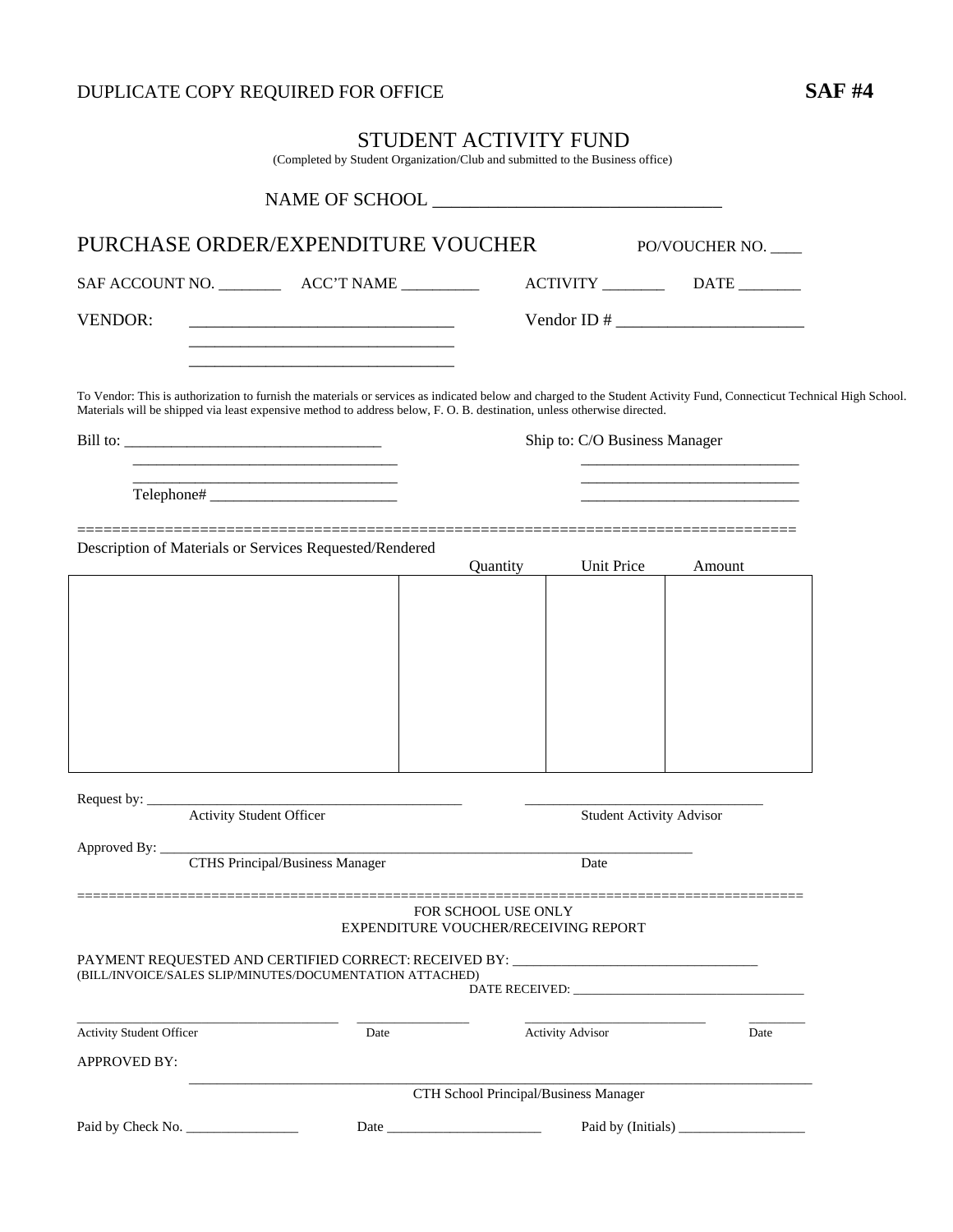# STUDENT ACTIVITY FUND

\_\_\_\_\_\_\_\_\_\_\_\_\_\_\_\_\_\_\_\_\_\_\_\_\_\_\_\_\_\_\_\_\_\_\_\_\_\_\_\_\_\_\_\_\_\_ Name of School

# JOURNAL VOUCHER

(Completed by Business office for all approved transfer/adjustments)

|                 |                   | Voucher No.<br>Date_ |  |
|-----------------|-------------------|----------------------|--|
| DEBT:           |                   |                      |  |
| <b>ACTIVITY</b> | <b>ACCOUNT NO</b> | <b>AMOUNT</b>        |  |
|                 |                   |                      |  |
|                 |                   |                      |  |
| <b>CREDIT:</b>  |                   |                      |  |

ACTIVITY ACCOUNT NO. AMOUNT

EXPLANATION:

APPROVED:

CTH School Principal/Business Manager Date

### ATTACH SUPPORTING DOCUMENTATION, E.G., VENDOR INVOICE, SALE SLIP, ETC.

*Important! This voucher must be completed and approved prior to completing transaction on Manatee Accounting System (MAS)*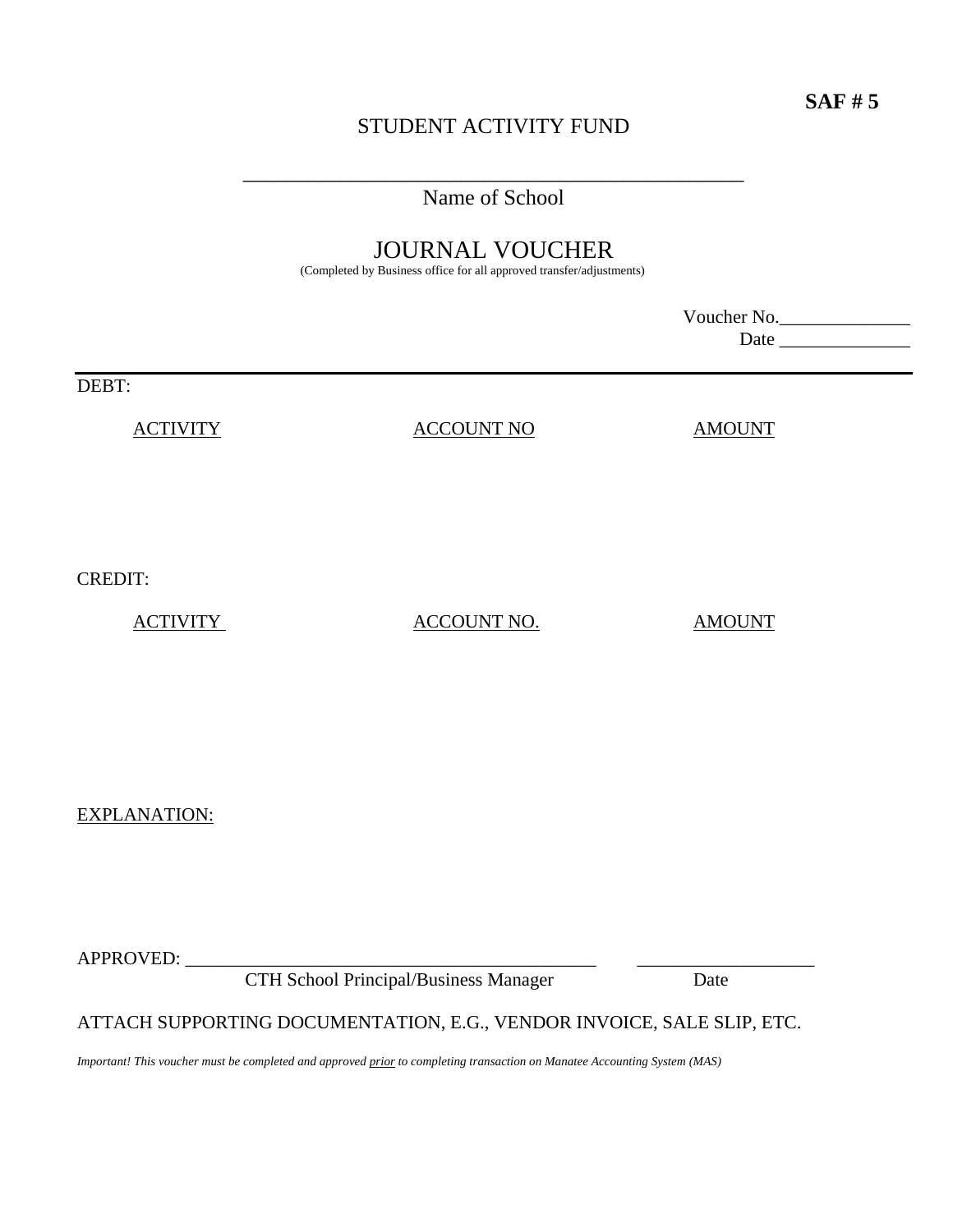**SAF # 6** 

# STUDENT ACTIVITY FUND

|                                |                                                                                                                                                                                                                                      |      | (Name of School)                                                                          |                                                                                                                                                                                                                                |
|--------------------------------|--------------------------------------------------------------------------------------------------------------------------------------------------------------------------------------------------------------------------------------|------|-------------------------------------------------------------------------------------------|--------------------------------------------------------------------------------------------------------------------------------------------------------------------------------------------------------------------------------|
|                                |                                                                                                                                                                                                                                      |      | PETTY CASH VOUCHER<br>(Completed by Business Office/Borrower)                             | NO.                                                                                                                                                                                                                            |
|                                |                                                                                                                                                                                                                                      |      |                                                                                           | Date: $\frac{1}{\sqrt{1-\frac{1}{2}} \cdot \frac{1}{2}}$                                                                                                                                                                       |
| Name and Address of Recipient: |                                                                                                                                                                                                                                      |      | the control of the control of the control of the control of the control of the control of |                                                                                                                                                                                                                                |
| Approved:                      |                                                                                                                                                                                                                                      |      |                                                                                           |                                                                                                                                                                                                                                |
| Quantity                       | <b>ITEM</b>                                                                                                                                                                                                                          |      | Price                                                                                     | Amount                                                                                                                                                                                                                         |
|                                |                                                                                                                                                                                                                                      |      | Total                                                                                     |                                                                                                                                                                                                                                |
| Charge to:                     |                                                                                                                                                                                                                                      |      | Change                                                                                    |                                                                                                                                                                                                                                |
| Activity:                      | <u> 1989 - John Harry Harry Harry Harry Harry Harry Harry Harry Harry Harry Harry Harry Harry Harry Harry Harry Harry Harry Harry Harry Harry Harry Harry Harry Harry Harry Harry Harry Harry Harry Harry Harry Harry Harry Harr</u> |      |                                                                                           | Returned Lawrence and Lawrence and Lawrence and Lawrence and Lawrence and Lawrence and Lawrence and Lawrence and Lawrence and Lawrence and Lawrence and Lawrence and Lawrence and Lawrence and Lawrence and Lawrence and Lawre |
| Account No.                    |                                                                                                                                                                                                                                      |      | <b>Cash Loaned</b>                                                                        |                                                                                                                                                                                                                                |
| Cash Received By:              |                                                                                                                                                                                                                                      |      | Messenger<br>Checked:                                                                     |                                                                                                                                                                                                                                |
| Signature                      |                                                                                                                                                                                                                                      | Date | Signature                                                                                 | Date                                                                                                                                                                                                                           |

Attach documentation, e.g., vendor invoice, sales slip, etc.

CTHS School Principal/Business Manager Date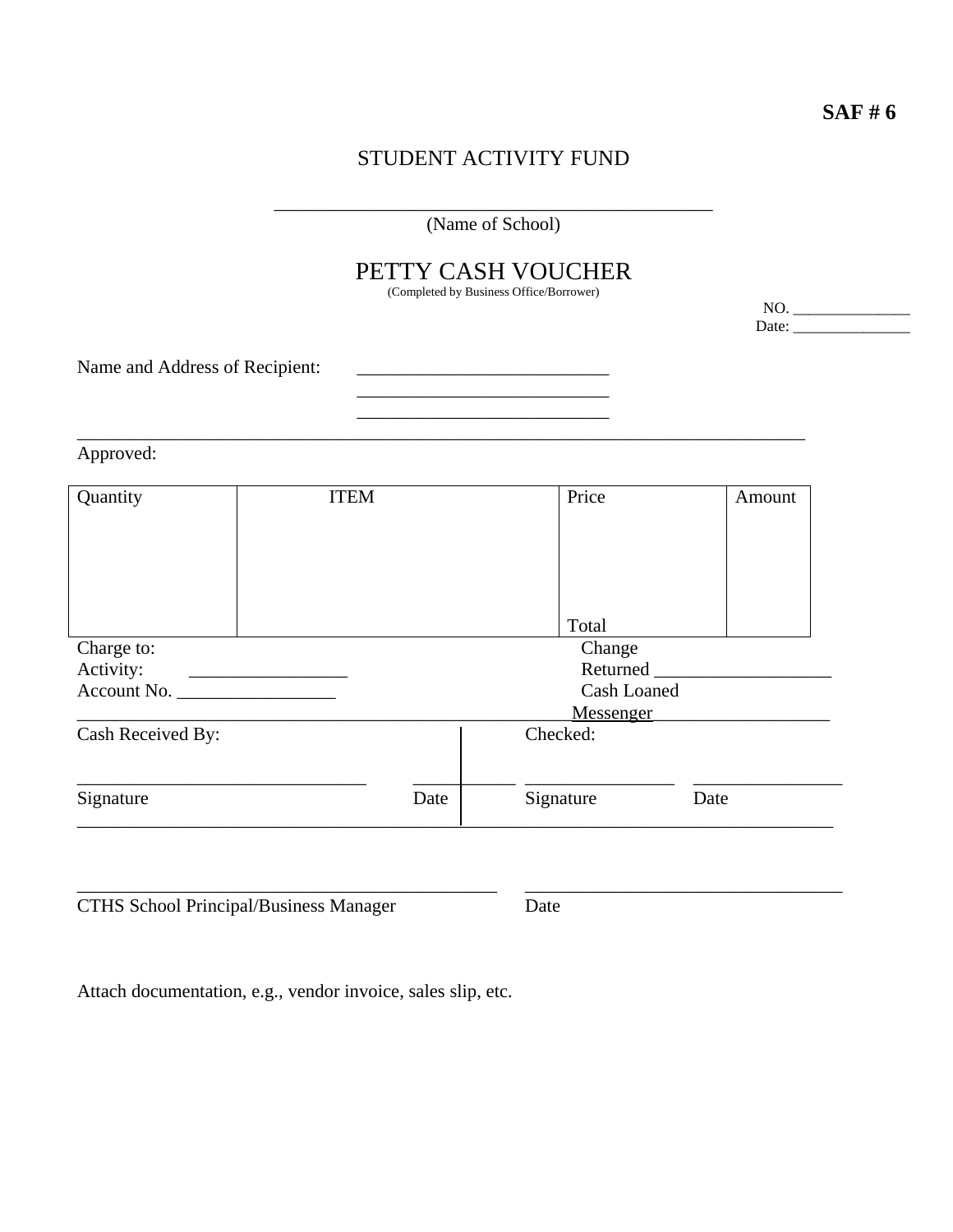# STUDENT ACTIVITY FUND TEAM TRAINING FOR COLLECTIONS

(Completed by Business Office/Advisor/Student)

Name of School

\_\_\_\_\_\_\_\_\_\_\_\_\_\_\_\_\_\_\_\_\_\_\_\_\_\_\_\_\_\_\_\_\_\_\_\_\_\_\_\_\_\_\_\_\_\_\_

Date  $\Box$ 

I, \_\_\_\_\_\_\_\_\_\_\_\_\_\_\_\_\_\_\_\_\_\_\_\_\_\_\_\_\_\_\_\_\_\_\_\_, have been selected by the Principal of the CTHSS to

participate in team collection for the SAF. I have been trained in cash collection procedures by

of the CTHS Business Office.

I understand that all collections will be pre-scheduled with the Business Office and collections will always be made with both members of the team, a faculty member and a student, present and actively participating in the process. I also understand this is strictly a volunteer activity in which I will be participating and I expect no compensation.

All monies collected will be verified against receipts and will be turned into the business Office for deposit immediately following the collection.

\_\_\_\_\_\_\_\_\_\_\_\_\_\_\_\_\_\_\_\_\_\_\_\_\_\_\_\_\_\_\_\_\_\_ \_\_\_\_\_\_\_\_\_\_\_\_\_\_\_\_\_\_\_\_\_\_\_\_\_\_\_\_

Signature of Team Member Date

APPROVED BY:

\_\_\_\_\_\_\_\_\_\_\_\_\_\_\_\_\_\_\_\_\_\_\_\_\_\_\_\_\_\_\_ \_\_\_\_\_\_\_\_\_\_\_\_\_\_\_\_\_\_\_\_\_\_\_\_\_\_\_\_

Principal Date Date Business Manager Date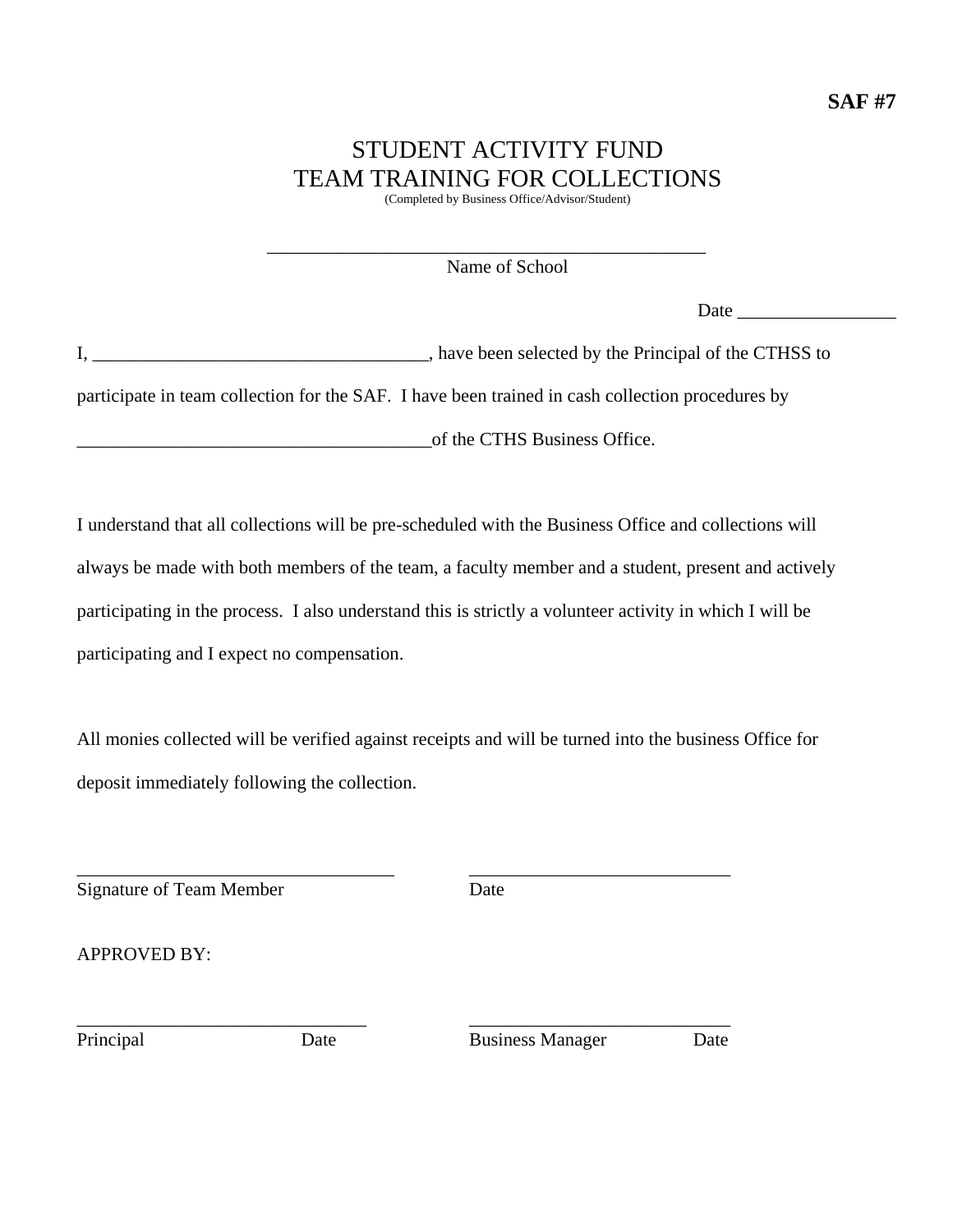### **SAF #8**

### STAFF AND STUDENT COLLECTION SHEET

(Completed by Student/Advisor)

Fill in top of form prior to collection

| Account Name                                         |                   |                           | Account Number                                                                   |  |
|------------------------------------------------------|-------------------|---------------------------|----------------------------------------------------------------------------------|--|
|                                                      | Event Name        |                           |                                                                                  |  |
|                                                      |                   |                           |                                                                                  |  |
| Receipt Number(s)                                    |                   |                           |                                                                                  |  |
|                                                      |                   |                           | ,我们也不能在这里的时候,我们也不能在这里的时候,我们也不能会在这里,我们也不能会不能会不能会不能会不能会不能会不能会。""我们的是我们的,我们也不能会不能会不 |  |
|                                                      |                   |                           |                                                                                  |  |
|                                                      |                   |                           |                                                                                  |  |
|                                                      |                   | <b>Amount of Receipts</b> | Number of Receipts                                                               |  |
| Deposits                                             |                   |                           |                                                                                  |  |
| Amount turned into office                            |                   |                           |                                                                                  |  |
| Bills:                                               |                   |                           | Coins:                                                                           |  |
| \$50.00                                              |                   | <b>Half Dollar</b>        |                                                                                  |  |
| \$20.00                                              |                   | Quarters                  |                                                                                  |  |
| \$10.00                                              |                   | <b>Dimes</b>              |                                                                                  |  |
| \$5.00                                               |                   |                           |                                                                                  |  |
|                                                      |                   | Nickels                   |                                                                                  |  |
| \$1.00                                               |                   | Pennies                   | <u> 1989 - John Stein, Amerikaansk politiker (</u>                               |  |
|                                                      |                   |                           |                                                                                  |  |
| <b>Total for Bills:</b>                              |                   | <b>Total for Coins:</b>   |                                                                                  |  |
| Number of check(s) $\frac{1}{\sqrt{1-\frac{1}{2}}}\$ |                   |                           |                                                                                  |  |
|                                                      |                   |                           |                                                                                  |  |
|                                                      |                   |                           |                                                                                  |  |
| Total Amount of Collection Written Out:              |                   |                           |                                                                                  |  |
|                                                      |                   |                           |                                                                                  |  |
|                                                      | <b>Print Name</b> |                           | Signature                                                                        |  |
|                                                      |                   |                           |                                                                                  |  |
|                                                      | <b>Print Name</b> |                           | Signature                                                                        |  |
|                                                      |                   |                           |                                                                                  |  |

**Note: An approved SAF #7 "Team Training for Collections" must be on file authorizing the collection team signing his form.**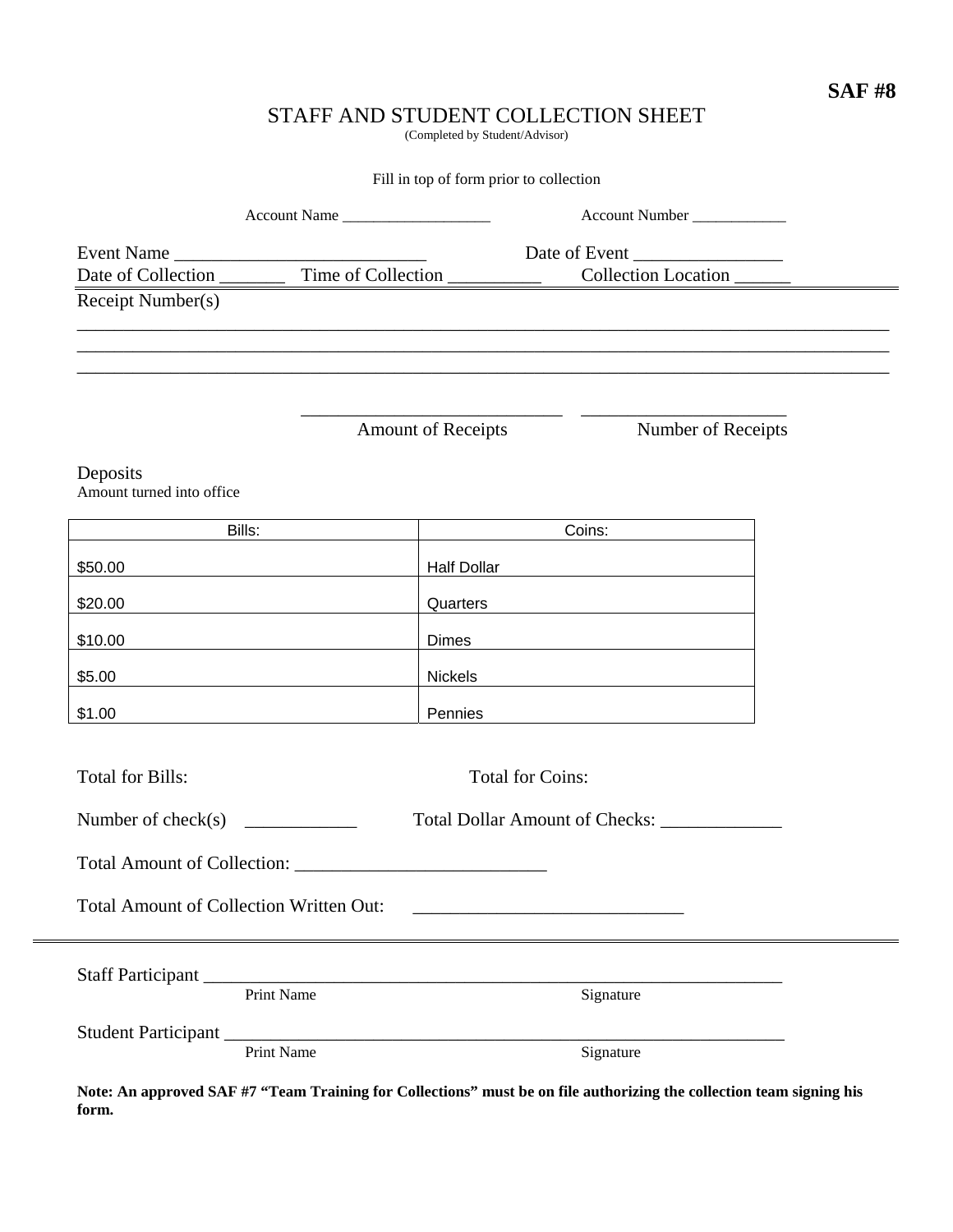### STUDENT ACTIVITY FUND

(Completed by Advisor/Student and submitted to Business office within 10 days of completion of activity or fund-raiser)

(Name of School)

### FINANCIAL REPORT ON ACTIVITY OR FUND -RAISER

**(Completed by Student Organization/Club Advisor/Student)** 

(A Separate Financial Report Should Be Issued for Each Event)

Organization Reporting \_\_\_\_\_\_\_\_\_\_\_\_\_\_\_\_\_ Event or Activity \_\_\_\_\_\_\_\_\_\_\_\_\_\_ Date \_\_\_\_\_\_\_\_\_\_ **RECEIPTS:** Tickets Numbered | Through | Total | a | @ | | Tickets Numbered | Through | Total | a | @ | | | | \$ Tickets Numbered **Through Through Total Total New York** S Miscellaneous Receipts (itemize) **Quantity sold** Selling Prize **Total**  $\circledcirc$   $\circ$   $\circ$   $\circ$  $\circledcirc$   $\circ$   $\circ$   $\circ$ 

#### **DEDUCT:**

| Expenditures ( <i>itemize</i> ) |                               |
|---------------------------------|-------------------------------|
|                                 |                               |
| Prizes                          |                               |
| Returns for credit              |                               |
| Values entry Inventory          |                               |
|                                 | <b>Total Expenditures: \$</b> |

Profit or (Loss) \$ \_\_\_\_\_\_\_\_\_

 $\circledcirc$   $\circ$   $\circ$   $\circ$ **Total Receipts** \$

(Total Expenditures from Total Receipts)

#### Record of Funds Turned in For Deposit (list)

|      | - - - - - - - - -<br>. |        |      |             |        |  |  |
|------|------------------------|--------|------|-------------|--------|--|--|
| Date | Receipt No.            | Amount | Date | Receipt No. | Amount |  |  |
|      |                        |        |      |             |        |  |  |
|      |                        |        |      |             |        |  |  |
|      |                        |        |      |             |        |  |  |
|      |                        |        |      |             |        |  |  |

| Approved:                       |      | Approved:               |      |
|---------------------------------|------|-------------------------|------|
| <b>Activity Student Officer</b> | Date | <b>Business Manager</b> | Date |
| <b>Activity Faculty Advisor</b> | Date | <b>CTHS Principal</b>   | Date |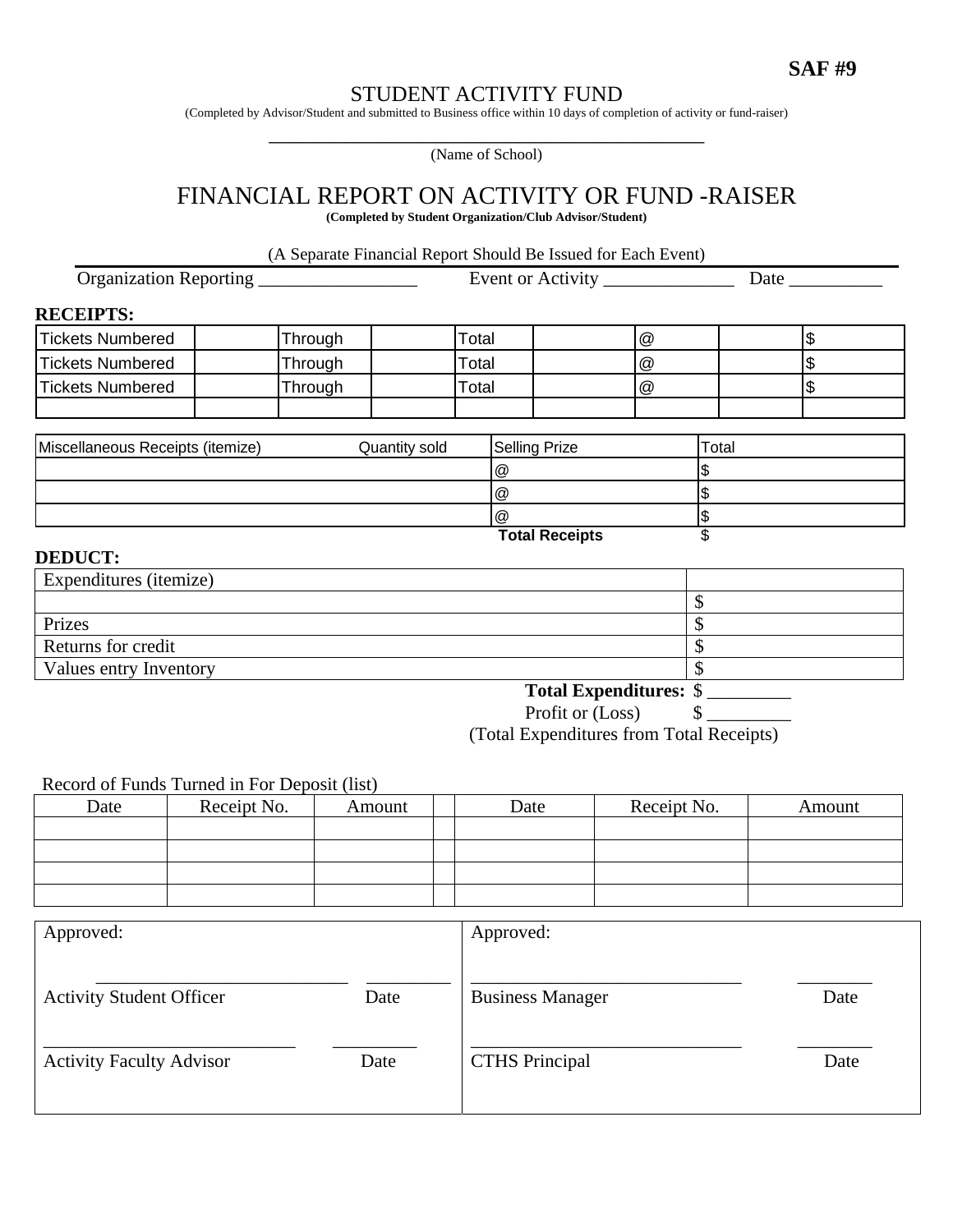| <b>YEARBOOK AGREEMENT</b>                                                                                                                                                                                                                                                                                                                                                                                                                  |
|--------------------------------------------------------------------------------------------------------------------------------------------------------------------------------------------------------------------------------------------------------------------------------------------------------------------------------------------------------------------------------------------------------------------------------------------|
| (Completed by the Yearbook Advisor and submitted to the Business office with appropriate signature)                                                                                                                                                                                                                                                                                                                                        |
| This agreement will be in effect for one school year                                                                                                                                                                                                                                                                                                                                                                                       |
| Start date of Agreement<br><u>End</u> date of Agreement<br><u>End date of Agreement</u>                                                                                                                                                                                                                                                                                                                                                    |
| Date Yearbooks will be shipped <u>June 1-10, 20</u>                                                                                                                                                                                                                                                                                                                                                                                        |
| Number of Yearbooks to be printed and shipped __________________________________                                                                                                                                                                                                                                                                                                                                                           |
|                                                                                                                                                                                                                                                                                                                                                                                                                                            |
| Trim size of Yearbook _______________Type of Binding: Smythe Sewed                                                                                                                                                                                                                                                                                                                                                                         |
| Type of Cover ________________________Type of Paper stock __________ (Example attached)                                                                                                                                                                                                                                                                                                                                                    |
|                                                                                                                                                                                                                                                                                                                                                                                                                                            |
| (Per Contract Award No. 07PSX0253-Exihibt B) (Per Contract Award No. 07PSX0253-Exihibt B)                                                                                                                                                                                                                                                                                                                                                  |
| Optional Additional expenses \$ _________ (Please circle extra charge(s):<br>Vinyl Covering, Foil Application, Name<br>Stamping, World Events, Supplements; Art Work; More or less pages-per Contract Award<br>No. 07PSX0253-Exhibit B                                                                                                                                                                                                     |
|                                                                                                                                                                                                                                                                                                                                                                                                                                            |
| $\frac{20\%}{20\%}$ on December 15<br>Terms of Payment                                                                                                                                                                                                                                                                                                                                                                                     |
| $\frac{50\%}{2}$ on March 15<br>30% (Due after receipt of Yearbooks)<br><b>Final Payment</b>                                                                                                                                                                                                                                                                                                                                               |
|                                                                                                                                                                                                                                                                                                                                                                                                                                            |
| 3601 Minnesota Drive, Suite 400                                                                                                                                                                                                                                                                                                                                                                                                            |
| Minneapolis, MN 55435                                                                                                                                                                                                                                                                                                                                                                                                                      |
| Timelines for submission of manuscript to Yearbook Company ((Per Contract Award No. 07PSX0253-Exihibt B,<br>refer to specific yearbook production) Per Contract Award, Exhibit B, there is no charge for missed deadlines                                                                                                                                                                                                                  |
| <b>Fees for Corrections</b><br>NO CHARGES (Per Contract Award No. 07PSX0253-Exhibit B)                                                                                                                                                                                                                                                                                                                                                     |
| Fees for late Payments - If Applicable (over 45 days after receipt of final invoice and goods; C.G.S., Sec.4a52-13. Payment, © The<br>contract shall be allowed to charge interest at a rate of one percent per month on amounts due whenever any state agency fails to make timely payment in<br>accordance with subsections (a) and (b) of this section.)<br>All Signatures required below must be obtained PRIOR to ordering yearbooks. |
|                                                                                                                                                                                                                                                                                                                                                                                                                                            |
|                                                                                                                                                                                                                                                                                                                                                                                                                                            |
|                                                                                                                                                                                                                                                                                                                                                                                                                                            |
|                                                                                                                                                                                                                                                                                                                                                                                                                                            |
| Signature of School Principal ______________<br>$\text{Date}$                                                                                                                                                                                                                                                                                                                                                                              |
| Signature of Yearbook Company Representative                                                                                                                                                                                                                                                                                                                                                                                               |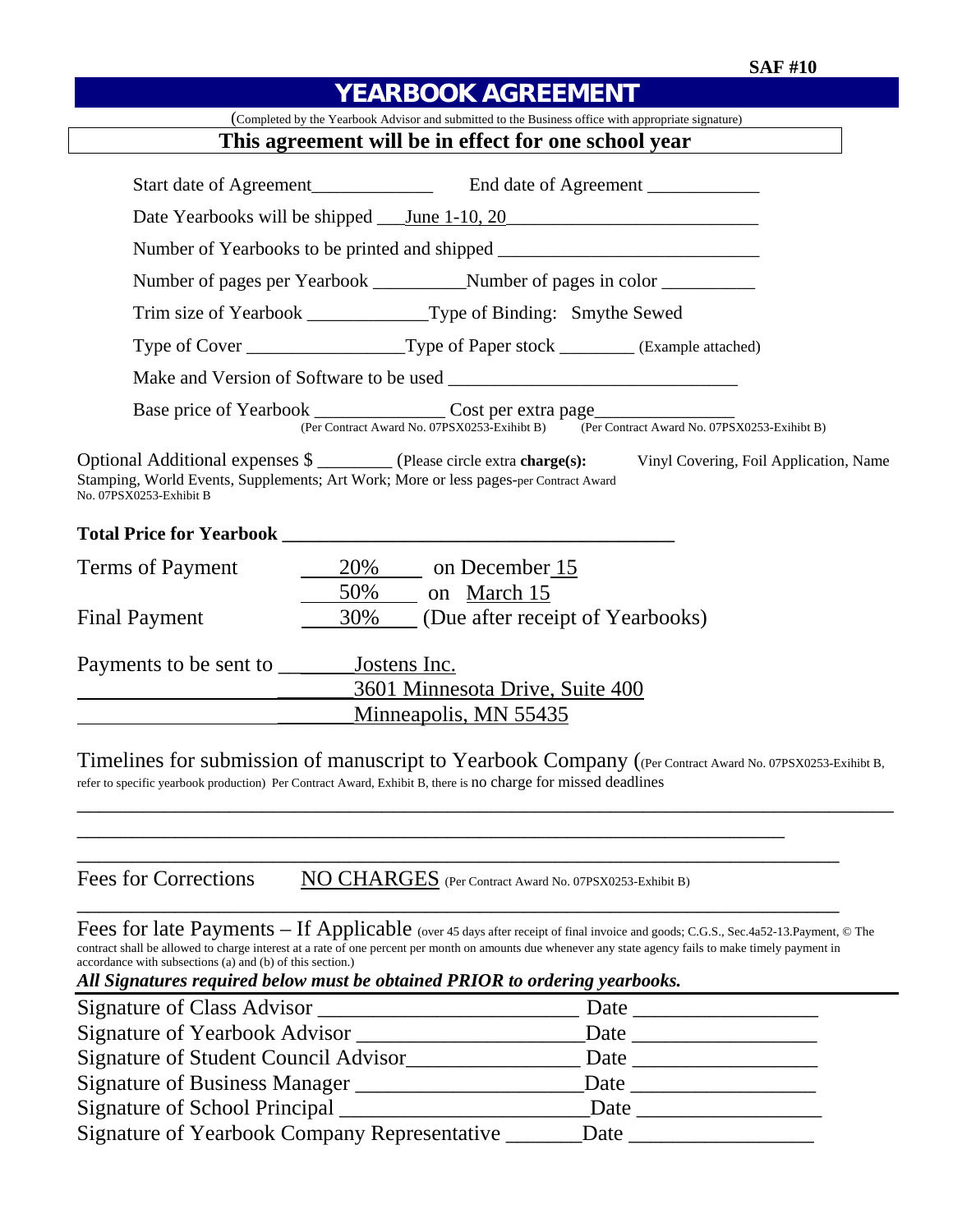# STUDENT ACTIVITY FUND

\_\_\_\_\_\_\_\_\_\_\_\_\_\_\_\_\_\_\_\_\_\_\_\_\_\_\_\_\_\_\_\_\_\_\_\_\_\_\_\_\_\_ (Name of School)

|                                                                                                                                              | ANNUAL REPORT OF STUDENT STORE<br>(Completed by the Business office only)                                                                                                 |        |
|----------------------------------------------------------------------------------------------------------------------------------------------|---------------------------------------------------------------------------------------------------------------------------------------------------------------------------|--------|
|                                                                                                                                              |                                                                                                                                                                           |        |
| <b>Total Sales for Period</b>                                                                                                                |                                                                                                                                                                           |        |
| <b>COST of GOODS SOLD</b><br>Inventory at beginning of period                                                                                |                                                                                                                                                                           |        |
| Add: Merchandise Purchase (Item)<br>(Net of purchase returns)                                                                                |                                                                                                                                                                           |        |
| <b>Incoming Transportation</b><br><b>Total Net Merchandise Purchases</b><br><b>Total Inventory and Purchases</b><br>Deduct: Ending Inventory | \$0.00<br>\$0.00                                                                                                                                                          |        |
| Cost of Good Sold                                                                                                                            |                                                                                                                                                                           | \$0.00 |
| <b>CROSS PROFITS ON SALES</b>                                                                                                                |                                                                                                                                                                           | \$0.00 |
| <b>OPERATING EXPENSES</b><br><b>Salaries</b><br><b>Operating Supplies (Itemize)</b>                                                          | $\frac{1}{3}$                                                                                                                                                             |        |
| <b>Total Operating Expenses</b>                                                                                                              |                                                                                                                                                                           | \$     |
| <b>NET PROFIT ON SALES</b><br><b>Gross Profit on Sales</b><br><b>Total Sales</b>                                                             | =Percentage of Gross Profit to Total Sales - Current year                                                                                                                 | \$     |
| (from previous year's report)                                                                                                                | =Percentage of Gross Profit to Total Sales - Prior year<br>If the above figures show an excessive decrease in Percentage of Profit, an explanation should be shown below: |        |

Signed \_\_\_\_\_\_\_\_\_\_\_\_\_\_\_\_\_\_\_\_\_\_\_\_\_\_\_\_\_\_\_\_\_\_

Activity Advisor

**APPROVED:** Business Manager **APPROVED:** <u>CTHS Principal</u> Business Manager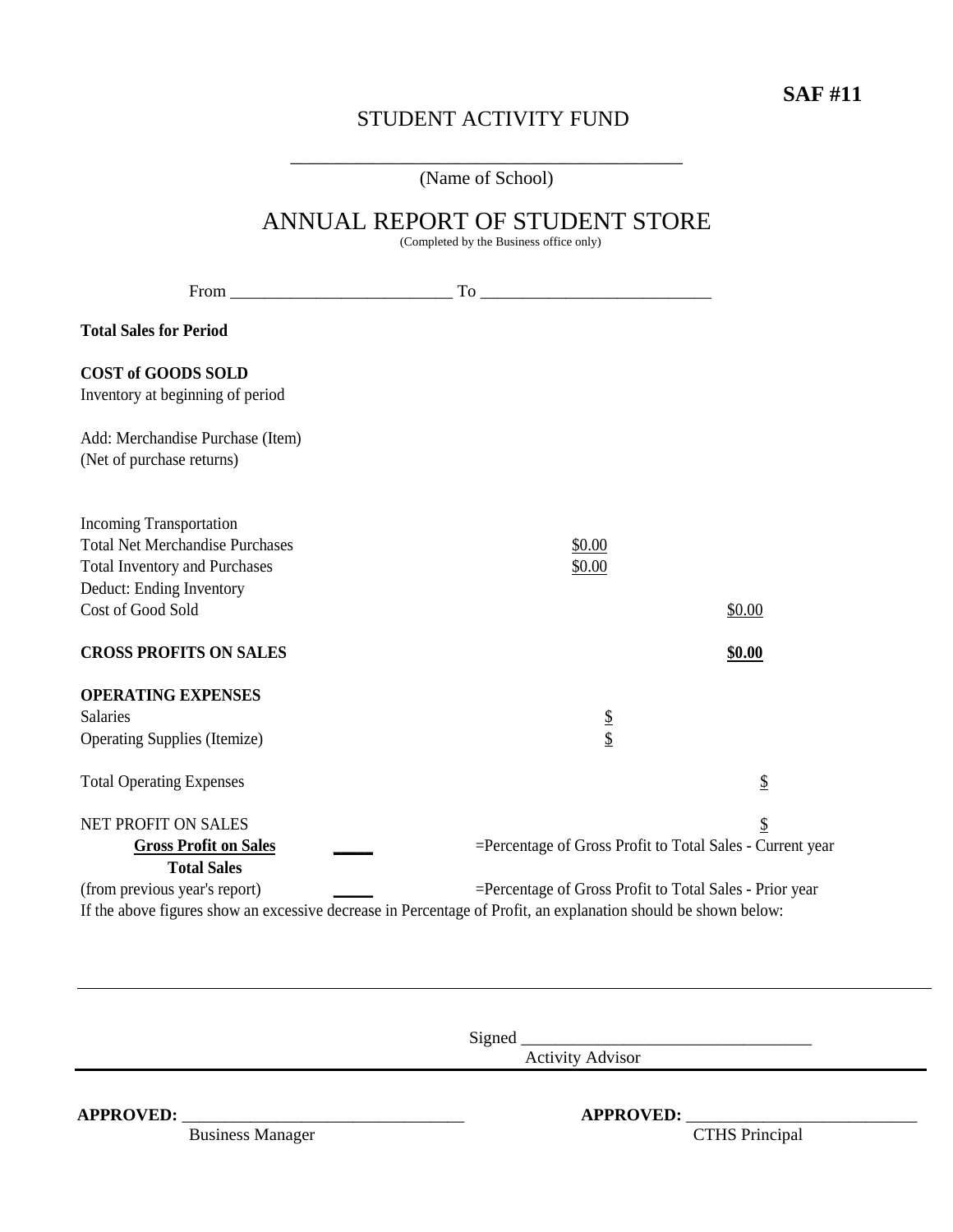# **Instruction for Completing MINUTES OF MEETING**

**(Completed by Student Organization/Club Secretary)** 

The minutes of a meeting are the official record of business transacted and provide a permanent record of deliberations, activities, decisions and actions of the group.

Minutes are not a word for word account of everything said at the meeting. The good secretary is an intelligent listener capable of identifying the pertinent facts in any discussion or debate. The most simple and direct way to organize minutes is to follow the main headings in the agenda.

Names of persons who make motions and those who second them must always be noted. No Student Activity finances may be expended without a formal motion as noted in the Student Activity Minutes. All motions should be entered verbatim and reread to the group before the vote is taken. The disposition of each motion should be noted as; MOTION, CARRIED or MOTION FAILED, and the number in favor or opposed must be listed.

A form for recording the minutes of meetings is provided in the manual. The following is a guide to the information that will be required:

Student Activity Minutes – School Name Name of Group or Organization Agenda Topics Regular or Special Meeting Meeting Number Date and time Place Presiding Officer (usually President)

Attendance (list members or attach a copy of the sign in sheet)

Order or business:

- 1. Call to order
- 2. Roll call
- 3. Secretary's Report
- 4. Treasurer's Report
- 5. Old Business (always report in a following meeting's minutes any motions that are canceled or altered)
- 6. New Business
- 7. Good & Welfare
- 8. Time of Adjournment

Next Meeting date and place (if known)

Secretary's initial and/or Signature on each page Advisor's Signature on required pages Principal's Signature on required pages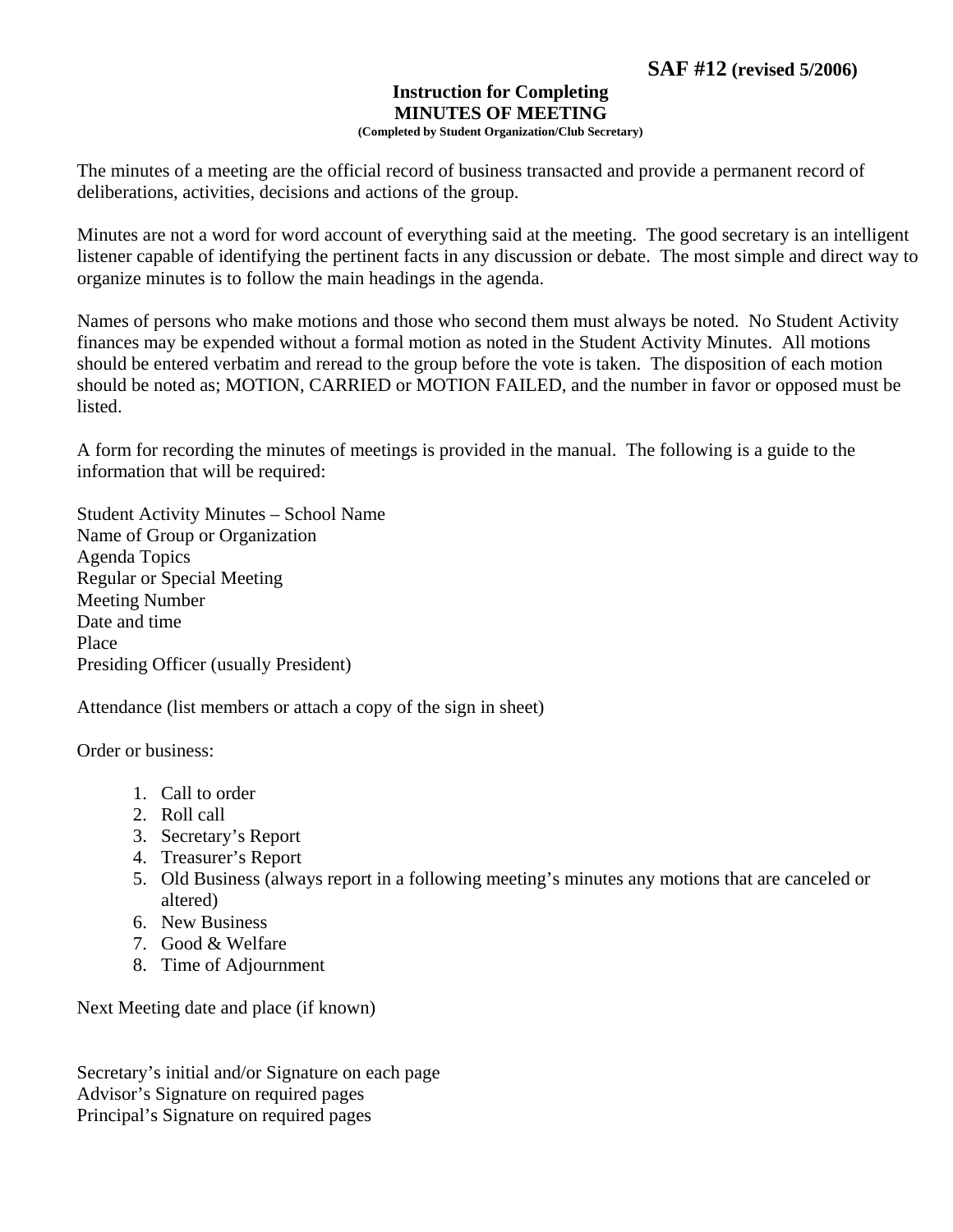### **EXAMPLE – SIGN-IN SHEET**

| <b>Date</b><br><b>Sign In Sheet</b><br>Print<br>Signature<br>1.<br>2.<br>3.<br>4.<br>5.<br>6.<br>7.<br>8.<br>9.<br>10.<br>11.<br>12.<br>13.<br>14.<br>15.<br>16.<br>17.<br>18.<br>19.<br>20.<br>21.<br>22.<br>23.<br>24.<br>25.<br>26.<br>27.<br>28. |           |  |
|------------------------------------------------------------------------------------------------------------------------------------------------------------------------------------------------------------------------------------------------------|-----------|--|
|                                                                                                                                                                                                                                                      | Meeting # |  |
|                                                                                                                                                                                                                                                      |           |  |
|                                                                                                                                                                                                                                                      |           |  |
|                                                                                                                                                                                                                                                      |           |  |
|                                                                                                                                                                                                                                                      |           |  |
|                                                                                                                                                                                                                                                      |           |  |
|                                                                                                                                                                                                                                                      |           |  |
|                                                                                                                                                                                                                                                      |           |  |
|                                                                                                                                                                                                                                                      |           |  |
|                                                                                                                                                                                                                                                      |           |  |
|                                                                                                                                                                                                                                                      |           |  |
|                                                                                                                                                                                                                                                      |           |  |
|                                                                                                                                                                                                                                                      |           |  |
|                                                                                                                                                                                                                                                      |           |  |
|                                                                                                                                                                                                                                                      |           |  |
|                                                                                                                                                                                                                                                      |           |  |
|                                                                                                                                                                                                                                                      |           |  |
|                                                                                                                                                                                                                                                      |           |  |
|                                                                                                                                                                                                                                                      |           |  |
|                                                                                                                                                                                                                                                      |           |  |
|                                                                                                                                                                                                                                                      |           |  |
|                                                                                                                                                                                                                                                      |           |  |
|                                                                                                                                                                                                                                                      |           |  |
|                                                                                                                                                                                                                                                      |           |  |
|                                                                                                                                                                                                                                                      |           |  |
|                                                                                                                                                                                                                                                      |           |  |
|                                                                                                                                                                                                                                                      |           |  |
|                                                                                                                                                                                                                                                      |           |  |
|                                                                                                                                                                                                                                                      |           |  |
|                                                                                                                                                                                                                                                      |           |  |
|                                                                                                                                                                                                                                                      |           |  |
|                                                                                                                                                                                                                                                      |           |  |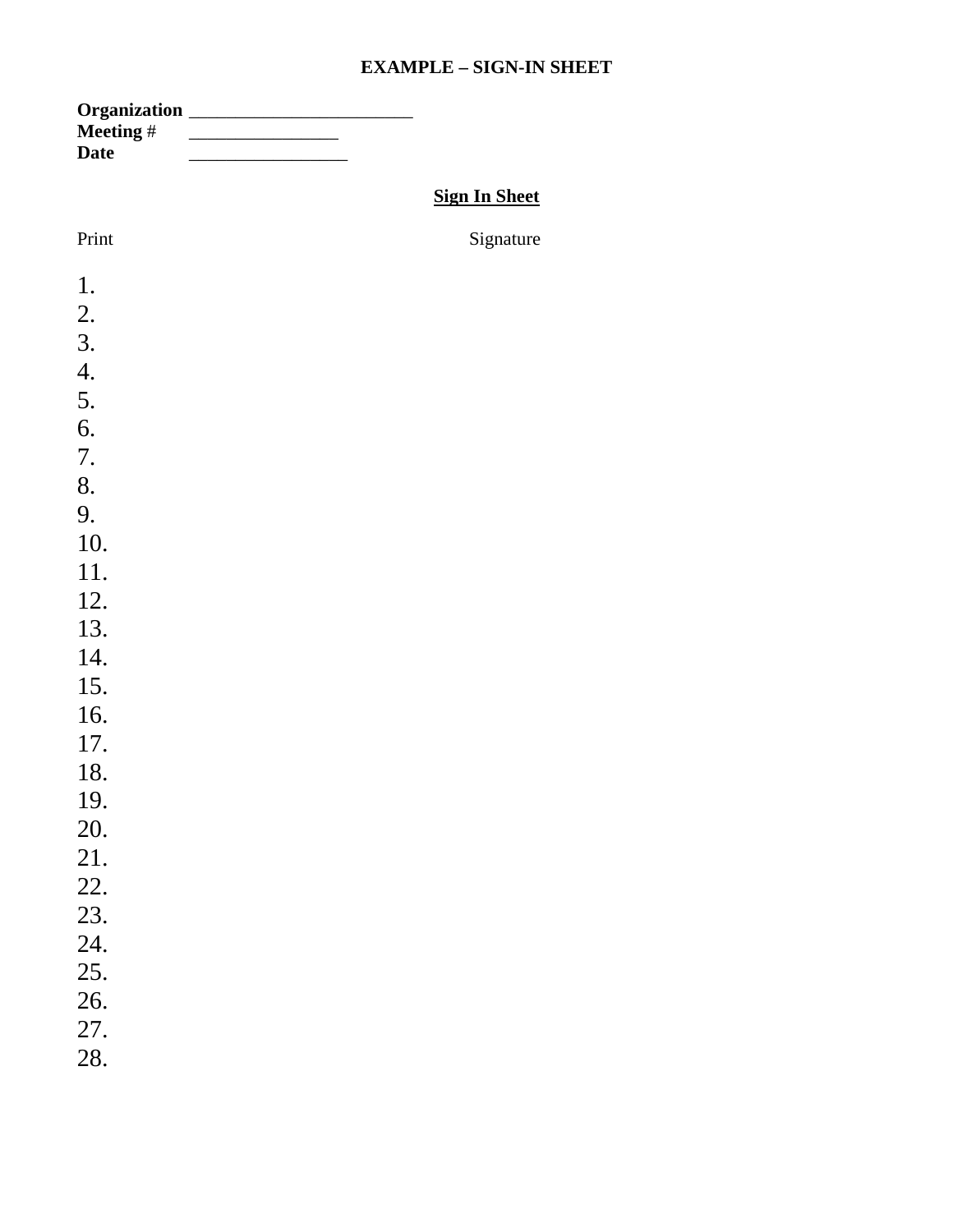### **EXAMPLE - PRE-PRINTED CLUB/CLASS MEMEBERS ATTENDANCE LIST**

| Organization |  |
|--------------|--|
| Meeting $#$  |  |
| Date         |  |

Pres. Mickey Mouse V.P. Dopey Secretary Minnie Mouse Treasurer Sleepy

| Seniors     | <b>Juniors</b>        | Sophomores     |
|-------------|-----------------------|----------------|
| Bambi       | Goofy                 | Pluto          |
| Thumper     | <b>Buzz Lightyear</b> | Sneezy         |
| Doc         | Snowwhite             | Woody          |
| Donald Duck | Daisy Duck            | Ariel          |
| Chip        | Dale                  | Huey           |
| Dewey       | Louie                 | <b>Bashful</b> |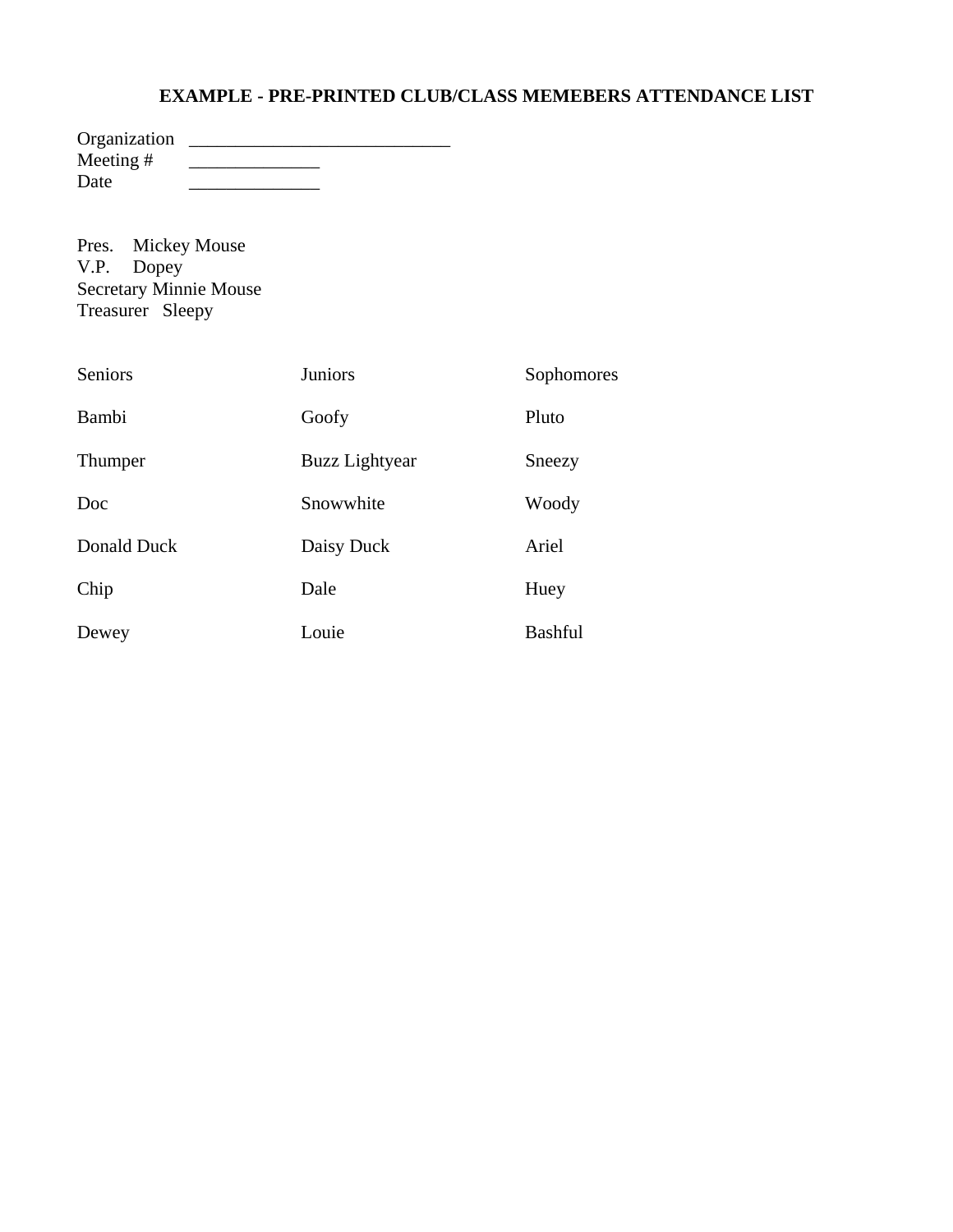| <b>Minutes</b> | <b>SAF #12</b> (revised 5/2006) |
|----------------|---------------------------------|
|                |                                 |

**(Completed by Student Organization/Club Secretary)** 

| <b>School Name:</b><br><b>Name of Organization:</b>        |                                                                                                                             |                                  | Page 1 of<br><b>Secretary's Initials</b><br>Meeting#<br>Date:                                                                                                                       |  |
|------------------------------------------------------------|-----------------------------------------------------------------------------------------------------------------------------|----------------------------------|-------------------------------------------------------------------------------------------------------------------------------------------------------------------------------------|--|
|                                                            |                                                                                                                             | <b>Agenda</b> (list topics only) |                                                                                                                                                                                     |  |
| 1) Call to Order<br>2) Roll Call<br>3) Secretary's Report: |                                                                                                                             |                                  |                                                                                                                                                                                     |  |
| 4) Treasurer's Report:                                     |                                                                                                                             |                                  |                                                                                                                                                                                     |  |
| 5) Old Business:                                           |                                                                                                                             |                                  | <u> 1989 - Johann Stoff, amerikansk politiker (d. 1989)</u>                                                                                                                         |  |
| 6) New Business:                                           |                                                                                                                             |                                  | <u> 1989 - Johann John Harry Harry Harry Harry Harry Harry Harry Harry Harry Harry Harry Harry Harry Harry Harry</u><br><u> 1989 - Johann Stoff, amerikansk politiker (d. 1989)</u> |  |
| 7) Good and Welfare:                                       |                                                                                                                             |                                  |                                                                                                                                                                                     |  |
| 8) Adjournment                                             |                                                                                                                             |                                  | <u> 1989 - Johann Stoff, amerikansk politiker (d. 1989)</u>                                                                                                                         |  |
| 1) Call to Order:                                          | 2) Roll Call: List the names of all those present at this meeting or attach a list.                                         |                                  | ,我们也不能在这里的时候,我们也不能在这里的时候,我们也不能会在这里的时候,我们也不能会在这里的时候,我们也不能会在这里的时候,我们也不能会在这里的时候,我们也不                                                                                                   |  |
| 3) Secretary's Report:                                     |                                                                                                                             |                                  |                                                                                                                                                                                     |  |
|                                                            |                                                                                                                             |                                  |                                                                                                                                                                                     |  |
|                                                            | Motion to accept minutes made by: ______                                                                                    |                                  |                                                                                                                                                                                     |  |
| Vote:                                                      | Hand: $\_\_\_\_\$                                                                                                           | Voice:                           | Ballot: <u>_______________</u>                                                                                                                                                      |  |
| in Favor:                                                  | #Opposed:                                                                                                                   | <b>Carried:</b>                  | Failed: ___________                                                                                                                                                                 |  |
| Seconded by:                                               | Motion to amend minutes from previous meeting made by: __________________________<br><b>Minutes are amended as follows:</b> |                                  | <u> 1980 - Jan Sterling von Berling von Berling von Berling von Berling von Berling von Berling von Berling von B</u>                                                               |  |
|                                                            | Vote to accept amended minutes:                                                                                             |                                  |                                                                                                                                                                                     |  |
| Vote:<br>in Favor:                                         | Hand: $\_\_\_\_\$<br>#Opposed:                                                                                              | Voice:<br><b>Carried:</b>        | Ballot: _________<br>Failed:                                                                                                                                                        |  |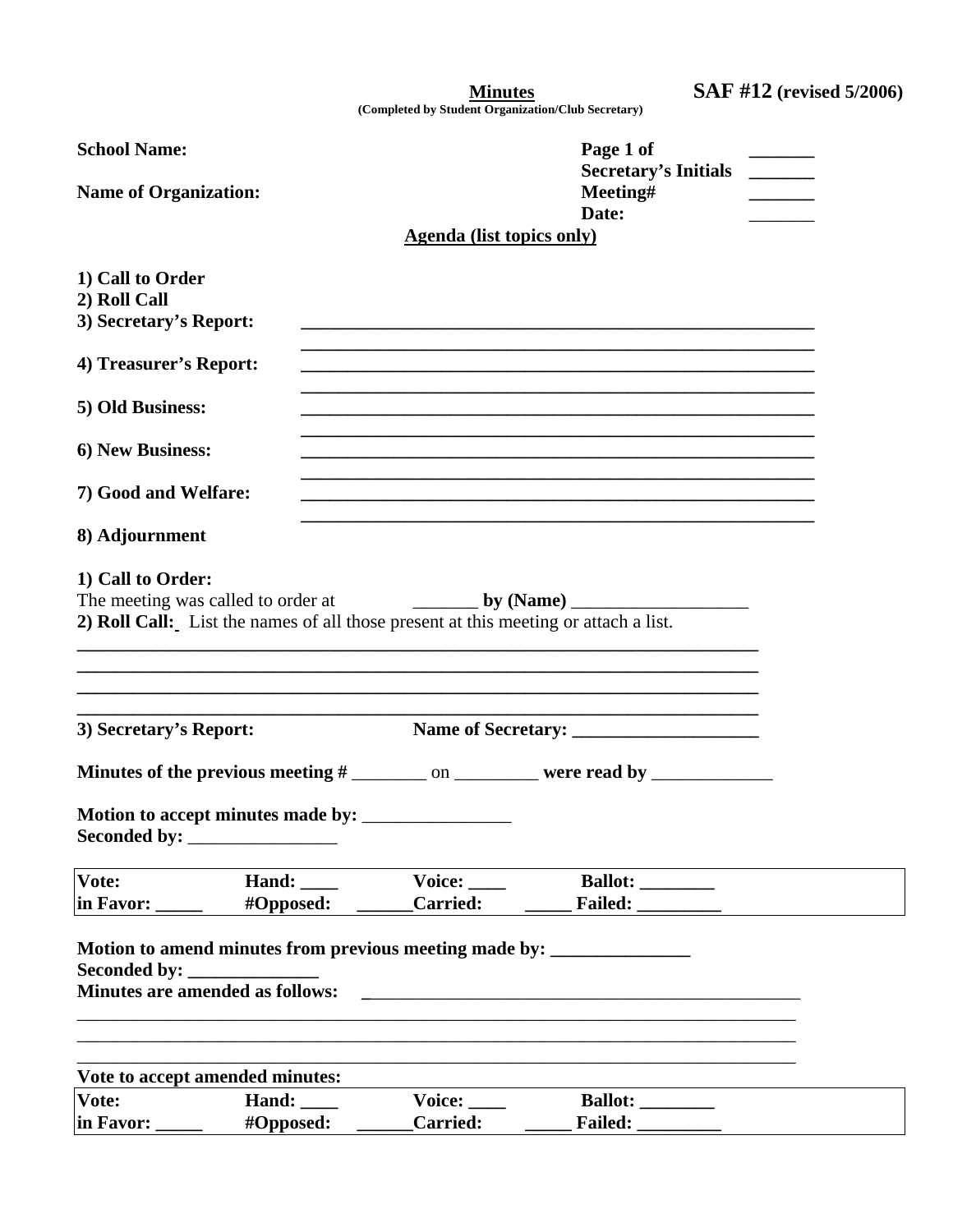| <b>SAF #12</b> (revised 5/2006) |  |  |
|---------------------------------|--|--|
|---------------------------------|--|--|

 $\underbrace{\textbf{Minutes}}_{\textbf{(Completed by Student Organization/Club Secretary)}}$ 

| <b>School Name:</b><br><b>Name of Organization:</b> |           | Page 2 of<br><b>Secretary's Initials</b><br>$\mathcal{L}^{\text{max}}_{\text{max}}$<br>Meeting#<br>Date: |  |
|-----------------------------------------------------|-----------|----------------------------------------------------------------------------------------------------------|--|
| 4) Treasure's Report:                               |           |                                                                                                          |  |
|                                                     |           |                                                                                                          |  |
| Vote:<br>in Favor: _____                            | #Opposed: | Hand: Voice: Ballot: Mand:                                                                               |  |
|                                                     |           |                                                                                                          |  |
|                                                     |           |                                                                                                          |  |
|                                                     |           |                                                                                                          |  |
|                                                     |           |                                                                                                          |  |
|                                                     |           |                                                                                                          |  |
|                                                     |           |                                                                                                          |  |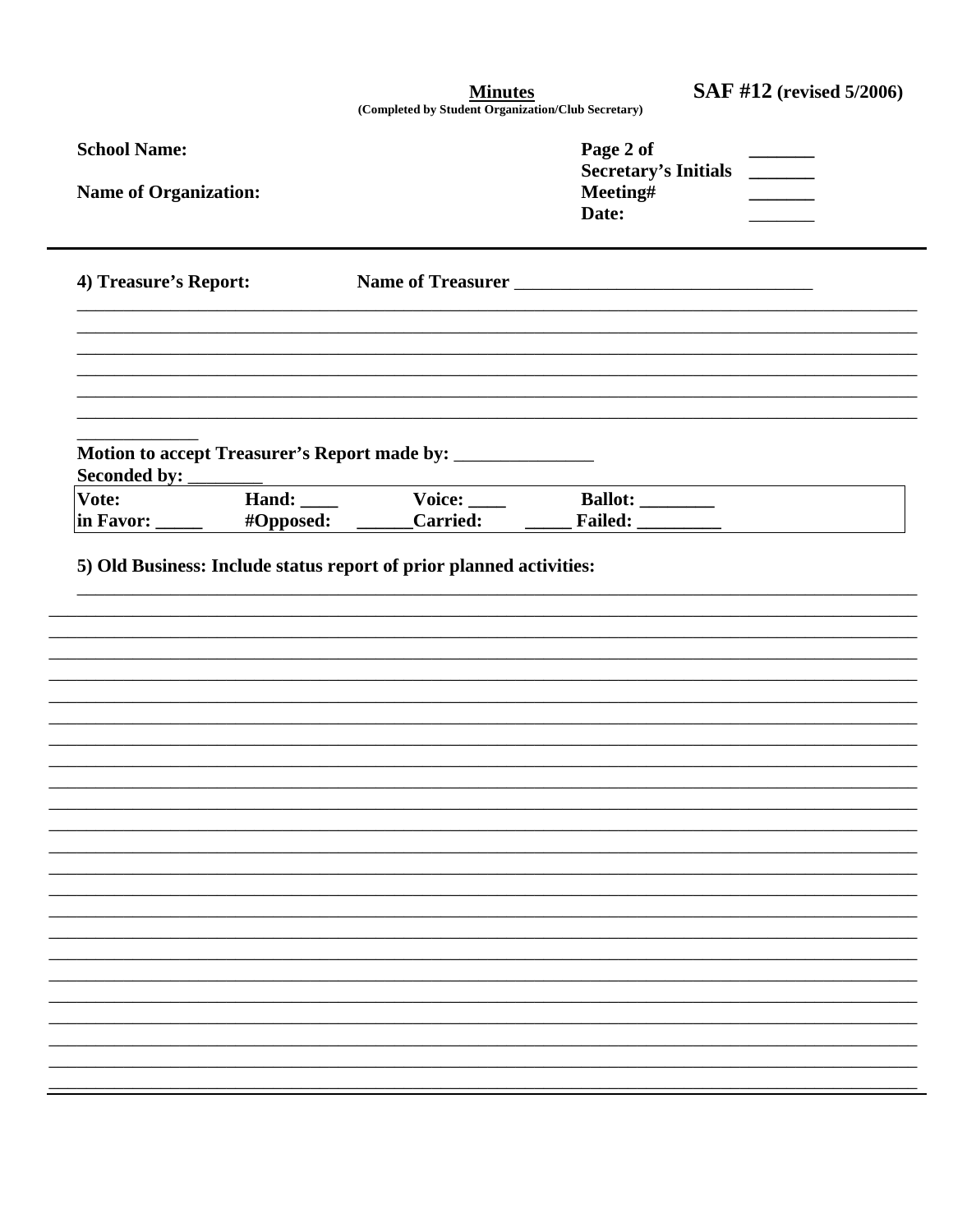**Minutes** 

SAF #12 (revised 5/2006)

| (Completed by Student Organization/Club Secretary) |
|----------------------------------------------------|
|                                                    |

| <b>School Name:</b><br><b>Name of Organization:</b><br>6) New Business: |                                  | Page of<br>Secretary's Initials<br>Meeting#<br>Date: |                                                                                   |  |
|-------------------------------------------------------------------------|----------------------------------|------------------------------------------------------|-----------------------------------------------------------------------------------|--|
|                                                                         |                                  |                                                      |                                                                                   |  |
|                                                                         |                                  |                                                      | Motion # _________ Made by: __________________________ Seconded by: _____________ |  |
|                                                                         |                                  |                                                      |                                                                                   |  |
| Vote:                                                                   | in Favor: ______ #Opposed: _____ | Hand: Voice: Vertext Mand:                           | Ballot:                                                                           |  |
|                                                                         |                                  |                                                      |                                                                                   |  |
|                                                                         |                                  |                                                      |                                                                                   |  |
|                                                                         |                                  |                                                      |                                                                                   |  |
|                                                                         |                                  |                                                      |                                                                                   |  |
| Vote:<br>in Favor: _                                                    | Hand:<br>#Opposed:               | Voice:<br><b>Carried:</b>                            | Ballot: _________<br>Failed: __________                                           |  |
|                                                                         |                                  |                                                      |                                                                                   |  |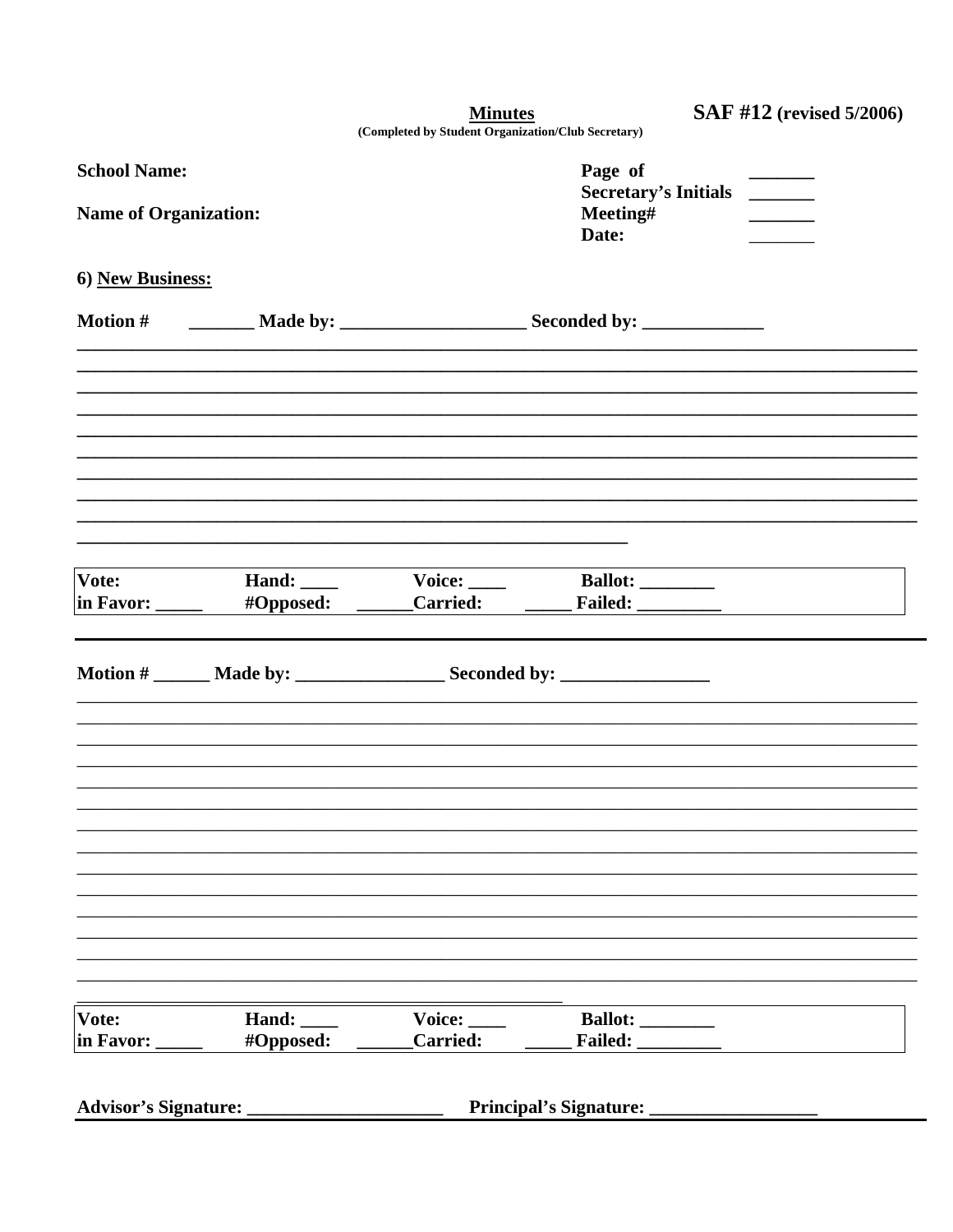|                                                                                                                                 |                                                 | <b>Minutes</b><br>(Completed by Student Organization/Club Secretary) |                                         | <b>SAF #12</b> (revised 5/2006)                                                                                                                                                                                                |
|---------------------------------------------------------------------------------------------------------------------------------|-------------------------------------------------|----------------------------------------------------------------------|-----------------------------------------|--------------------------------------------------------------------------------------------------------------------------------------------------------------------------------------------------------------------------------|
| <b>School Name:</b>                                                                                                             |                                                 |                                                                      | Page of<br>Secretary's Initials _______ |                                                                                                                                                                                                                                |
| <b>Name of Organization:</b>                                                                                                    |                                                 |                                                                      | Meeting#<br>Date:                       |                                                                                                                                                                                                                                |
|                                                                                                                                 | (make additional copies of this page as needed) |                                                                      |                                         |                                                                                                                                                                                                                                |
| 6) New Business                                                                                                                 |                                                 |                                                                      |                                         |                                                                                                                                                                                                                                |
| Motion # $\frac{1}{\sqrt{1-\frac{1}{2}}}\frac{1}{\sqrt{1-\frac{1}{2}}\sqrt{1-\frac{1}{2}}\left(\frac{1}{2}-\frac{1}{2}\right)}$ |                                                 |                                                                      |                                         |                                                                                                                                                                                                                                |
|                                                                                                                                 |                                                 |                                                                      |                                         |                                                                                                                                                                                                                                |
|                                                                                                                                 |                                                 |                                                                      |                                         |                                                                                                                                                                                                                                |
|                                                                                                                                 |                                                 |                                                                      |                                         |                                                                                                                                                                                                                                |
|                                                                                                                                 |                                                 |                                                                      |                                         |                                                                                                                                                                                                                                |
|                                                                                                                                 |                                                 |                                                                      |                                         |                                                                                                                                                                                                                                |
|                                                                                                                                 |                                                 |                                                                      |                                         |                                                                                                                                                                                                                                |
|                                                                                                                                 |                                                 |                                                                      |                                         |                                                                                                                                                                                                                                |
| Vote:<br>in Favor: _____                                                                                                        |                                                 | Hand: Voice: Ballot:                                                 |                                         | #Opposed: Carried: Failed: The Carrier of Section 2.5 and Section 2.5 and Section 2.5 and Section 2.5 and Section 2.5 and Section 2.5 and Section 2.5 and Section 2.5 and Section 2.5 and Section 2.5 and Section 2.5 and Sect |
|                                                                                                                                 |                                                 |                                                                      |                                         |                                                                                                                                                                                                                                |
|                                                                                                                                 |                                                 |                                                                      |                                         |                                                                                                                                                                                                                                |
|                                                                                                                                 |                                                 |                                                                      |                                         |                                                                                                                                                                                                                                |
|                                                                                                                                 |                                                 |                                                                      |                                         |                                                                                                                                                                                                                                |
|                                                                                                                                 |                                                 |                                                                      |                                         |                                                                                                                                                                                                                                |
|                                                                                                                                 |                                                 |                                                                      |                                         |                                                                                                                                                                                                                                |
|                                                                                                                                 |                                                 |                                                                      |                                         |                                                                                                                                                                                                                                |
|                                                                                                                                 |                                                 |                                                                      |                                         |                                                                                                                                                                                                                                |
|                                                                                                                                 |                                                 |                                                                      |                                         |                                                                                                                                                                                                                                |
|                                                                                                                                 |                                                 |                                                                      |                                         |                                                                                                                                                                                                                                |
| Vote:<br>in Favor:                                                                                                              | Hand: $\_\_$<br>#Opposed:                       | Voice:<br><b>Carried:</b>                                            | Ballot: _________<br>Failed:            |                                                                                                                                                                                                                                |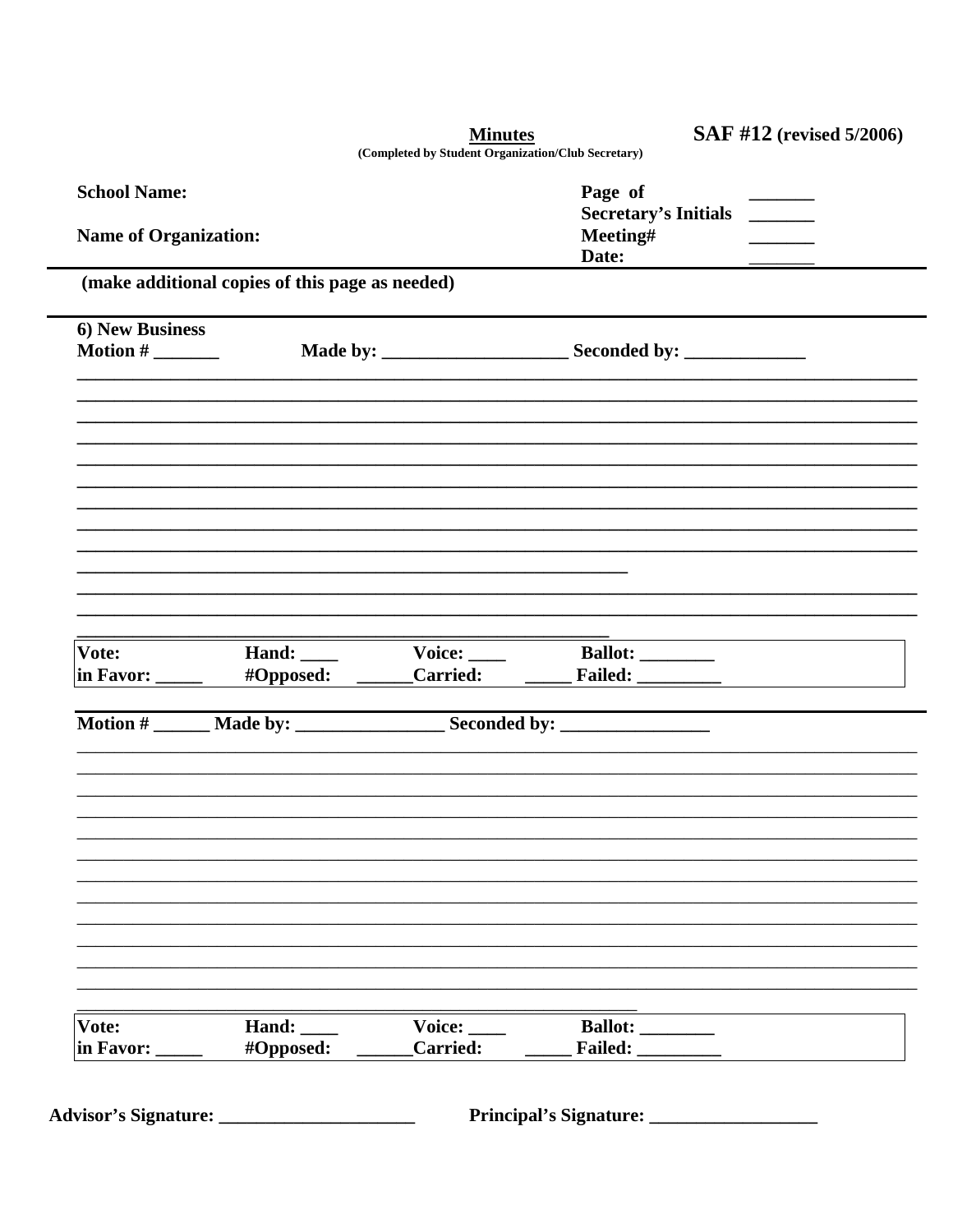|                                                                                                      |           | <b>Minutes</b>                                     |                          | <b>SAF #12</b> (revised 5/2006) |  |
|------------------------------------------------------------------------------------------------------|-----------|----------------------------------------------------|--------------------------|---------------------------------|--|
|                                                                                                      |           | (Completed by Student Organization/Club Secretary) |                          |                                 |  |
| <b>School Name:</b>                                                                                  |           |                                                    | Page of                  |                                 |  |
| <b>Name of Organization:</b>                                                                         |           |                                                    | Meeting#                 | Secretary's Initials            |  |
|                                                                                                      |           |                                                    | Date:                    |                                 |  |
|                                                                                                      |           |                                                    |                          |                                 |  |
| 7) Good & Welfare:                                                                                   |           |                                                    |                          |                                 |  |
|                                                                                                      |           |                                                    |                          |                                 |  |
|                                                                                                      |           |                                                    |                          |                                 |  |
|                                                                                                      |           |                                                    |                          |                                 |  |
|                                                                                                      |           |                                                    |                          |                                 |  |
|                                                                                                      |           |                                                    |                          |                                 |  |
|                                                                                                      |           |                                                    |                          |                                 |  |
|                                                                                                      |           |                                                    |                          |                                 |  |
|                                                                                                      |           |                                                    |                          |                                 |  |
|                                                                                                      |           |                                                    |                          |                                 |  |
|                                                                                                      |           |                                                    |                          |                                 |  |
|                                                                                                      |           |                                                    |                          |                                 |  |
| 8) Adjournment:                                                                                      |           |                                                    |                          |                                 |  |
|                                                                                                      |           |                                                    |                          |                                 |  |
| Vote:                                                                                                |           | Hand: Voice: Ballot:                               |                          |                                 |  |
| $\ln$ Favor: $\_\_$                                                                                  | #Opposed: | <b>Carried:</b>                                    | <b>Failed:</b> _________ |                                 |  |
|                                                                                                      |           |                                                    |                          |                                 |  |
| The meeting was adjourned at _________ (time) by: _________________ (name)                           |           |                                                    |                          |                                 |  |
|                                                                                                      |           |                                                    |                          |                                 |  |
| Submitted by Secretary (Print) __________________________Signature: ________________________________ |           |                                                    |                          |                                 |  |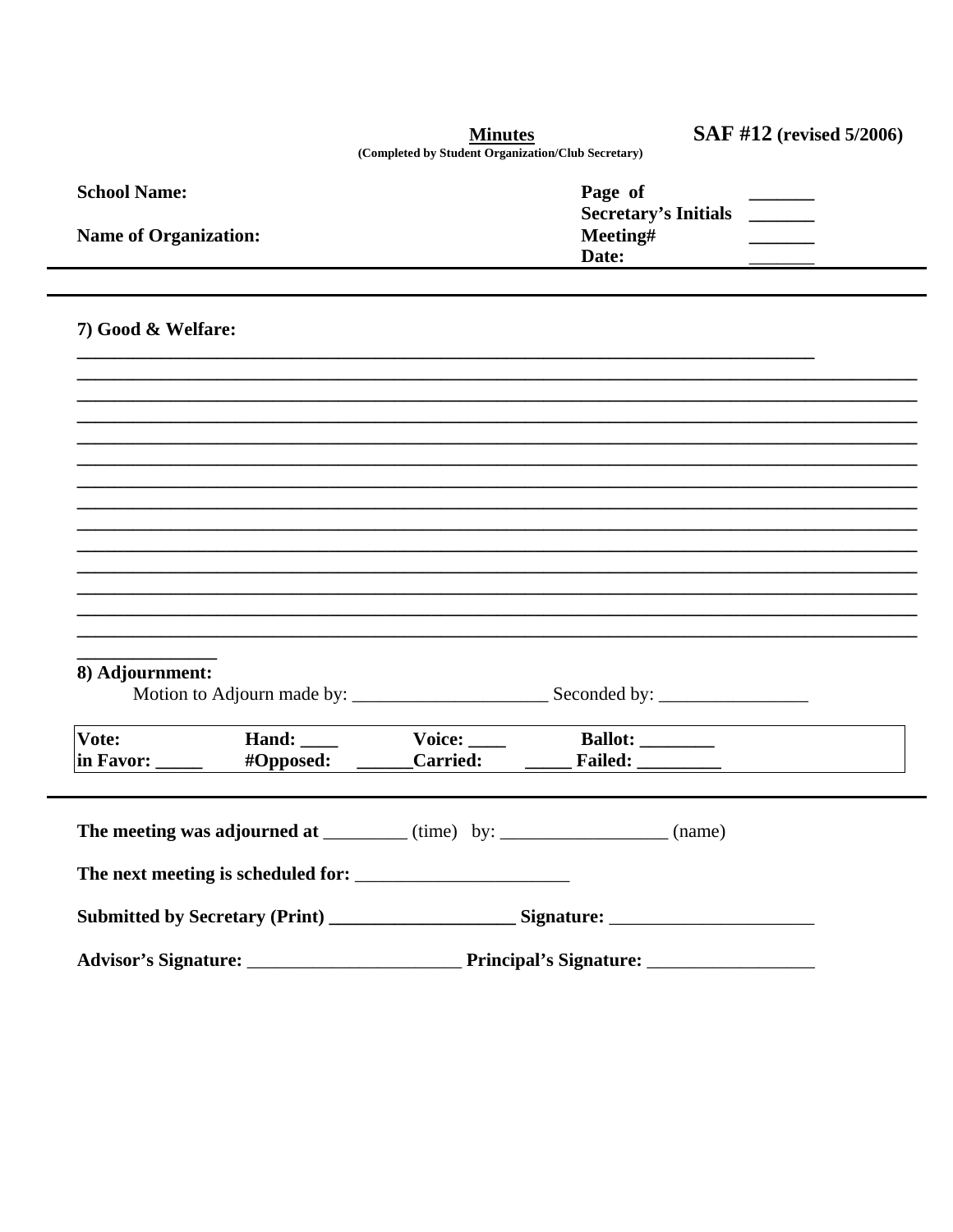### **SAF #13**

Page 1 of 2

### STUDENT ACTIVITY FUND COMPARATIVE BALANCE SHEET

(Completed by the Business office)

### (Name of School) June 30,

| <b>Current Assets</b>        |                                                              | Year ended June 30, 2004 Year ended June 30, 2005 |
|------------------------------|--------------------------------------------------------------|---------------------------------------------------|
| Cash on hand                 |                                                              |                                                   |
| Petty Cash Fund              |                                                              |                                                   |
| <b>Checking Acct. United</b> | 37,354.42                                                    | 40,911.60                                         |
| Checking Acct. CNB           |                                                              |                                                   |
| Saving Acct.                 | 4,056.34                                                     | 1,061.98                                          |
| <b>STIF</b>                  | 7,563.90                                                     | 4,219.98                                          |
| Saving Cert.                 | 1,744.00                                                     | 8,345.45                                          |
| Saving Cert.                 | 1,251.79                                                     | 1,251.79                                          |
|                              | 51,970.45                                                    | 55,790.80                                         |
| Inventory                    |                                                              |                                                   |
| <b>Supplies</b>              | 1,028.70                                                     | 657.35                                            |
| Resale                       | 428.60                                                       | 238.83                                            |
|                              | 1,457.30                                                     | 896.18                                            |
| <b>TOTAL ASSESTS</b>         | 53,427.75                                                    | 56,686.98                                         |
|                              | LIABILITUES RESERVES, SPECIFIC ACTIVITY ACCOUNTS AND SURPLUS |                                                   |

# YEAR ENDING 06/30/96 YEAR ENDING 06/30/05

### **Current Liabilities** Accounts Payable

| Reserves  |          |        |
|-----------|----------|--------|
| Inventory | 1,457.30 | 896.18 |
|           | 1,457.30 | 896.18 |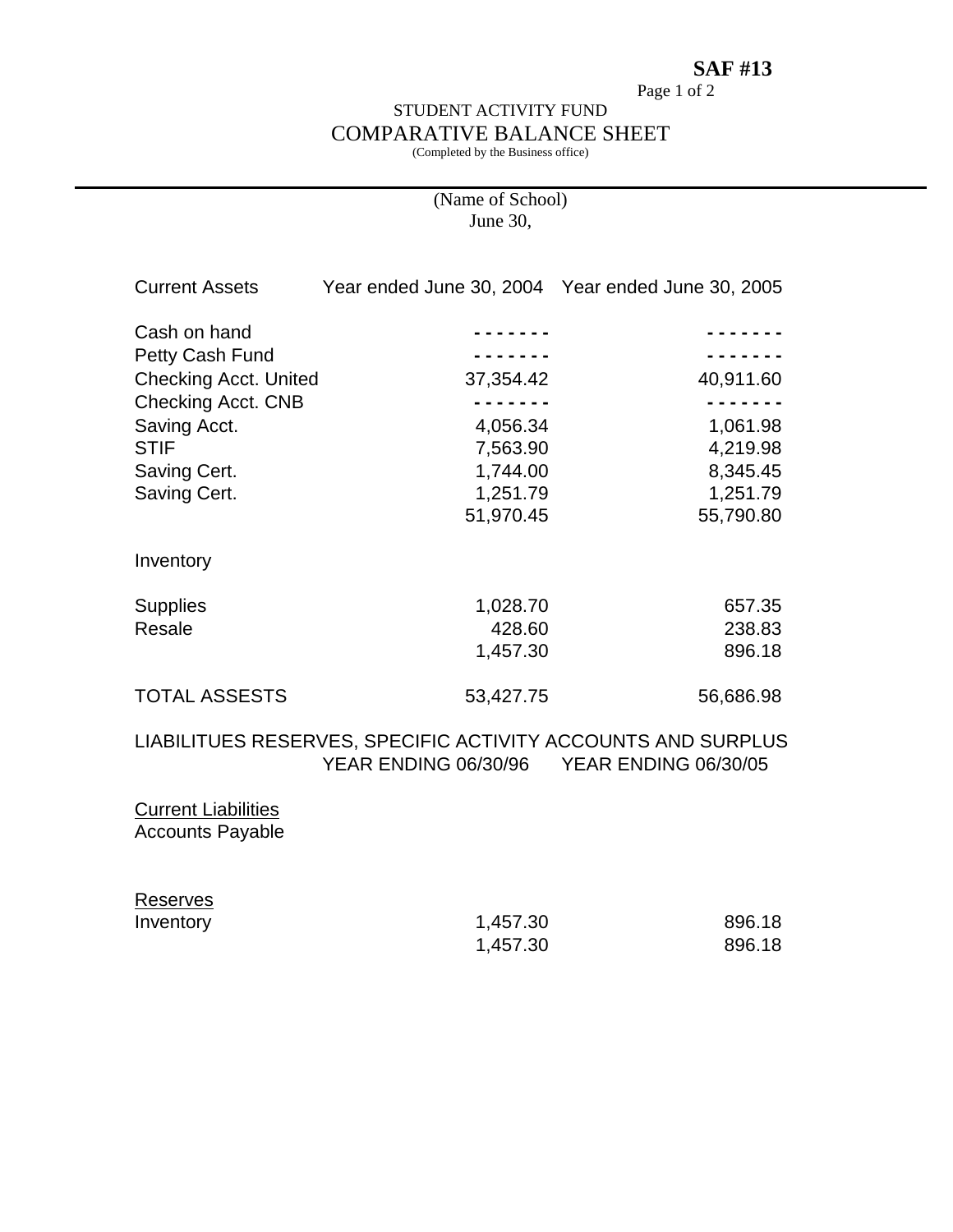# **SAF #13**

### **Accounts**

| <b>VICA</b><br><b>Kenneth Merrill Award</b><br>H. Wilbur Scholarship                   | \$<br>\$ | 520.94<br>9,954.85<br>2,995.79 | \$<br>\$ | 874.00<br>432.78<br>2,895.79 |
|----------------------------------------------------------------------------------------|----------|--------------------------------|----------|------------------------------|
|                                                                                        | \$       | 24,387.69                      | \$       | 32,572.41                    |
| <b>Surplus</b>                                                                         | \$       | 27,582.76                      | \$       | 24,962.39                    |
| <b>Total Liabilities Reserves,</b><br><b>Specific Activity Accounts</b><br>and Surplus |          | 53,427.75                      | S        | 58,430.98                    |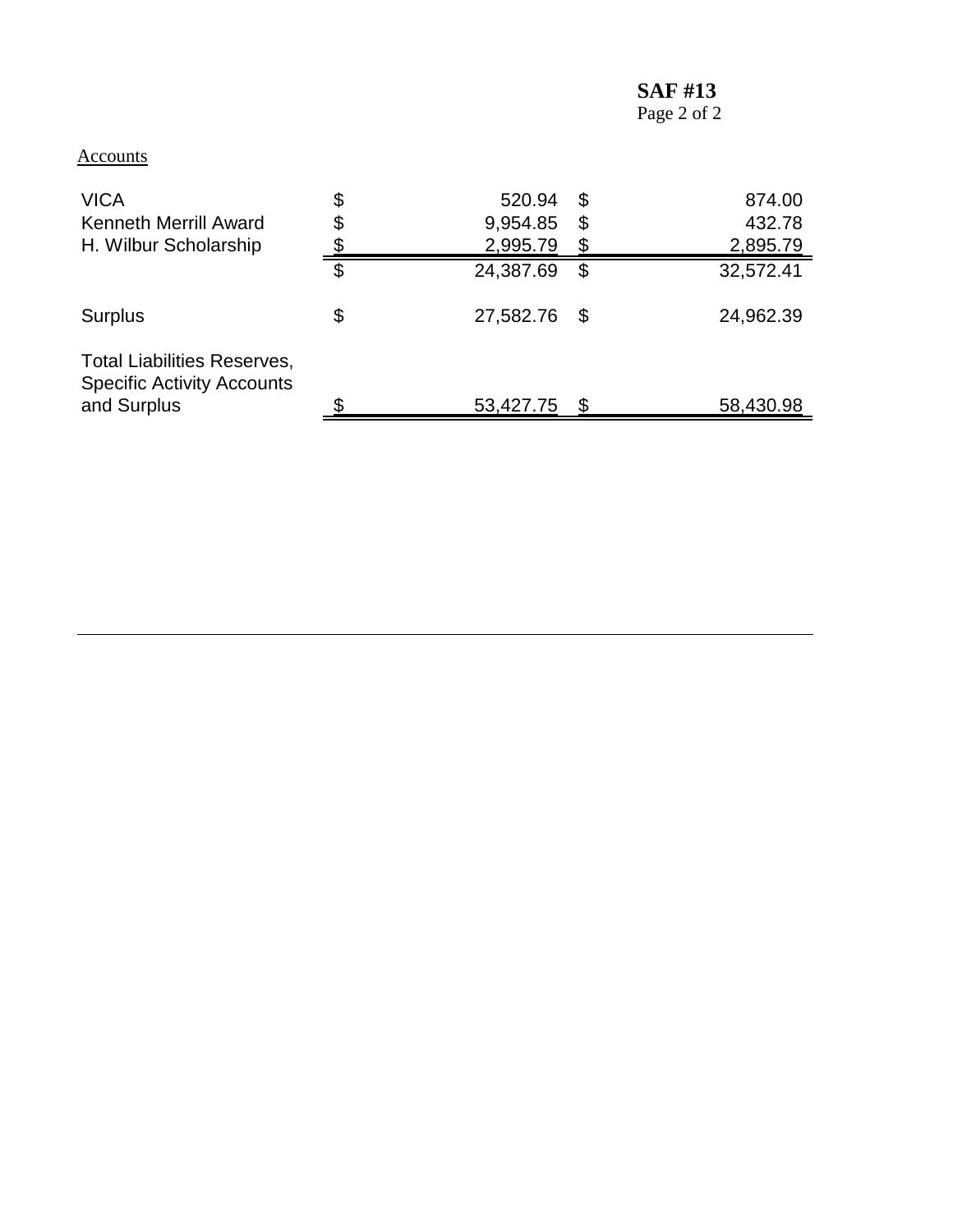### STUDENT ACTIVITY FUND

### (Name of School)

# CASH RECONCILIATION

(Completed by Business office)

### June 30,

| Balance on Hand, July 1, ______                                                                        |                                                                        |                 | $\mathbf X$ |
|--------------------------------------------------------------------------------------------------------|------------------------------------------------------------------------|-----------------|-------------|
| Add:<br><b>Total Receipts</b><br>*Interest                                                             | X<br>$\mathbf X$                                                       | $\mathbf X$     |             |
| <b>Total Receipts</b>                                                                                  |                                                                        | $\mathbf{X}$    |             |
| <b>Total Funds Available</b>                                                                           |                                                                        |                 |             |
| Deduct:<br><b>Total Expenditures</b><br>Book Balance, June 30, ________                                |                                                                        |                 |             |
| Cash on Hand, June 30, ________<br>Petty Cash<br>Cash in Checking Account<br><b>Investment Account</b> | $\mathbf X$<br>$\mathbf X$<br>$\boldsymbol{\mathrm{X}}$<br>$\mathbf X$ |                 |             |
| Cash Balance, June 30                                                                                  |                                                                        | $\underline{X}$ |             |

\*Interest not posted to the accounts.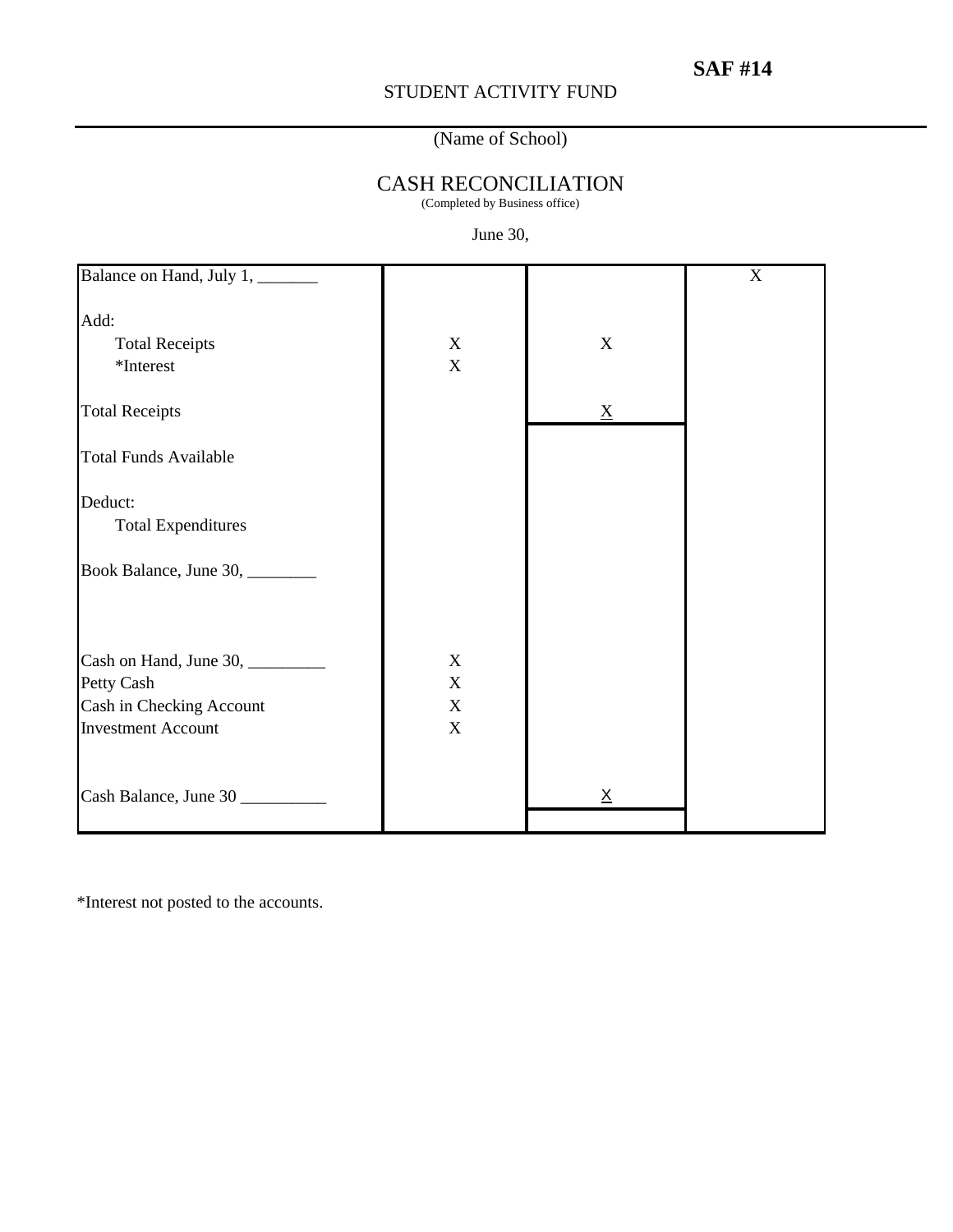# **SAF #15**

### STUDENT ACTIVITY FUND STATEMENT of RECEIPTS and EXPENDITURES

(Completed by the Business office)

| Account | <b>Account Name</b>     | Opening        | Receipts   | Expenditures | Transfer   | Adjustment       | <b>End Balance</b> |
|---------|-------------------------|----------------|------------|--------------|------------|------------------|--------------------|
|         |                         | <b>Balance</b> |            |              |            |                  |                    |
| 0101    | Cash*Checking           | 3235.65        | 29567.73   | $-31062.24$  | 412.81     |                  | 2153.95            |
| 0103    | Petty Cash              | 50.00          |            |              |            |                  | 50.0               |
| 0240    | <b>STIF</b>             | 32144.82       | 1935.96    |              |            |                  | 34080.78           |
| 0401    | Supplies Inv.           | 3045.16        |            |              | $-461.90$  |                  | 2583.26            |
| 0402    | Athletic Equip.         | 12930.82       |            |              |            |                  | 12930.82           |
| 1011    | <b>School Store</b>     |                | $-1712.25$ | 1707.73      | 4.52       |                  |                    |
| 2004    | <b>VICA</b>             | $-33.67$       | $-2397.61$ | 3884.00      | $-1512.26$ |                  | $-59.54$           |
| 2025    | <b>Rotary Club</b>      | $-317.25$      |            | 315.00       | 2.25       |                  |                    |
| 2102    | Class of 2002           | $-611.15$      |            |              | $-48.78$   |                  | $-659.93$          |
| 2103    | Class of 2003           | $-895.65$      |            |              | $-71.49$   |                  | $-967.14$          |
| 2104    | Class of 2004           | $-1209.44$     | $-699.20$  |              | $-252.63$  | $\boldsymbol{X}$ | $-2161.27$         |
| 2105    | Class of 2005           | X              | X          |              | X          | X                | X                  |
| 2106    | Class of 2006           | X              | X          |              | X          |                  | X                  |
| 2204    | Yearbook 2004           | $-498$         | $-5645.00$ | 10284.74     | $-4141.74$ |                  |                    |
| 2205    | Yearbook 20005          | $-85.67$       |            |              | $-6.84$    |                  | $-92.51$           |
| 2206    | Yearbook 2006           | $-128.52$      |            |              | $-10.26$   |                  | $-138.78$          |
| 3000    | Misc. & Gen Surp.       | $-10216.68$    |            |              | $-1105.27$ |                  | $-11321.95$        |
| 3001    | Reserves Equip.         | $-14779.48$    |            |              |            |                  | $-14779.48$        |
| 3002    | Reserves Inv.           | $-3237.8$      |            |              | 453.59     |                  | $-2784.21$         |
| 3003    | <b>Interest Pending</b> |                | $-1974.74$ |              | 1974.74    |                  |                    |
|         |                         |                |            |              |            |                  |                    |

### For the Fiscal Year \_\_\_\_\_\_\_\_\_\_\_\_\_\_\_\_\_\_\_\_\_\_\_\_\_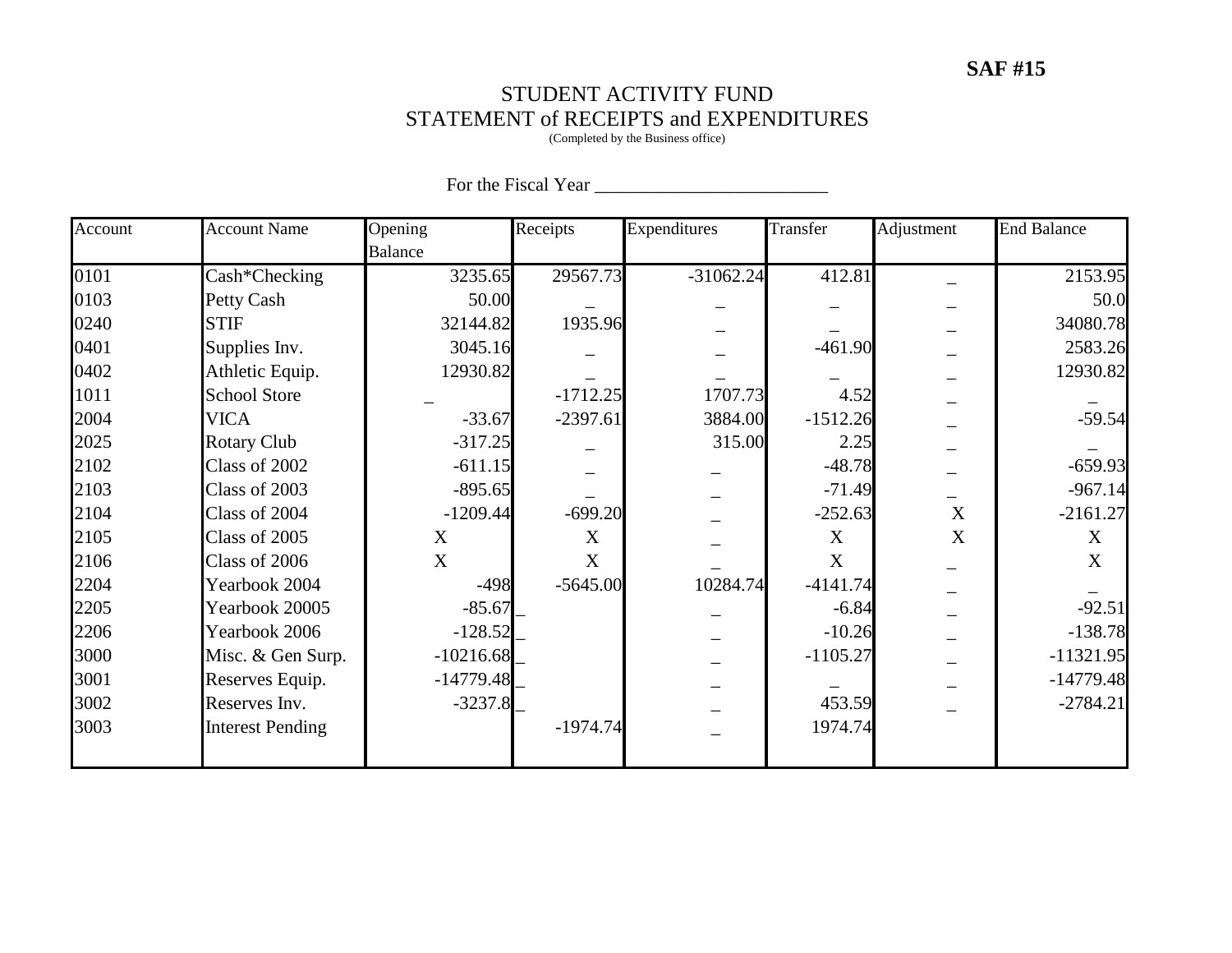# *\*\*\*CONFIDENTIAL\*\*\**  **STUDENT ASSISTANCE REQUEST FUND**

**(Form must be completed by student and returned to Guidance)** 

| <b>Name of Student</b>                            |                                                                                   |                       |
|---------------------------------------------------|-----------------------------------------------------------------------------------|-----------------------|
| <b>Grade/Trade</b>                                |                                                                                   |                       |
| <b>Date of Request</b>                            |                                                                                   |                       |
| <b>Student ID</b>                                 |                                                                                   |                       |
|                                                   |                                                                                   |                       |
| Amount Requested: \$                              | ,我们也不能在这里的时候,我们也不能在这里的时候,我们也不能会在这里的时候,我们也不能会在这里的时候,我们也不能会在这里的时候,我们也不能会在这里的时候,我们也不 |                       |
|                                                   | *** Approval Section***<br>For Office Use Only                                    |                       |
|                                                   | Verification of need by guidance department                                       |                       |
| CHECK OFF ONE $\Box$ Approved $\Box$ Non Approved |                                                                                   | Counselor's Signature |
| Total Amount granted: \$                          |                                                                                   |                       |
|                                                   | *** Administration Office Approvals***                                            |                       |
|                                                   |                                                                                   |                       |
| <b>Business Manager's Signature:</b>              |                                                                                   |                       |
|                                                   | Name of Account                                                                   |                       |
|                                                   |                                                                                   |                       |
|                                                   |                                                                                   |                       |
| Student's Signature                               | (Transfer Acknowledgement)                                                        |                       |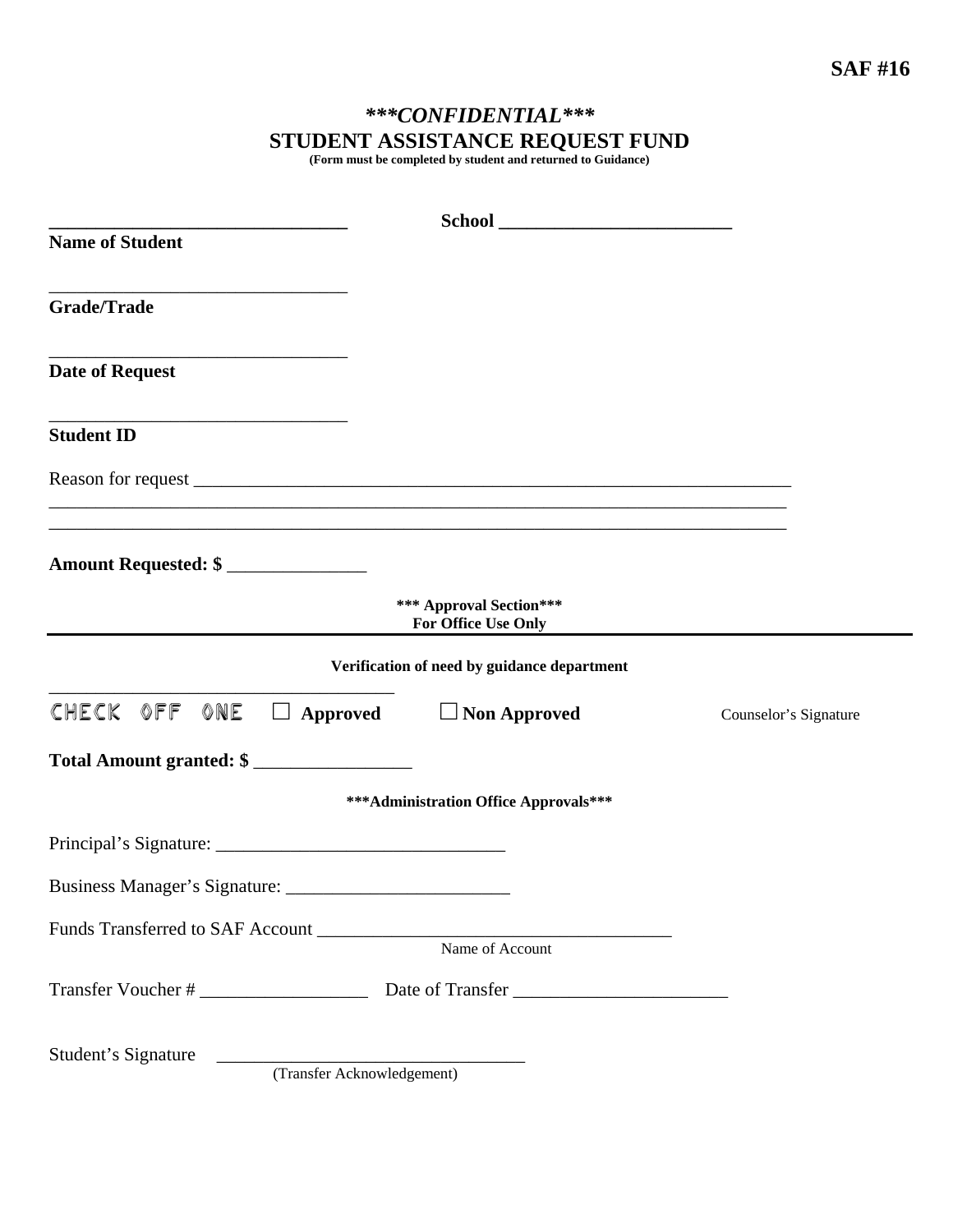# Appendix II **SAF Examples** (Appendix II includes some SAF forms examples.)

| <b>Example SAF Forms</b>   | Example of Student Activity Fund Total Budget (SAF #1a)<br>Example of Minutes Form (SAF #12)<br>Example of Student Store Report (SAF#11) |
|----------------------------|------------------------------------------------------------------------------------------------------------------------------------------|
| <b>Other Example Forms</b> | Example of SAF Interest Distribution Formula<br>Example of SAF Deposit Summary Cover Sheet                                               |
| <b>Taxes</b>               | Example - Filing a Sales and Use Tax Return<br>Flow Chart to determine Federal Tax Reporting (1099-Misc.)                                |
| <b>Yearbook</b>            | <b>Budgeting for Yearbook</b><br><b>Yearbook Budget Form</b><br><b>Yearbook Worksheet</b>                                                |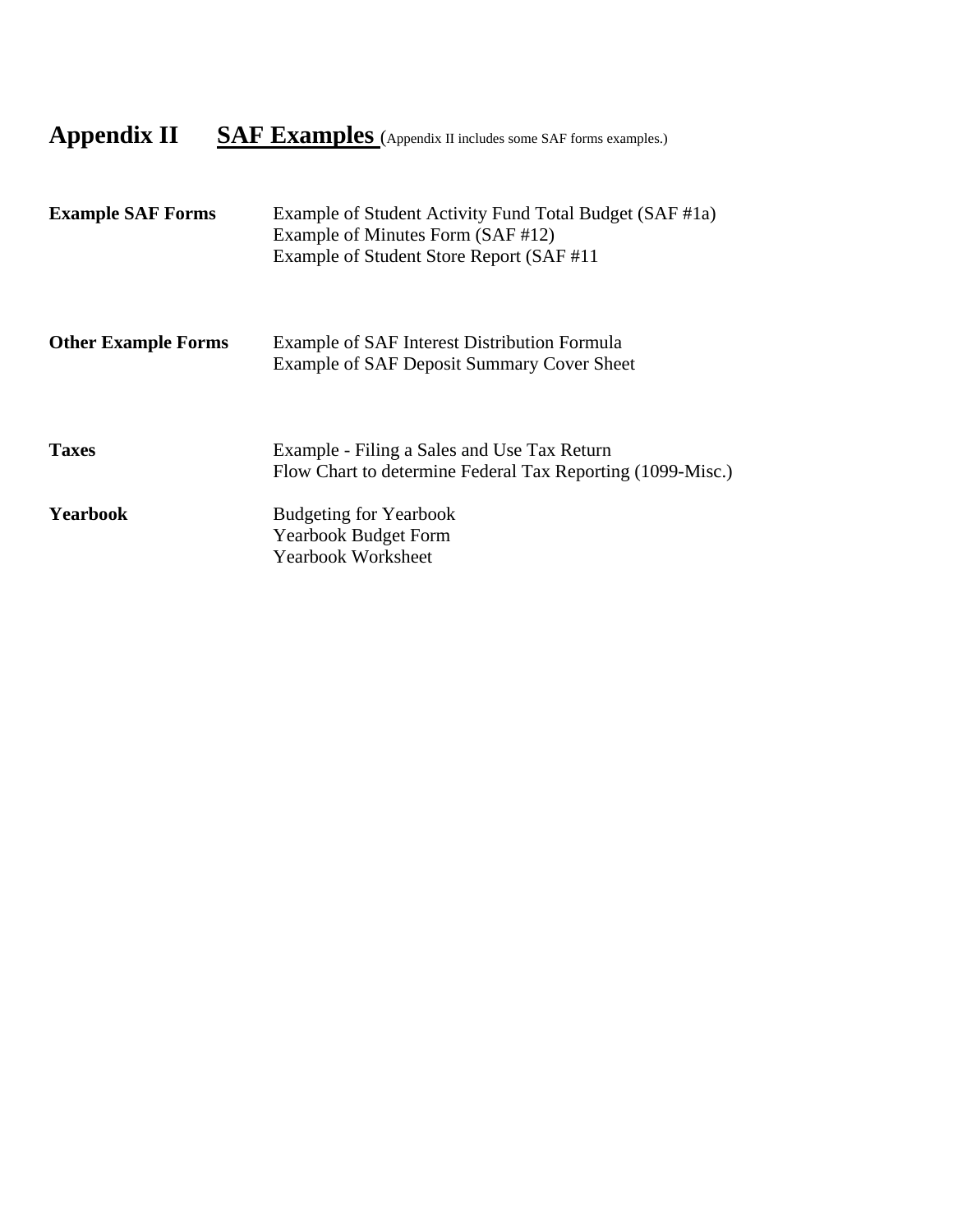# TOTAL BUDGET **SAF#1a**

STUDENT ACTIVITY FUND

(Completed by Student Council Advisor & Submission to Business office during May each year)

### (Name of School)

For the year \_\_\_\_\_\_\_ - \_\_\_\_\_\_\_

| Column1                                                                                      | <b>SUBMITTED</b>                       | <b>APPROVED</b>                        |  |  |  |
|----------------------------------------------------------------------------------------------|----------------------------------------|----------------------------------------|--|--|--|
| Estimated Balance at Beginning of the Year                                                   | $\overline{s}$                         | $\overline{\mathcal{S}}$               |  |  |  |
| Estimated Receipts: (other accounts maybe added in accordance with school chart of accounts) |                                        |                                        |  |  |  |
| <b>Student Government</b>                                                                    | $\overline{\mathbf{3}}$                | \$                                     |  |  |  |
| <b>Class 2010</b>                                                                            | $\overline{\$}$                        | $\overline{\boldsymbol{\mathsf{s}}}$   |  |  |  |
| <b>Class 2011</b>                                                                            | $\overline{\$}$                        | $\overline{\$}$                        |  |  |  |
| <b>Class 2012</b>                                                                            | $\overline{\$}$                        | $\overline{\$}$                        |  |  |  |
| <b>Class 2013</b>                                                                            | $\overline{\mathcal{S}}$               | $\overline{\$}$                        |  |  |  |
| Yearbook                                                                                     | $\overline{\$}$                        | $\overline{\boldsymbol{\mathsf{s}}}$   |  |  |  |
| <b>Skills USA</b>                                                                            | $\overline{\$}$                        | $\overline{\$}$                        |  |  |  |
| <b>National Honor Society</b>                                                                | $\overline{\$}$                        | $\overline{\boldsymbol{\mathfrak{s}}}$ |  |  |  |
| <b>Athletics</b>                                                                             | $\overline{\$}$                        | $\overline{\$}$                        |  |  |  |
| Ski Club                                                                                     | $\overline{\boldsymbol{\mathfrak{s}}}$ | $\overline{\boldsymbol{\mathsf{s}}}$   |  |  |  |
| Drama Program                                                                                | $\overline{\$}$                        | $\overline{\boldsymbol{\mathsf{s}}}$   |  |  |  |
| Dance                                                                                        | $\overline{\$}$                        | $\overline{\$}$                        |  |  |  |
| *Student Fees                                                                                | $\overline{\$}$                        | $\overline{\mathcal{S}}$               |  |  |  |
| <b>Total Estimated Receipts</b>                                                              | $\overline{\$}$                        | $\overline{\$}$                        |  |  |  |
| <b>Estimated Total Funds Available</b>                                                       | $\overline{\mathfrak{s}}$              | \$                                     |  |  |  |
|                                                                                              |                                        |                                        |  |  |  |
| <b>Estimated Expenditures</b>                                                                |                                        |                                        |  |  |  |
| <b>Student Government</b>                                                                    | $\overline{\boldsymbol{\mathfrak{s}}}$ | \$                                     |  |  |  |
| <b>Class 2010</b>                                                                            | $\overline{\$}$                        | $\overline{\$}$                        |  |  |  |
| <b>Class 2011</b>                                                                            | $\overline{\mathfrak{s}}$              | \$                                     |  |  |  |
| <b>Class 2012</b>                                                                            | $\overline{\boldsymbol{\mathfrak{s}}}$ | $\boldsymbol{\theta}$                  |  |  |  |
| <b>Class 2013</b>                                                                            | $\overline{\$}$                        | $\overline{\$}$                        |  |  |  |
| Yearbook                                                                                     | $\overline{\$}$                        | $\overline{\$}$                        |  |  |  |
| <b>Skills USA</b>                                                                            | $\overline{\$}$                        | $\overline{\$}$                        |  |  |  |
| <b>National Honor Society</b>                                                                | $\overline{\$}$                        | $\overline{\boldsymbol{\mathsf{S}}}$   |  |  |  |
| <b>Athletics</b>                                                                             | $\overline{\mathcal{S}}$               | $\overline{\$}$                        |  |  |  |
| Ski Club                                                                                     | $\overline{\$}$                        | $\overline{\$}$                        |  |  |  |
| Drama Program                                                                                | $\overline{\$}$                        | $\overline{\$}$                        |  |  |  |
| Dance                                                                                        | \$                                     | \$                                     |  |  |  |
|                                                                                              |                                        |                                        |  |  |  |
| <b>Total Estimated Expenditures</b>                                                          | $\mathcal{S}$                          | \$                                     |  |  |  |

\* In the schools where the income-producing activities will finance the expenditure program, the levying of a Student Fee may be estimated.

 $\overline{\phantom{a}}$  , and the contract of the contract of the contract of the contract of the contract of the contract of the contract of the contract of the contract of the contract of the contract of the contract of the contrac

Submitted by:

Title Date

Approved:

\_\_\_\_\_\_\_\_\_\_\_\_\_\_\_\_\_\_\_\_\_\_\_\_\_\_\_\_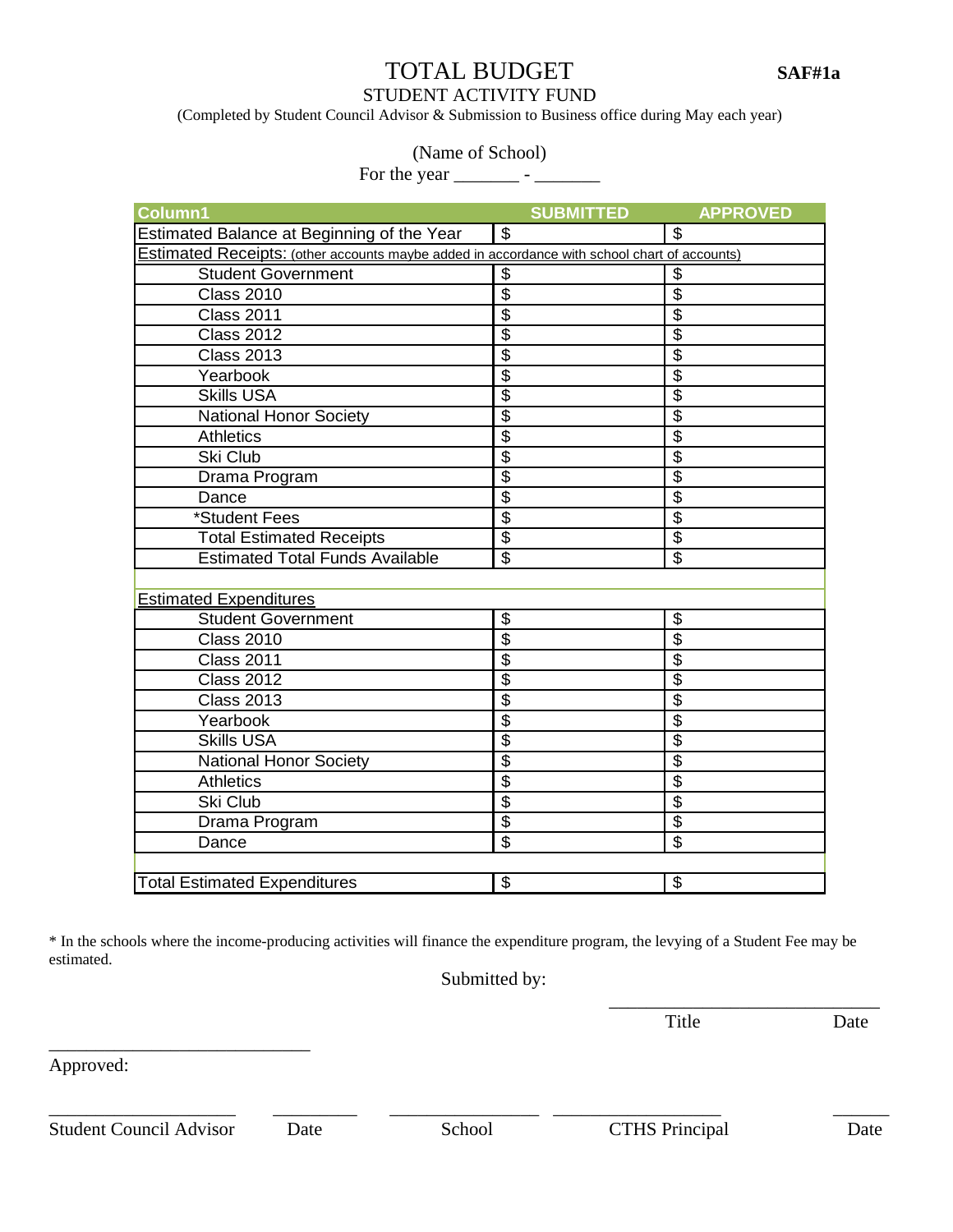**Minutes SAF #12 (revised 5/2006)** 

**(Completed by Student Organization/Club Secretary)** 

| <b>School Name:</b>                                       | <b>Technical High School</b>                        |                                                                                                          |                           | Page 1 of                           |                                                                                           | $\frac{5}{ }$           |
|-----------------------------------------------------------|-----------------------------------------------------|----------------------------------------------------------------------------------------------------------|---------------------------|-------------------------------------|-------------------------------------------------------------------------------------------|-------------------------|
| <b>Name of Organization:</b>                              |                                                     | <b>Basket Weaving Club</b>                                                                               |                           | Meeting#<br>Date:                   | <b>Secretary's Initials MM</b><br>11/24/08                                                | $\overline{\mathbf{3}}$ |
|                                                           |                                                     | <b>Agenda</b> (list topics only)                                                                         |                           |                                     |                                                                                           |                         |
| 1) Call to Order<br>2) Roll Call                          |                                                     |                                                                                                          |                           |                                     |                                                                                           |                         |
| 3) Secretary's Report: _                                  |                                                     | Read last meeting minutes                                                                                |                           |                                     |                                                                                           |                         |
| 4) Treasurer's Report:                                    |                                                     | Give balance of account and projected upcoming revenues $\&$<br>expenditures                             |                           |                                     |                                                                                           |                         |
| 5) Old Business:                                          |                                                     | Results of survey from last week                                                                         |                           |                                     | <u> 1989 - Johann John Stone, mars et al. (b. 1989)</u>                                   |                         |
| 6) New Business:                                          |                                                     | Fund raiser, dance field trip, t-shirts                                                                  |                           |                                     | the control of the control of the control of the control of the control of the control of |                         |
|                                                           | 7) Good and Welfare:<br>newsletter, bulletin boards |                                                                                                          |                           |                                     |                                                                                           |                         |
| 8) Adjournment                                            |                                                     |                                                                                                          |                           |                                     |                                                                                           |                         |
| 1) Call to Order: T<br>The meeting was called to order at |                                                     | 12:30 <sub>pm</sub>                                                                                      |                           | By $(Name)$ :                       | Sally Smith                                                                               |                         |
|                                                           |                                                     | 2) Roll Call: List the names of all those present at this meeting or attach a list.                      |                           |                                     |                                                                                           |                         |
|                                                           |                                                     | Sally Smith, John Adams, Ben Franklin, Wiley Coyote, Bugs Bunny, Daffy Duck, Yosemite Sam, Mickey Mouse, |                           |                                     |                                                                                           |                         |
| Minnie Mouse                                              |                                                     |                                                                                                          |                           |                                     |                                                                                           |                         |
| 3) Secretary's Report:                                    |                                                     |                                                                                                          | <b>Name of Secretary:</b> |                                     | Minnie Mouse                                                                              |                         |
| <b>Minutes of the previous meeting #</b> $\_\_\_\_\_\_2$  |                                                     |                                                                                                          |                           | $11/1/2008$ were read by Secretary. |                                                                                           |                         |
| Motion to accept minutes made by:                         |                                                     |                                                                                                          | <b>Bugs Bunny</b>         |                                     |                                                                                           |                         |
| <b>Seconded by:</b>                                       | Daffy Duck                                          |                                                                                                          |                           |                                     |                                                                                           |                         |
| Vote:<br>#in Favor                                        | Hand Vote:<br>$9$ # opposed                         | Voice Vote:                                                                                              | 0 Carried $\_\ x$         | <b>Ballot Vote:</b><br>Failed:      |                                                                                           |                         |
|                                                           |                                                     | Motion to amend minutes from previous meeting made by:                                                   |                           |                                     |                                                                                           |                         |
| <b>Seconded by:</b><br>Minutes are amended as follows:    |                                                     |                                                                                                          |                           |                                     |                                                                                           |                         |
|                                                           |                                                     |                                                                                                          |                           |                                     |                                                                                           |                         |
|                                                           |                                                     |                                                                                                          |                           |                                     |                                                                                           |                         |
|                                                           |                                                     |                                                                                                          |                           |                                     |                                                                                           |                         |
| Vote to accept amended minutes:                           |                                                     |                                                                                                          |                           |                                     |                                                                                           |                         |
| Vote:                                                     | <b>Hand Vote:</b>                                   | <b>Voice Vote:</b>                                                                                       |                           | <b>Ballot Vote:</b>                 |                                                                                           |                         |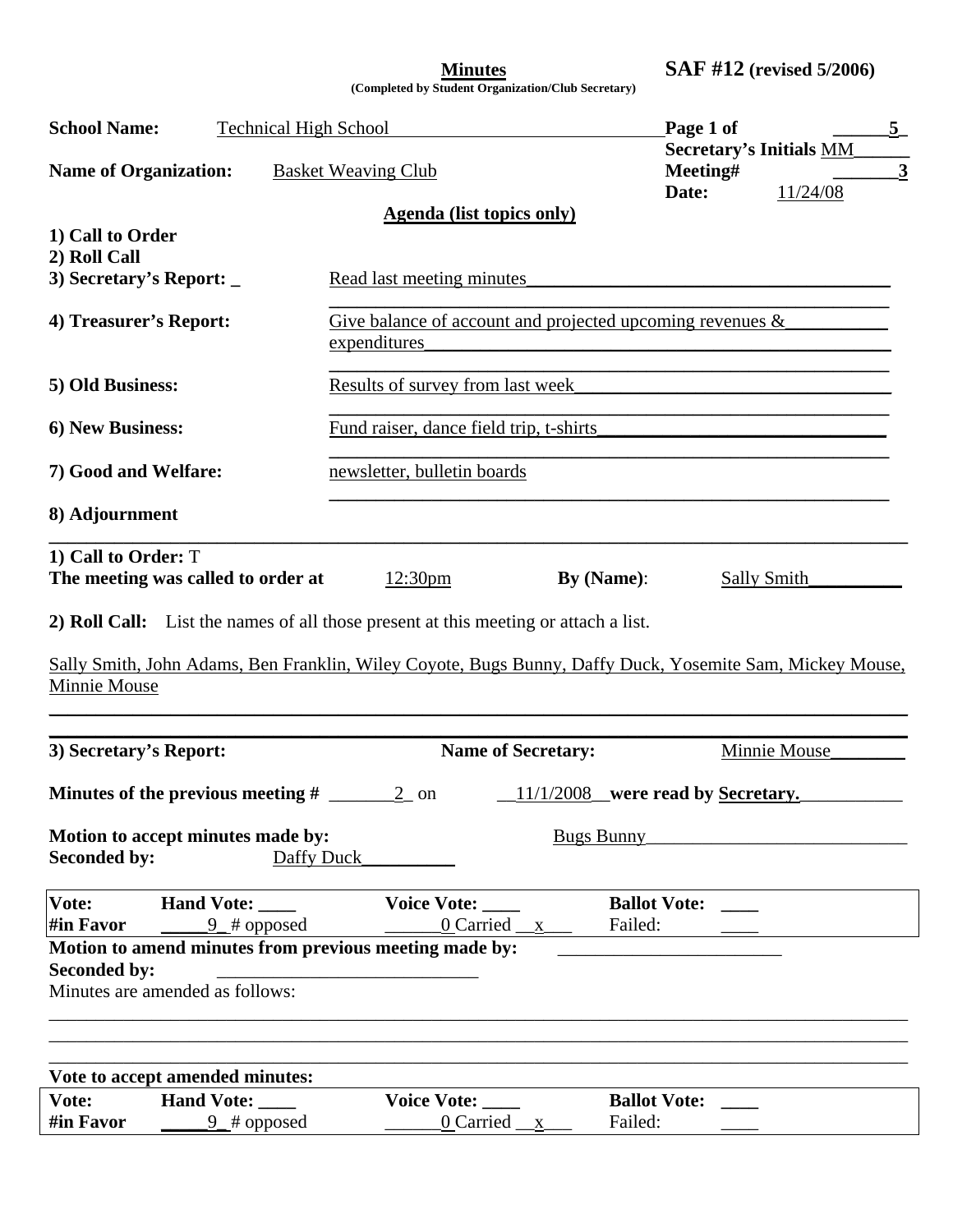**SAF #12** (revised 5/2006) **Minutes** (Completed by Student Organization/Club Secretary) **School Name: Technical High School** Page 2 of  $5<sup>5</sup>$ **Secretary's Initials MM Name of Organization:** Meeting# **Basket Weaving Club** 3 11/24/08 Date: Name of Treasurer: 4) Treasure's Report: Our account balance is \$4000.00 and we expect revenues this month of \$100.00 from donations. Upcoming expenditures include purchase of straw to weave more baskets approves in prior meeting of \$200.00. **Motion to accept Treasurer's Report made by:** Wiley Coyote **Seconded by: Mickey Mouse** Hand Vote: \_\_\_\_ **Ballot Vote: Voice Vote:**  $0$  Carried  $x$ #in Favor  $9 \# opposed$ Failed: 5) Old Business: Include status report of prior planned activities: The results of last weeks survey are that 50 people prefer that we make square baskets and 20 people would like us to make round baskets.

Vote: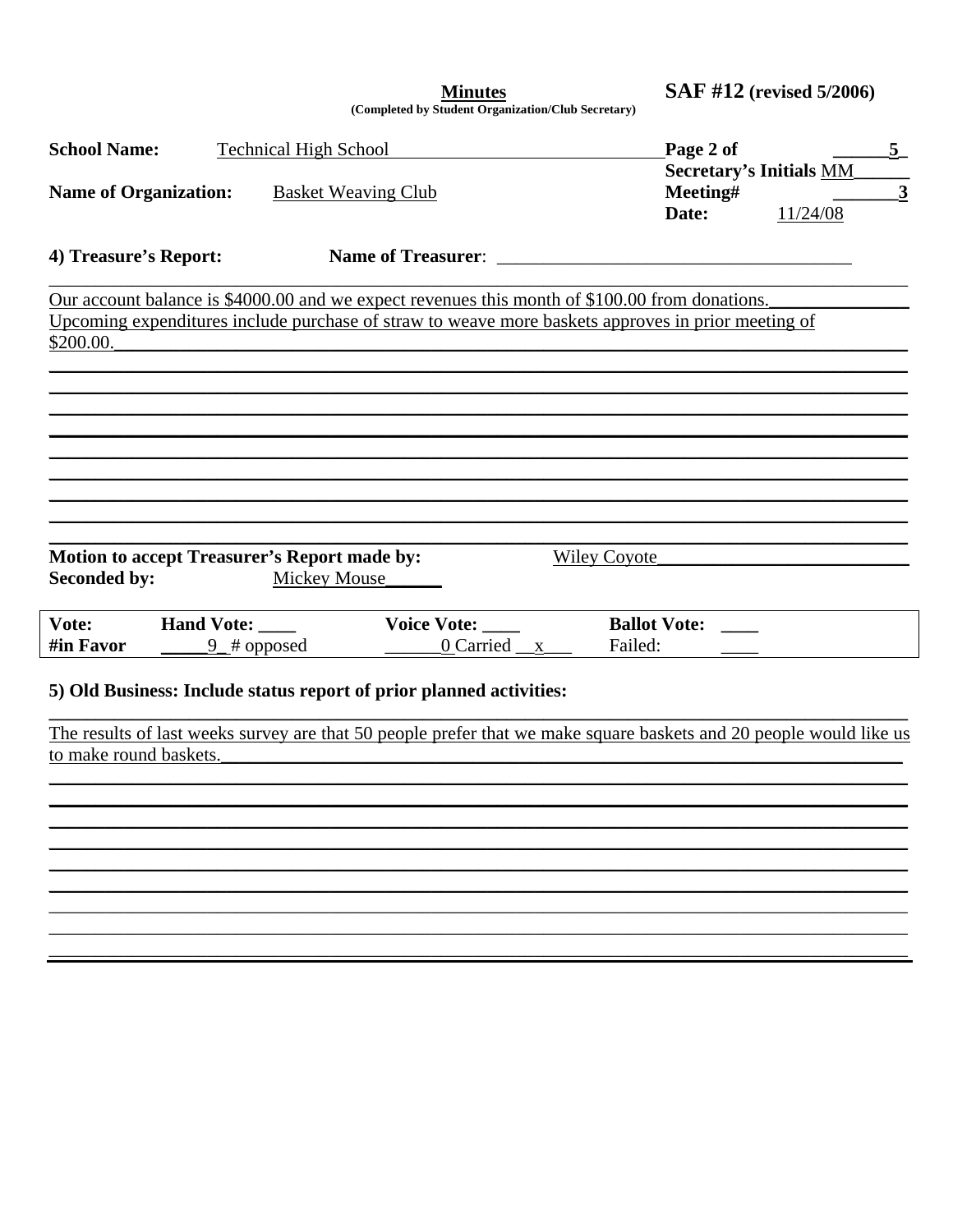| <b>Minutes</b>                            |  |
|-------------------------------------------|--|
| unlated by Ctudent Organization/Club Seem |  |

**Minutes SAF #12 (revised 5/2006)** 

**(Completed by Student Organization/Club Secretary)** 

| <b>School Name:</b> | <b>Technical High School</b>                                                                                         |                                   |                                | Page 3 of                      |          | $\underline{5}$         |
|---------------------|----------------------------------------------------------------------------------------------------------------------|-----------------------------------|--------------------------------|--------------------------------|----------|-------------------------|
|                     |                                                                                                                      |                                   |                                | <b>Secretary's Initials MM</b> |          |                         |
|                     | <b>Name of Organization:</b> Basket Weaving Club                                                                     |                                   |                                | Meeting#                       |          | $\overline{\mathbf{3}}$ |
|                     |                                                                                                                      |                                   |                                | Date:                          | 11/24/08 |                         |
| 6) New Business:    |                                                                                                                      |                                   |                                |                                |          |                         |
|                     |                                                                                                                      |                                   |                                |                                |          |                         |
|                     |                                                                                                                      |                                   | <b>Seconded by: John Adams</b> |                                |          |                         |
|                     |                                                                                                                      |                                   |                                |                                |          |                         |
|                     | To conduct a fund raiser to earn money for a field trip the Basket Weaver's Hall of Fame in East Jabrew, Kansas.     |                                   |                                |                                |          |                         |
|                     | We will sell baskets for #10.00 each from 12/1/2008. The baskets cost \$5.00 each to make so we make \$5.00          |                                   |                                |                                |          |                         |
|                     | profit for each basket we sell. Orders will be taken in advance and money collected in the Cafeteria during          |                                   |                                |                                |          |                         |
|                     | lunches. Deliveries will be 12/23/2008 at the end of the school day in the lobby.                                    |                                   |                                |                                |          |                         |
|                     | Trained collection teams will conduct daily sales and bring money to main office each day for deposit.               |                                   |                                |                                |          |                         |
|                     |                                                                                                                      |                                   |                                |                                |          |                         |
|                     |                                                                                                                      |                                   |                                |                                |          |                         |
|                     |                                                                                                                      |                                   |                                |                                |          |                         |
|                     |                                                                                                                      |                                   |                                |                                |          |                         |
|                     |                                                                                                                      |                                   |                                |                                |          |                         |
| Vote:               | <b>Hand Vote:</b>                                                                                                    | Voice Vote: _____                 | <b>Ballot Vote:</b>            |                                |          |                         |
| #in Favor           | $\frac{9}{4}$ opposed                                                                                                |                                   |                                |                                |          |                         |
|                     |                                                                                                                      | <u>0</u> Carried <u>x</u> Failed: |                                |                                |          |                         |
|                     | <b>Motion #</b> $2$ <b>Made by:</b> Sally Smith                                                                      |                                   | Seconded by: Wiley Coyote      |                                |          |                         |
|                     | Field Trip to Basket Weaver's Hall of Fame on June 1, 2009. We will hire a bus at \$1200.00 to drive us to East      |                                   |                                |                                |          |                         |
|                     | Jabrew, Kansas and bring us back on June 2, 2009. We will be renting 10 rooms at the Holiday Inn at \$50.00 per      |                                   |                                |                                |          |                         |
|                     | person. 2 people per room. Food and all other purchases will be paid out of pocket by each person. Admission is      |                                   |                                |                                |          |                         |
|                     | \$10.00 per person to the Hall of Fame and will be paid out of Treasury by check to be sent in advance. The total is |                                   |                                |                                |          |                         |
| \$200.00.           |                                                                                                                      |                                   |                                |                                |          |                         |
|                     |                                                                                                                      |                                   |                                |                                |          |                         |
|                     |                                                                                                                      |                                   |                                |                                |          |                         |
|                     |                                                                                                                      |                                   |                                |                                |          |                         |
|                     |                                                                                                                      |                                   |                                |                                |          |                         |
|                     |                                                                                                                      |                                   |                                |                                |          |                         |
| Vote:               | Hand Vote:                                                                                                           | <b>Voice Vote:</b>                | <b>Ballot Vote:</b>            |                                |          |                         |
| #in Favor           | $9$ # opposed                                                                                                        | 0 Carried _x                      | Failed:                        |                                |          |                         |
| <b>Motion #</b>     | 3 Made by: Ben Franklin                                                                                              |                                   | <b>Seconded by:</b> John Adams |                                |          |                         |
|                     |                                                                                                                      |                                   |                                |                                |          |                         |
|                     | We would like to buy T-Shirts to wear on the Field Trip to the Hall of Fame that have our school name on them.       |                                   |                                |                                |          |                         |
|                     | We will be purchasing 20 shirts at \$5.00 each from the T-Shirt Factory. Money will come out of Treasury.            |                                   |                                |                                |          |                         |
|                     | The shirts will be bright neon green with our school name on the front and the words Dream Weavers on the back.      |                                   |                                |                                |          |                         |
|                     |                                                                                                                      |                                   |                                |                                |          |                         |
|                     |                                                                                                                      |                                   |                                |                                |          |                         |
|                     |                                                                                                                      |                                   |                                |                                |          |                         |
|                     |                                                                                                                      |                                   |                                |                                |          |                         |
| Vote:               | Hand Vote: ____                                                                                                      | Voice Vote: _____                 | <b>Ballot Vote:</b>            |                                |          |                         |
| #in Favor           | $9$ # opposed                                                                                                        | $0$ Carried $\_\ x$               | Failed:                        |                                |          |                         |
|                     |                                                                                                                      |                                   |                                |                                |          |                         |
|                     |                                                                                                                      |                                   |                                |                                |          |                         |
|                     |                                                                                                                      |                                   |                                |                                |          |                         |
|                     |                                                                                                                      |                                   |                                |                                |          |                         |
|                     |                                                                                                                      |                                   |                                |                                |          |                         |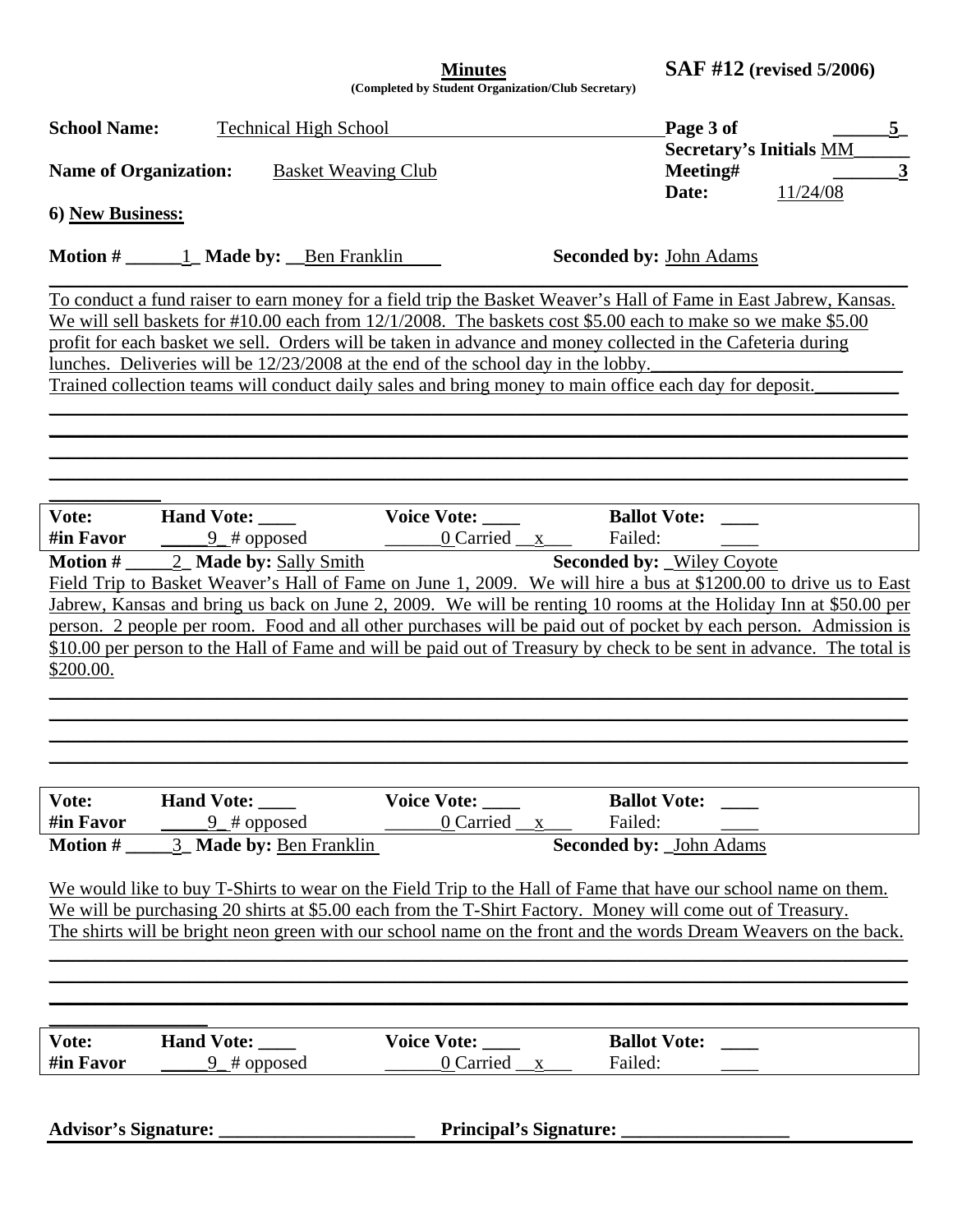**SAF #12** (revised 5/2006)

| <b>Minutes</b>                                     |  |
|----------------------------------------------------|--|
| (Completed by Student Organization/Club Secretary) |  |

**School Name:** Page 4 of **Technical High School**  $-5$ **Secretary's Initials MM\_** Meeting# **Name of Organization: Basket Weaving Club**  $\overline{\mathbf{3}}$ 11/24/08 Date: **6) New Business**  $\text{Motion } \#$   $\text{ Made by:}$ Seconded by: Vote: **Hand Vote: Voice Vote: Ballot Vote:** #in Favor 0 Carried  $\frac{\mathbf{x}}{2}$  $\text{Motion } \#$   $\text{ Made by:}$ Seconded by: **Hand Vote: Ballot Vote:** Vote: **Voice Vote:**  $\overline{\phantom{a}}$ #in Favor  $9$  # opposed  $0$  Carried  $\_\ x$ Failed:  $\text{Motion } \#$   $\text{ Made by:}$ Seconded by: **Ballot Vote:** Vote: **Hand Vote: Voice Vote:** #in Favor  $9 \# opposed$  $0$  Carried  $x$ Failed: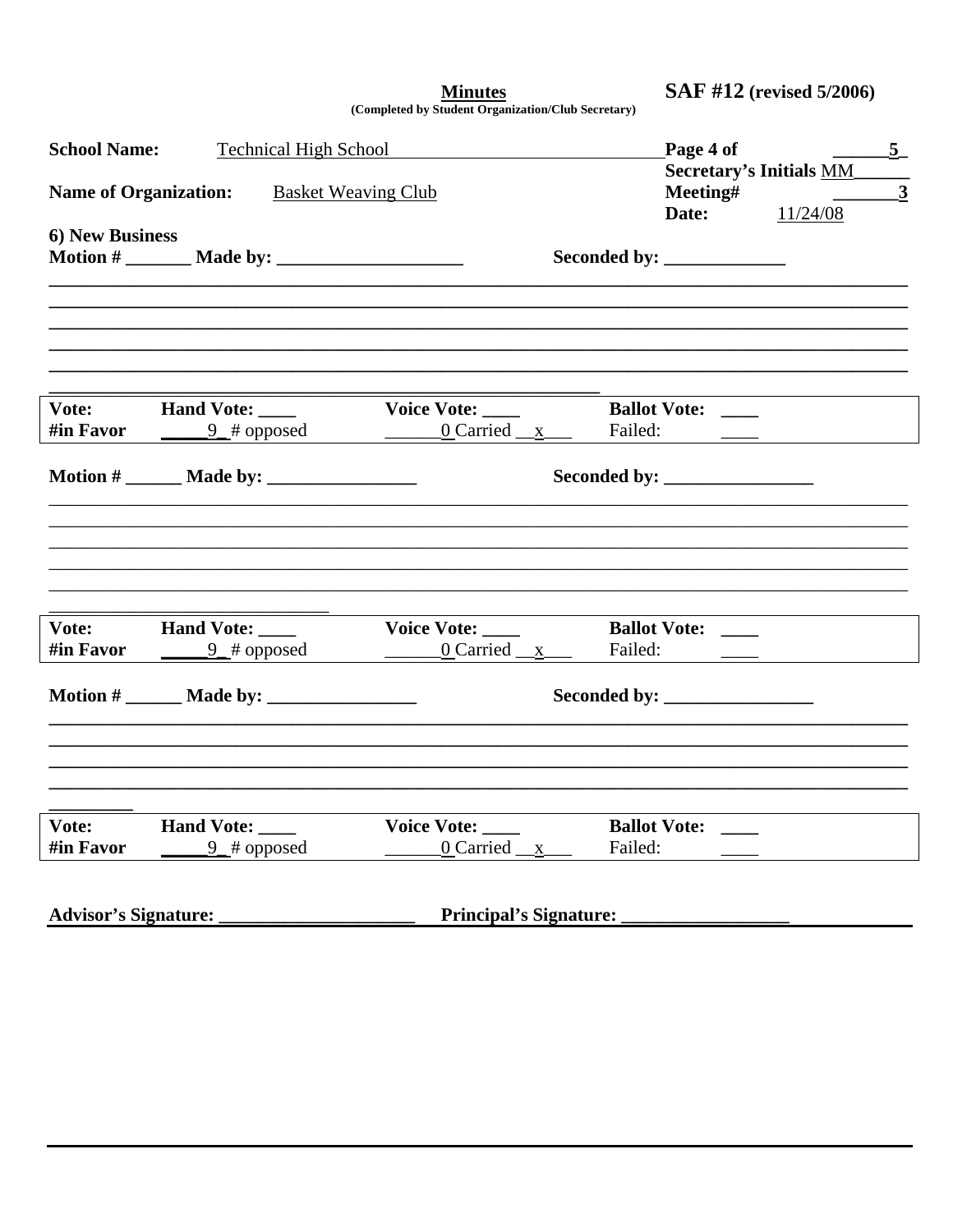**Minutes SAF #12 (revised 5/2006)** 

**(Completed by Student Organization/Club Secretary)** 

| <b>School Name:</b>          | <b>Technical High School</b>                               |                                      | Page 5 of<br><b>Secretary's Initials MM</b>                                                                                                                                                         | $\overline{5}$ |  |
|------------------------------|------------------------------------------------------------|--------------------------------------|-----------------------------------------------------------------------------------------------------------------------------------------------------------------------------------------------------|----------------|--|
| <b>Name of Organization:</b> | <b>Basket Weaving Club</b>                                 | Meeting#<br>11/24/08<br>Date:        | $\overline{\mathbf{3}}$                                                                                                                                                                             |                |  |
| 7) Good & Welfare:           | New member recruitment should be done as soon as possible. |                                      | We will be posting our newsletter on the new bulletin board in the Cafeteria.<br><u> 1989 - Jan James James James James James James James James James James James James James James James James</u> |                |  |
| 8) Adjournment:              | Motion to Adjourn made by: Sally Smith                     |                                      | Seconded by: Wiley Coyote                                                                                                                                                                           |                |  |
| Vote:<br>#in Favor           | <b>Hand Vote:</b><br>$\frac{9}{4}$ opposed                 | Voice Vote: _____<br>$0$ Carried $x$ | <b>Ballot Vote:</b><br>Failed:                                                                                                                                                                      |                |  |
|                              | The meeting was adjourned at                               | 1:00pm By: Ben Franklin              |                                                                                                                                                                                                     |                |  |
|                              | The next meeting is scheduled for:                         | to be announced                      |                                                                                                                                                                                                     |                |  |
|                              |                                                            |                                      |                                                                                                                                                                                                     |                |  |
|                              |                                                            |                                      |                                                                                                                                                                                                     |                |  |

L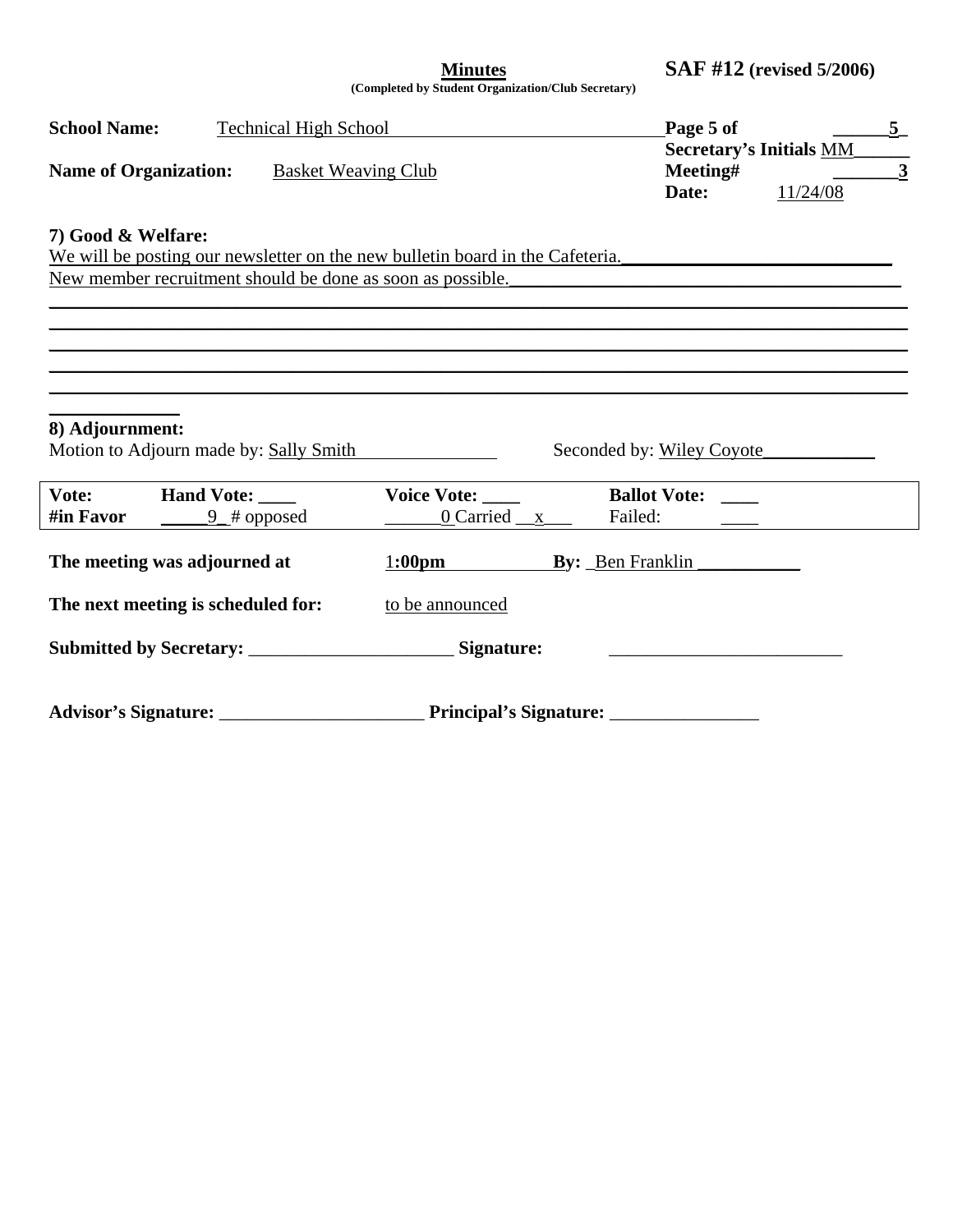#### \_\_\_\_\_\_\_\_\_\_\_\_\_\_\_\_\_\_\_\_\_\_\_\_\_\_\_\_\_\_\_\_\_\_\_\_\_\_\_\_\_\_ (Name of School)

# ANNUAL REPORT OF STUDENT STORE (Completed by the Business office only) From July, 1 To June, 30 **Total Sales for Period** \$17,910.16 **COST of GOODS SOLD** Inventory at beginning of period  $$8,914.75$ Add: Merchandise Purchase (Item) (Net of purchase returns)  $$921.67$ \$5,856.50 \$635.80 Incoming Transportation Total Net Merchandise Purchases  $$7,413.97$ Total Inventory and Purchases  $$16,328.72$ Deduct: Ending Inventory \$7,290.50  $\frac{1}{2}$ Cost of Good Sold  $\frac{1}{2}$ **CROSS PROFITS ON SALES \$8,871.94 OPERATING EXPENSES** Salaries Salaries Salaries Salaries Salaries Salaries Salaries Salaries Salaries Salaries Salaries Salaries Sa Operating Supplies (Itemize)  $\frac{1}{2}$ Total Operating Expenses  $\mathcal{S}$ NET PROFIT ON SALES SERVERSE SERVERSE SERVERSE SERVERSE SERVERS SERVERS SERVERSE SERVERS SERVERS SERVERS SERVERS **Gross Profit on Sales 50%** Percentage of Gross Profit to Total Sales - Current year **Total Sales** (from previous year's report) **0.30%** Percentage of Gross Profit to Total Sales - Prior year If the above figures show an excessive decrease in Percentage of Profit, an explanation should be shown below:

Signed \_\_\_\_\_\_\_\_\_\_\_\_\_\_\_\_\_\_\_\_\_\_\_\_\_\_\_\_\_\_\_\_\_\_

Activity Advisor

**APPROVED:** \_\_\_\_\_\_\_\_\_\_\_\_\_\_\_\_\_\_\_ **APPROVED:** \_\_\_\_\_\_\_\_\_\_\_\_\_\_\_\_\_\_\_\_\_\_\_\_\_\_\_\_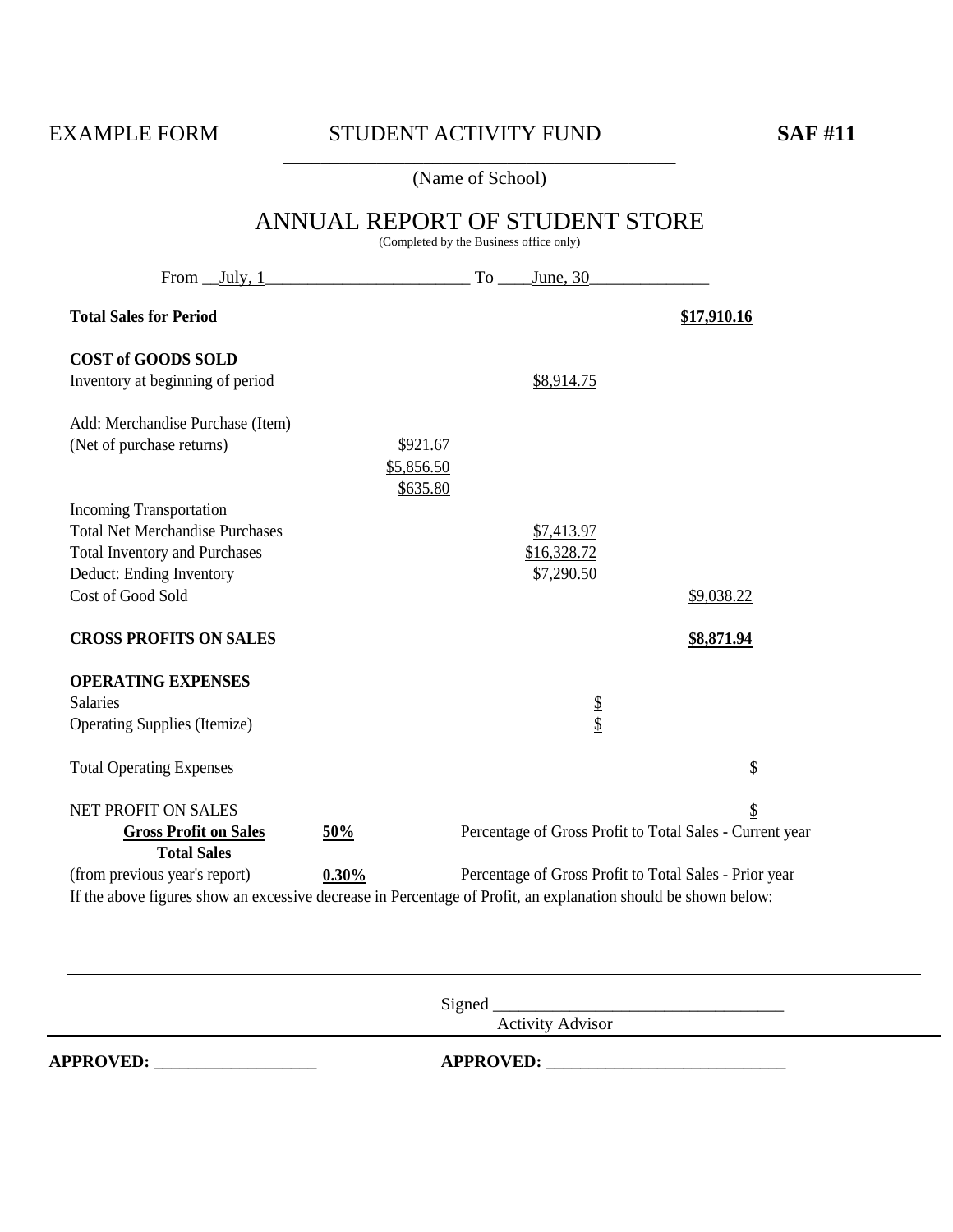# **STUDENT ACTIVITY FUND EXAMPLE – INTEREST PENDING TRANSFER DISTRIBUTION FORMULA**

| 3003         | <b>INTEREST PENDING</b><br><b>TRANS</b> |             |         | \$124.00     |
|--------------|-----------------------------------------|-------------|---------|--------------|
|              |                                         |             |         |              |
| 2004         |                                         | \$376.78    | 1.99%   | \$<br>2.47   |
| 2013         |                                         | \$2,071.26  | 10.92%  | \$<br>13.55  |
| 2044         |                                         | \$3,890.12  | 20.52%  | \$<br>25.44  |
| 2197         |                                         | \$4,694.88  | 24.76%  | \$<br>30.70  |
| 2198         |                                         | \$6,823.46  | 35.99%  | \$<br>44.62  |
| 2199         |                                         | \$1,104.23  | 5.82%   | \$<br>7.22   |
|              |                                         |             |         | \$<br>124.00 |
|              |                                         |             |         |              |
| <b>TOTAL</b> |                                         | \$18,960.73 | 100.00% | \$124.00     |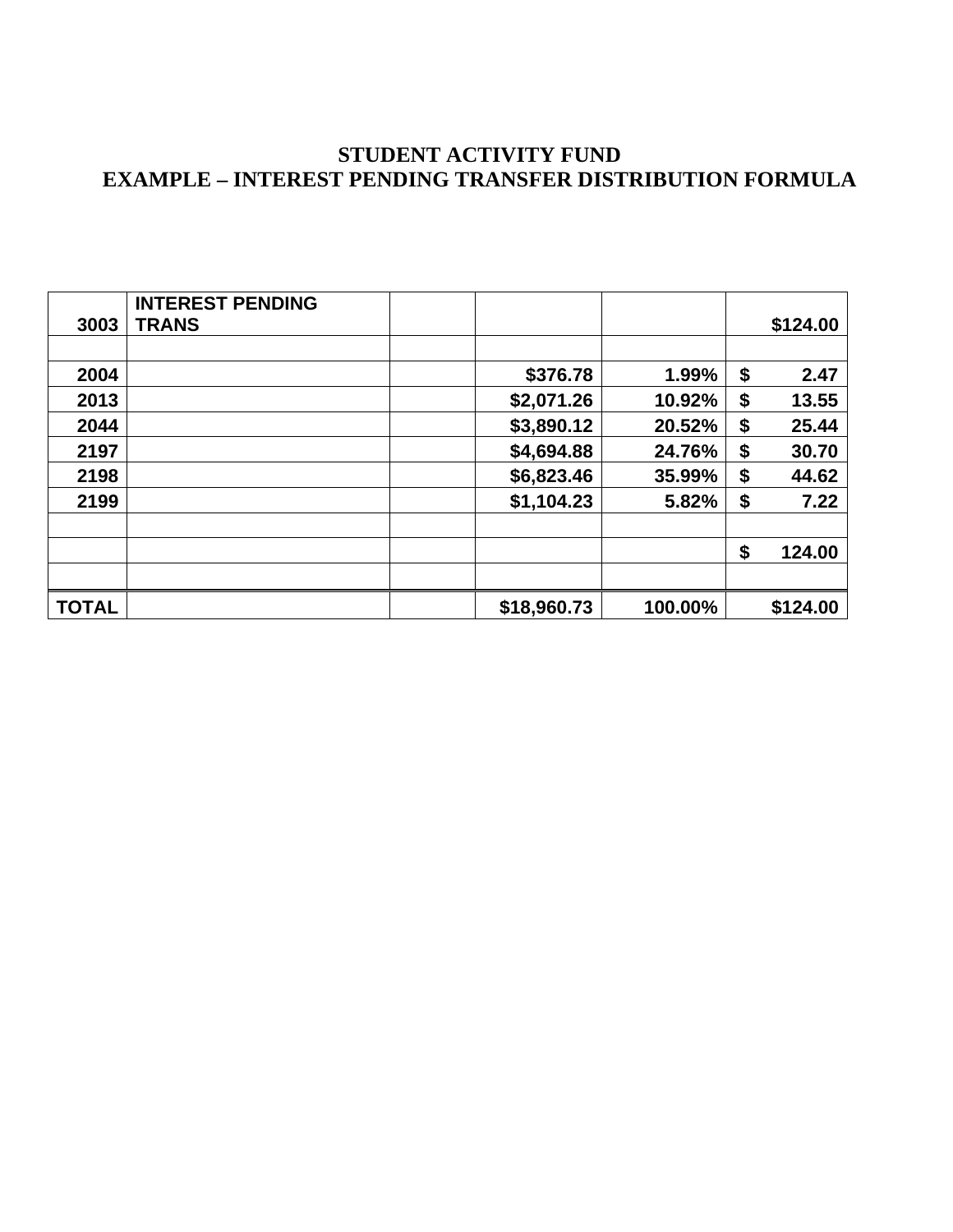|               | <b>DOCUMENT DATE:</b> |                    | <b>Student Activity Fund</b> | <b>Bank Deposit Summary Cover Sheet</b> | Deposit#      |                         |
|---------------|-----------------------|--------------------|------------------------------|-----------------------------------------|---------------|-------------------------|
| CASH<br>ACCT. | <b>DATE</b>           | <b>DESCRIPTION</b> | <b>CREDIT</b><br>ACCT.#      | CREDIT ACCT.<br><b>NAME</b>             | <b>AMOUNT</b> | Posted in<br>Check Book |
| 101           |                       |                    |                              |                                         |               |                         |
| 101           |                       |                    |                              |                                         |               |                         |
| 101           |                       |                    |                              |                                         |               |                         |
| 101           |                       |                    |                              |                                         |               |                         |
| 101           |                       |                    |                              |                                         |               |                         |
| 101           |                       |                    |                              |                                         |               |                         |
| 101           |                       |                    |                              |                                         |               |                         |
|               |                       |                    |                              | <b>TOTAL COLLECTED</b>                  |               |                         |

|                     | 8  | \$100.00             | \$1.00 |
|---------------------|----|----------------------|--------|
|                     |    | \$50.00              | \$0.50 |
|                     | 10 | \$20.00              | \$0.25 |
| 4                   | 11 | \$10.00              | \$0.10 |
| 5                   | 12 | \$5.00               | \$0.05 |
| 6                   | 13 | \$1.00               | \$0.01 |
|                     | 14 |                      |        |
| <b>Total Checks</b> |    | <b>Total Dollars</b> | Total  |

| CHECKS |                | <b>DOLLARS</b> | <b>COINS</b> |
|--------|----------------|----------------|--------------|
|        |                | \$100.00       | \$1.00       |
|        |                | \$50.00        | \$0.50       |
|        | 10             | \$20.00        | \$0.25       |
| 4      | ا 1            | \$10.00        | \$0.10       |
|        | 12             | \$5.00         | \$0.05       |
| 6      | 13             | \$1.00         | \$0.01       |
| ⇁      | $\overline{A}$ |                |              |

**COINS** 

**Total Coins** 

TOTAL DEPOSIT DEPOSIT BAG NUMBER

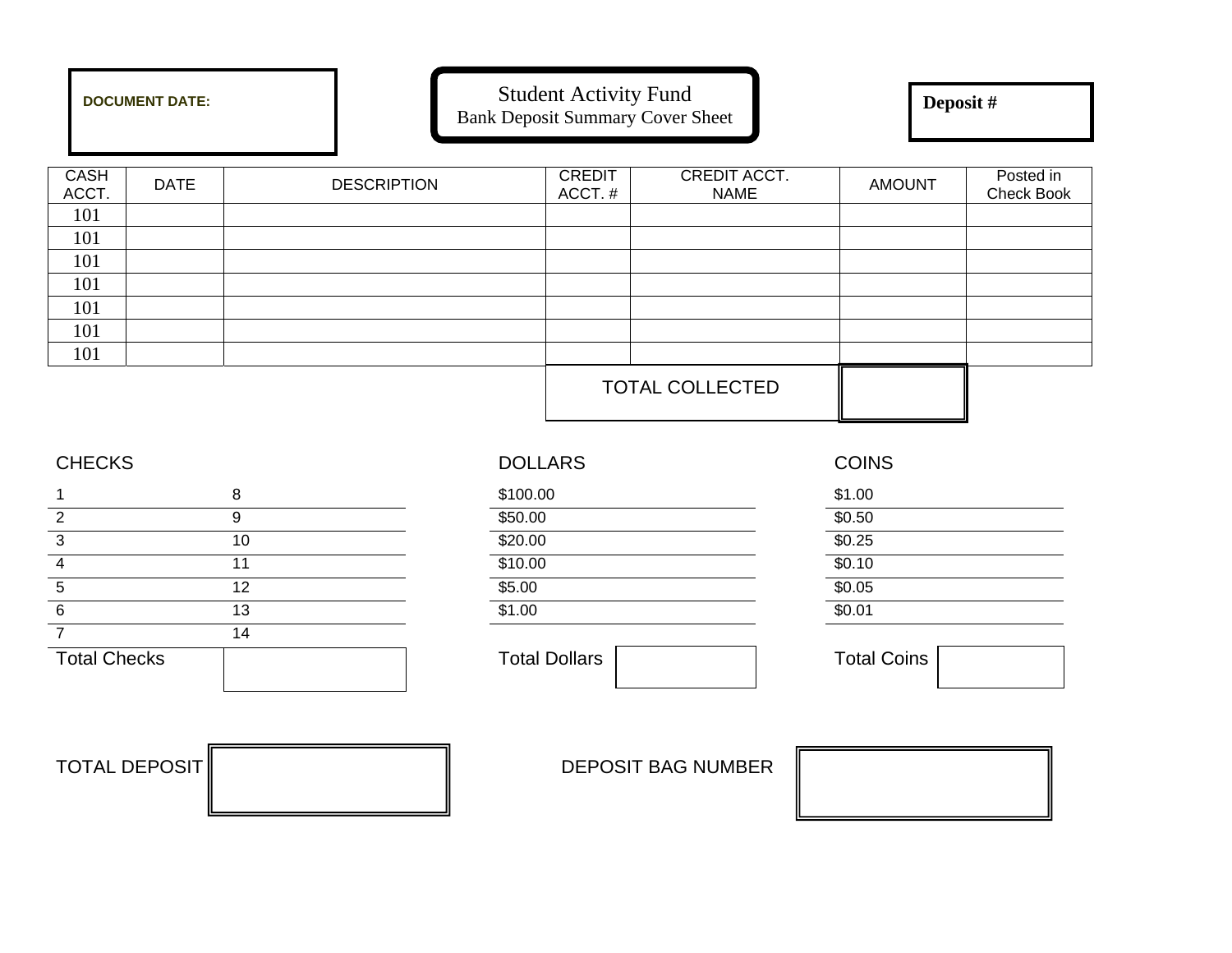# *EXAMPLE EXAMPLE*

### **Filing a Sales and Use Tax Return**

**Sales and User Tax Return** (Used when sales tax has been included in the price of the yearbook and for other various item when tax is collected as part of the item)

**Sales and Use Tax Return – per Dept. of Revenue Services, Corrections Department**  Using Alternate Method for taxpayers who do not account for sales tax separately from gross receipts. (Sale tax has been included in the price of the sale item.)

Line 1- Gross receipts from sales of goods – write in alternate methods .943 Deduct the total of all exempt sales from gross receipts.

- This total is the amount you should have recorded on the back of the sheet under deductible items at 6% tax rate. Sales for resale – sale of goods (under \$20.00)
- For receipts subjects to the 6% tax rate, multiply the remaining balance by 94.3% (.943)
- Now add back the amount you subtracted for exempt sales
- Enter this amount on line 1

Continue filing out the sheet.

Bring down the total to line 7 and the deduction total to line 8 and the amount after deduction to line 9. Now multiply that amount on line 9 by 6% (.06)

Enter the total amount due for tax on line 14.

Example

| 1. Gross Receipts from Sales of Goods (Alternate method .943)                      |               |
|------------------------------------------------------------------------------------|---------------|
| Ex: Receipts were for $$3474.00 - $77.00$ (exempt sales amount) =                  |               |
| $$3397.00 \times .943 = 3203.37 + 77.00 = 3280.37$                                 | \$3280.37     |
| 2. Gross Receipts from Leases and Rentals                                          |               |
| 3. Gross Receipts from Labor and Services                                          |               |
| 4. Purchases of Goods by your Business Subjects to Use Tax                         |               |
| 5. Leases and Rentals by your Business Subject to Use Tax                          |               |
| 6. Purchases of Services by your Business Subject to Use Tax                       |               |
| 7. Total (Add lines 1, 2, 3, 4, 5 and 6)                                           | \$3280.37     |
| 8. Deduction Totals (please complete reverse side. Enter amount from total line on | 77.00<br>S    |
| reverse)                                                                           |               |
| 9. Balance Subject to Tax (Line 7 minus Line 8 but not less than zero)             | \$3203.37     |
| 10. Gross amount of Tax Due (line 9 x 6%)                                          | 192.20<br>SS. |
| 11. Credits                                                                        |               |
| 12. Net Amount of Tax Due                                                          | \$.<br>192.20 |
| 13. For late payment of Tax                                                        |               |
| <b>14. Total Amount Due</b>                                                        | 192.20        |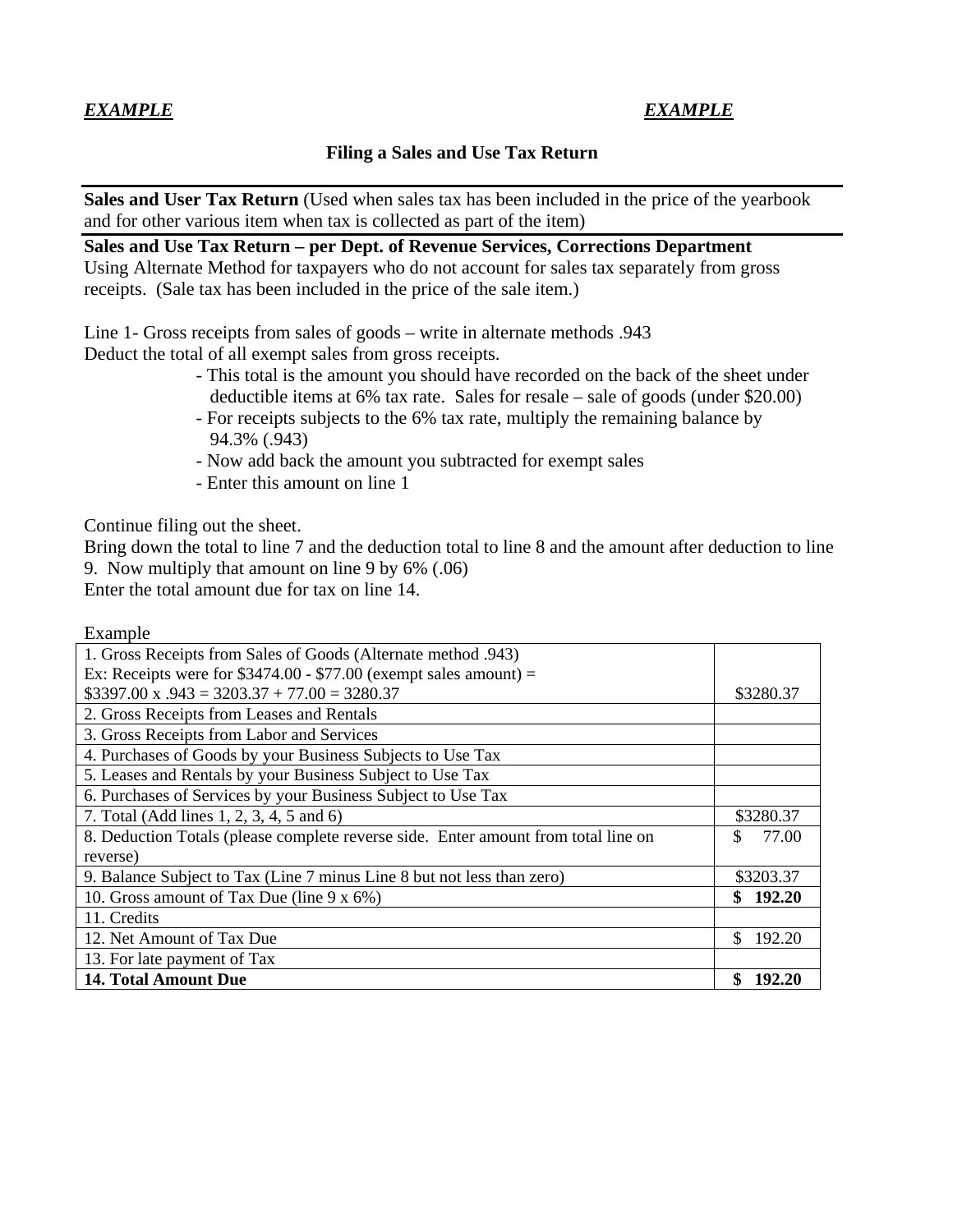# Student Activity Association Fund Determining Federal Income Tax Reporting For Issuance of 1099-Misc. Form

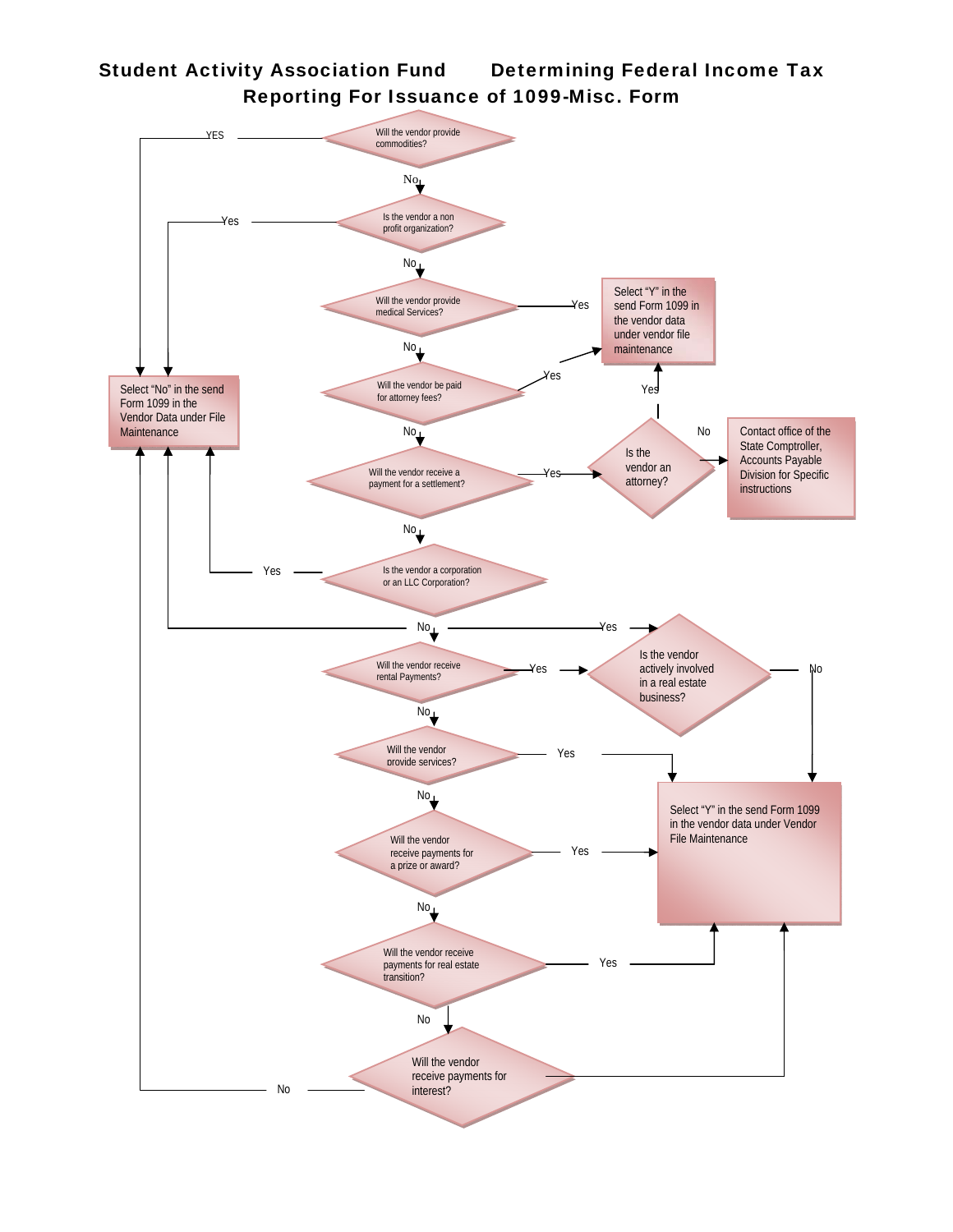# CONNECTICUT STATE DEPARTMENT OF EDUCATION CONNECTICUT TECHNICAL HIGH SCHOOL SYSYTEM

## BUDGETING FOR YEARBOOKS

An annual budget should be developed to assist schools in the yearbook decision making process. The availability of funding to cover the total cost of producing the yearbook may effect the yearbook content, design and features, and the quantities to be ordered.

The yearbook budget form is intended to facilitate the decision making process and should be completed by the yearbook advisor with guidance from the school business manager.

The yearbook advisor, school business manager, and school Principal or designee must ensure the liquidity of the SAF yearbook account. If the estimated expenses exceed the estimated revenues, the school may choose from several options including:

- Changing the content, design, and/or features of the yearbook
- Increasing anticipated fund-raising activities
- Requesting pre-approval from Senior Class for an additional allocation of funds

The form should be authorized and dated by the yearbook advisor, school business manager and school Principal or designee and forwarded to the CTHSS Central Office Student Activity Fund Coordinator for final approval prior to ordering the yearbook.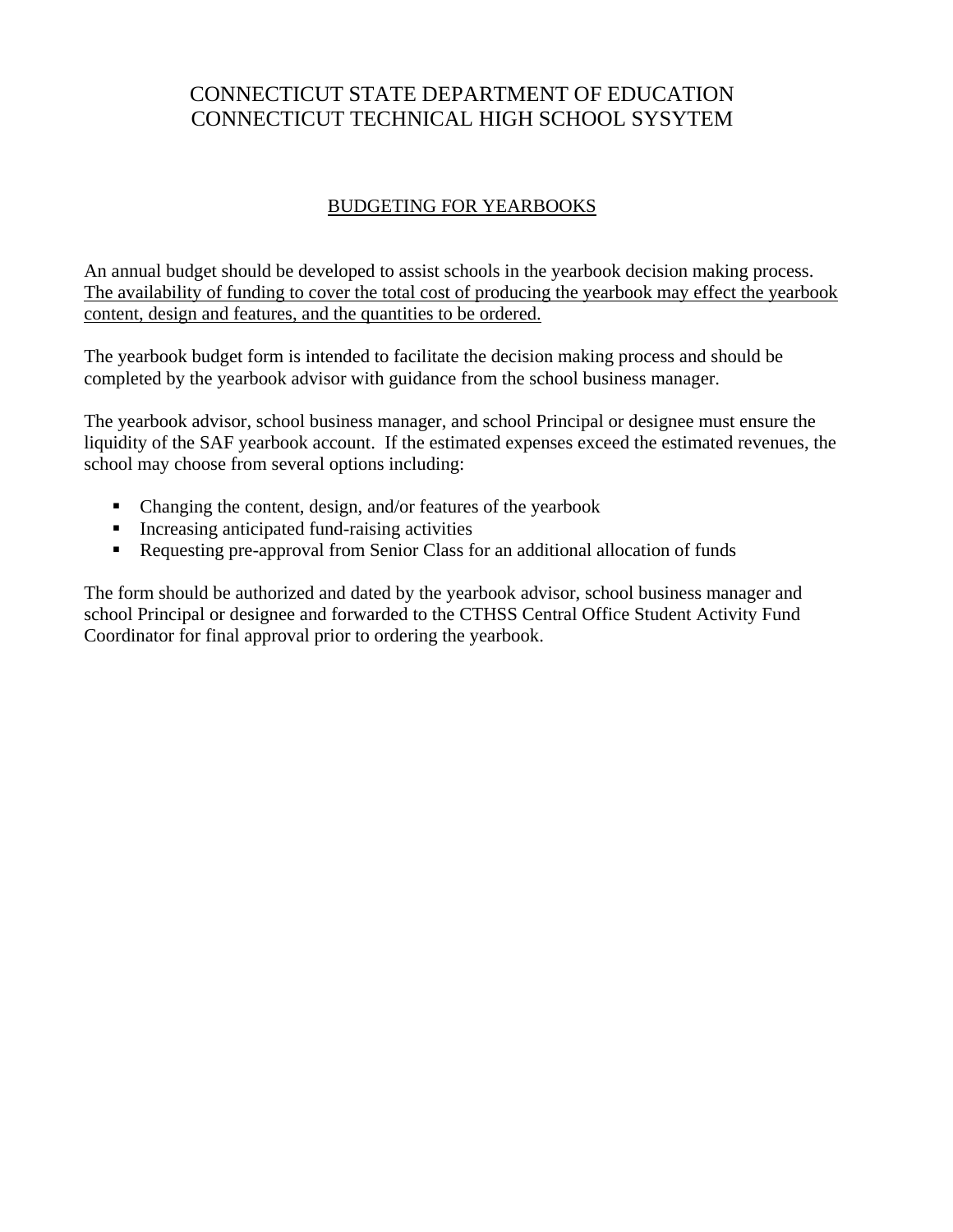#### **YEARBOOK BUDGET FORM SUBMIT FOR APPROVAL**

| <b>Yearbook Revenues</b>                                                                                    | Cost                       | Date Available |
|-------------------------------------------------------------------------------------------------------------|----------------------------|----------------|
| a) Balance Forward                                                                                          | \$                         |                |
| b) Estimated revenues to be generated from the sale of yearbook advertisements:                             |                            |                |
|                                                                                                             |                            |                |
| # of full-page ads x's \$<br>per $ad = $$                                                                   | \$                         |                |
| # of half-page ads x's \$<br>per $ad = $$                                                                   | \$                         |                |
| # of quarter-page ads $x's$ \$<br>per $ad = $$                                                              | \$                         |                |
| # of one-eight-page ad x's \$<br>$per$ ad = \$                                                              | \$                         |                |
| Monetary Gifts/Donations for yearbooks(Other donations, class donations, fundraisers)<br>C)                 | \$                         |                |
|                                                                                                             |                            |                |
| d) Estimated revenues from sale of the yearbook to seniors.                                                 | \$                         |                |
| e) Estimated revenues from sales of the yearbook to other students, family members, school staff, and       |                            |                |
| community members                                                                                           |                            |                |
| Miscellaneous revenues (i.e. bank interest, unused pictures sale)<br>f)                                     | \$                         |                |
| g) Total estimated revenues (add columns a through f)                                                       | \$                         |                |
|                                                                                                             |                            |                |
| <b>YEARBOOK EXPENSES</b>                                                                                    |                            |                |
| Total quantity to be ordered x's price per yearbook *<br>h)                                                 | \$                         |                |
| Postage and mailing expenses<br>i)                                                                          | \$                         |                |
| Additional expenses: \$                                                                                     | \$                         |                |
| k) Total estimated expenses (add columns i through I)                                                       | \$                         |                |
|                                                                                                             |                            |                |
| <b>YEARBOOK LIQUIDITY</b>                                                                                   |                            |                |
| I) Total estimated revenues less total estimated expenses (subtract column m from column h)                 | \$                         | $***$          |
|                                                                                                             |                            |                |
|                                                                                                             |                            |                |
| * Includes costs of color photographs, cover selection, personalization, etc.                               |                            |                |
|                                                                                                             |                            |                |
| ** If this figure is negative, the estimated expenses exceed the estimated revenues. The estimated revenues |                            |                |
| and/or estimated expenses must be adjusted to ensure liquidity.                                             |                            |                |
|                                                                                                             |                            |                |
|                                                                                                             |                            |                |
| Signature of the Yearbook Advisor:                                                                          | Date: $\frac{1}{\sqrt{2}}$ |                |
|                                                                                                             |                            |                |
| Signature of the Class Advisor:                                                                             | Date: $\frac{1}{\sqrt{2}}$ |                |
|                                                                                                             |                            |                |
| Signature of the Student Council Advisor:                                                                   | Date: $/$ /                |                |
|                                                                                                             |                            |                |
| Signature of the School Business Manager:                                                                   | Date: /                    |                |
|                                                                                                             |                            |                |
| Signature of the School Principal or designee:                                                              | Date: $\frac{1}{\sqrt{2}}$ |                |
|                                                                                                             |                            |                |
| Signature of the Student Activity Fund Coordinator:                                                         | Date $/$                   |                |
|                                                                                                             |                            |                |